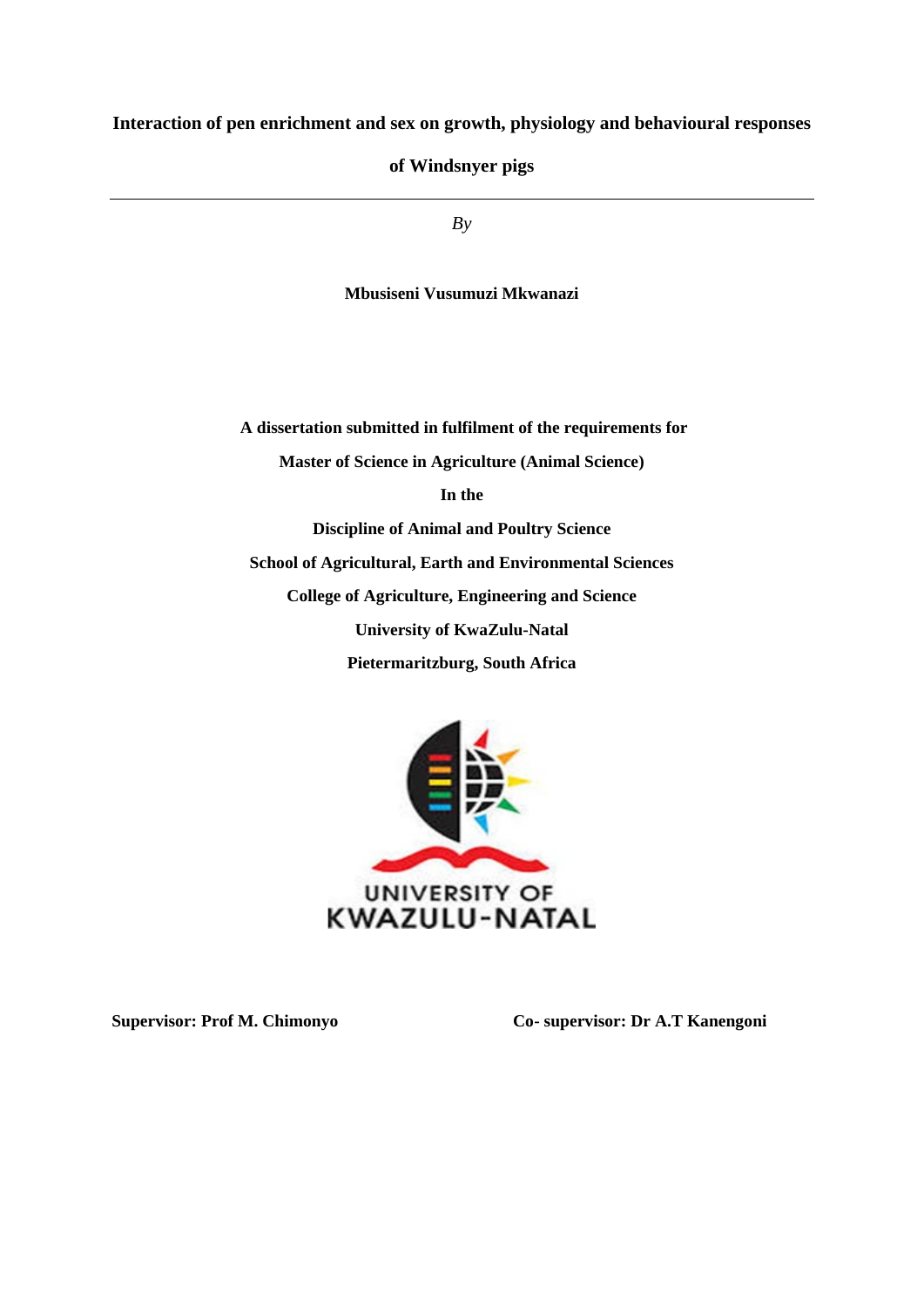## **DECLARATION**

<span id="page-1-0"></span>I, *Mbusiseni Vusumuzi Mkwanazi*, declare that this dissertation has not been submitted to any University and that it is my original work conducted under the supervision of Prof. M. Chimonyo and Dr. A. Kanengoni. All assistance towards the production of this dissertation and all references contained therein has been fully acknowledged.

**Mbusiseni V. Mkwanazi Date** 

**……………………………… ………………………………**

 **Approved as to style and content by:** 

Prof M. Chimonyo Date

**Supervisor** 

**Dr A.T Kanengoni Date** 

**Co- supervisor** 

**…………………….. …………………………** 

**……………………… ……………………….**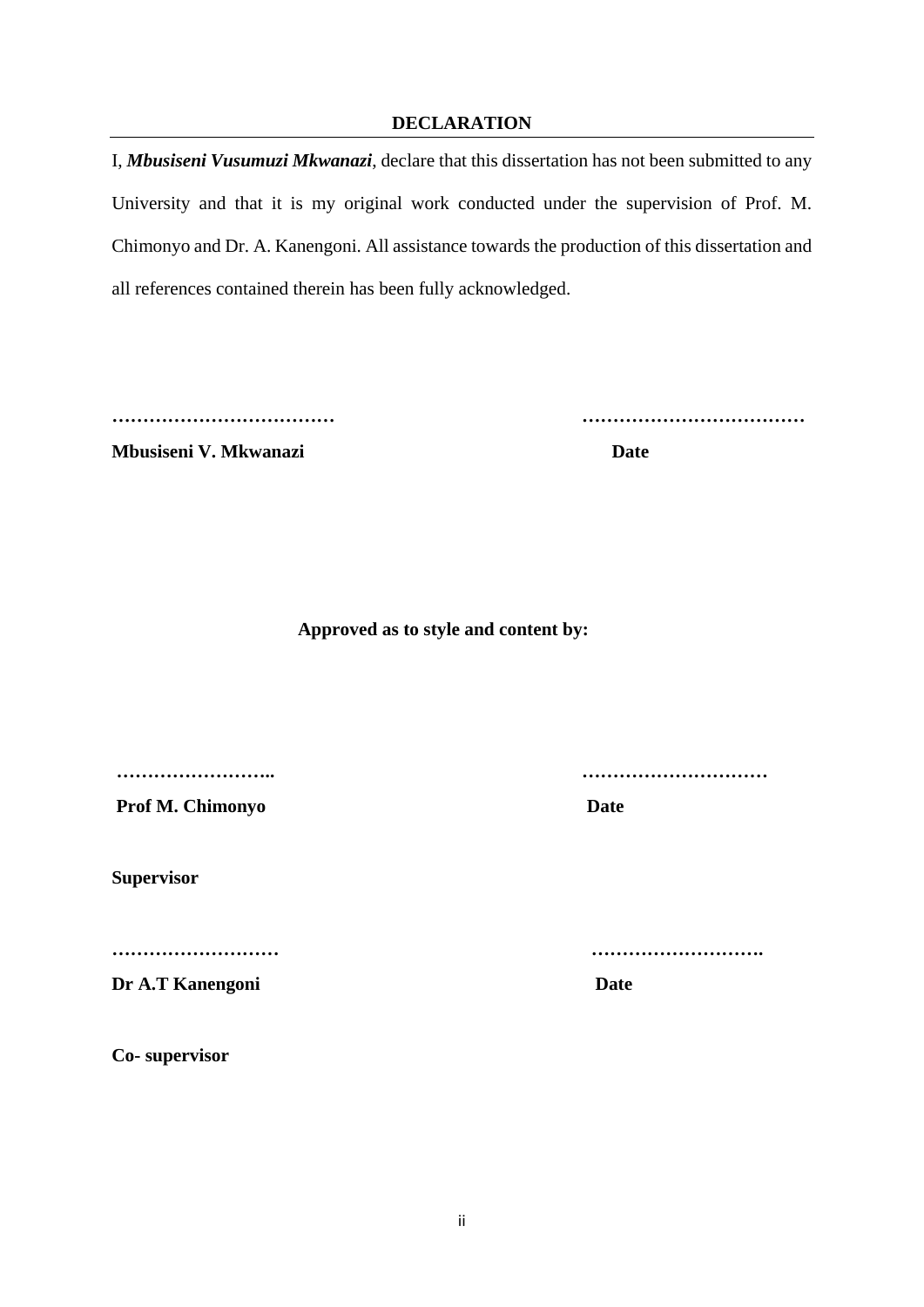#### **GENERAL ABSTRACT**

<span id="page-2-0"></span>The broad objective of the study was to determine the interaction of pen enrichment and sex on growth performance, metabolite concentrations, physiological responses and behaviour of Windsnyer pigs. Forty–eight growing Windsnyer pigs, with an average initial body weight of 21.6 ( $\pm$  9.01) kg, were used until a maximum average of 37.1 ( $\pm$  11.58) kg of body weight. Four pigs were randomly assigned to either enriched or barren pens at a stocking density of 0.45 m<sup>2</sup>/pig. The average daily feed intake (ADFI), average daily gain (ADG) and feed: gain (F: G) ratio, behavioural and physiological responses were estimated. Blood metabolites were also assessed. Pen enrichment did not affect ADG ( $P > 0.05$ ). There was pen enrichment and sex interaction on ADFI ( $P < 0.05$ ). Females in barren pens had higher ADFI than enriched females but ADFI in barren and enriched pens was similar for male pigs. Sex of pigs affected ADG and F: G ratio ( $P < 0.001$ ), with male pigs growing faster than females. Pigs in barren pens had higher heart rates ( $P < 0.001$ ) than those in enriched pens. There was an interaction of pen enrichment and sex on rectal temperature  $(P < 0.001)$ . Females in enriched pens had higher rectal temperatures ( $P < 0.05$ ) than females in barren pens. There was no interaction of pen enrichment and sex on feeding behaviour ( $P > 0.05$ ). Time spent bullying was influenced  $(P < 0.05)$  by both pen enrichment and sex. Female pigs in barren pens spent more time on bullying than females in enriched pens. There was interaction of pen enrichment and sex on time spent lying down and walking ( $P < 0.05$ ). Female pigs in enriched pens spent more time lying down than females in barren pens. Males in barren pens spent more time walking than males in enriched pens, while no effect of pen environment was observed in females. There was an interaction of pen enrichment and sex on time spent rolling, pivoting, tail biting and number of injuries ( $P < 0.05$ ). It was concluded that enriched Windsnyer pigs housed at a stocking density of 0.45 m<sup>2</sup>/pig, particularly females perform better than those in barren pens.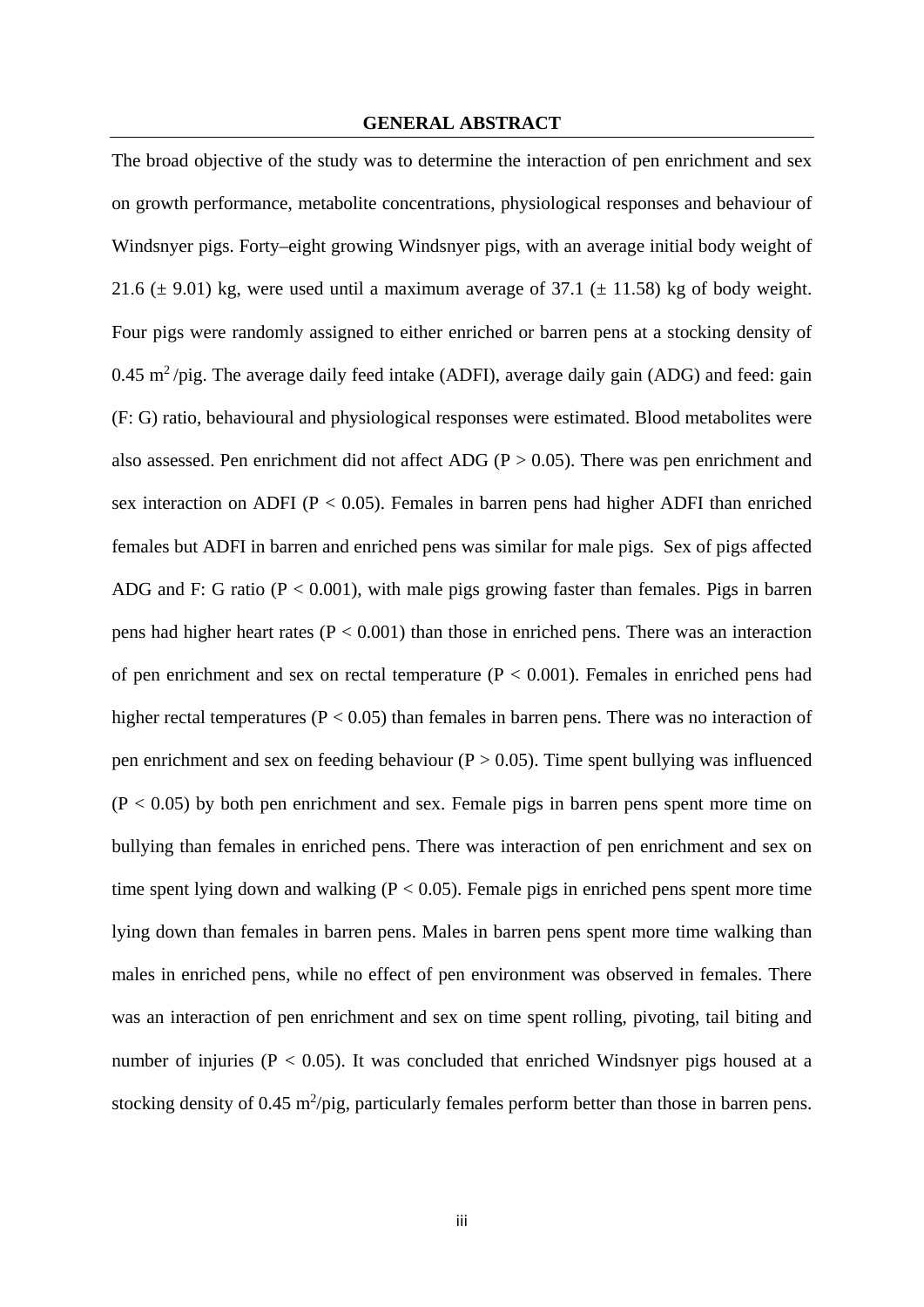Pen enrichment improves pig welfare by reducing the number of injuries and anti-social behaviours, particularly in female pigs.

**Keywords**: aggressive behaviour, albumin, average daily feed intake, average daily gain, blood urea nitrogen, exploratory behaviours, feed: gain ratio, glucose, heart rate, pig welfare, respiratory rate.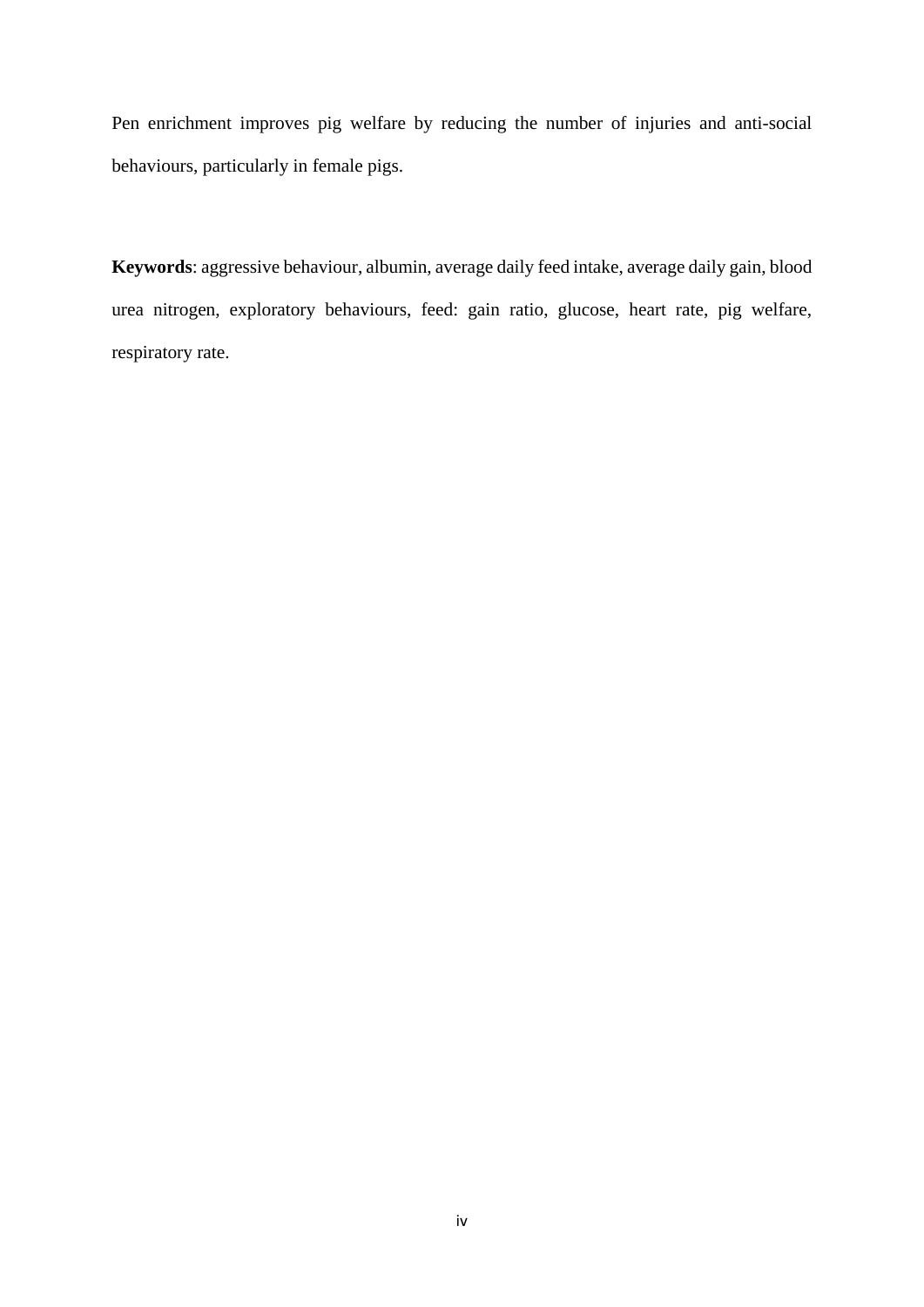#### **ACKNOWLEDGEMENTS**

<span id="page-4-0"></span>First and foremost, I would like to express my effusive hat tip to my supervisor Prof Michael Chimonyo for his patience, guidance and mentorship towards the dissertation of the thesis. Without his constructive critics, this document would not have existed. I also thank my cosupervisor Dr Arnold T Kanengoni, who unsparingly lambasted parts of the thesis and made suggestions that ensured that this document is much better than it otherwise would have been. I am not ashamed to say these are interesting guys to work with.

I also acknowledge the following people and organisations for their support and contribution to this study and thesis:

- Agricultural Research Council (ARC) for the provision of pigs required for the study.
- Financial support from the University of KwaZulu-Natal, College Bursary for their assistance in funding this project.
- Sithembile Ndlela for her constant underpinning, encouragement and hope during the course of the degree, without her support I would not have made it this far.
- Dr Titus Zindove for his tireless assistance in the first chapter of this thesis.
- Mehluli Moyo (Ranger) for sharing ideas with me as a means of beefing up the standard of this thesis.
- My fellow postgraduate students from the Discipline of Animal & Poultry Science. These include Vuyisa Hlatini (Dexter Morgan), Xolile Gudiso (Angustissima), Ayobami (The governor) and Zwelethu Mdletshe (Phathi) for the moral support.
- I would also like to pass my unequivocal gratitude to Cyprial Ndumiso Ncobela, Bra Killer, Joseph Muthivhi and Ronald Thomas for their tireless effort, support and encouragement throughout data collection. Without these guys there would not be a thesis to talk off.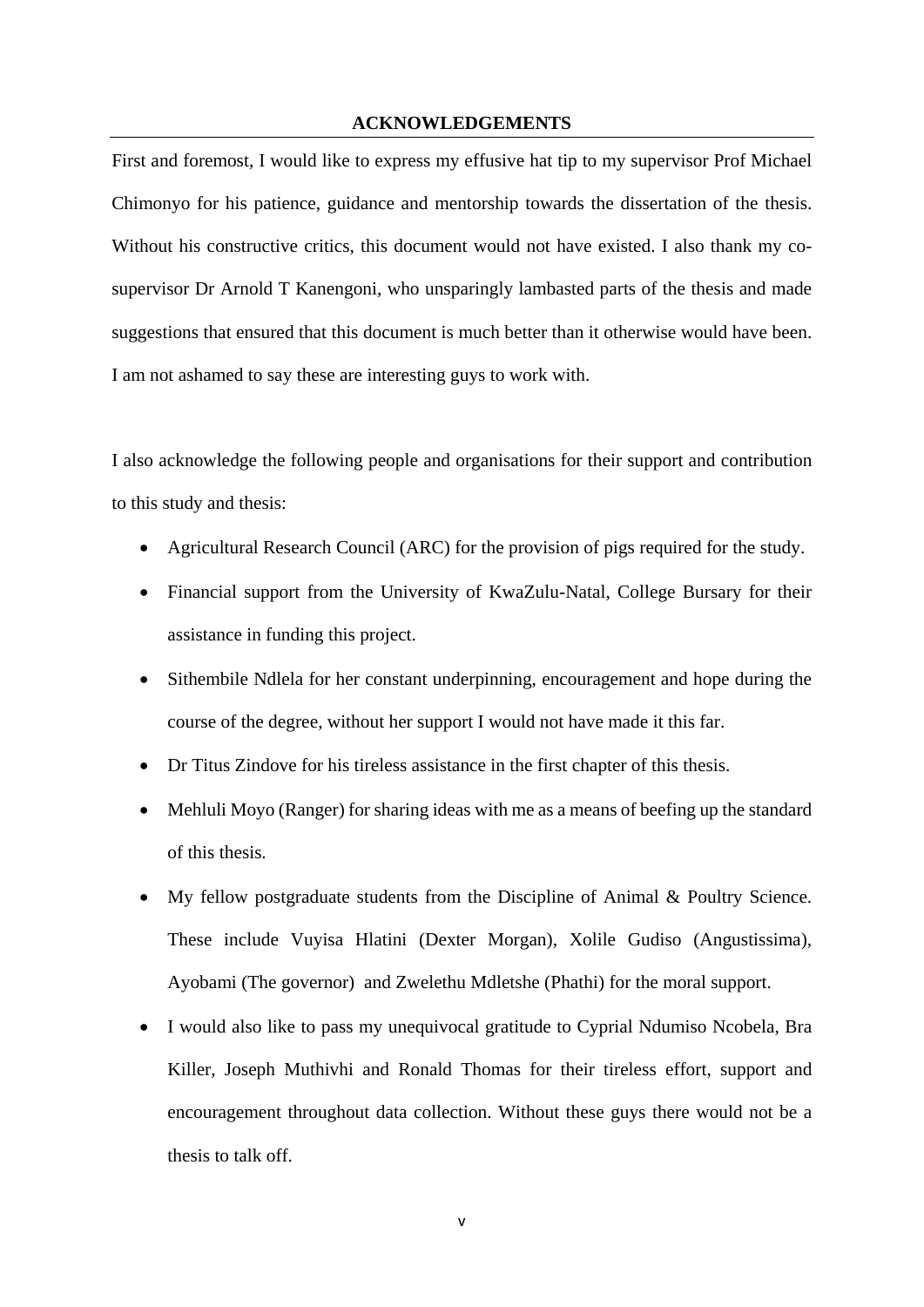- To all my friends, more importantly Mduduzi Ntuli, Sizwe Majozi, Sphesihle Siwela, Sivuyile and Mawande Blose thank you for your prayers, support and encouragement during the course of the degree.
- Deeply, I would like to thank my family, more importantly my Mother for her prayers and always believing in me. Without her, this document would not exist at all.

*Lastly, I thank God Almighty for the wisdom, strength, hope and continually guiding me in my journey of Academia.*

 **I can do all things through Christ who gives me strength Phil 4:11**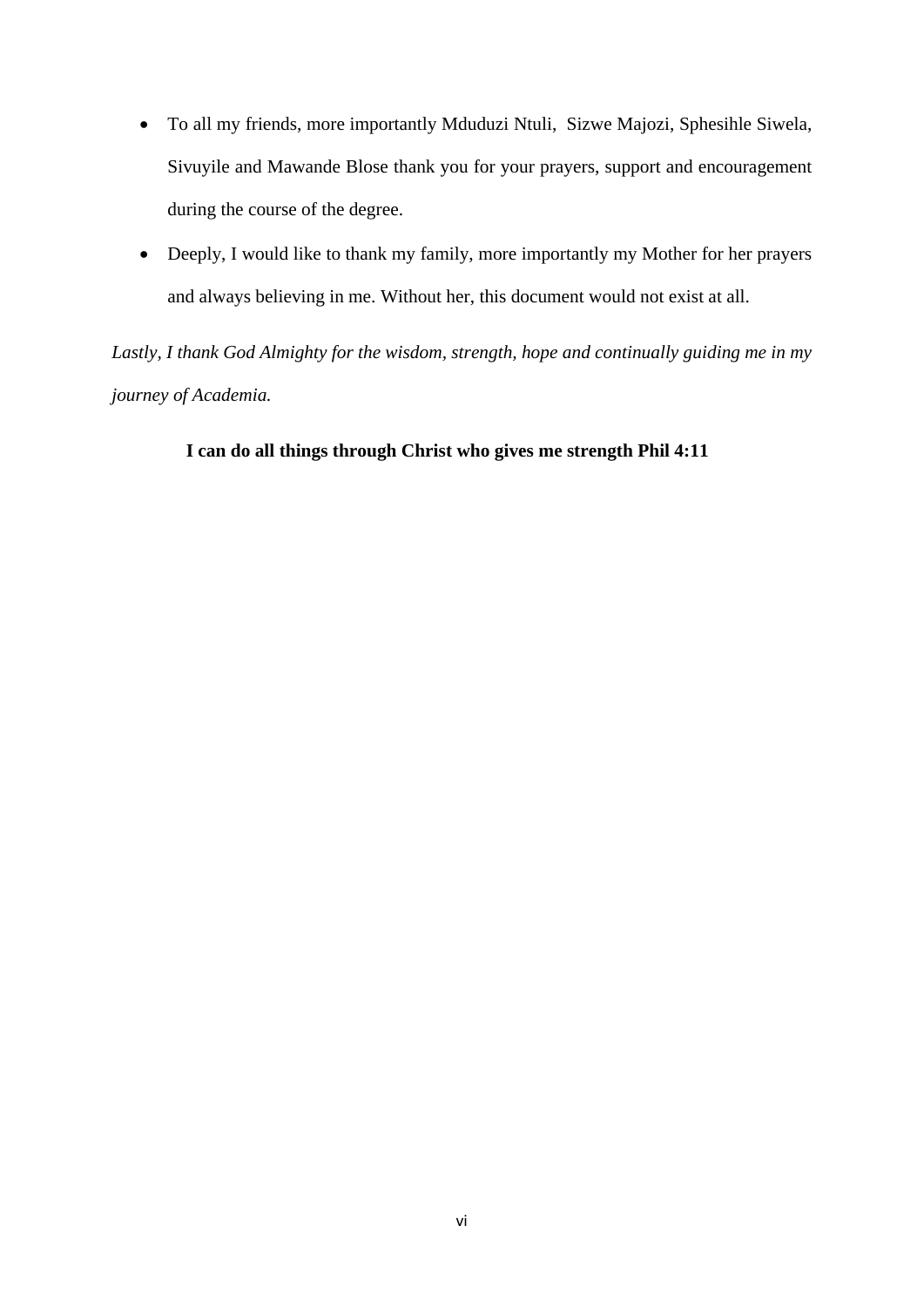#### **THESIS OUTPUTS**

<span id="page-6-0"></span>Mkwanazi MV, Ncobela CP, Kanengoni AT and Chimonyo M (2016). Effects of environmental enrichment on behaviour, physiology and performance of pigs. A review. *Animal Journal* (Submitted).

Mkwanazi MV, Kanengoni AT and Chimonyo M (2016). Interaction of pen environment and sex on growth performance and metabolite concentrations of Windsnyer pigs in a high stocking density. *Tropical Animal Health and Production*. (Manuscript: TROP-D-16-01176, Under Review).

Mkwanazi MV, Kanengoni AT and Chimonyo M (2016). Interaction of pen environment and sex on physiological responses and behaviour of Windsyner pigs. *Applied Animal Behavioural Science* (Manuscript: APPL-D-16-344, Under Review).

#### **Conference abstracts**

Mkwanazi MV, Kanengoni AT and Chimonyo M (2016). Interaction of pen environment and sex on growth performance and metabolite concentrations of Windsnyer pigs in a high stocking density. College of Agriculture, Engineering and Science Research Symposium. 29 November 2016. University of Kwa Zulu-Natal, Durban.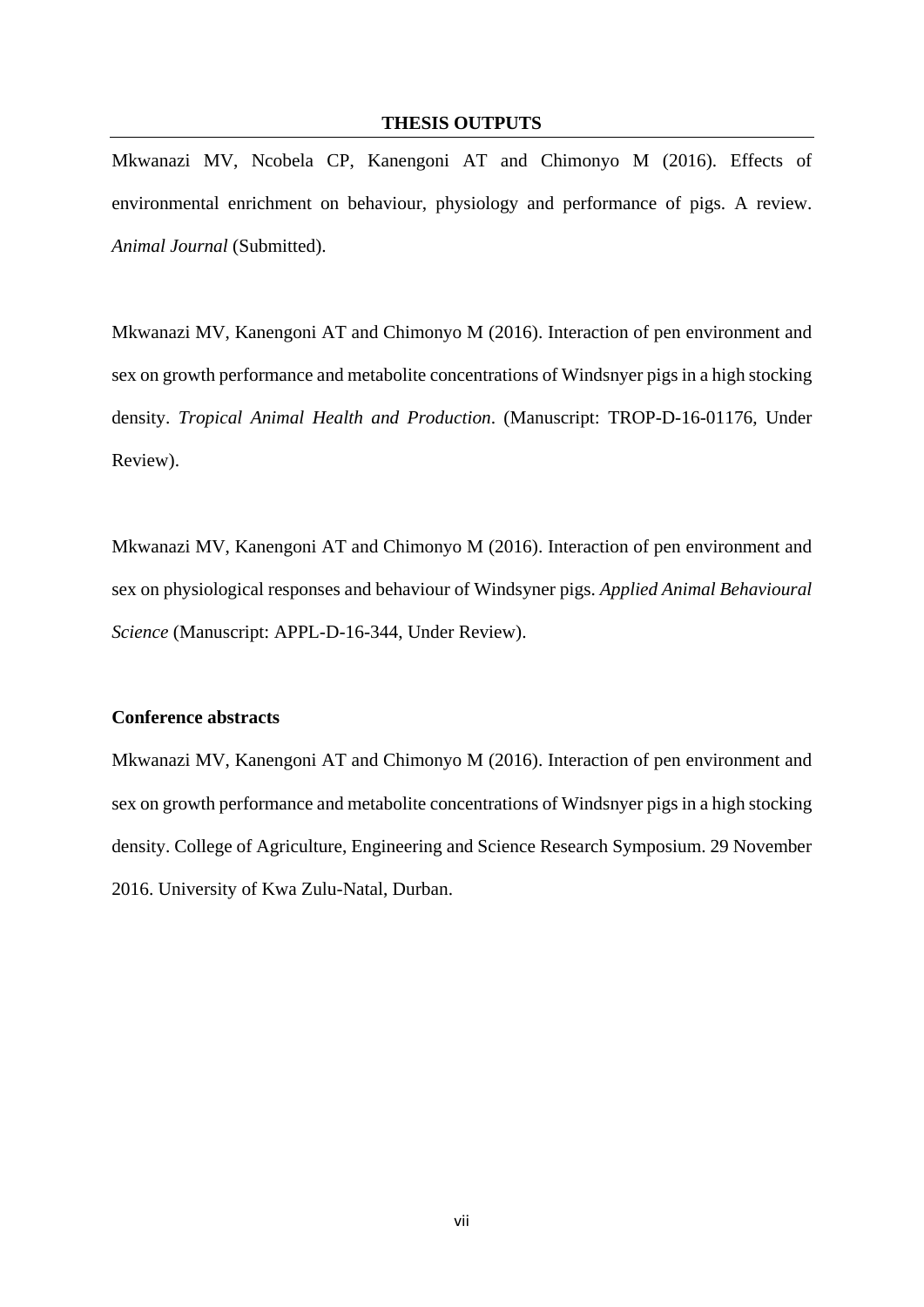<span id="page-7-0"></span>*"In the hope of thereby preserving from decay the remembrance of what people have done"*

*To my precious, Mbuyisa family*,

*In particular, my late father (Good Friday umkhosi wephasika umuntu onento yakhe akadle ayisheshise ngoba akazi kusasa kuyobe kunjani). It is so unfortunate that you could not live long to taste the fruits that this thesis will reap in the near future….*

*To my mother, Rose Mbuyisa who has been very caring and supportive in every journey of my life and all those who believe in the richness of learning.* 

*Numbers of good people are dwindling fast………..trying times need courage and resilience*

*To those who untimely demised while I was still young and in the process of obtaining this qualification.......*

*Phumla Sethabile Mpungose, Khethiwe Veronica Mkwanazi, Themba Mkwanazi* 

*Nothando Adelaide Mbuyisa and Patti Joshua*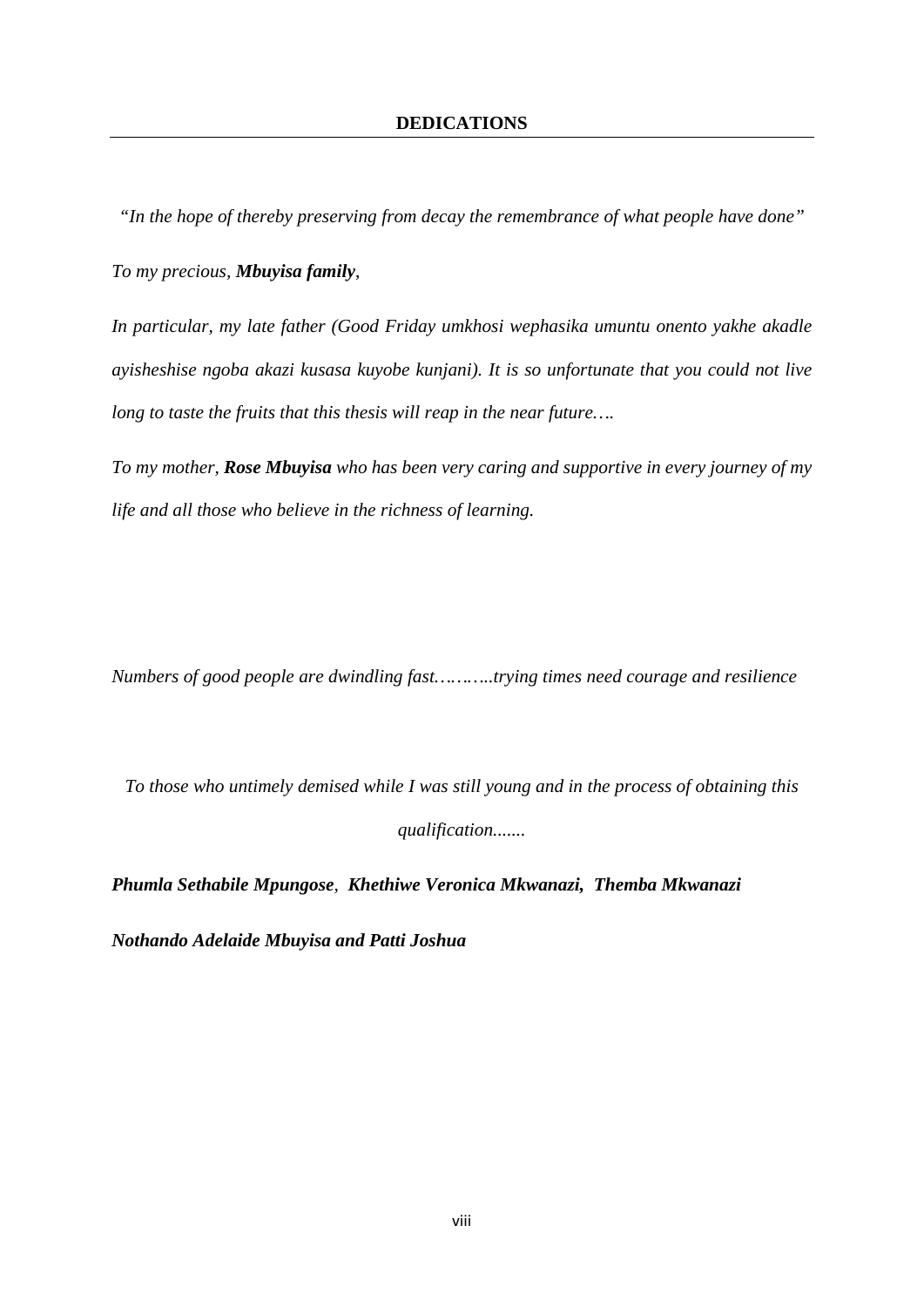# **TABLE OF CONTENTS**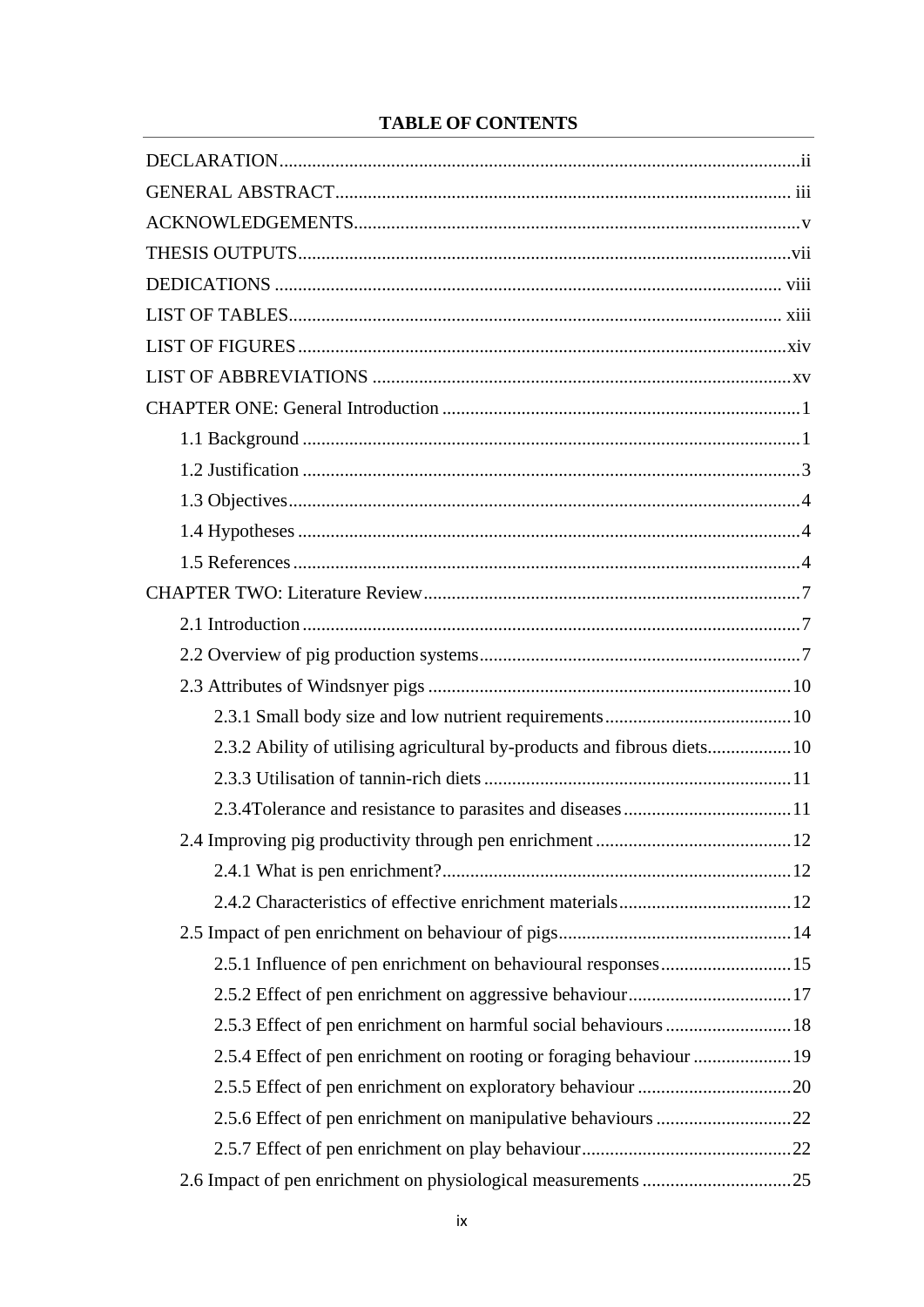| 2.6.1                                                                           |     |
|---------------------------------------------------------------------------------|-----|
| 2.6.2 Influence of pen enrichment on heart and respiration rates25              |     |
| 2.6.3 Influence of pen enrichment on stress hormone concentrations26            |     |
| 2.6.4 Influence of pen enrichment on number and severity of injuries 28         |     |
|                                                                                 |     |
|                                                                                 |     |
| 2.6.7 Environmental enrichment has a bearing on carcass and pork quality31      |     |
|                                                                                 |     |
|                                                                                 |     |
| CHAPTER THREE: Interaction of pen environment and sex on growth performance and |     |
| metabolite concentrations of Windsnyer pigs kept in a high stocking density49   |     |
|                                                                                 |     |
|                                                                                 |     |
|                                                                                 |     |
|                                                                                 |     |
|                                                                                 |     |
|                                                                                 |     |
| 3.2.4 Experimental design, treatments and enrichment materials 53               |     |
|                                                                                 |     |
|                                                                                 |     |
|                                                                                 |     |
|                                                                                 |     |
|                                                                                 | .58 |
|                                                                                 |     |
|                                                                                 |     |
|                                                                                 |     |
|                                                                                 |     |
|                                                                                 |     |
|                                                                                 |     |
|                                                                                 |     |
| CHAPTER FOUR: Interaction of pen environment and sex on physiological responses |     |
|                                                                                 |     |
|                                                                                 |     |
|                                                                                 |     |
|                                                                                 |     |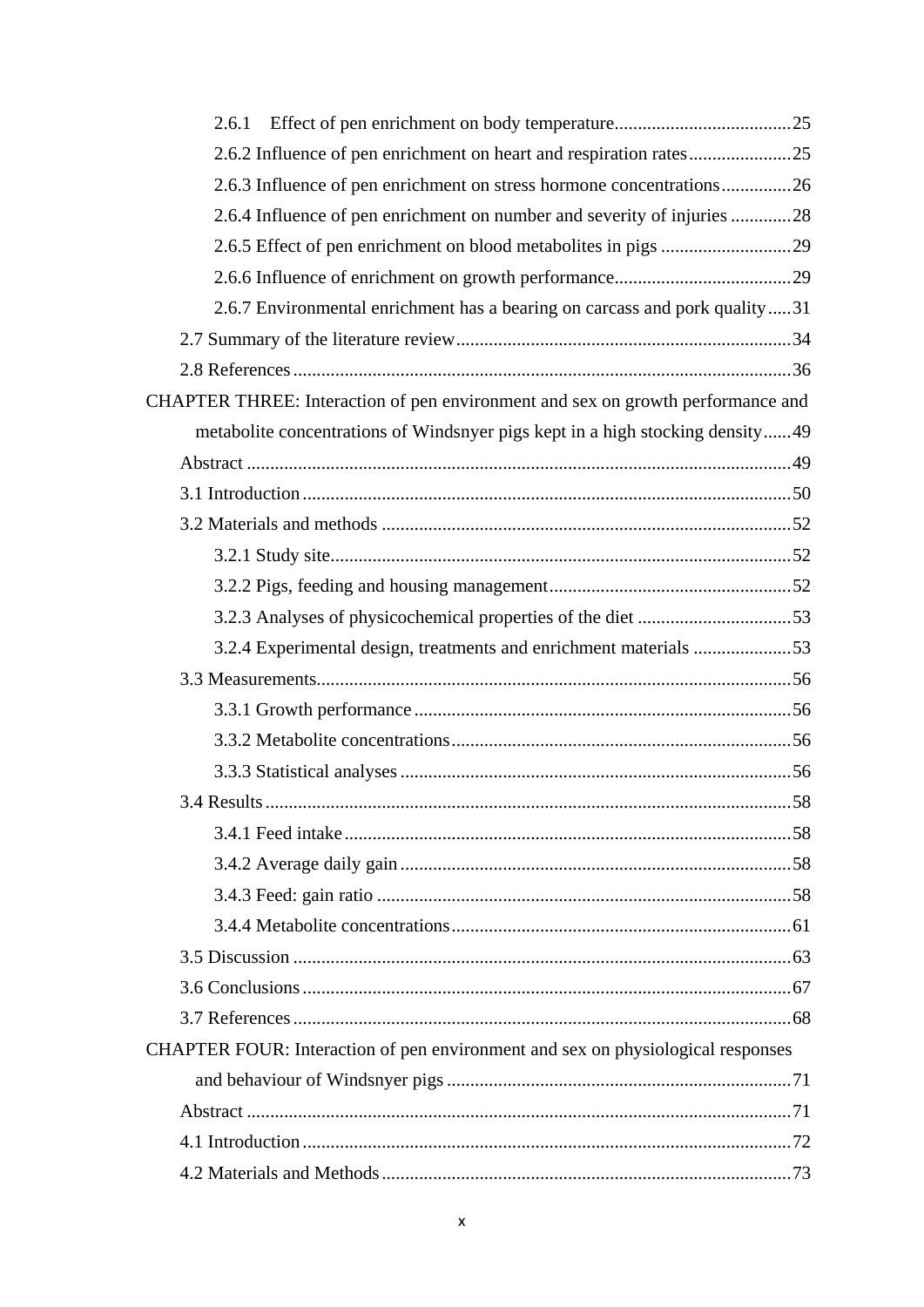| 4.2.3 Experimental design, treatments and enrichment structures73                      |    |
|----------------------------------------------------------------------------------------|----|
|                                                                                        |    |
|                                                                                        |    |
|                                                                                        |    |
|                                                                                        |    |
|                                                                                        |    |
|                                                                                        |    |
|                                                                                        |    |
|                                                                                        |    |
|                                                                                        |    |
|                                                                                        |    |
|                                                                                        |    |
|                                                                                        |    |
|                                                                                        |    |
|                                                                                        |    |
|                                                                                        |    |
|                                                                                        |    |
|                                                                                        |    |
|                                                                                        |    |
|                                                                                        |    |
| 4.5. Conclusions                                                                       | 92 |
|                                                                                        |    |
| CHAPTER FIVE: General discussion, Conclusions and Recommendations 96                   |    |
|                                                                                        |    |
|                                                                                        |    |
|                                                                                        |    |
|                                                                                        |    |
| Appendix 1: Ethical certificate from Agricultural Research Council (ARC) 102           |    |
| Appendix 2: Methods for determining serum concentration of serum nutritionally-related |    |
|                                                                                        |    |
|                                                                                        |    |
|                                                                                        |    |
|                                                                                        |    |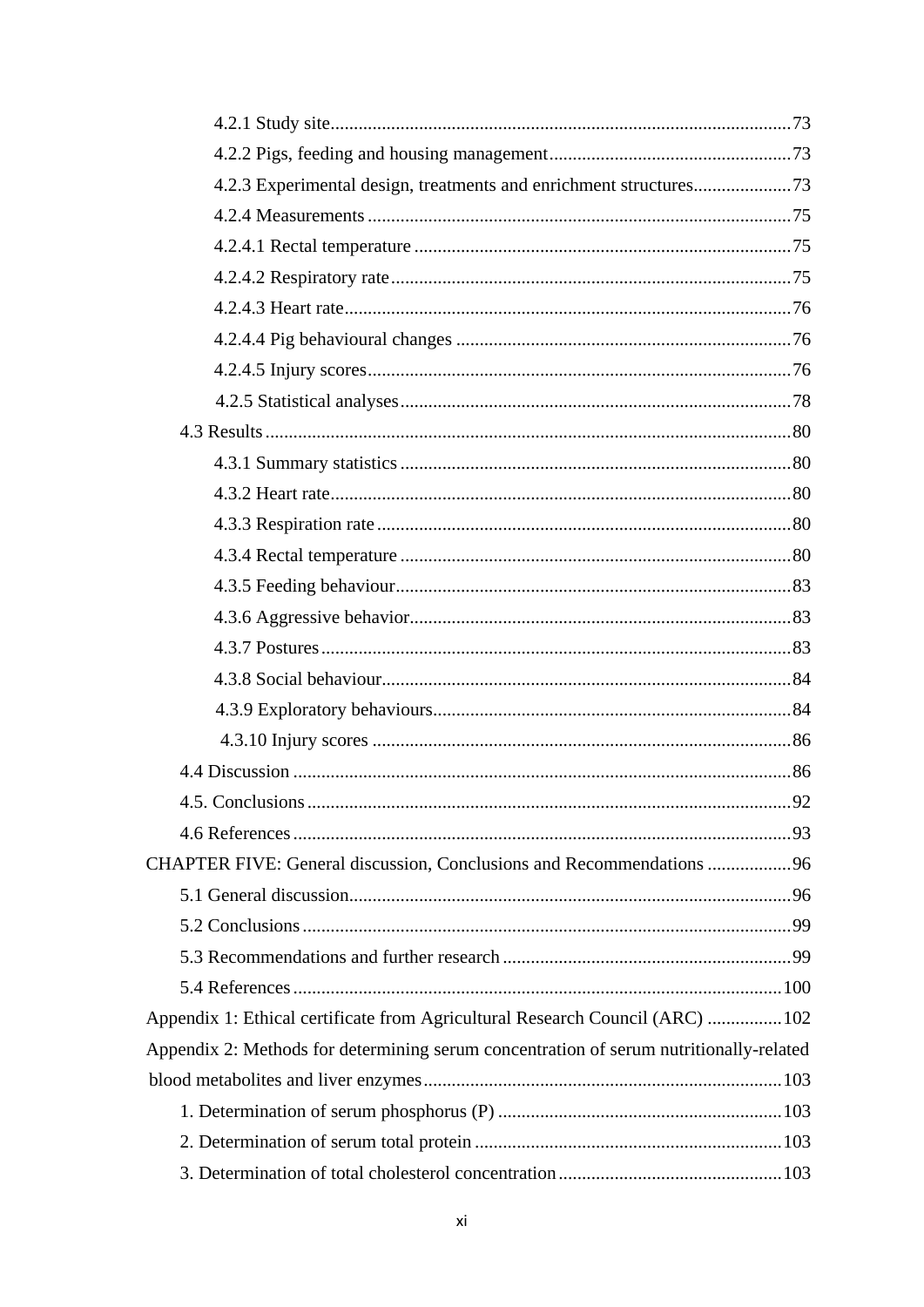|--|--|--|--|--|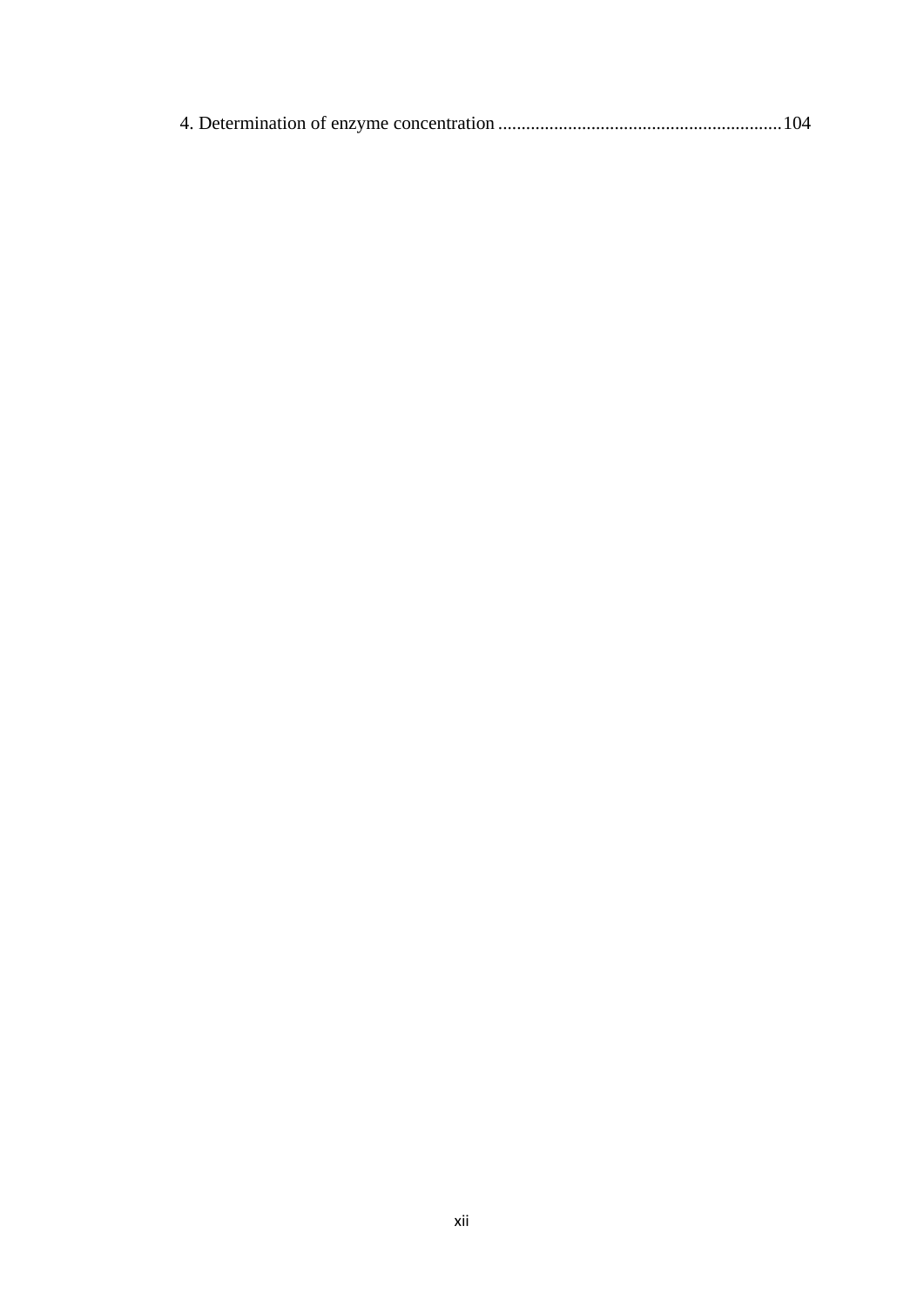# **LIST OF TABLES**

<span id="page-12-1"></span><span id="page-12-0"></span>

| Table 2. 2 Effects of different enrichment substrate or materials on behavioural activities 24 |
|------------------------------------------------------------------------------------------------|
| Table 2. 3 Carcass characteristics from pigs in different housing environment and using        |
|                                                                                                |
|                                                                                                |
| Table 3. 2 Significant level of the factors and covariates included in the analysis 59         |
| Table 3. 3 Interaction of pen environment and sex on growth performance of Windsnyer pigs      |
|                                                                                                |
| Table 3. 4 Least square means $(\pm$ standard errors) of interaction between pen environment   |
|                                                                                                |
|                                                                                                |
| Table 4. 1: Mean hourly temperatures and relative humidity for 42 days study period<br>74      |
| Table 4. 2: Ethogram of behavioural activities in barren and enriched environments 77          |
| Table 4. 3: Significance levels of the factors and covariates included in the analysis on      |
|                                                                                                |
| Table 4.4: Interaction between pen environment and sex on physiological responses of           |
|                                                                                                |
| Table 4.5: Interaction between pen environment and sex on time spent (min) (mean $\pm$         |
|                                                                                                |
| Table 4. 6: Interaction between pen environment and sex on injury levels (mean $\pm$ standard  |
|                                                                                                |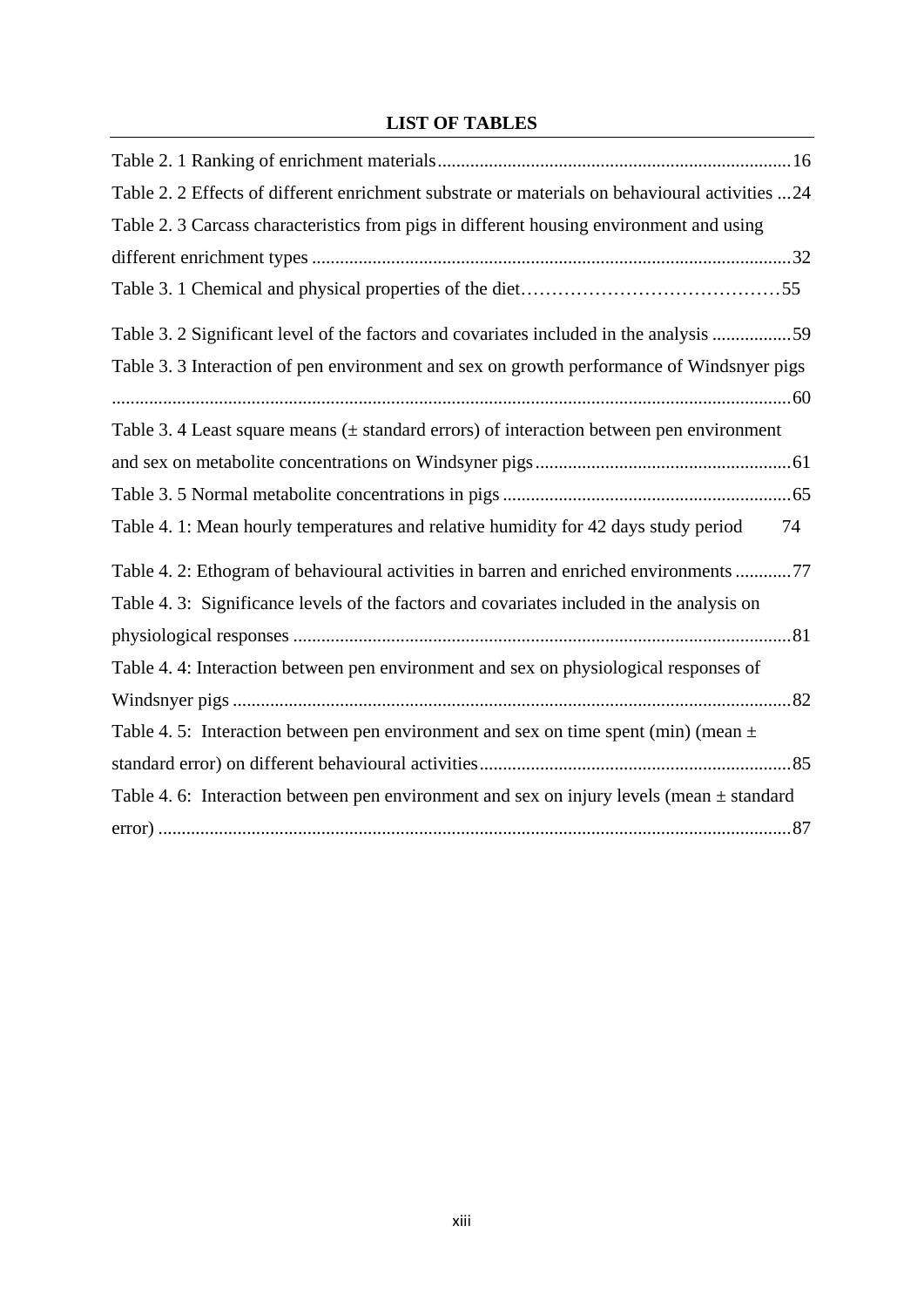# **LIST OF FIGURES**

| Figure 3. 1 The experimental setting and enrichment materials used in the study, plastic balls       |
|------------------------------------------------------------------------------------------------------|
| and 500 ml bottles lay free on the floor, 2 litre bottles hung at the centre of the pens at the head |
|                                                                                                      |
|                                                                                                      |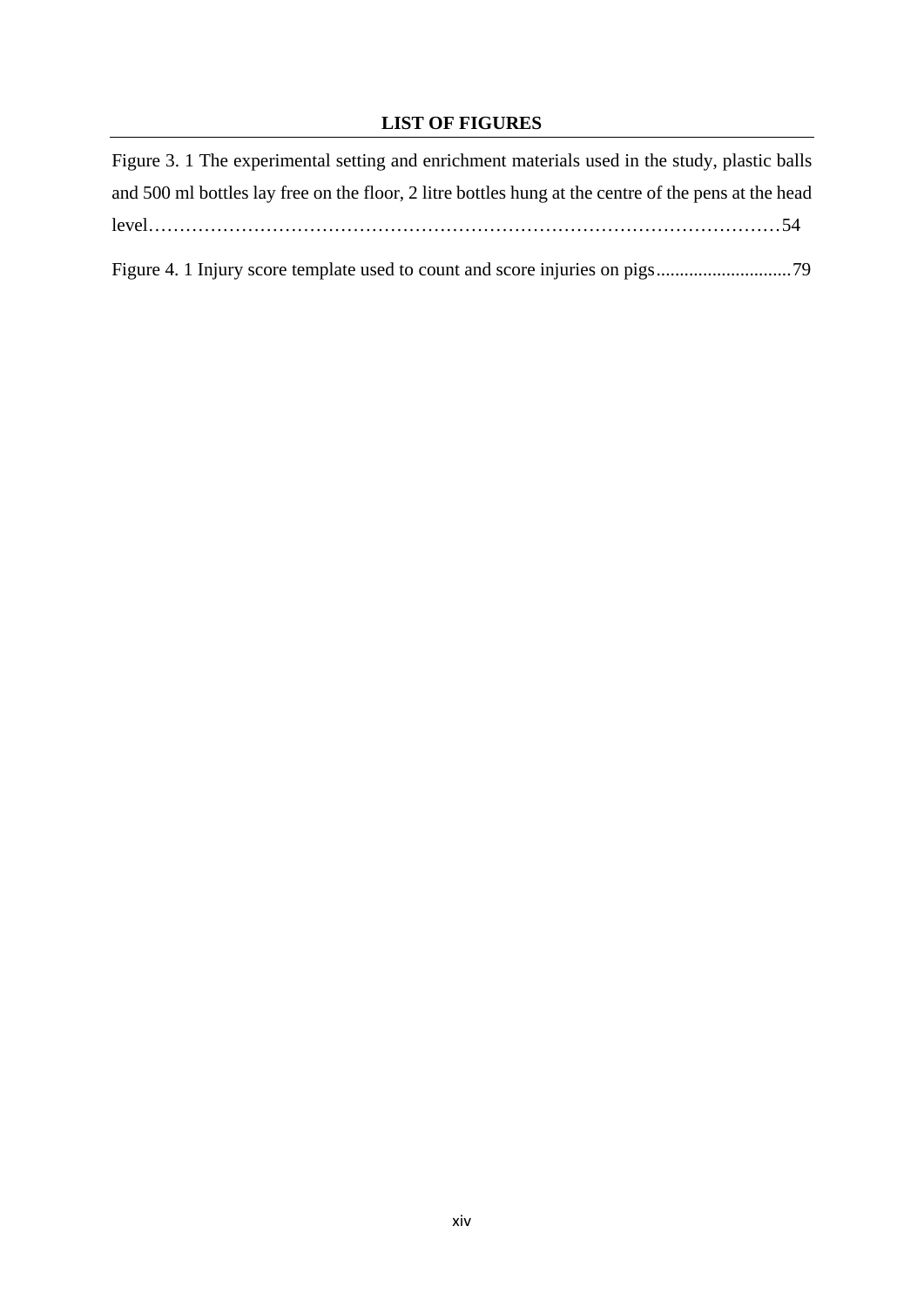# **LIST OF ABBREVIATIONS**

<span id="page-14-0"></span>

| <b>ADG</b>  | Average daily gain                   |
|-------------|--------------------------------------|
| <b>ADFI</b> | Average daily feed intake            |
| <b>BW</b>   | Body weight                          |
| F: G ratio  | Feed: gain ratio                     |
| <b>FCR</b>  | Feed conversion ratio                |
| <b>ARC</b>  | <b>Agricultural Research Council</b> |
| CW          | Carcass weight                       |
| <b>HR</b>   | Heart rate                           |
| <b>RR</b>   | Respiratory rate                     |
| <b>RT</b>   | Rectal temperature                   |
| <b>UKZN</b> | University of KwaZulu-Natal          |
| DM          | Dry matter                           |
| CP          | Crude protein                        |
| <b>CF</b>   | Crude fibre                          |
| <b>NDF</b>  | Neutral detergent fibre              |
| <b>ADF</b>  | Acid detergent fibre                 |
| LW          | Large White                          |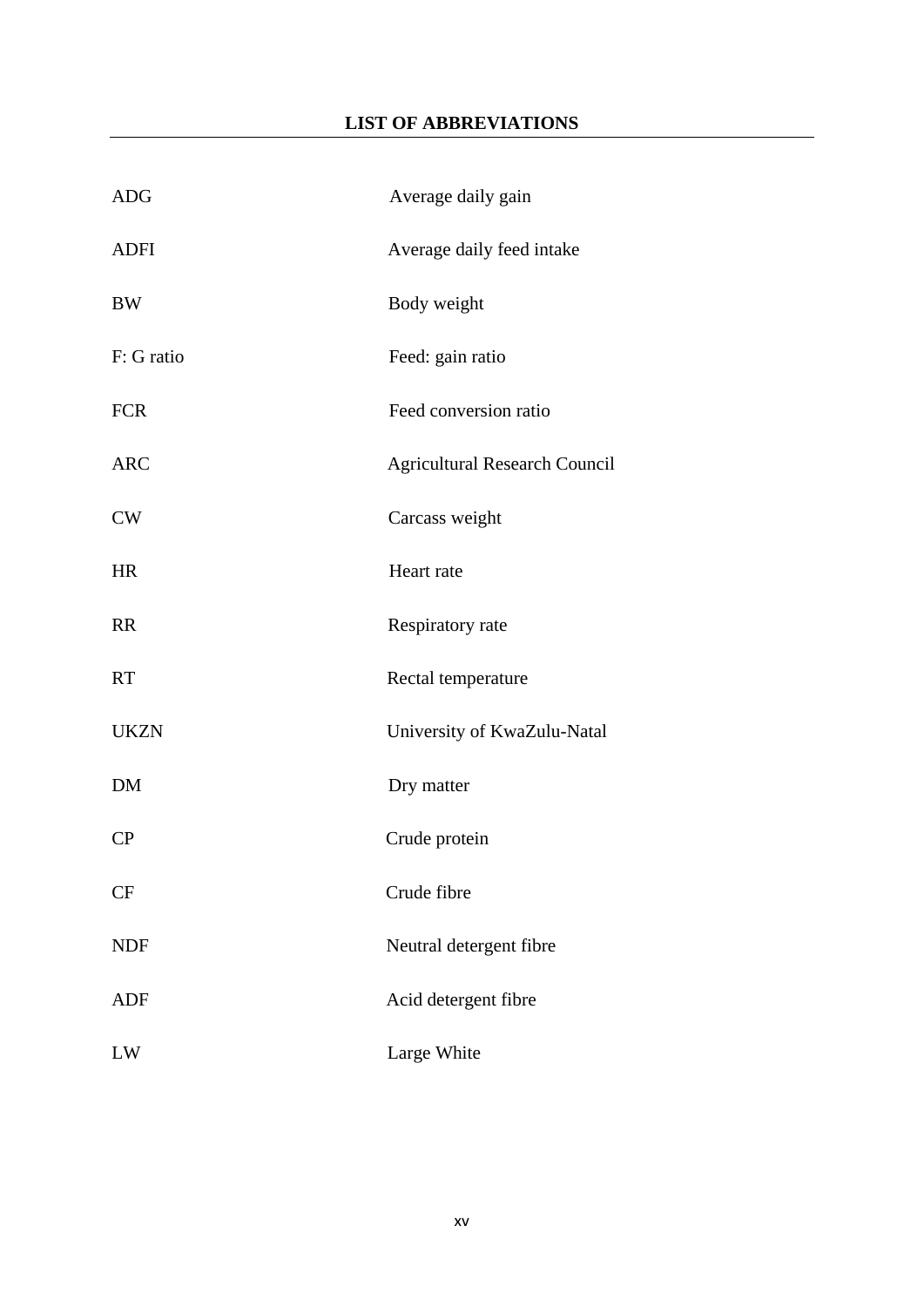### <span id="page-15-1"></span><span id="page-15-0"></span>**1.1 Background**

In Southern Africa, pig production is increasing at 4.5 % annually (Phiri *et al*., 2003). Pigs grow fast and are prolific (Etim *et al*., 2014) and efficient feed convertors. Farmers have a challenge to keep producing superior quality pork to meet consumer expectations under high harsh climatic and production conditions. Accompanying extreme temperatures will be water scarcity and droughts. The rapid increase in human population also means that animals have to be sustained on smaller pieces of land, with scarce feed resources. Windsnyer pigs could, therefore, be of much significance under such marginal production conditions (Chimonyo *et al*., 2005).

Windsnyer pigs are a good source of cheap, high quality pork that suits the escalating human population. Pork from Windsnyer pigs is tastier and organoleptically more acceptable than meat from fast-growing breeds (Chimonyo *et al*., 2005). One possible reason could be the low amount of intramuscular fat in Windsnyer pig meat. Pig welfare issues are also becoming a major consideration (Muchenje *et al*., 2013) and this has led to one school of thought proposing the use of extensive pig production systems. Such systems, however, require pigs that are adaptable to high temperatures, require less nutrient dense feeds and have good foraging habits. Windsnyer pigs possess such attributes. The promotion of the improved breeds has shifted local attention to the more specialized fast growing pigs (Halimani *et al*., 2010). In South Africa, for example, the South African Pig Producers Association (SAPPO) that has the mandate to improve pig production mainly deals with fast growing imported pigs such as Large White, Duroc and Landrace breeds. This, however, has resulted in the reduction of genetic diversity of Windsnyer pigs.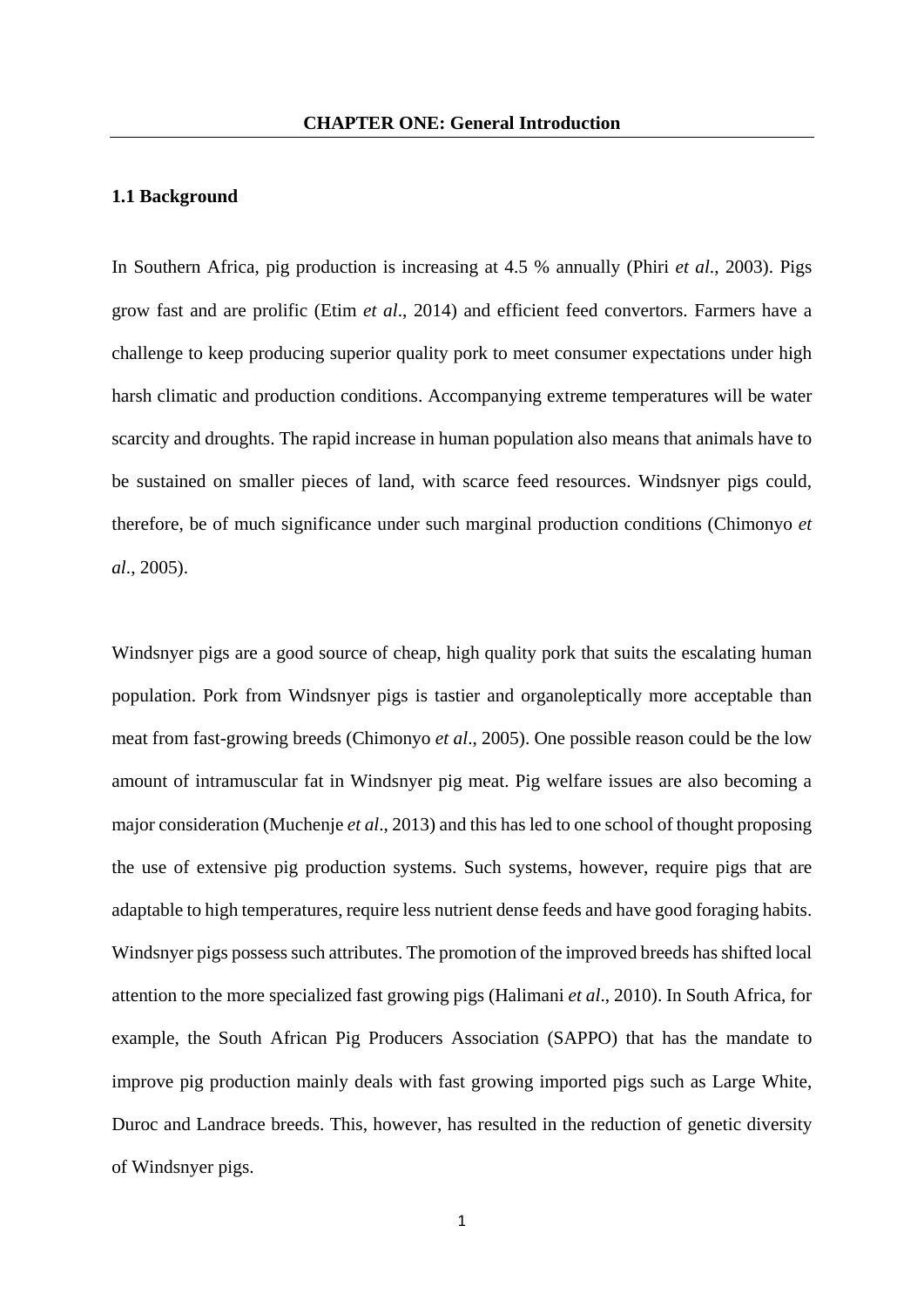The Windsnyer is a short framed breed with long nose, razor back and has less mature weight than the fast growing improved breeds. Windsnyer pigs reach sexual maturity at an early age, with female pigs displaying signs of first oestrous at three months compared to 6.5 months for Large White (Mashatise *et al*., 2005). They are adapted to survive under low planes of nutrition and can reproduce at low dietary protein levels (Kanengoni *et al*., 2004). Windsnyer pigs also have low nutrient requirements for maintenance and growth. In addition, they are raised under extensive management systems with minimal care (Mashatise *et al*., 2005) as they are regarded to be hardy and resistant to most parasite and diseases.

Due to their small frame size and compact body structure Windsnyer pigs could be kept at a higher stocking density than is recommended for fast-growing pigs. The ability of Windsnyer pigs to reach sexual maturity early, is likely to influence the degree of activity within a pen and could, therefore, interact with any attempts to enrich pig pens. Pen enrichment refers to changes that involve adding one or more substrates or materials to an animal's enclosure (Young, 2003). For example, females could be at risk of being pregnant earlier than reaching slaughter weight between 35 and 40 kg. Behaviour and physiological responses, in addition to performance, need to be considered when assessing pig welfare. Injuries and bruising enables the determination of the extent to which pen enrichment improves pig welfare (Caldara *et al*., 2012). The role of pen enrichment on welfare of Windsnyer pigs is poorly understood. The extent to which pen enrichment can improve growth performance, behaviour, injury levels and physiological responses of Windsnyer pigs in a densely stocked environment is unknown.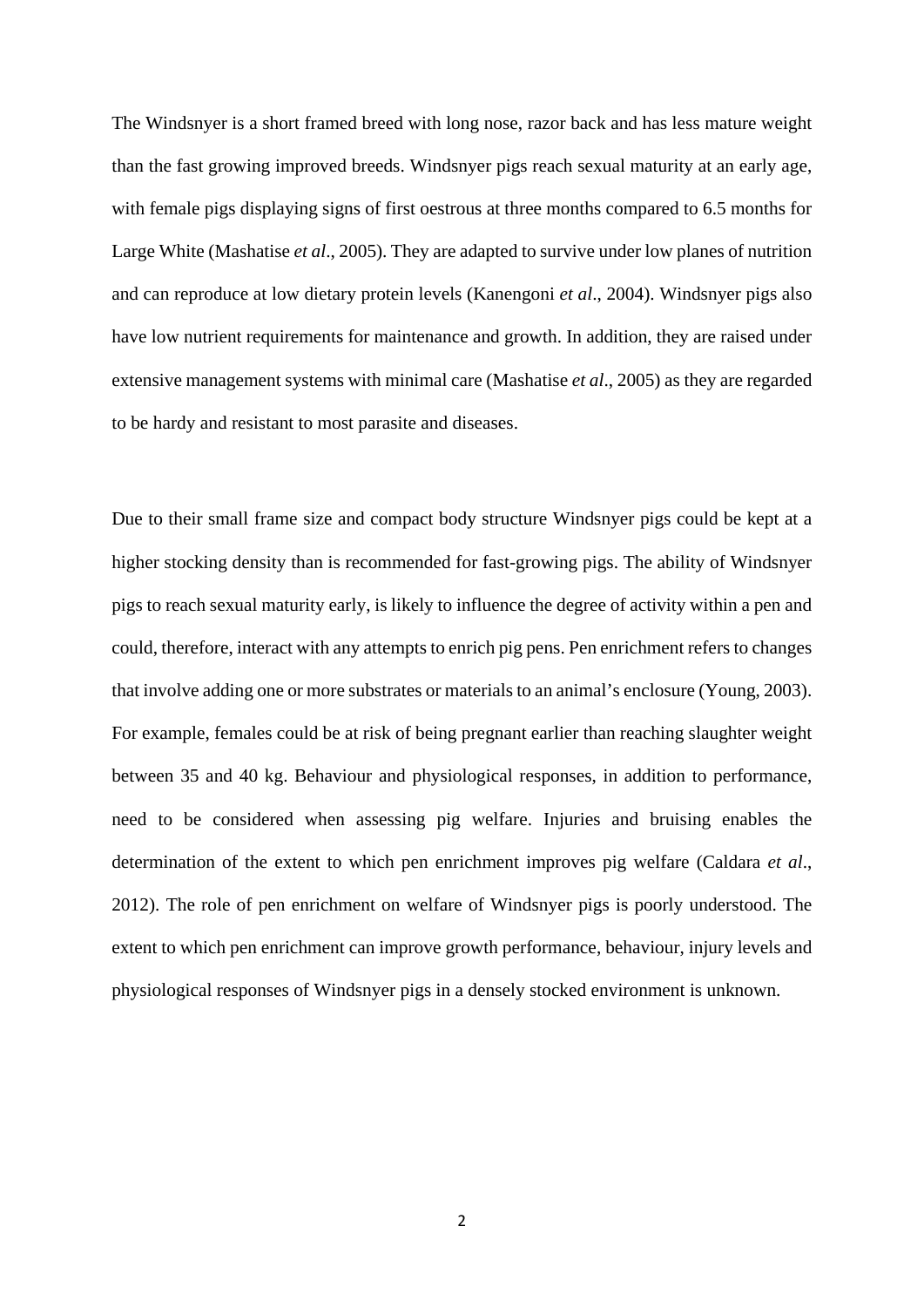#### <span id="page-17-0"></span>**1.2 Justification**

Windsnyer pigs have the potential to increase food security, reduce poverty and improve livelihoods of farmers, yet they are threatened with extinction due to replacement by the fast growing breeds. Unclean or ill define policies and unbalanced admixture through uncontrolled cross breeding are other factors (Chimonyo *et al*., 2005). The Agricultural Research Council (ARC) of South Africa, however, is keeping a satellite population of Windsnyer pigs for conservation and research purposes. To control the genetic erosion of Windsnyer pigs, identification of factors that promote their welfare and utilization need to be understood. It is, therefore, pertinent that the information on how pen enrichment and sex can be exploited to improve the performance, sustenance and welfare of Windsnyer pigs.

The understanding of interaction between pen environment and sex on growth performance, physiological responses and behaviour of Windsnyer pigs will benefits farmers, researchers, consumers and extension officers. Farmers will be able to adopt practices that optimise the performance and welfare of Windsnyer pigs as information on their appropriate management practices will be understood. It also assists farmers to increase their returns as less carcasses may be discarded due to improved pig welfare. Consumers will also be able to get cheap quality pork that is socially acceptable.

Slaughterhouses and butcheries will all be rewarded by improvements in pig welfare and the quality of pork produced. Researchers will use this information as a build-up on future research in enhancing productivity of Windsnyer pigs. Extension officers will be able to extract the information and make it available and accessible to all the farmers. This is also likely to inform policy-makers and plan implementers on decision making regarding the use of Windsnyer pigs in crossbreeding programmes for breed complementarity and heterosis.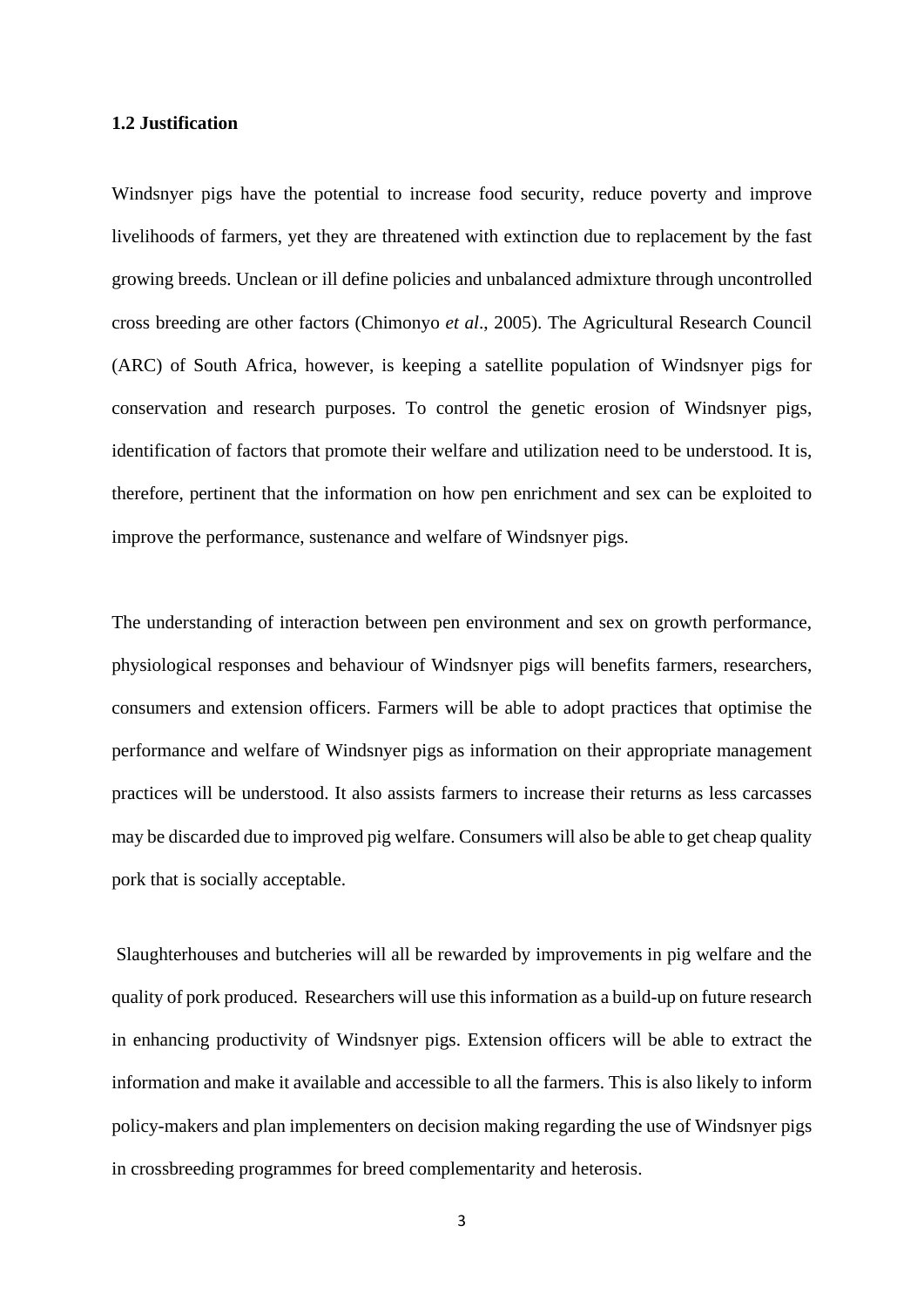## <span id="page-18-0"></span>**1.3 Objectives**

The broad objective of the study was to determine the interaction of pen environment and sex on growth performance, physiological responses and behaviour of Windsnyer pigs. The specific objectives were to:

- 1. Assess the interaction of pen environment and sex on growth performance and metabolite concentrations of Windsnyer pigs; and
- 2. Determine the interaction of pen environment and sex on physiological responses, behaviour and injury levels on Windsnyer pigs.

### <span id="page-18-1"></span>**1.4 Hypotheses**

The hypotheses tested are that:

- 1. The influence of pen enrichment on growth performance and metabolite concentrations in Windsnyer pigs depends on their sex; and
- 2. There is interaction between pen enrichment and sex on physiological responses, behaviour and injury levels on Windsnyer pigs.

## <span id="page-18-2"></span>**1.5 References**

- Chimonyo, M, Bhebhe E, Dzama K, Halimani T.E and Kanengoni A (2005). Improving small holder production for security and livelihood of the poor in Southern Africa. *African Crop Science Conference Proceedings* 7, 568- 573.
- Caldara, F.R, Rosa, P.S.G, Ferreira, R.A, De o Reis, N.M.O, Garcia, R.G and Ferreira, D.S (2012). Behaviour, performance and physiological parameters of pigs reared in deep bedding. *Engenharia Agricola Jabotical* 32, 38-46.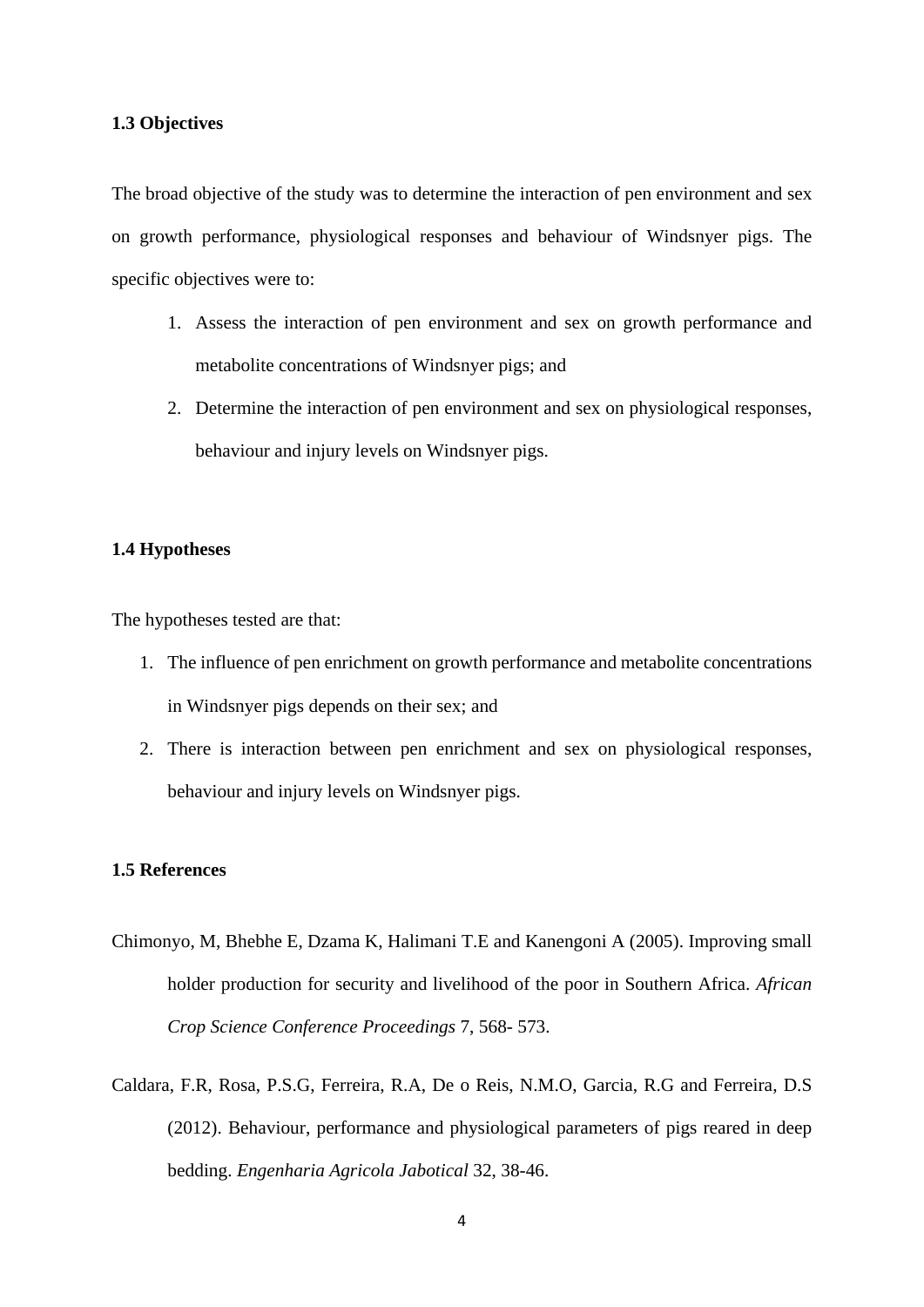- Etim, N.A.A, Etim N.N and Kim J.F (2014). Estimation of efficiency in small scale pig production. *European International Journal of Science and Technology* 3, 2304-9693.
- Halimani, T.E, Muchadeyi, F.C, Chimonyo, M. and Dzama, K (2010). Pig genetic resource conversation: *The South African perspective. Ecological Economics* 69, 944-951.
- Kanengoni, A.T, Dzama, K, Chimonyo, M, Kusina, J. and Maswaure, S.M (2004). Growth performance and carcass traits of Large White, Mukota and Large White  $\times$  Mukota F1 crosses given graded levels of maize cob meal. *Animal Science* 78, 61–66.
- Madzimure, J (2011). Climate change adaptation and economic evaluation of local pig genetic resources in communal production systems of South Africa. PhD thesis, University of Fort Hare, Alice, Republic of South Africa.
- Mashatise, E, Hamudikuwanda, H, Dzama, K, Chimonyo, M and Kanengoni, A (2005). Effects of Corn Cob based diets on the levels of nutritionally related blood metabolites and onset of puberty in Mukota and Landrace x Mukota gilts. *Asian–Australian Journal of Animal Science* 18(10), 1469-1474.
- Muchenje, V and Ndou S.P (2013). How pig pre-slaughter welfare affects pork quality and the pig industry. Department of Livestock and Pasture Science, University of Fort Hare. A review.
- Phiri, I.K, Helena, N, Sonia, A, Matenga, E, Boa, M, Mukaratirwa, S, Githigia, S, Saimo, M, Sikasunge, C, Maingi, N, Lubega, G.W, Kassuku, A, Michael, L, Siziya S, Krecek R.C, Noormahomed E, Vilhena M, Dorny P and Willingham L.A (2003). The emergence of Taenia solium cysticercosis in Eastern and Southern Africa as a serious agricultural problem and public health risk. *Acta Tropica* 8, 13-23.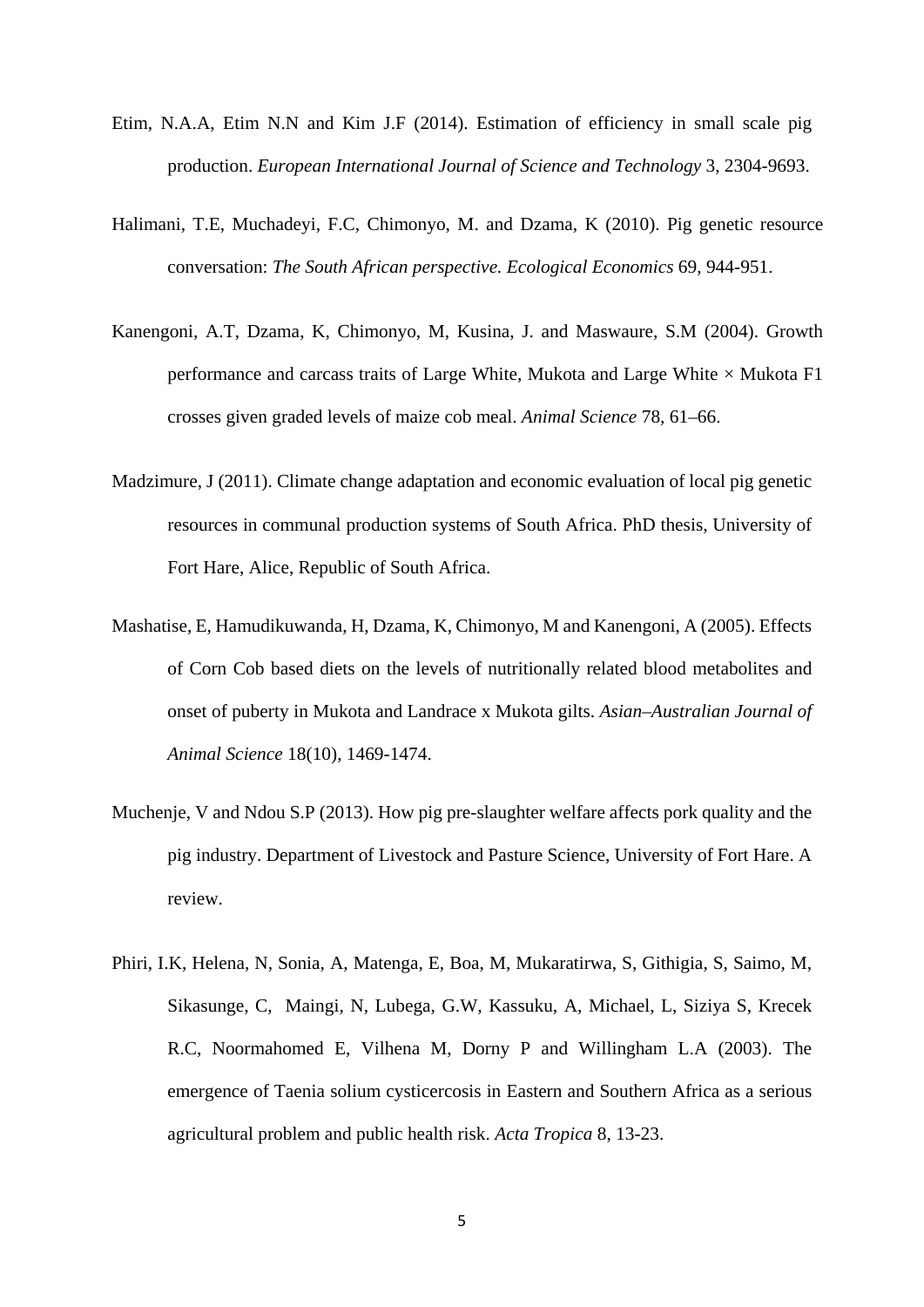Young, R. J (2003). Environmental enrichment for captive animals. UFAW Animal Welfare Series, Blackwell Publishers, UK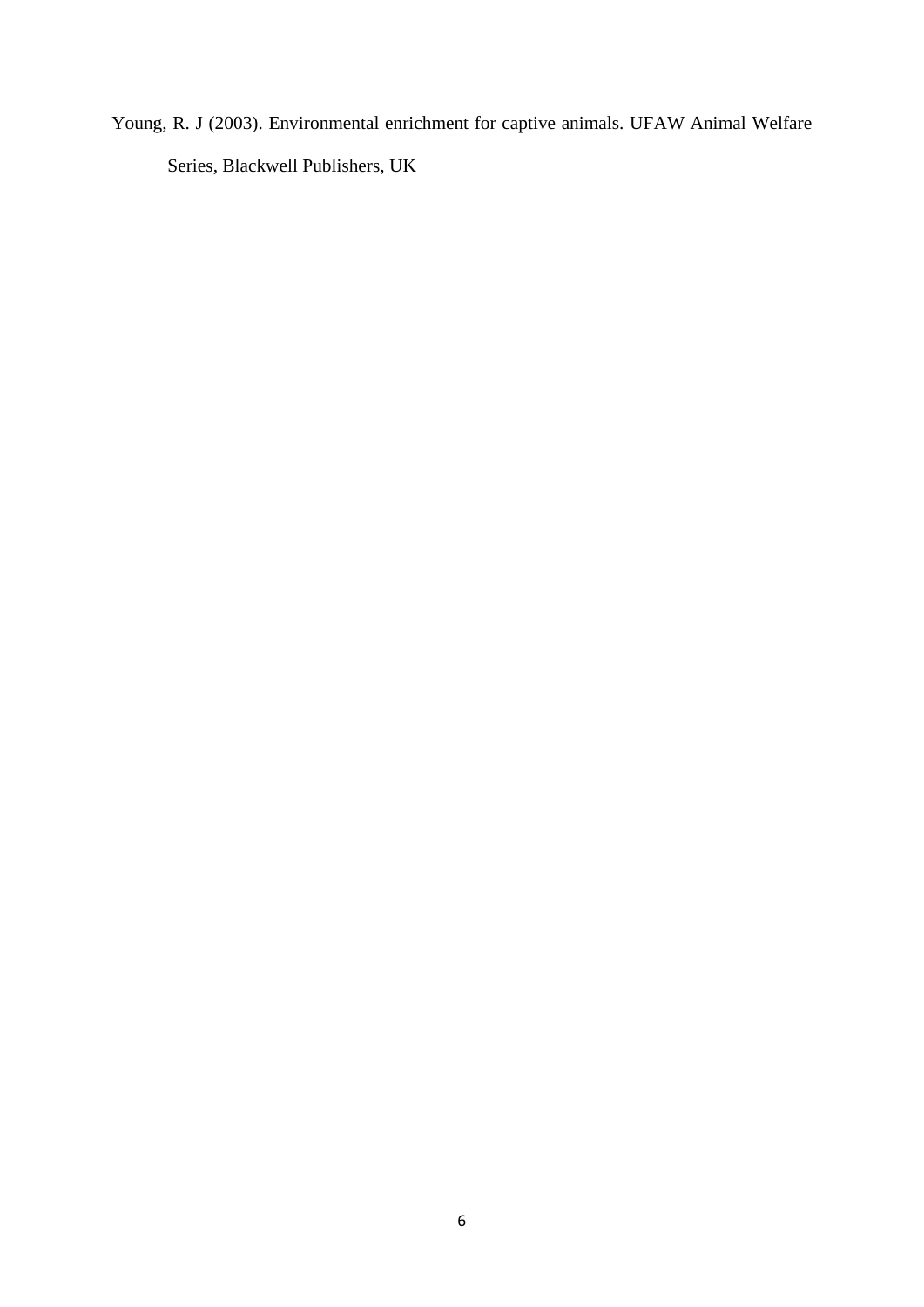#### **CHAPTER TWO: Literature Review**

 *The paper has been submitted to Animal* 

## <span id="page-21-1"></span><span id="page-21-0"></span>**2.1 Introduction**

Intensive production systems often fail to address the needs of pigs to perform their natural behaviours. This is because these systems are too different from those the pigs evolved in. The environment is usually barren with concrete floor pens lacking appropriate rooting or foraging substrates. Such environments hinder the expression of natural pig behaviours such as rooting and foraging. Provision of appropriate rooting substrates is, therefore, indispensable as this enhances the development of natural explorative behaviour, reducing anomalous behaviours and stress responses (Oostindjer *et al*., 2014). Substrates or objects used for enriching the environment and liked by the pigs are those which are chewable, deformable, destructible, odorous and ingestible (Van de Weerd *et al*., 2003). The current chapter offers a critical overview of the existing literature concerning the use of environmental enrichment to improve performance, behaviour and welfare of pigs in intensive production systems.

#### <span id="page-21-2"></span>**2.2 Overview of pig production systems**

Livestock production is increasing more rapidly than any other agricultural sector worldwide (Faustein *et al*., 2003). The total consumption of pork in the developing world has increased by 70 % between 1971 and 1995, while the consumption has increased by 26 % in the developed world (Delgado *et al*., 1999). Over the past decade pork production in South Africa has increased extensively. In, South Africa pork is produced throughout the nine provinces. The South African Pork Producers Organization (SAPPO) reported that 80 % of the total pig numbers are found in commercial areas and 20 % to developing areas. The total number of pigs in commercial areas is estimated to be 1 240 487 and these include Large White, South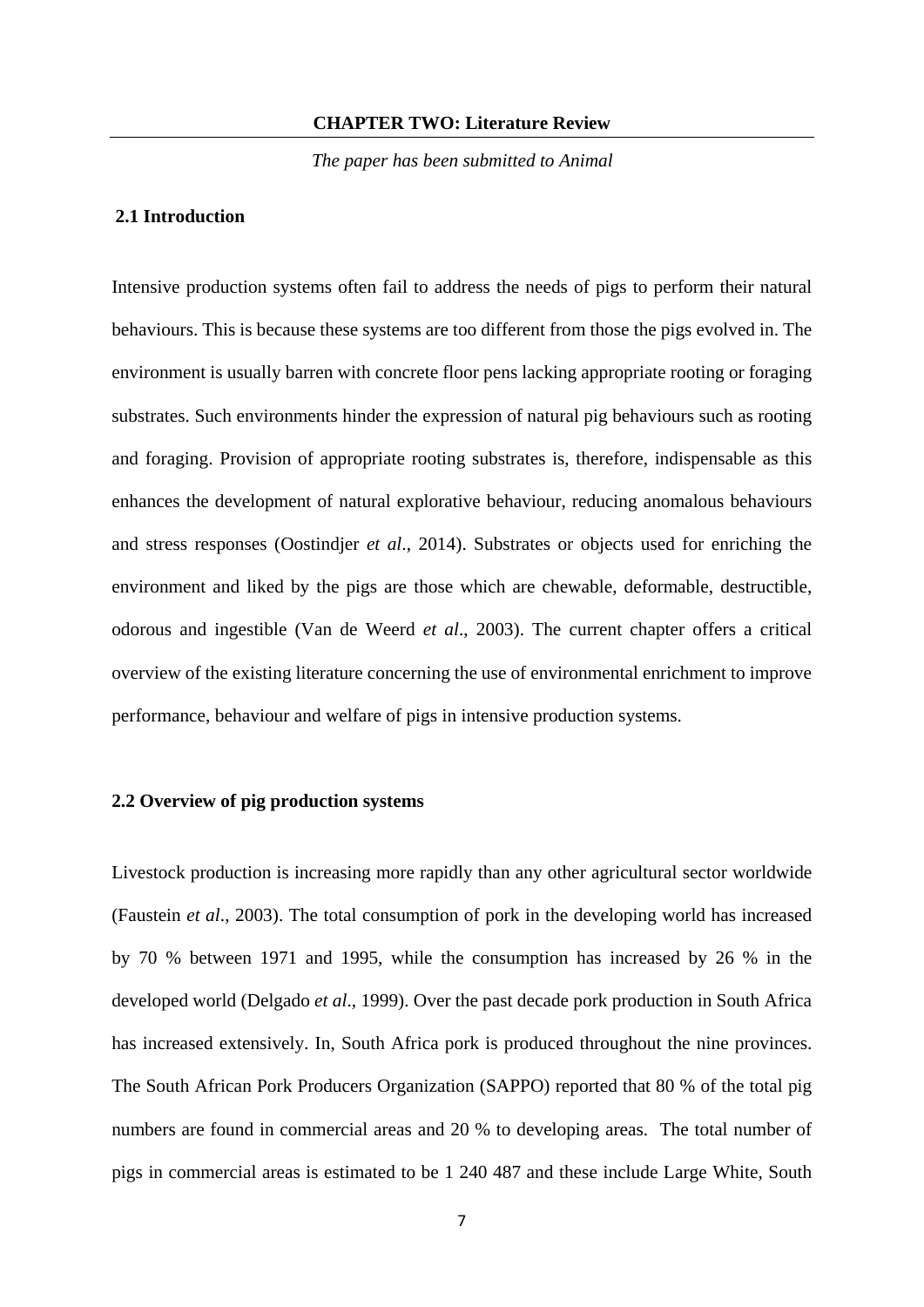African Landrace and Duroc breeds. In communal areas, however, the total number of pigs per province is estimated to be 315 513 and these are largely indigenous breeds (SAPPO, 1999).

Pig production is mainly practiced in areas nearest to the maize production areas (Visser, 2004; Chaora, 2013). The areas that are distant to the maize production regions are not economically sustainable. An estimated number of 400 commercial producers and 19 stud breeders are found in South Africa (SAPPO, 1999). The pork industry is estimated to employ 10 000 workers consisting of about 4000 farm workers and 6000 in the processing and abattoir sectors (DAFF, 2010). Most of the pork produced in South Africa is exported to SADC countries, such as Mozambique, Mauritius, Angola and Zambia. The production of pork has increased over the past years, due to an increase in the market prices and unavailability of red meat substitutes (DAFF, 2010). Pork production is profitable because it has a faster turnaround period than other red meats such as beef.

Despite these advantages, the pork industry has some weaknesses (Chaora, 2013). One of the current threats faced by the industry is the effect of climate change. These include increased ambient temperatures, drought and water scarcity. Pigs have a poor thermoregulatory system and are highly susceptible to heat stress (Madzimure *et al*., 2012). Heat stress has a potential to reduce feed intake in hot climates, negatively affecting pig productivity. In commercial systems, the main pig breeds used are Large White, Landrace and their crossbreds. It is therefore, important to plan ahead for the future especially in relation to issues such as building designs, breeding patterns and use of indigenous pig breeds. Chimonyo *et al*. (2005) suggested that improvement should, ideally be based on indigenous breeds such as Windsnyer pigs. Partly, because this breed has demonstrated the ability to survive these conditions and can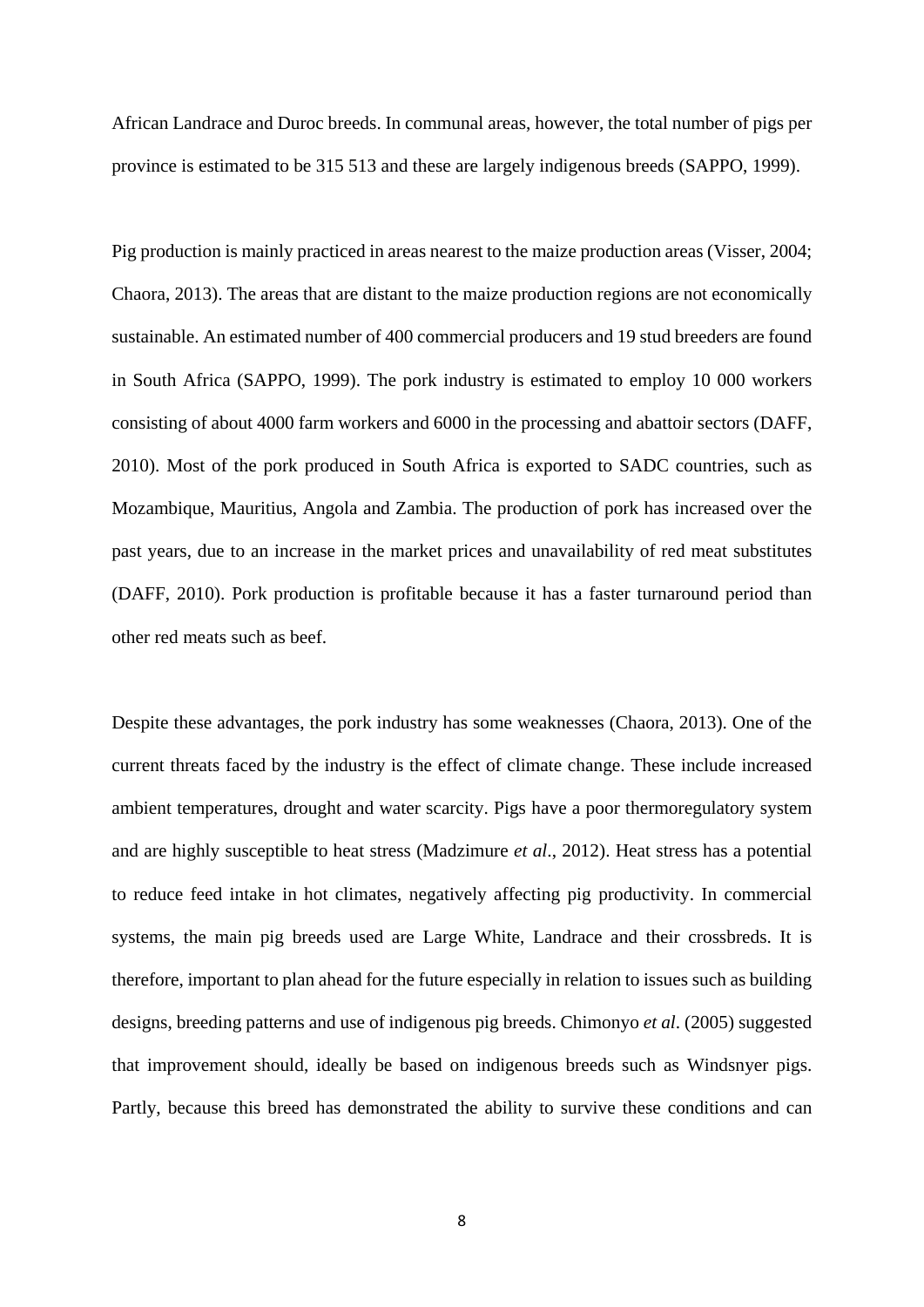efficiently utilize agricultural by products, such as maize cobs (Kanengoni *et al*., 2004). Therefore, it is imperative that their performance and welfare is improved.

In South Africa, pig rearing is mainly differentiated into large scale commercial and communal production systems. Communal production systems in South Africa involve the use of local and non-descript breeds. Pigs kept under this production are able to survive under low planes of nutrition which are experienced under communal production (Chimonyo e*t al*., 2005; Petrus *et al*., 2011). In communal production systems, pigs are widely reared for household consumption and to ensure the livelihoods of the farmers. The most common communal production system practiced in South Africa is the scavenging production system (Madzimure, 2011). This system is cheap and requires little capital investment and management. Indigenous pig breeds are commonly kept under this system, but one can also find crosses of indigenous and exotic breeds as well. One advantage of the scavenging system is that pigs roam around freely, expressing their natural pig born behaviours such as rooting and foraging (Chimonyo *et al*., 2005).

Commercial pig production systems include the indoor and outdoor production systems (Gentry & Mc Glone, 2003). In South Africa, the indoor production system is the widely practiced compared to outdoor systems where pigs are usually grown on pastures (Thornton, 1990). Common breeds such as Large White, Landrace and Duroc are used under this system due to their lean growth potential. In the indoor system, pigs are usually confined in a controlled environment, with pigs largely reared in concrete slatted floors with no rooting substrates. This results in a myriad of unwanted anomalous behaviours that reduce their performance and are a reflection of poor welfare. Conditions of the current pig production systems need to be improved to minimize the limitations of pigs (Honeyman, 1996). One approach would be to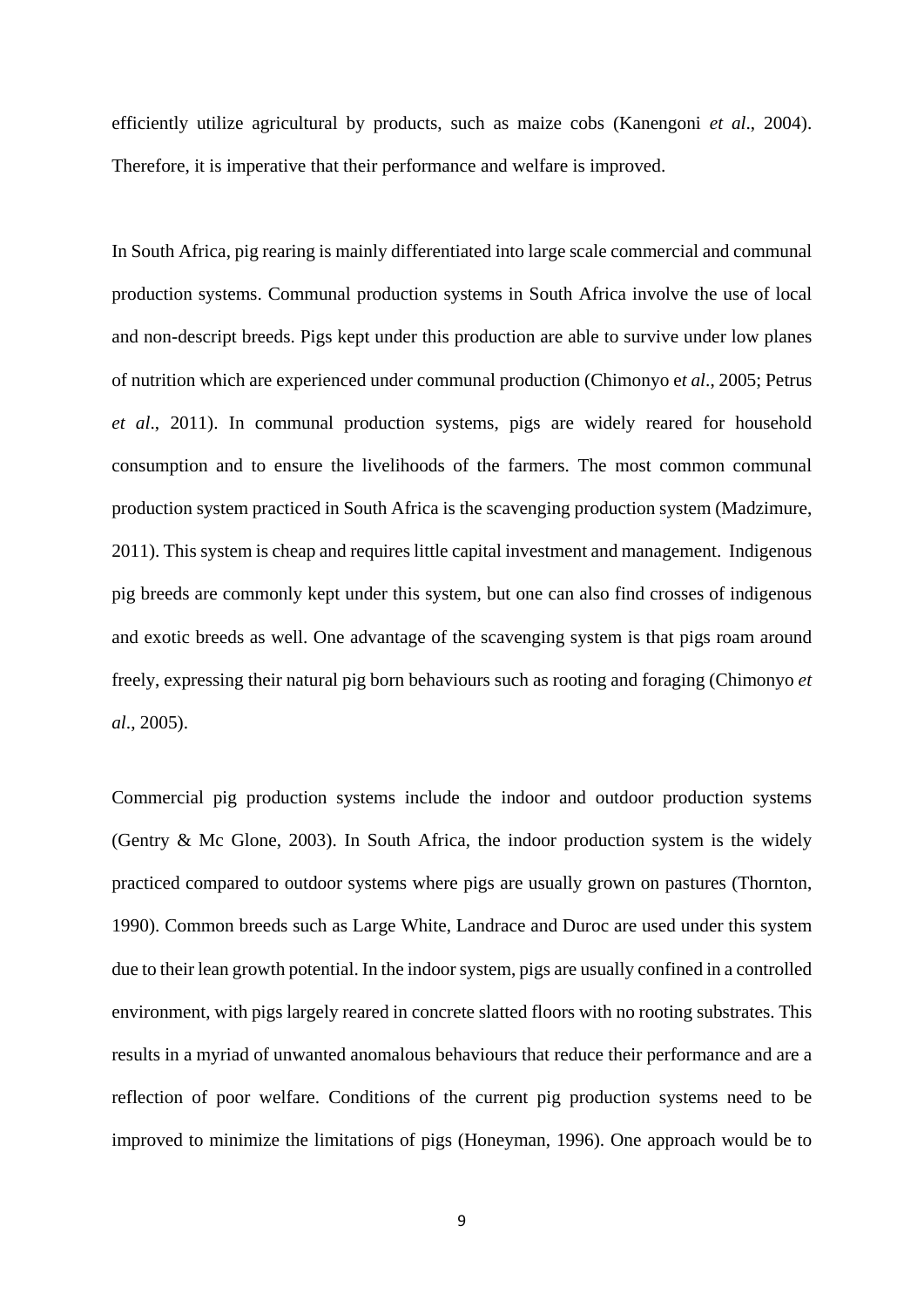use environmental enrichment to satisfy the behavioural needs of pigs with the constraints imposed by housing system.

### <span id="page-24-0"></span>**2.3 Attributes of Windsnyer pigs**

A considerable number of positive attributes have been demonstrated in Windsnyer pigs. Most of the attributes relate to their hardiness and adaptation to survive under smallholder farming environments. The Windsnyer pigs are predominantly found in Mozambique, Malawi, Zimbabwe and South Africa (Nengomasha *et al*., 1997).

#### <span id="page-24-1"></span>**2.3.1 Small body size and low nutrient requirements**

Windsnyer pigs are small in size, with mature weights of less 100 kg. They have low maintenance and growth nutrient requirements. For example, Chulu *et al*. (2002) indicated that Windsnyer pigs have less dietary protein requirements than the fast-growing breeds. More work is, however, needed to determine their optimum protein requirements and metabolism. The requirement for lower amounts of nutrients is of importance in rural areas, where resources are limiting. Accompanying slow growth rates, Windsnyer pigs are early maturing and deposit body fat earlier than fast-growing improved pigs.

### <span id="page-24-2"></span>**2.3.2 Ability of utilising agricultural by-products and fibrous diets**

In smallholder areas, feed resources are limiting, if available prices are prohibitive (Chimonyo *et al*., 2005). Windsnyer pigs have enhanced ability to utilise agricultural by products and fibrous diets compared to improved breeds (Kanengoni *et al*., 2002). The use of alternative agricultural by-products, such as maize cobs (Ndindana *et al*., 2002), which are usually thrown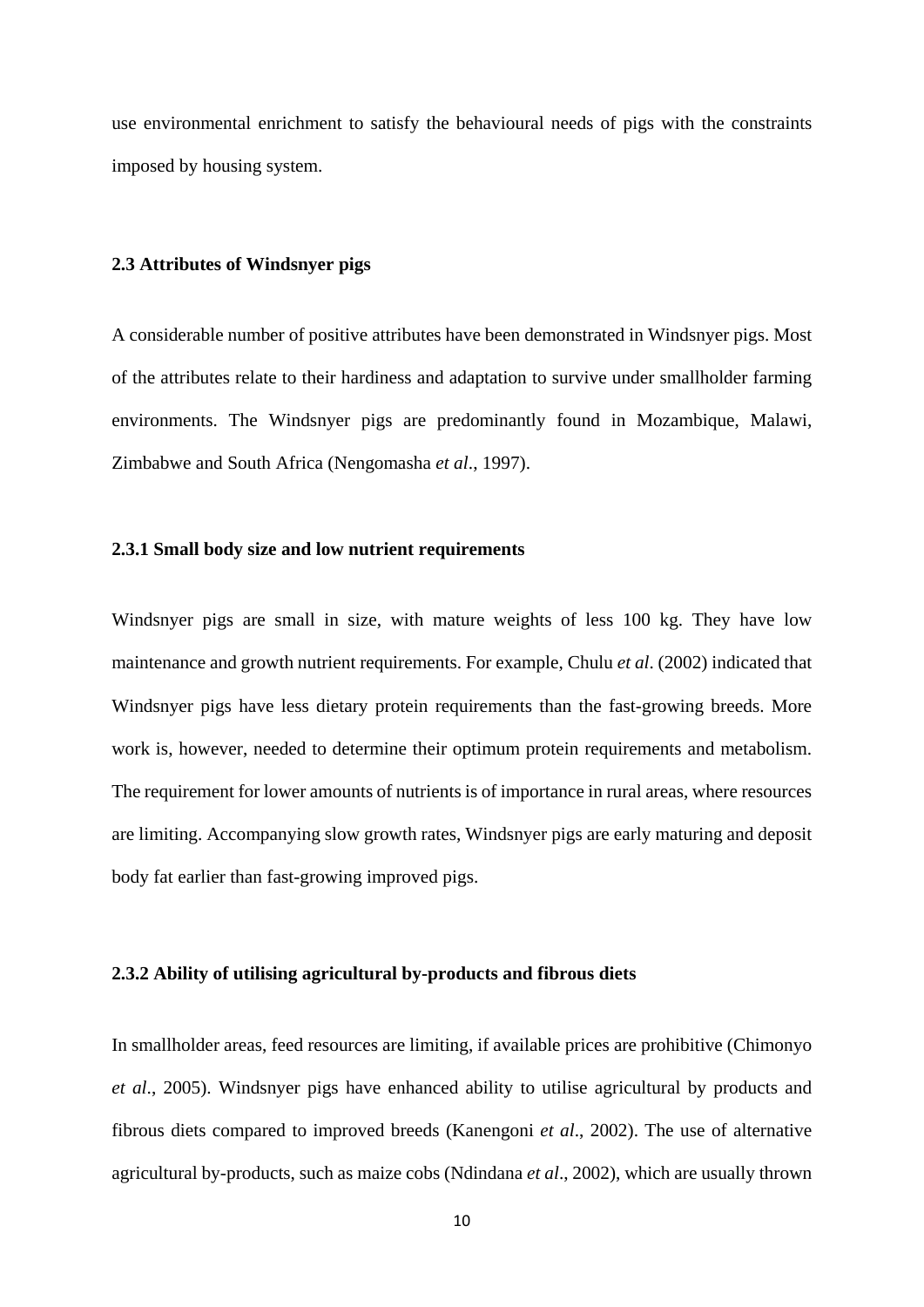away, increases the interdependence of farm enterprises, as products from crop production are channelled towards pig production whilst manure will be used to fertilise crops. Utilisation of agricultural by-products and crop residues increase the options and number of feed ingredients or feedstuffs that can be used in pig production.

## <span id="page-25-0"></span>**2.3.3 Utilisation of tannin-rich diets**

Windsnyer pigs are traditionally fed on feeds such as forages, pumpkins and kitchen wastes (Mashatise *et al*., 2005). White sorghum has been used in feeding pigs as a substitute for maize. Red sorghums are not used because of their high content of tannins. However, it has been established that Windsnyer pigs are better able to utilise red sorghum than Large White pigs (Mushandu *et al*., 2005). The mechanism is not clear, although it could be linked to the production on proline-rich proteins in the saliva or the superior hindgut fermentation. Hindgut fermentation is likely to increase the digestibility of the fibre and increase the utilisation of volatile fatty acids from the caecum and colon. Utilisation of high tannin sorghum varieties could boost smallholder pig productivity, since most smallholder farmers grow red sorghums, as they resist attack by birds.

## <span id="page-25-1"></span>**2.3.4 Tolerance and resistance to parasites and diseases**

Windsnyer pigs, which are traditionally raised under extensive management systems with minimal health care are regarded to be hardy and resistant to most parasites and diseases. Zanga and co-workers (2003) reported that Windsnyer pigs are less susceptible to *Ascaris suum*. These authors demonstrated Windsnyer pigs to be less susceptible to *A. suum* infection than the fast growing improved Large White, Duroc and Landrace breeds. In the same experiment, the reduction in body weight gains was also low in Windsnyer pigs as compared to growing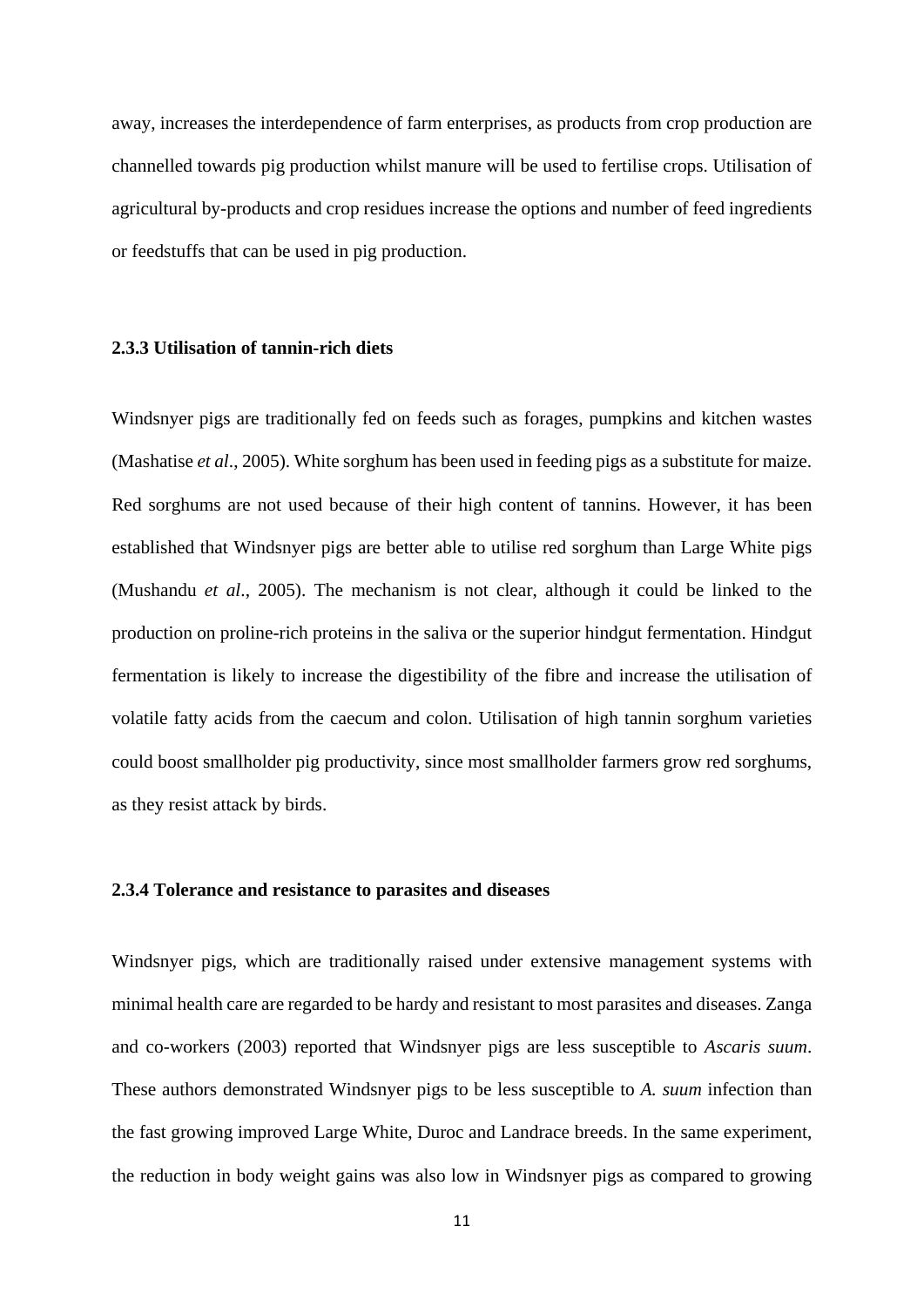Large White pigs (Zanga *et al*., 2003). *Ascaris suum* is one of the major factors that reduce productivity in pigs. However, it is not clear whether the tolerance is genetically influenced.

### <span id="page-26-0"></span>**2.4 Improving pig productivity through pen enrichment**

Although Windsnyer pigs have several attributes to make them suitable for extensive production systems, it is also important to understand how their productivity under intensive management systems can be improved. Enriching the pen environment could be one such strategy.

## <span id="page-26-1"></span>**2.4.1 What is pen enrichment?**

Pen enrichment refers to changes that involve adding one or more substrates or materials to an animal's enclosure (Young, 2003). Likewise, Newberry (1995) defined pen enrichment as the modification of a barren environment to improve the biological functioning of animals. The main goal of pen enrichment is that the environment should (1) increase the species - specific behaviour, (2) improve the level of pig performance and health status (3) prevent the development of unwanted anomalous behaviours and (4) improve the utilization of the environment (Van de Weerd *et al*., 2005) like space allocation.

## <span id="page-26-2"></span>**2.4.2 Characteristics of effective enrichment materials**

There are different substrates that can be used for enrichment purposes. These substrates may be chewable, deformable, destructible and ingestible (Van de Weerd *et al*., 2003). These include substrates like straw bedding, suspended rope and wood shavings, toys, rubber tubing, coloured plastic keys, table tennis balls, chains and strings (Lindberg & Nicol, 1994; Jones *et al*., 2002). The behaviour of pigs towards enrichment substrates or materials can reveal whether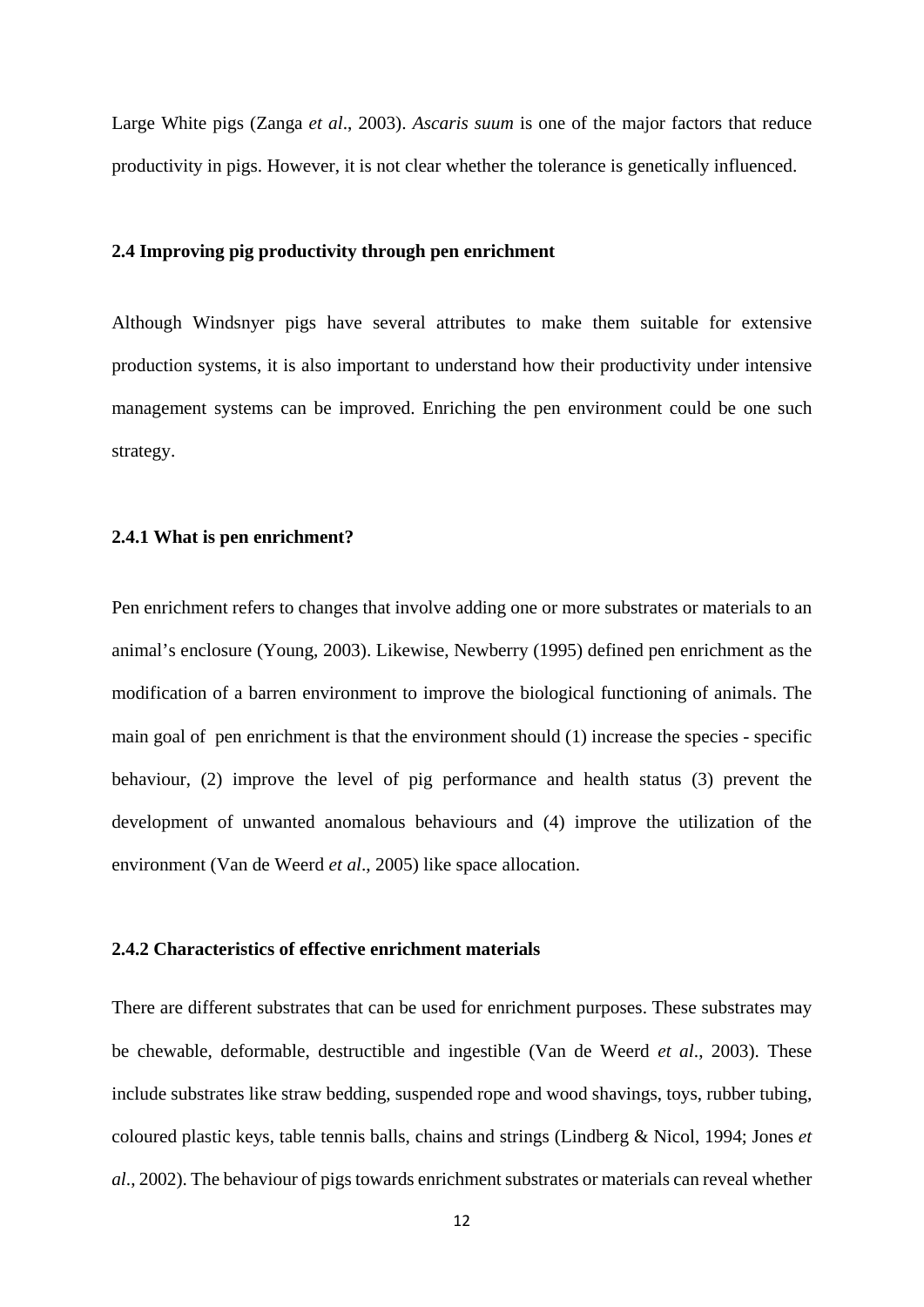the objects are effective enough as enrichment properties. Enrichment structures suspended at the pig eye level as opposed to the floor are more favourable in maintaining attractiveness to pigs (Blackshaw *et al*., 1997; Van de Weerd *et al*., 2003; Trickett *et al*., 2009). This is partly because substrates or materials presented on the floor can quickly get dirty with feaces and thus become unattractive to pigs. These materials can also even become a means of transmitting diseases to pigs.

Therefore, presentation and position of an object becomes an important factor when enriching the environment. Blackshaw *et al*. (1997) reported that an object maintains interest if suspended at the pig eye level as opposed to being presented on the floor. Furthermore, substrates such as straw, peat or combining ropes with rubber hoses also serves as effective forms of enrichment (Bracke *et al*., 2006). Likewise, structures such as chains and used car tyres are not recommended for long term use. These structures quickly lose their novelty factor since habituation to a substrate or material occurs rapidly in pigs, as a result reducing their usefulness in stimulating exploration. One way in which novelty can be maintained is by regularly replacing existing objects with new objects to keep the pigs continually exploring.

Pigs are more attracted to open rope ends and torn rope ends because they are easier to tear up further (Studnitz *et al*., 2007). In most reports, straw or objects suspended at the pig eye level are commonly used, although much preference is given to straw as effective form of enrichment. Its utilization can, however, be problematic to a certain extent as it can create blockages in the slurry systems. To combat this disadvantage, it is pertinent to ensure that whenever straw is applied it is thoroughly chopped especially in slatted floor systems.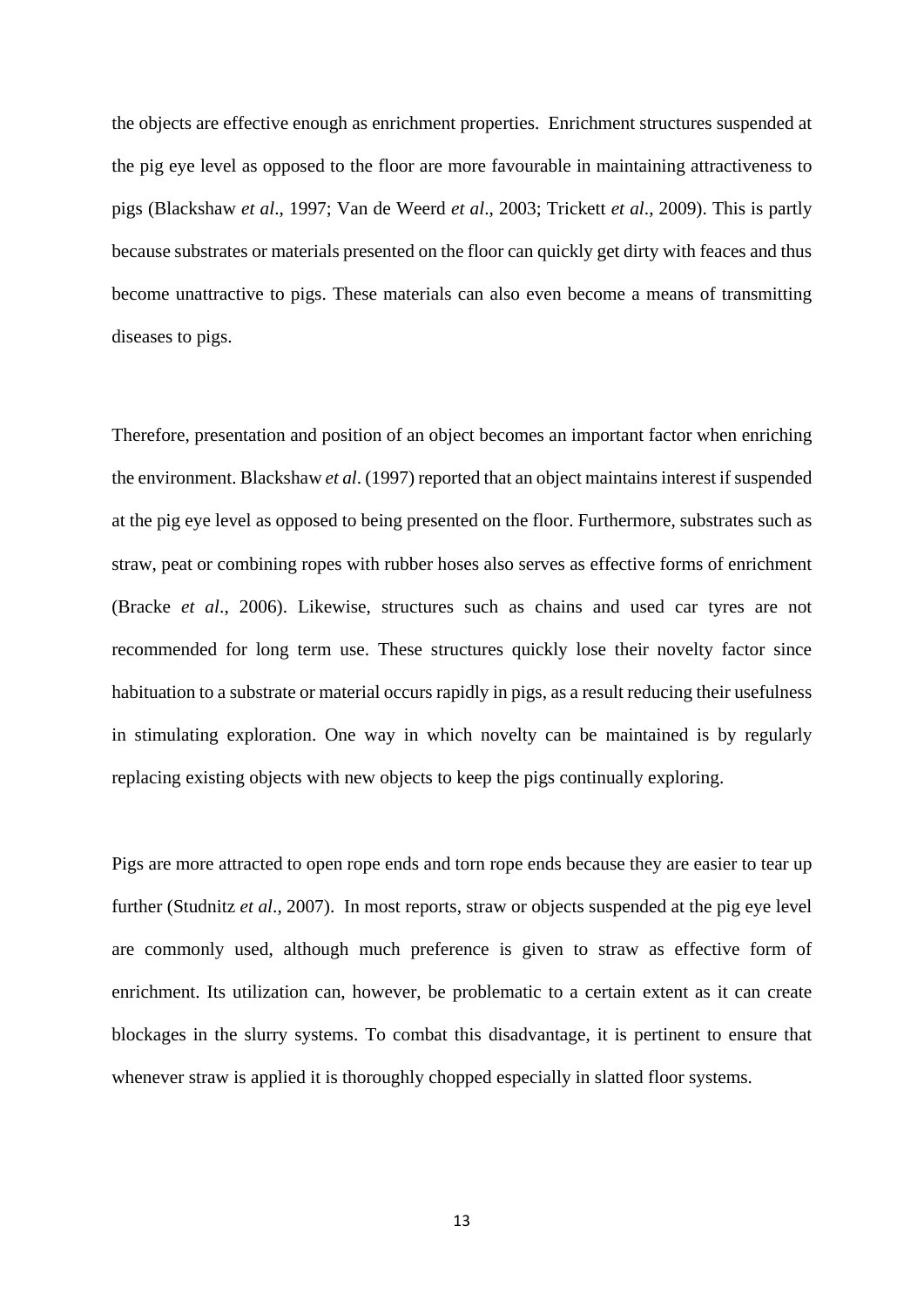Pig preferences for different materials have been studied (Table 2.1). From the comparison of these studies, it can deduced that straw may be considered as the baseline above or below which other materials can be ranked. This is based on the assumption that straw holds the greatest potential to meet the four criteria that defines enrichment as successful. Materials such as peat, mushroom compost, sand, wood shavings, branches and silage rank above straw. Among the enrichment materials ranking below straw, pigs prefer ropes and rags which are destructible and indestructible objects such as beams, tyres and chains (Studnitz *et al*., 2007). Pigs prefer different materials or substrates for enrichment. However, these findings have not revealed much information on breed preferences of objects or materials, and this opens gaps for future research. Identifying such information will help pig farmers on valuable enrichment materials that can be used for different pig breeds. There is no clear information on how long an object or structure can keep the pigs exploring. It is, therefore, pertinent that future research should further explore these areas.

Table 2.1 shows the ranking of enrichment materials. Within each column the materials tested in the same study are listed in order of priority. Thus materials ranking the highest are mentioned at the top. Materials which are encircled are ranked equally. The ranking is measured in various ways e.g. time spent with the material or the most frequent choice of the material. Materials mentioned in different columns are listed on the same line in order that the ranking of the individual studies may be compared to each other.

## <span id="page-28-0"></span>**2.5 Impact of pen enrichment on behaviour of pigs**

Enrichment of the pig environment has been found to influence normal feeding, aggressive, harmful social, foraging, exploratory, manipulative and play behaviours of pigs.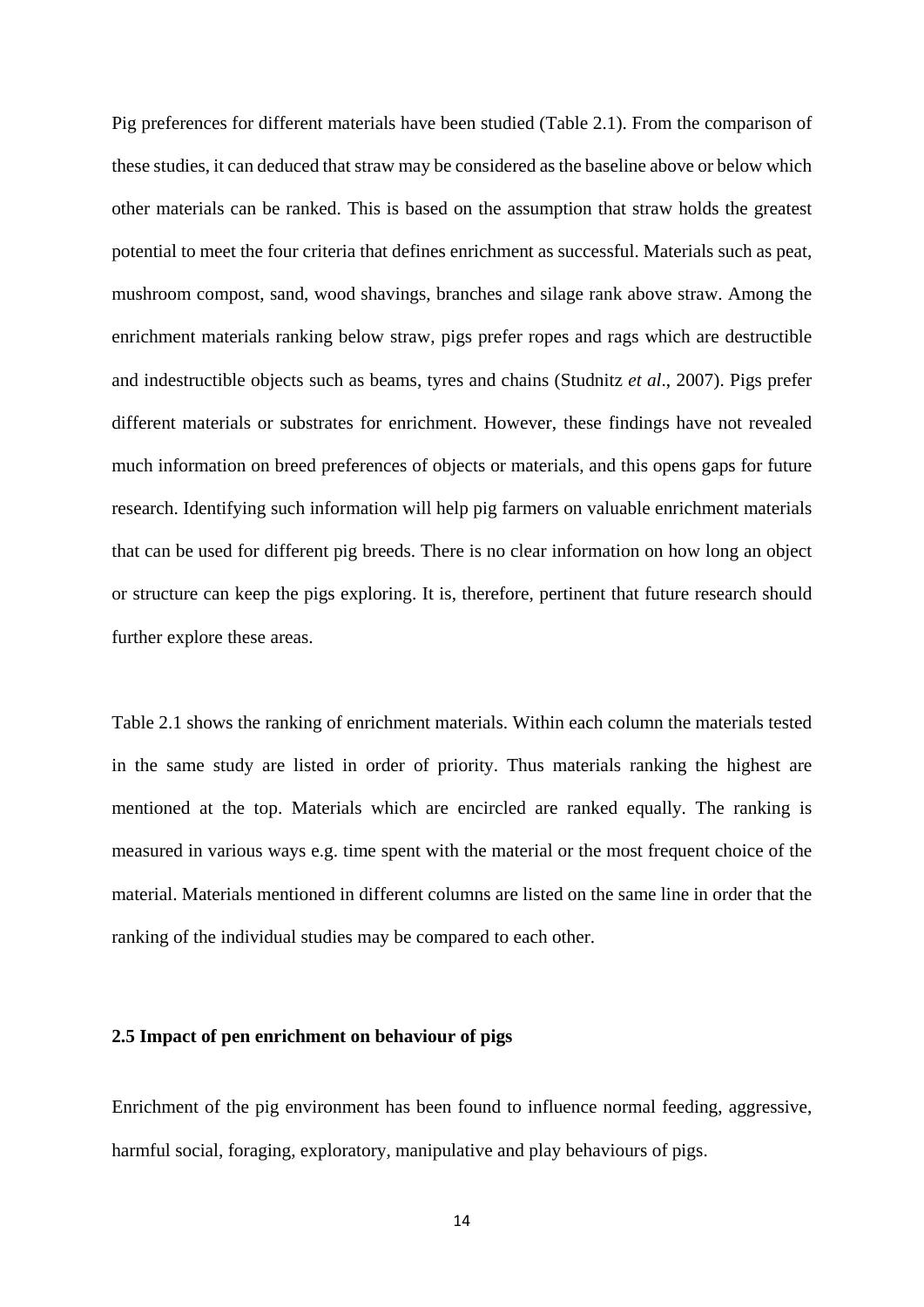#### <span id="page-29-0"></span>**2.5.1 Influence of pen enrichment on behavioural responses**

Pig behaviour is a fast and positive indicator of an animal's welfare condition. Behavioural responses can be used to determine whether the animal is experiencing stress, as changes in behavioural patterns are frequently reported when experiencing adverse conditions. Behaviour can be measured through video recordings, visual observations and analyzing pigs that are expressing their natural behaviour (Adeniji *et al*., 2012). The use of video cameras to measure behaviour gives unbiased behavioural data, as these eliminate human disturbances during observation.

Natural instinctive pig behaviour is a repertoire of different behaviours pigs' exhibit in environments that allow them to carry out behaviours created in the evolutionary process (Lidfors *et al*., 2005). A good understanding of the natural behaviour of pigs can help to identify and improve pig welfare by designing systems that enhance positive welfare. Current pig systems, however, do not allow for that as they are often barren slatted concrete floors (Van de Weerd *et al*., 2005). Therefore, altering their environment with enrichment substrates or materials for play or rooting is one solution.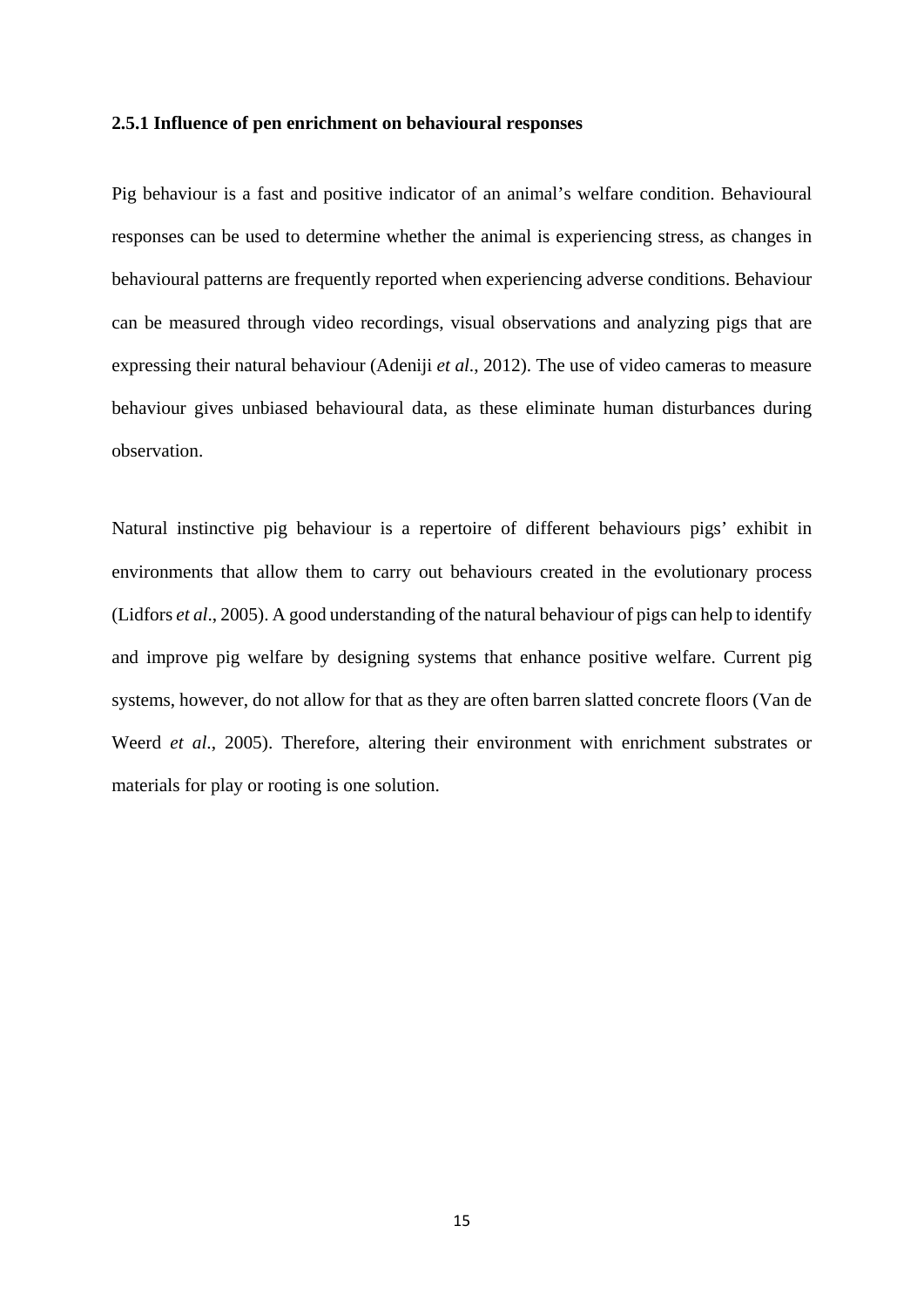| Beattie et al (1998) | Pederson et al (2005) | <b>Madsen</b> (2001) | Van<br>de<br>Weerd<br>(2003) | Day et al (2002)         | Lidewing<br>&<br>Matthew (1996) | Jensen & Pederson<br>(2006) |
|----------------------|-----------------------|----------------------|------------------------------|--------------------------|---------------------------------|-----------------------------|
|                      |                       |                      | Carrots on a string          |                          |                                 | Maize silage + straw        |
|                      | Peat branches         |                      | Coconuts in halves           |                          |                                 |                             |
| Peat<br>Mushroom     |                       |                      | Compost                      |                          | Wood shavings                   | Compost                     |
| Compost              | Unchopped straw       | Unchopped straw      |                              |                          | Saw dust                        | Rope                        |
| Sawdust              | Chopped straw         | Floor                | Chopped straw                | Chopped straw            | Chopped straw                   | Chopped straw               |
| Sand<br>Bark chips   |                       | Alfalfa              |                              | Destructible+<br>vitamin | Sand                            |                             |
|                      |                       |                      | Rope                         |                          | Straw + dispenser               |                             |
| Straw                |                       |                      | Paper                        | Chain                    |                                 |                             |
|                      |                       |                      | Sand                         |                          |                                 |                             |
| Concrete             |                       |                      |                              |                          |                                 |                             |

# **Table 2. 1 Ranking of enrichment materials**

<span id="page-30-0"></span>Source: Studnitz *et al* (2007)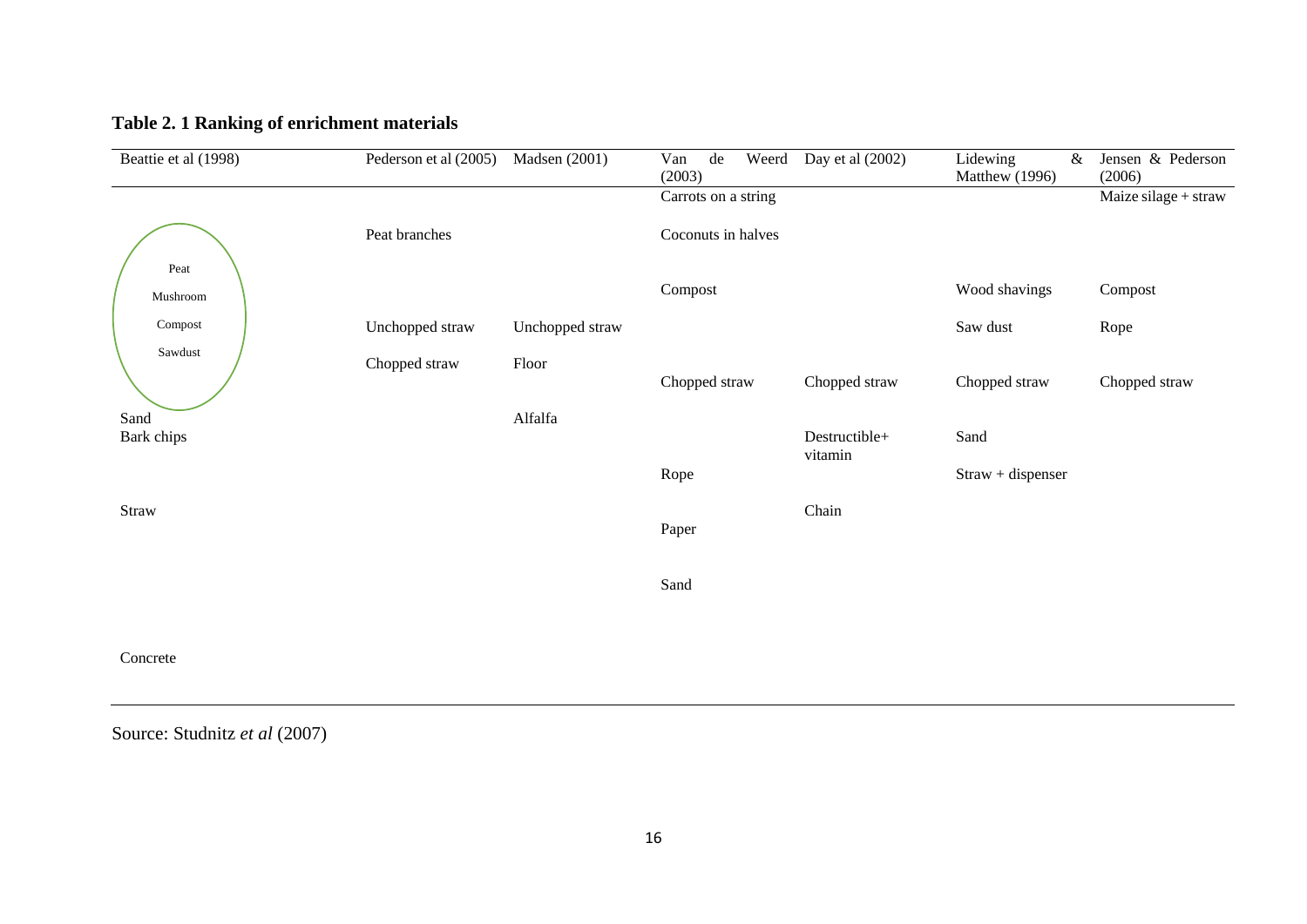#### <span id="page-31-0"></span>**2.5.2 Effect of pen enrichment on aggressive behaviour**

Aggression among pigs is a common and normal behaviour primarily driven by formation of social or dominance hierarchy. Fighting and conflicts are expected to last for a period of between 24 and 72 hours. Aggressive interactions are performed to determine dominance order, with the dominant pigs ranking above the sub-dominant and submissive pigs (Turner *et al*., 2006). However, high levels of aggression can be a detrimental challenge to pig welfare*,* partly because pig welfare represents a significant cost to economic efficiency (Turner *et al*., 2006). Aggressive behaviours preferentially occur when the natural behaviour of pigs is impeded and they are deeply dissatisfied.

Factors such as uncomfortable environment, poor management, and genetics (Blokhuis, 1989) also increase this behaviour. In addition, limiting housing systems with no enrichment substrates or materials can exacerbate this overt behaviour. Pigs are rooting and foraging species and, when prevented such opportunities, tend to react aggressively towards their pen mates. Bolhuis *et al*. (2005) reported that pigs in barren environments display more aggression than pigs in enriched environments.

The use of straw has been shown to be effective in reducing aggressive behaviour among pigs that are unfamiliar (Van de Weerd *et al*., 2003). In contrast to this notion, Morgan *et al*. (1998) reported an increase in aggression when pigs were in an environment enriched with straw. Arey and co-workers (1995), however, found that straw increased activity among pigs but did not reduce fighting between newly mixed pigs. The number of fights between pigs was not eliminated by provision of straw but was shown to be affected by unfamiliarity to each other. Blackshaw *et al*. (1997) used metal and tethers on the floor as well as suspended at the pig eye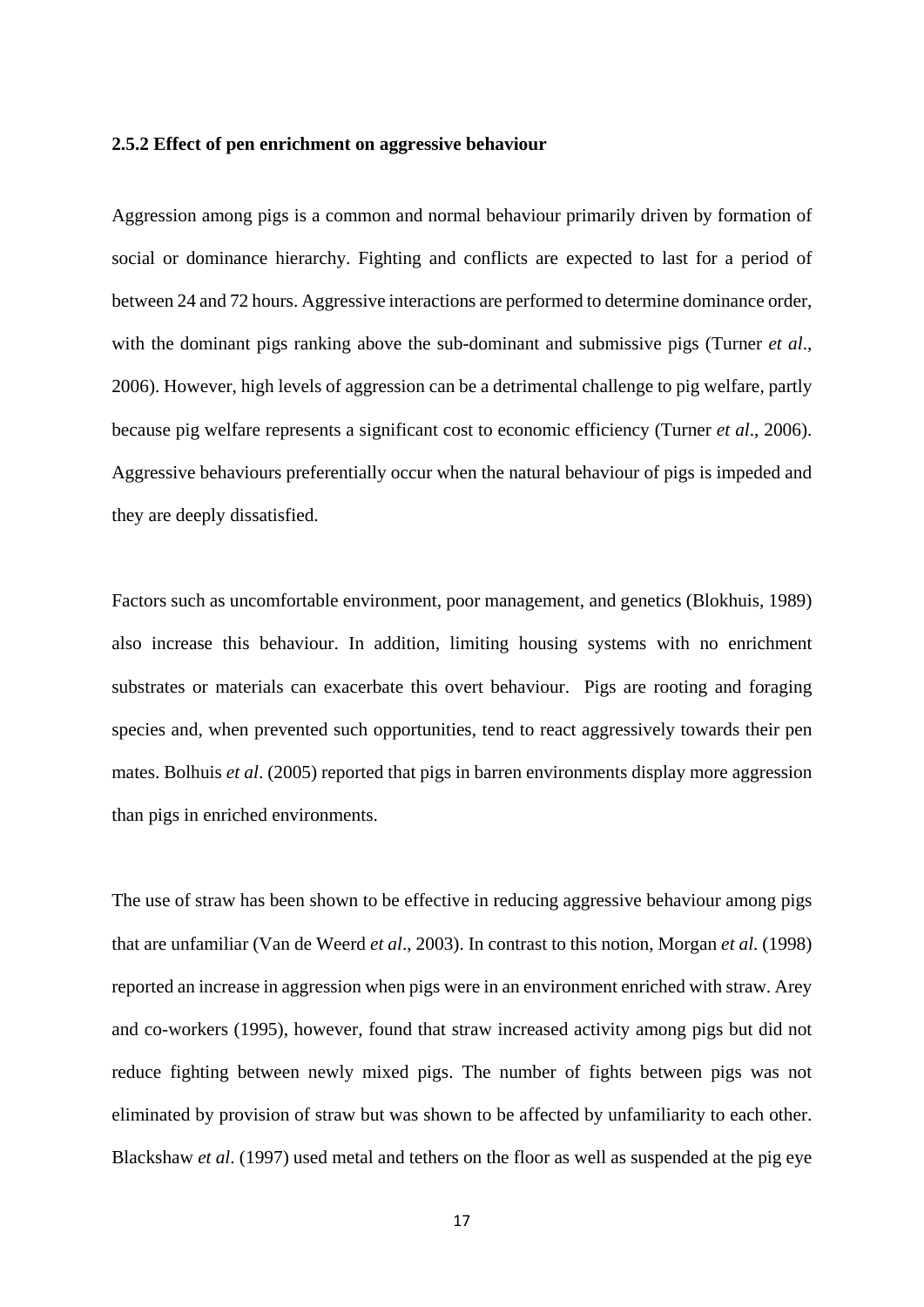level as enrichment substrates and reduced aggression (Table 2.2). However, Madsen *et al*. (2001) used alfalfa hay from a dispenser and reported increased aggression. Interestingly, no reduction of aggression when enriching the environment have been reported (Beattie *et al*., 2000a; Day *et al*., 2002).

Waran & Broom (1993) reported no differences in the amount of aggression between weaner pigs mixed into flat desk and straw pens. Beattie *et al*. (2000) reported that pigs in an enriched environment had less aggressive encounters than their contemporaries in a barren environment. O'Connell *et al*. (1999) reported that environmental enrichment reduced the expression of aggressive behaviour. Pigs from an enriched environment fought less with unfamiliar animals than their counterparts in a barren environment.

Possible explanations to these differences could be due to how these authors define aggression. It is possible that these differences could be due to substrates or materials used in these studies as enrichment structures. These differences could also be due to the fact that some of the objects used as enrichment properties were difficult for pigs to manipulate as they were not chewable or destructible enough to reduce aggression. If the object fails to meet the desired needs of pigs, research report that pigs may perceive the environment as barren even though it is enriched.

#### <span id="page-32-0"></span>**2.5.3 Effect of pen enrichment on harmful social behaviours**

The welfare of pigs in intensive indoor systems is often compromised by harmful social behaviours like ear and tail biting. Tail biting is arguably the most serious form (Van de Weerd *et al*., 2005) because of its damaging nature. Its welfare and economic implications present an ongoing problem for the pig production industry. Occurrence of harmful social behaviours is an indication that the environment does not meet the behavioural needs of pigs.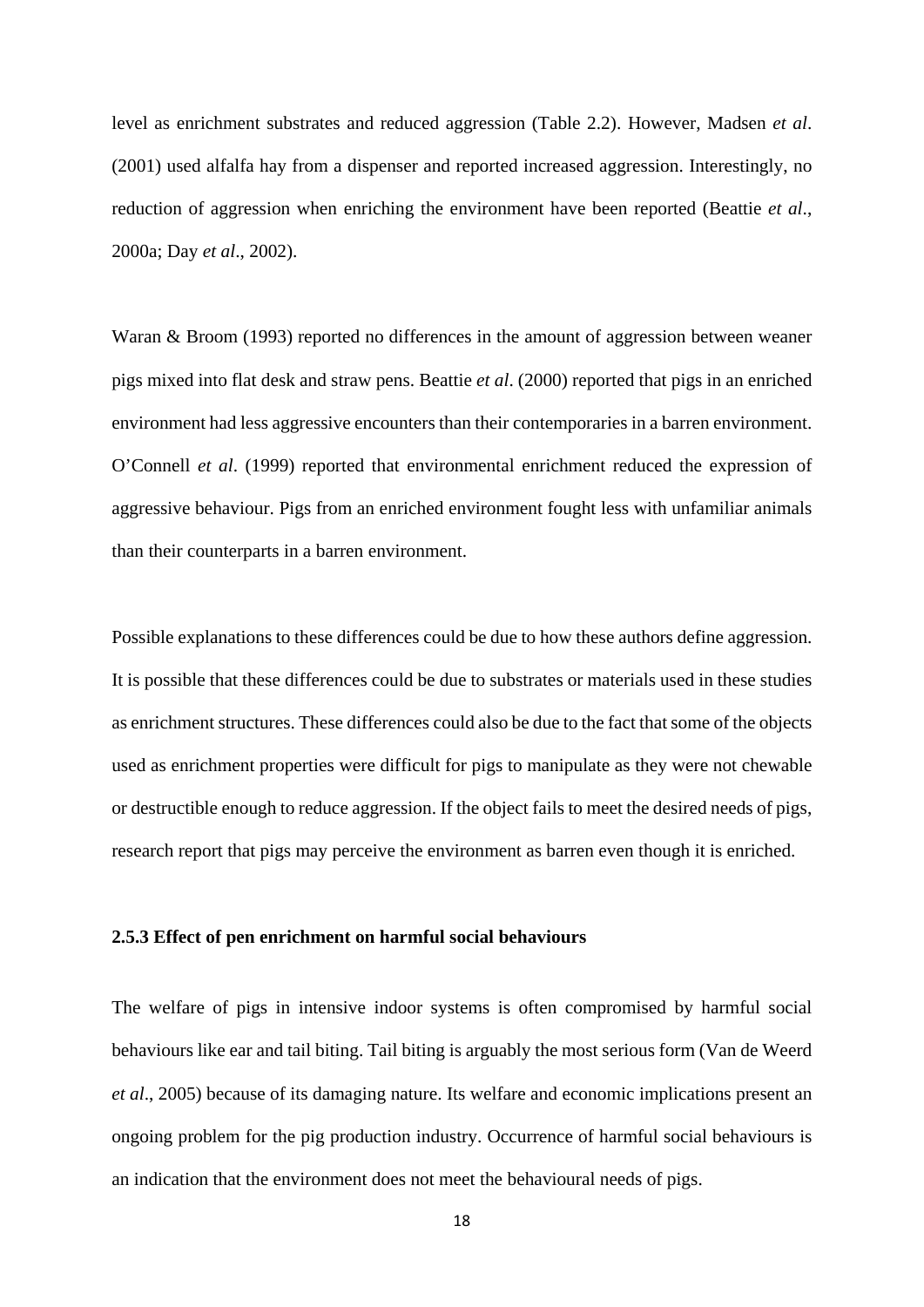Tail-biting and manipulation of pen mates is reduced when bedding or manipulative substrates are provided (Haskell *et al*., 1996). Zonderland *et al*. (2008) reported that provision of objects like chains and rubber hoses were ineffective in preventing tail biting. In contrast, Van de Weerd *et al*. (2005) used straw bedding and concluded that the development of tail biting can be prevented. Furthermore, Beattie *et al.* (2000) reported that pigs in enriched environments showed less harmful social behaviours such as persistent nosing and biting of pen mates than pigs from barren environments.

#### <span id="page-33-0"></span>**2.5.4 Effect of pen enrichment on rooting or foraging behaviour**

Rooting or foraging is frequently expressed by pigs reared in outdoor production systems (Adeniji *et al*., 2012). Rooting forms an important part of a behavioural repertoire, constituting a rewarding experience and meeting a behavioral need for pigs (Studnitz *et al*., 2003). Rooting can be stimulated by a number of factors which can be ranked as age, sex, genotype and novelty. Rooting or foraging in a natural environment has, however, a potential to increase the effect of environmental damage. Henceforth, it is imperative that at least two factors are considered when allocating rooting materials. The rooting material should be allocated in a way that allows proper manipulation and fighting for access to the material should be minimal (Adeniji *et al*., 2012).

If pigs are denied access to rooting materials, they begin to chew and manipulate available materials such as pen fixtures (Day *et al*., 1995). Studnitz *et al*. (2003b) examined gilts with either rooting or no rooting substrates and reported that gilts in a group that were prevented from rooting, a higher level of anomalous behaviour was seen. On the other hand, gilts with rooting materials rooted more. This indicates that pigs not provided with rooting materials are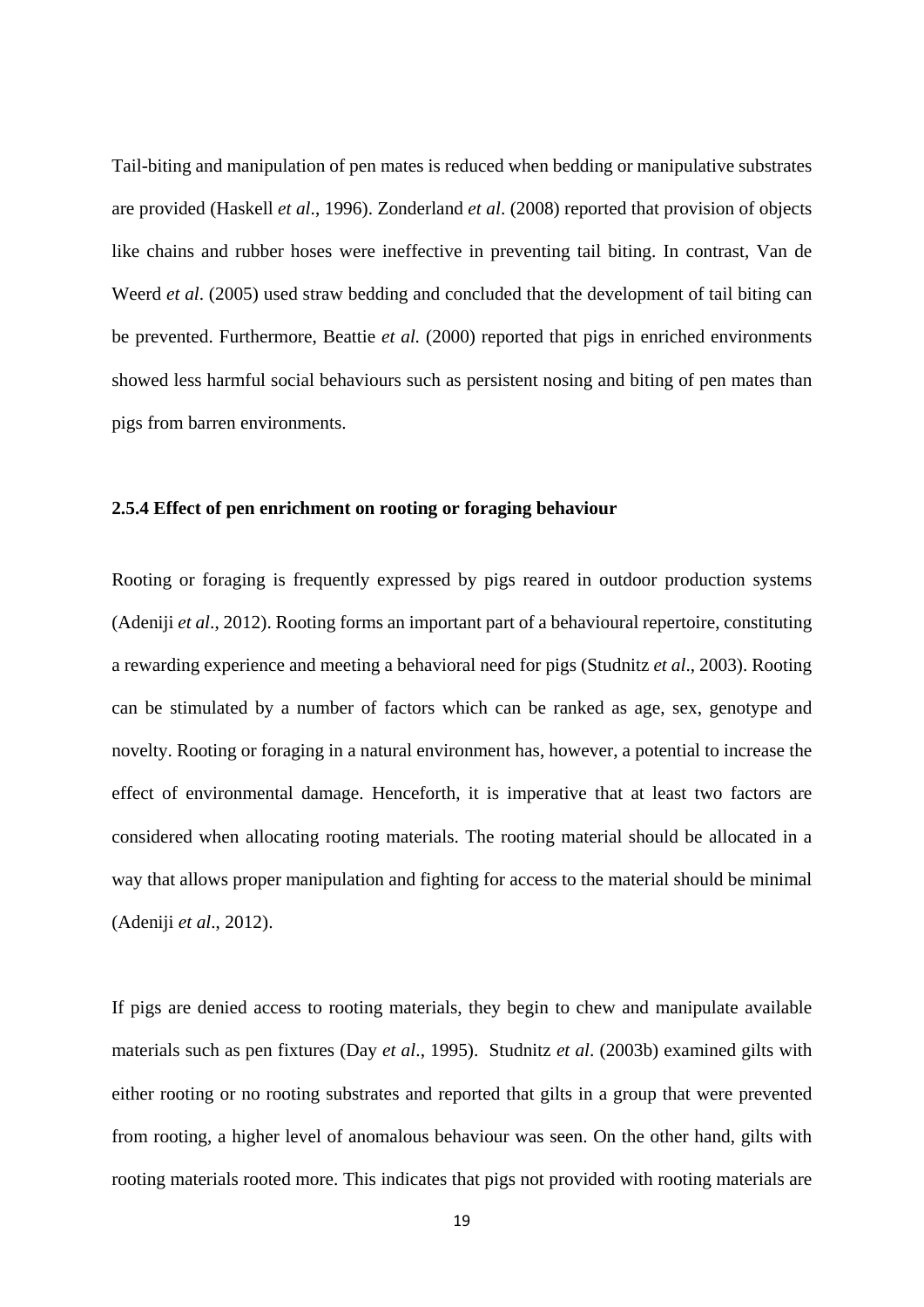able to substitute rooting with other behaviours. However, anomalous behaviours like biting and fighting become more prominent. Haskell *et al*. (1996) reported that pigs root more when they would find novelty. This could explain why pigs provided with rooting material were found to root more. Rooting is an exploratory behaviour of high priority and depriving pigs of such leads to increase in abnormal behaviours. There is also clear evidence that continuous access to new environment increases rooting behaviour partly by stimulating inspective exploration.

## <span id="page-34-0"></span>**2.5.5 Effect of pen enrichment on exploratory behaviour**

Exploratory behaviour is a form of appetite behaviour that is orientated by a search for feed or concerned about examination of areas that are unfamiliar to the pig (Studnitz *et al*., 2007). The behaviour to explore serves different purposes. Exploratory behaviour includes; nosing floors, nosing fixtures, scraping floors, manipulating fixtures and chewing (Bolhuis *et al*., 2005; Beattie *et al*., 1996). Furthermore, in spite of the type of exploratory behaviour, pigs use the same behavioural elements to explore such as, rooting, sniffing and chewing. Pigs explore to obtain feed, an attractive place to sleep or to collect general information on their surroundings. The desire to explore can, however, be motivated by hunger, boredom and novelty (Trickett *et al*., 2009).

Hunger is an immediate goal for exploration and is motivated by an acute need. If pigs are hungry they search for feed until found and consume sufficient amounts. Hunger increases the level of exploratory behaviours and *ad libitum* feeding does not eliminate the motivation to explore. Exploratory behaviour can also be motivated by novelty (Studnitz, 2007).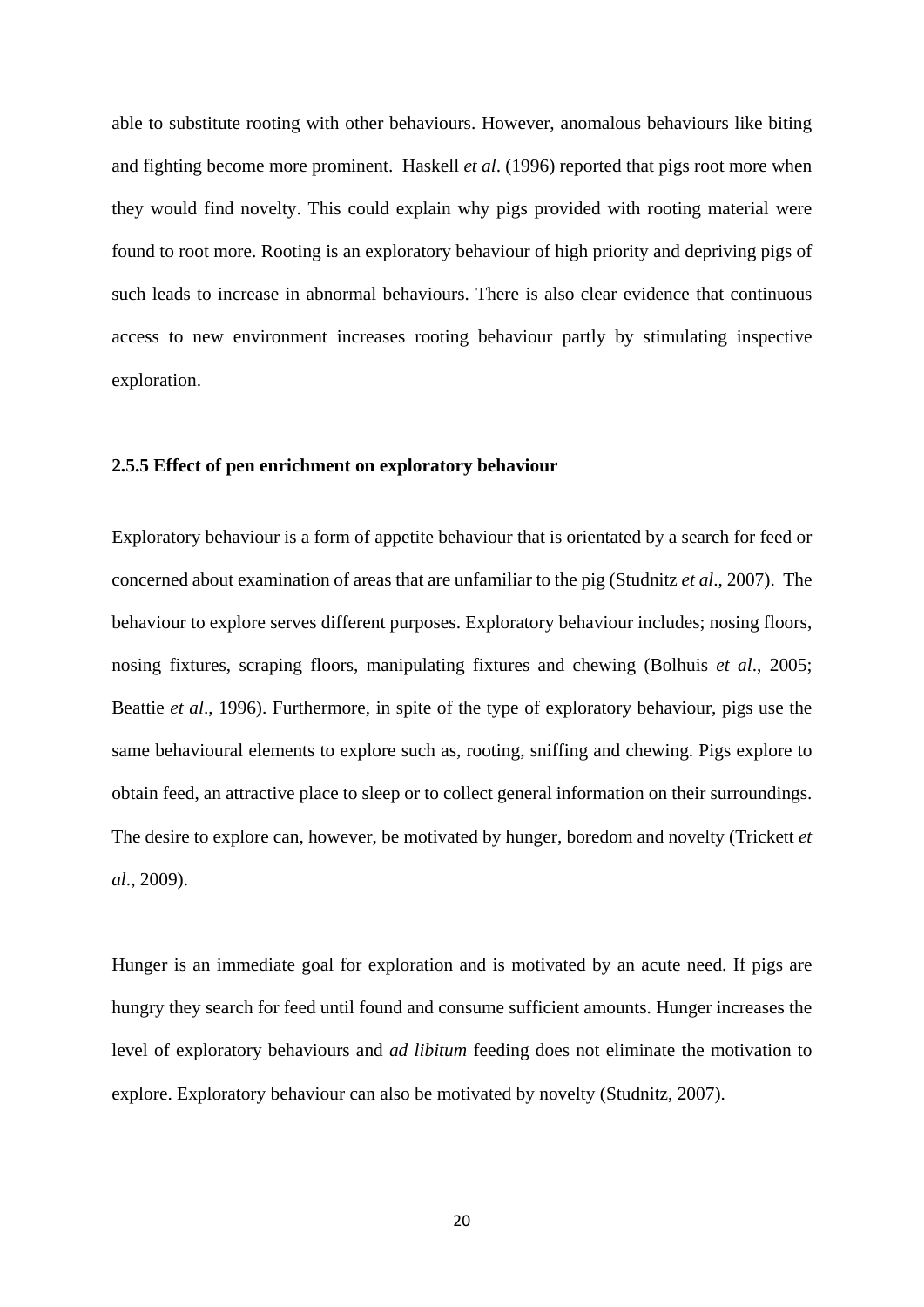Novelty is the quality or state of being new, unusual and interesting. Novelty is an important property involved in initiating and maintaining exploration (Trickett *et al*., 2009). The motive to explore may arise if the pig discovers unfamiliar objects or when the pig searches for novelty (inquisitive exploration). This means that pigs will explore and obtain information in an object as long as they have the audacity to do so and no other motivation becomes more pronounced than the motivation to explore. Bolhuis *et al*. (2005) reported that pigs spent substantial proportions of their time on exploratory behaviour. Interestingly, when analysis was done per behavioural element; pigs in enriched environments displayed more of nosing, scraping floor and chewing than pigs in barren environments. Pigs in barren environments, however, showed more inclinations of manipulating fixtures. Beattie *et al*. (1996) reported that pigs in barren environments spent more time nosing fixtures than pigs in enriched environments.

Pigs in enriched environments and having lower floor space, spend most time nosing the ground. Scott *et al*. (2009) evaluated exploratory behaviour in pigs housed in straw bedding and reported that pigs with straw beds spend at most 20 % of their time exploring straw. Pigs that were given a toy stimulated little exploratory behaviour. A study that evaluated space requirements, pigs in high stocking density and enriched with bars, rags and tyres performed more of exploratory behaviour than pigs in lower density and no enrichment. Pigs in enriched environments spend most of their active time on exploratory activities than their counterparts in barren environments. Presumably, because pigs find exploration of pen fixtures or pen mates less satisfying as they prefer objects that are chewable, rootable and destructible for exploratory activities.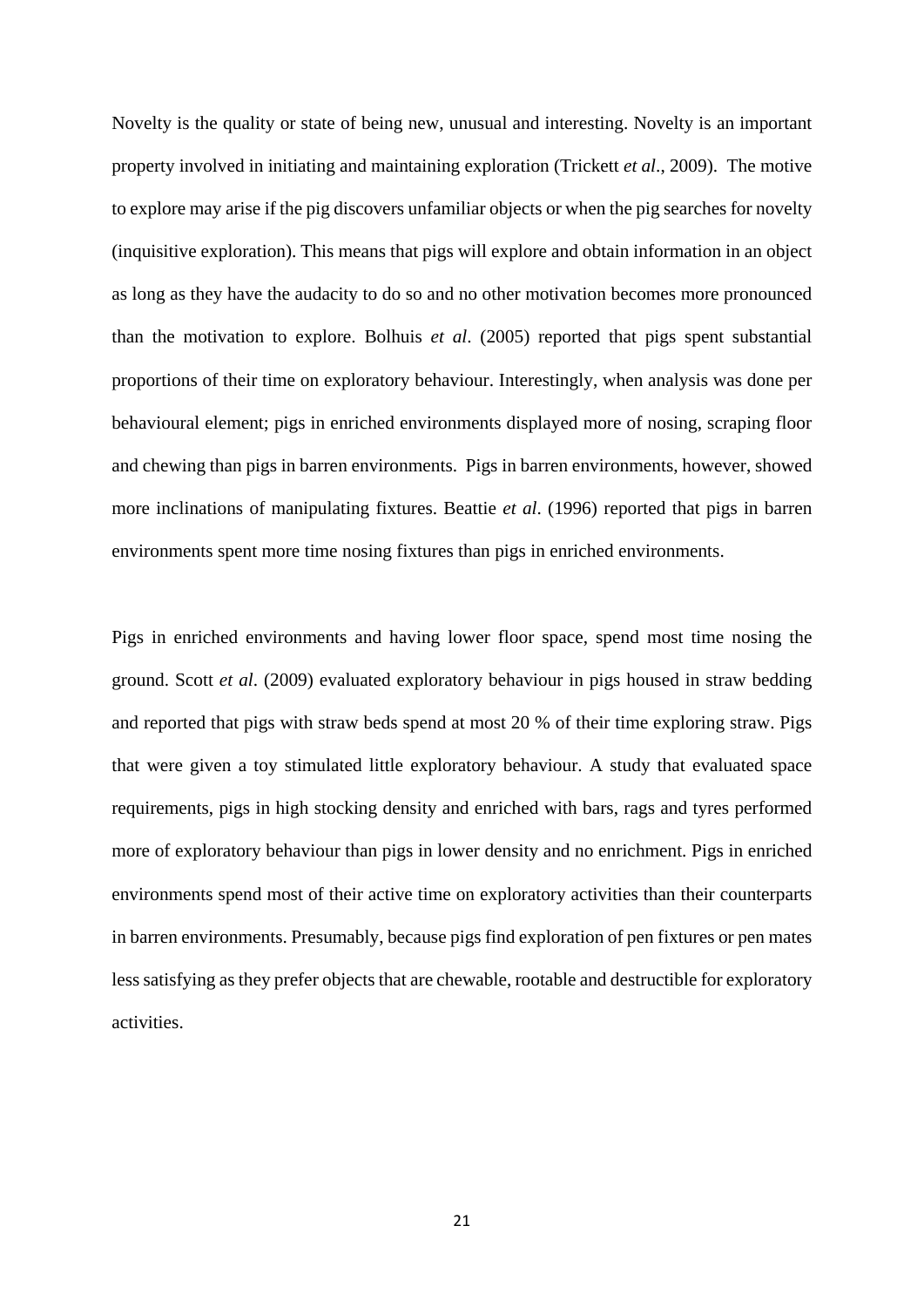### **2.5.6 Effect of pen enrichment on manipulative behaviours**

The increase in the amount of manipulative social behaviours to pen mates may be injurious and thus leading to negative implications to pig welfare (De Jong *et al*., 1998). Manipulative social behaviours can be ranked from belly nosing, ear biting, tail biting and manipulation of other parts other than the above. Behaviours which are termed manipulating other pigs can be mainly nibbling, chewing of pen mates' belly and paw chewing (Bolhuis *et al*., 2005).

Peeters *et al.* (2006) reported that pigs provided with enrichment substrates spent  $27.5 \pm 1.7$  % of their most active time manipulating the substrate. Pigs in an enriched environment spent less time in pen manipulation than pigs in barren environment (Beattie *et al*., 2000; Guy *et al*., 2002). Bolhuis *et al*. (2005) grouped pigs and reported that pigs housed in barren environments showed more of manipulative behaviour than their counterparts in enriched environments. Furthermore, De Jong *et al*. (1998) noticed that pigs in enriched environments spent less time showing manipulative behaviours like nibbling, nosing and massaging. The reduction in pen mate and pen fixtures manipulation observed could be explained by findings from other researchers that introduction of chewable objects to pigs has a huge potential to decrease abnormal behaviours directed towards conspecifics.

## **2.5.7 Effect of pen enrichment on play behaviour**

Play behaviour is not common. However, research suggests that pigs in enriched environments exhibit more of play behaviour than pigs in barren environments (Newberry *et al*., 1988; Kelly *et al*., 2000; Bolhuis *et al*., 2005). Bolhuis *et al*. (2005) categorized play behaviour in terms of pivoting, rolling, shaking objects and gamboling. Kelly *et al*. (2000) used deep straw and reported an increase in play behaviours. On the contrary, Bolhuis *et al*. (2005) reported a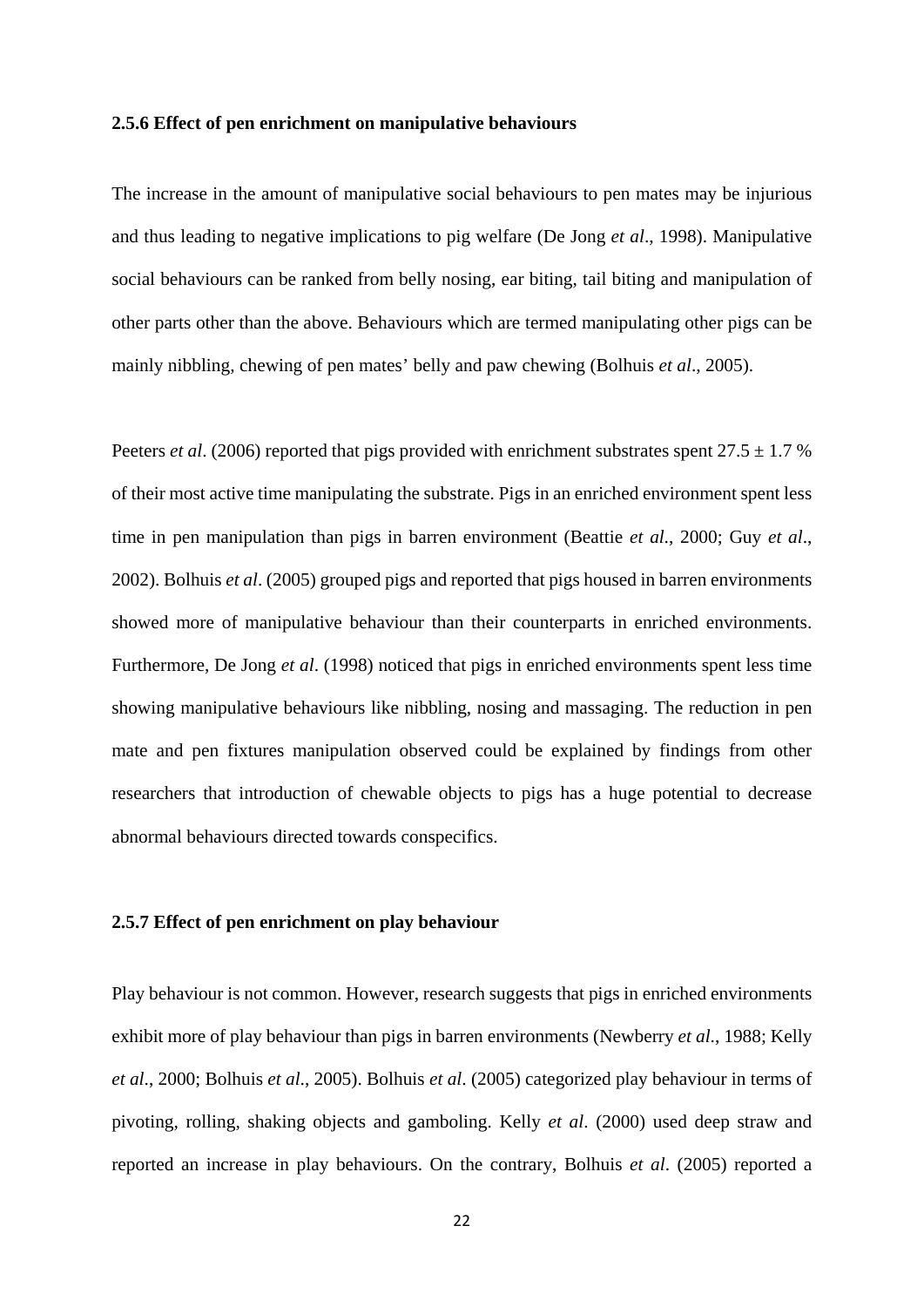decrease in play behaviour of pigs from week 5 to 6. Newberry *et al.* (1988) noted an increase in play behaviour of pigs from week 2 to 6. Nonetheless, the positive effect of enrichment was evident as pigs in enriched environments showed more of play behaviour than pigs in barren environments in both studies.

Diminution of play behaviour in pigs kept in barren environments could indicate endangered health or welfare because regardless of being in a barren environment or not pigs should be keen to play. Spinka *et al*. (2001) reported that altered play behaviour reduces social skills and behavioural flexibility thus reducing welfare in the long term. Table 2.2 gives an overview of commonly used enrichment materials and their effect on different behavioural activities in pigs.

In the left column, the enrichment materials are listed, in the second column the behaviour is listed in the following order; behaviour redirected towards pen mates, aggression, harmful social behaviours e.g. tail biting, behaviour redirected towards materials or substrate, play behaviour. In the effect column, arrows indicate if the relevant behaviour has been increased or reduced, while equal signs indicate if the behaviour was unaffected. If the desired effects have been achieved arrows are pointing downwards, while if the desired effects have not been achieved the arrows are pointing upwards.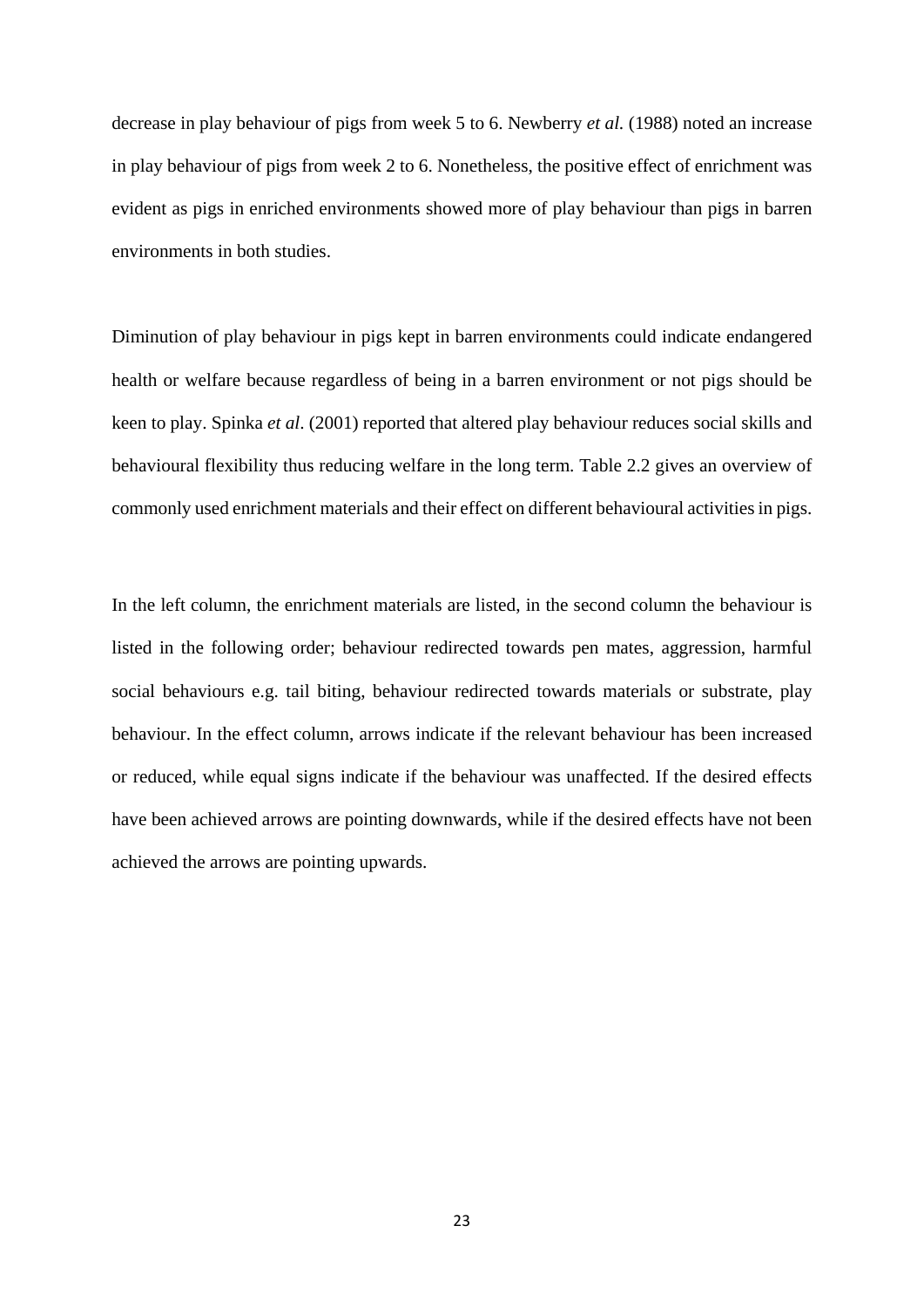| <b>Material</b>                                            | <b>Behaviour</b>                             | <b>Effect</b> | <b>References</b>         |
|------------------------------------------------------------|----------------------------------------------|---------------|---------------------------|
| $Peak + Straw$                                             | Aggression                                   | ↓             | Beattie et al (1996)      |
|                                                            | Exploration<br>directed<br>towards pen mates |               |                           |
|                                                            | Exploration<br>directed<br>towards materials | $\uparrow$    |                           |
| Tyres in chains                                            | Aggression                                   | $=$           | Schaefer et al (1990)     |
| Rubber toys                                                | Aggression                                   | ↓             | Schaefer et al (1990)     |
| $Chain + bars + ranges +$<br>tyres (Change once a<br>week) | Exploration                                  |               | Pearce & Paterson (1993)  |
| Deep straw bedding                                         | Aggression                                   |               | Bolhuis et al (2005)      |
|                                                            | Exploration                                  |               |                           |
|                                                            | Play behaviour                               |               |                           |
|                                                            | Manipulation directed                        |               |                           |
| Straw bedding                                              | pen mates<br>Aggression                      |               | Beattie et al (2000)      |
| <b>Straw</b>                                               | Exploration<br>directed<br>towards pen mates | T             | Morgan et al (1998)       |
|                                                            | Harmful<br>social<br>behaviour               | $\perp$       |                           |
|                                                            | Aggression                                   |               |                           |
| Straw bedding                                              | Tail biting                                  |               | Van de Weerd et al (2005) |
| Piece of wood                                              | Tail biting                                  | $=$           | Peterson et al (1997)     |
|                                                            | $Exploratory + play$                         | ↑             |                           |

## **Table 2. 2 Effects of different enrichment substrate or materials on behavioural activities**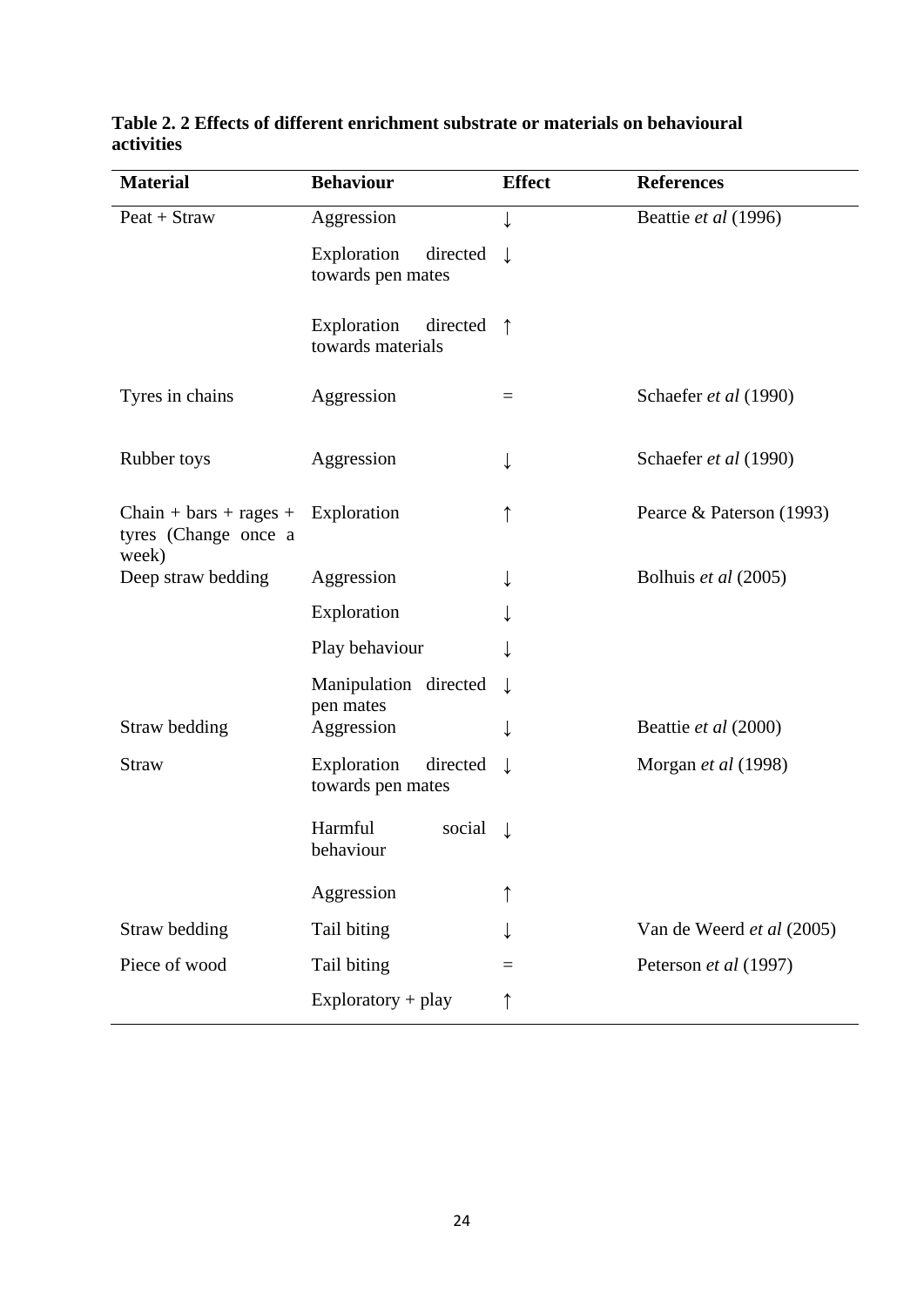## **2.6 Impact of pen enrichment on physiological measurements**

Enrichment of the pig environment has been reported to influence body temperature, respiration rate, heart rate, concentration of stress hormones, concentration of metabolites and number of injuries.

## **2.6.1 Effect of pen enrichment on body temperature**

Body temperature may be useful as an indicator of chronic stress as stressors induce a rise in body temperature (De Jong *et al*., 2000). De Jong *et al*. (1998) investigated the effects of straw bedding on physiology of pigs kept in straw bedded and barren environments. Pigs from both environments exhibited similar reactions in body temperature in response to stressors such as relocation, isolation and restraint. Pigs in barren environments had a higher body temperature than pigs in enriched environments. The differences in baseline body temperature may be explained by differences in circadian rhythm. Caldara *et al*. (2012) reported that body temperature from the neck, shoulders and leg were similar in pigs kept on compact floor, wood shavings and coffee husk. The rectal temperature was, however, higher in pigs enriched with coffee husks as compared to wood shavings and compact floor. However, further research still needs to be done to evaluate how environmental enrichment affects circadian rhythm or body temperature.

## **2.6.2 Influence of pen enrichment on heart and respiration rates**

Heart rate is a relatively new method used to assess stress (Valerie *et al*., 2012). Measuring heart rate is effective because it is instant, quantitative and non-invasive measure of the control of autonomic nervous system (Gehreke *et al*., 2011). If pigs are placed in stressful conditions,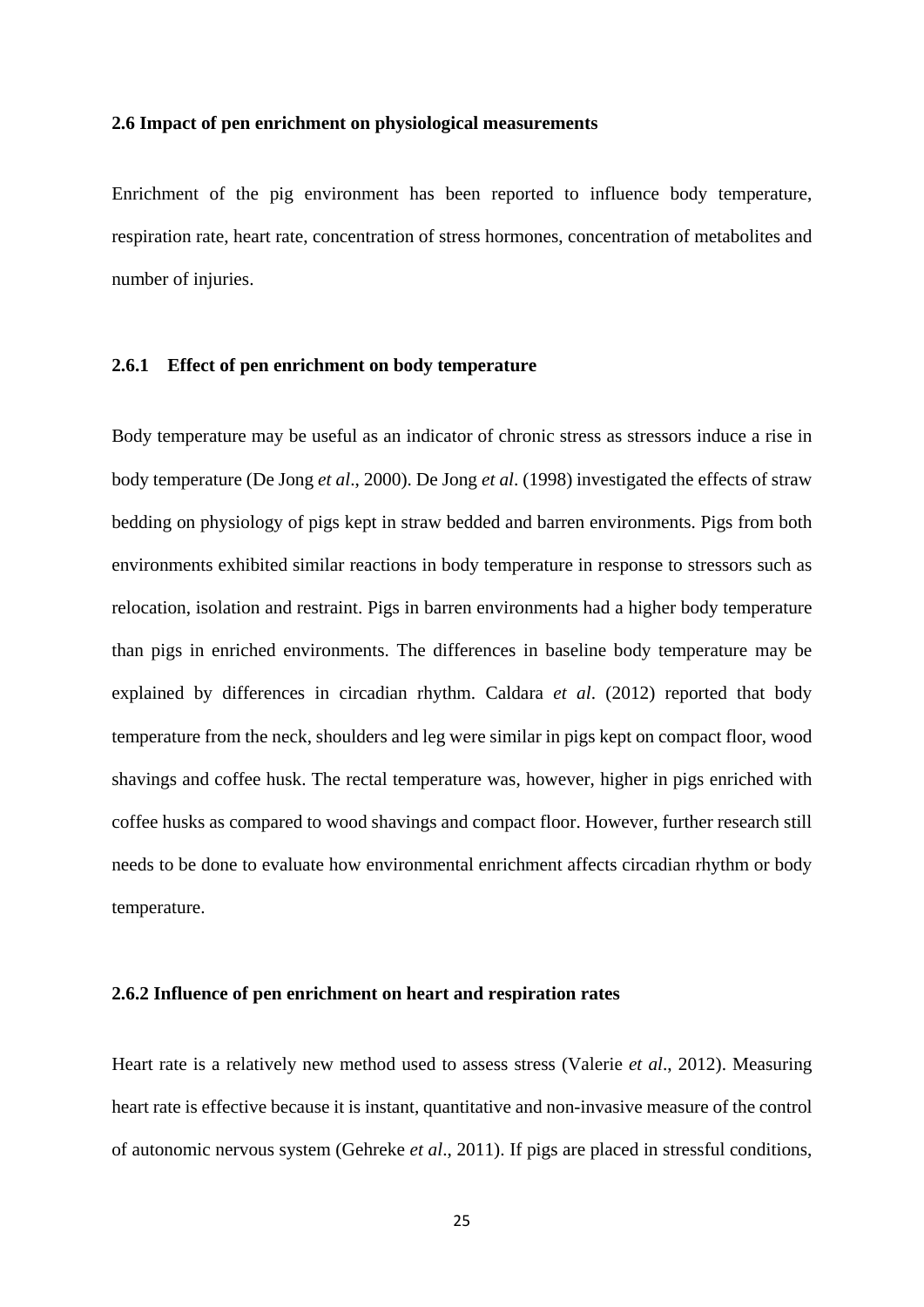stressors either increase or decrease heart rate. Heart rate frequency is measured in response to stressors using external heart rate monitors (Geverink *et al*., 1996). Changes that occur in the heart rate can be caused by physical as well as physiological factors.

Beattie *et al*. (2000) reported that pigs from enriched environments have higher average and maximum heart rate when given objects than pigs in barren environments. De Jong *et al*. (1998) found that the heart rate of pigs in enriched and barren environments did not differ. Stress changes the balance between the sympathetic and parasympathetic branch of the autonomic nervous system. Stressors may cause a shift in balance between these systems and thus result in psychological stress. If the heart rate variability is higher that represents a shift of the autonomic balance towards a parasympathetic prevalence whereas lower heart rate represents a shift towards sympathetic prevalence (Stein *et al*., 1994).

Heart rate variability refers to physiological variation in the time interval between heart beats. These changes are revealed to be an occasion of stress, however, research does not clearly indicate whether they are due to the environment. Therefore, more research still needs to be done, more importantly looking at how the environment instigates these changes in the balance of the autonomic nervous system.

Caldara *et al*. (2012) assessed the effect of rearing pigs in deep bedding, coffee husks and compact floor and found that the respiratory rate did not differ between treatments. The respiratory rate was, however, above the threshold range considered normal for the species at this stage of rearing.

## **2.6.3 Influence of pen enrichment on stress hormone concentrations**

26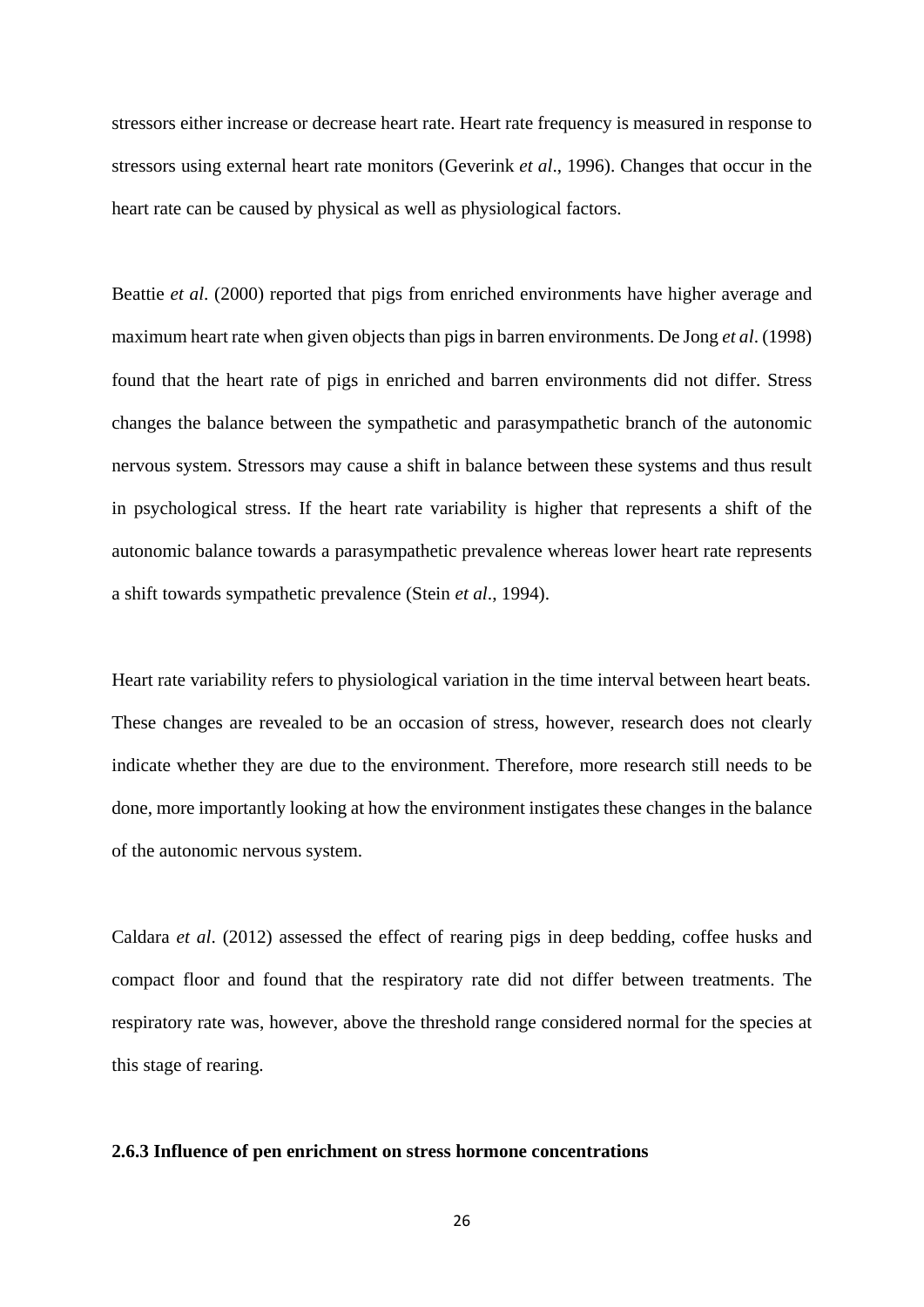Cortisol is the primary hormone secreted when pigs are subjected to stressful conditions. This is a steroid hormone secreted by the adrenal gland. Cortisol in plasma or saliva is widely used across species to indicate stress. Fluctuations in cortisol levels may be a reflection of physiological stress, physical stress and animal response to a particular environment (Bergamasco *et al*., 2010). The use of salivary cortisol has been noted to be more useful than plasma cortisol as a measure of stress (Ruis *et al*., 1997). This is due to difficulty in understanding the relationship between the hypothalamic pituitary adrenal axis (HPA) and exposure to stress. The HPA axis can become accustomed to stress stimuli thus affecting plasma cortisol levels and therefore reducing it reliability as a measure of stress.

Plasma cortisol is also influenced by diurnal rhythm, with the time of the day affecting cortisol levels. Cortisol levels are higher during light hours and lower during dark hours (Geverink *et al*., 2002). Furthermore, cortisol can be produced in increased levels, during exciting events such as feeding. This means that cortisol response can increase due to excitement rather than stress. This makes cortisol an unreliable measure or indicator of stress. Enrichment studies, however, have shown that pigs reared in barren environments experience more stress than pigs in enriched environments (De Jong *et al*., 1998; Peeters *et al*., 2006; Van de Weerd *et al*., 2009). Notably, due to the fact that pigs in enriched environments spend less time engaging in stressful conditions as they are provided with materials or substrate to play.

Pearce & Paterson (1993) reported that provision of enrichment substrates to crowded male pigs did not influence cortisol concentration. Pigs not provided with substrates had a higher cortisol concentration indicating a response to stress. In contrast, other researchers have reported that pigs in enriched environments had a higher salivary cortisol concentration than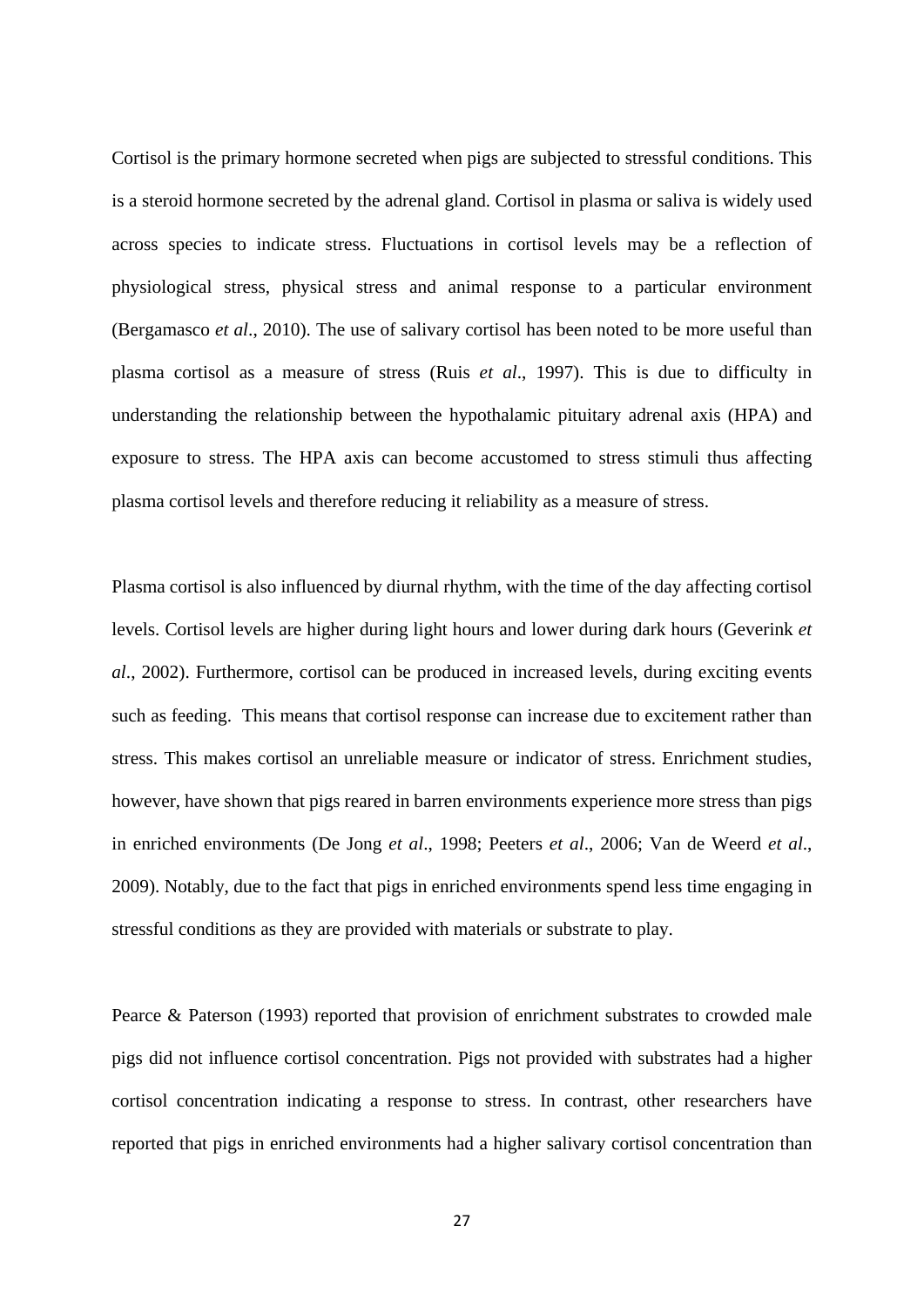pigs in barren environments prior to transport (Geverink *et al* 1996; De Jong *et al*., 2000; Kloet *et al*., 2001). Similarly, De Jong *et al*. (1998) studied physiological effects of using straw bedding and found that pigs in enriched environments had higher cortisol concentrations than pigs in barren environments. As an explanation, differences in cortisol concentration between these environments may be attributed to HPA axis. De Kloet *et al*. (1993; 1994) reported that corticosteroid hormone binds two types of receptors in the brain called glucocorticoid receptors (GR) and mineralocorticoid receptors (MR). These receptors give pigs the ability to respond adaptively to their environment whether barren or enriched depending on the balance between these receptors. This simply implies that a disturbed balance may lead to reduced or enhanced responsiveness to the environment. However, researchers have not clearly outlined the mechanism behind these phenomena. It would therefore, be of interest to further research on how the pig environment causes disturbances of these two receptors.

## **2.6.4 Influence of pen enrichment on number and severity of injuries**

Injury scoring is a measurement of aggression and fighting that occurs among pigs. Injury scoring involves the counting of injuries subjectively present over the whole body of the animal (Karlen *et al*., 2007).

The number of external injuries or wounds counted at regular intervals is often used in studies as a measure of social unrest (Van de Weerd *et al*., 2009). Injury scores are generally lower for pigs housed in enriched environments compared to barren housed pigs. Van de Weerd *et al*. (2006) tested the effect of using different enrichment structures (bite rite tail chew device, straw rack, feed dispenser, straw and liquid dispenser) and reported no significant differences between treatments on skin injuries. Scott *et al*. (2009) reported that adding enrichment objects to straw bedded pens did not affect skin injuries. Peeters *et al*. (2006) found no differences in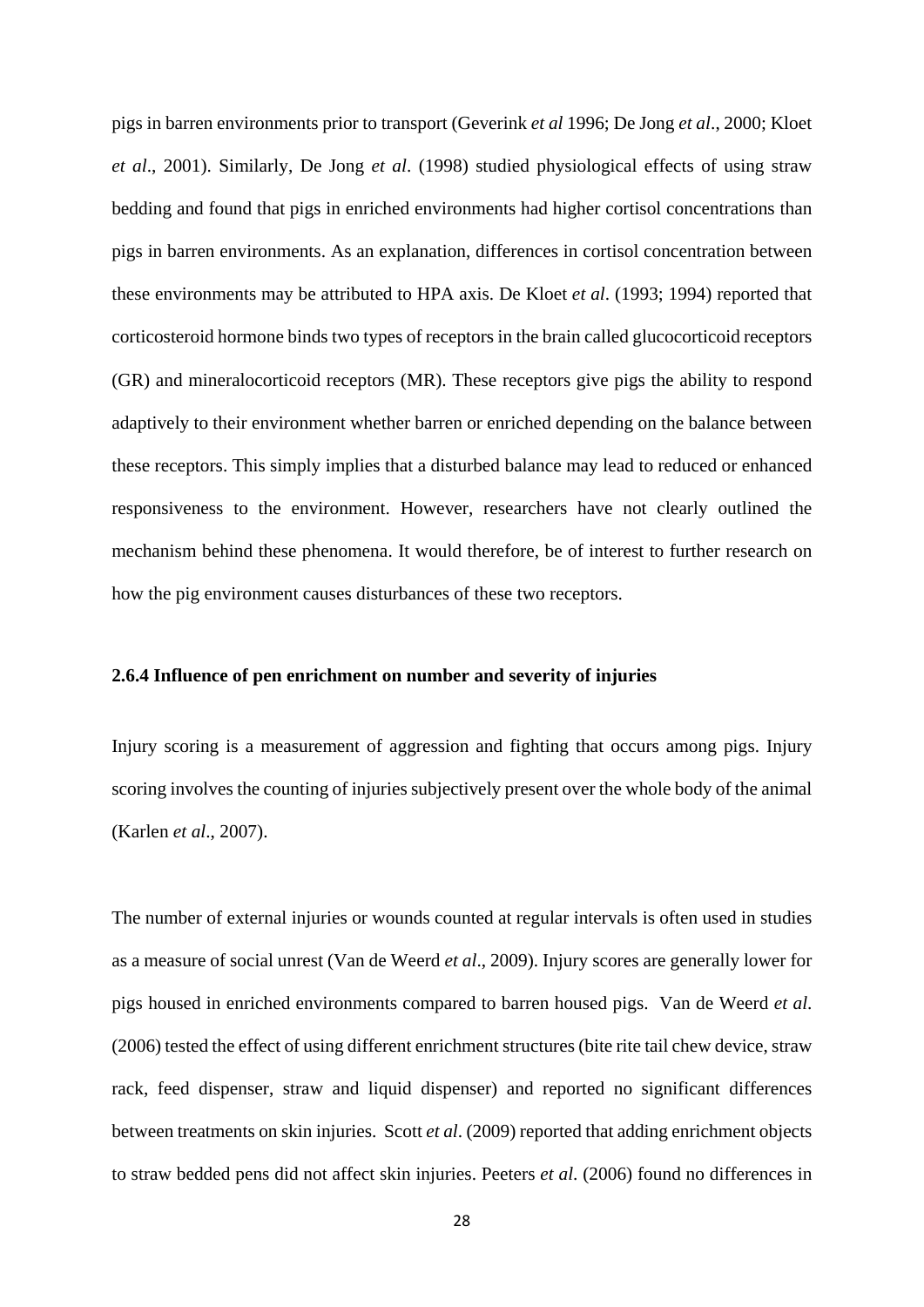skin lesions between control pigs and straw bedded pigs. Manciocco *et al*. (2011) found no evidence of environmental enrichment on injuries. However, sex differences were observed with male pigs having higher percentage of injuries than female pigs.

## **2.6.5 Effect of pen enrichment on blood metabolites in pigs**

Blood metabolites interact with the central nervous system (CNS) to regulate different behavioural patterns of pigs (Bakare *et al*., 2014). Blood metabolites can also give an indication of the animal's nutritional status (Pambu–Gollah *et al*., 2000). Peeters *et al*. (2006) studied the use of straw bedding at different weeks on blood metabolites. The study reported no enrichment effect on blood metabolites such as glucose, lactose and non-esterified fatty acids. On the other hand, pigs enriched with straw bedding for six weeks had lower creatine kinase compared to pigs that were not provided straw bedding. There is, however, a large gap of research which still needs to be conducted in this area such as (1) understanding the role of environmental enrichment on changes in metabolism, (2) and the use of different enrichment substrates to explain whether the environment does affect metabolism.

#### **2.6.6 Influence of enrichment on growth performance**

Performance of pigs is crucial as it reflects their response particularly to feed given and their living environment. It is therefore imperative to understand variations in performance of pigs in different rearing environments be it indoor, outdoor, enriched and barren environments. This enables pig producers to manage pigs differently to improve the performance and welfare of their pigs. Performance of pigs housed under barren and enriched environments has been studied by a number of authors (Beattie *et al*., 1995; 1996; Hill *et al*., 1998; Peeters *et al*., 2006; Van de Weerd *et al*., 2006; Caldara *et al*., 2012; Gracner *et al*., 2013). Though the environments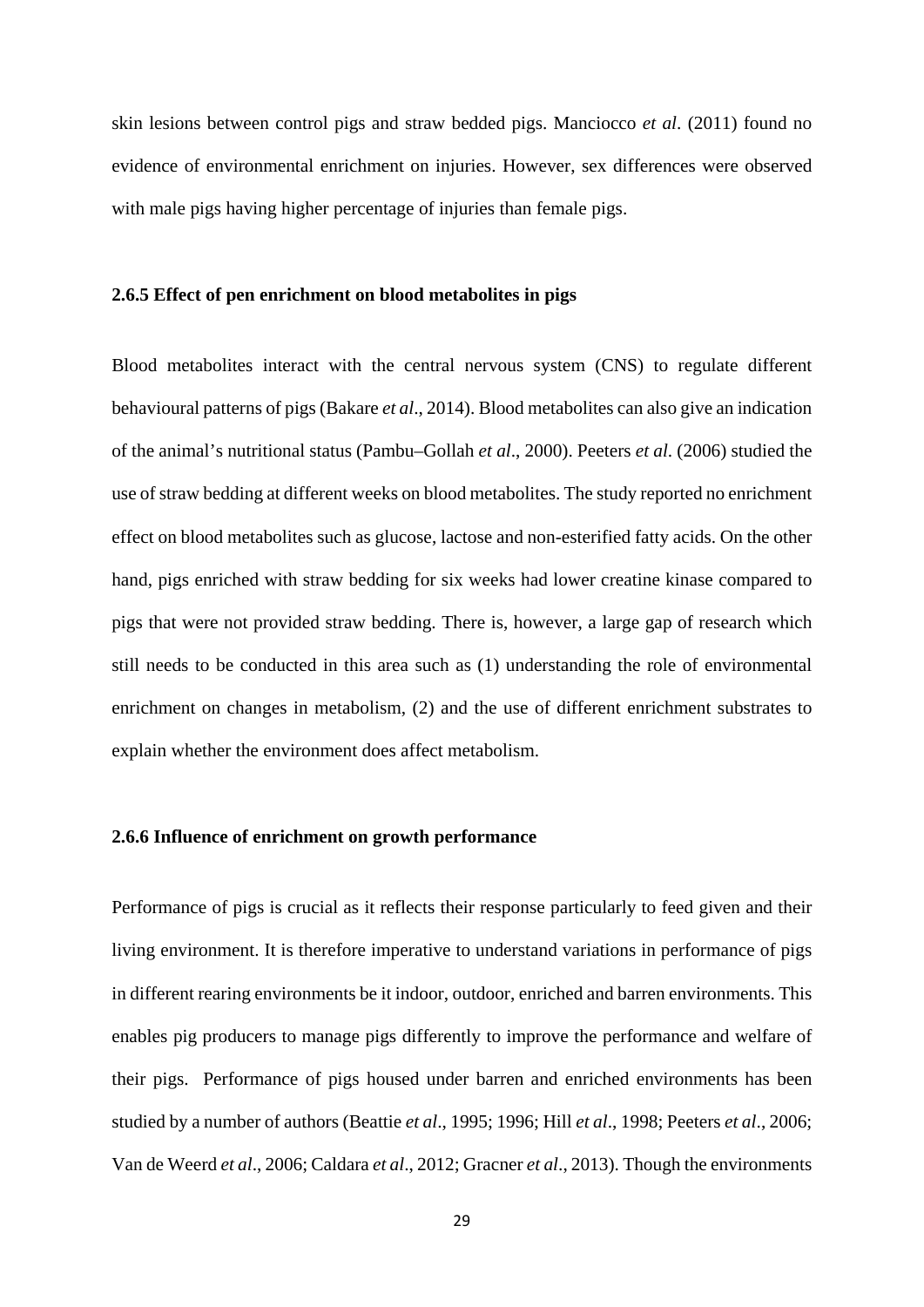used in these studies was of similar design, however, performance variables varied. For example, Beattie *et al*. (2000) observed that pigs in enriched environment had higher growth rates, which was attributed to high average daily feed intake (ADFI). Furthermore, pigs in enriched environment had a better feed conversion ratio (FCR) than their counterparts from barren environments. Pederson *et al*. (1993) housed pigs enriched using hiding areas and mezzanine tier and barren housed pigs. Average daily gain (ADG) and FCR did not differ between the treatments, however, pigs in barren environment had a higher ADG than pigs in enriched environment.

Caldara *et al*. (2012) reared pigs on compact floor and deep bedding with wood shavings and reported no differences in performance in the growth phase. However, in the finishing phase pigs housed in compact floor showed better results of weight gain, feed intake and feed conversion. Peeters *et al*. (2006) reported that ADFI and FCR were the same in all treatments. Both environments affected pig performance similarly. Pigs that were enriched for a period of six weeks, however, had higher ADG than other treatments. In a study that compared different enrichment substrates, it was reported that pigs housed in straw bedded pens had a higher ADFI than pigs enriched with liquid dispenser and bite rite tail chew device. Furthermore, pigs housed in straw bedded pens had a higher daily weight gain than their counterparts (Van de Weerd *et al*., 2006).

Conversely, Jordan *et al*. (2013) reported that straw and hay did not influence growth rates of pigs. Schaefer *et al*. (1990) found that enriching the environment improved the growth rates of pigs. The predisposition to increase stress levels in barren environments could be the reason why these pigs had lower performance than pigs in enriched environments. Barnett *et al*. (1983) reported that higher level of stress adversely affect FCR. Differences in management and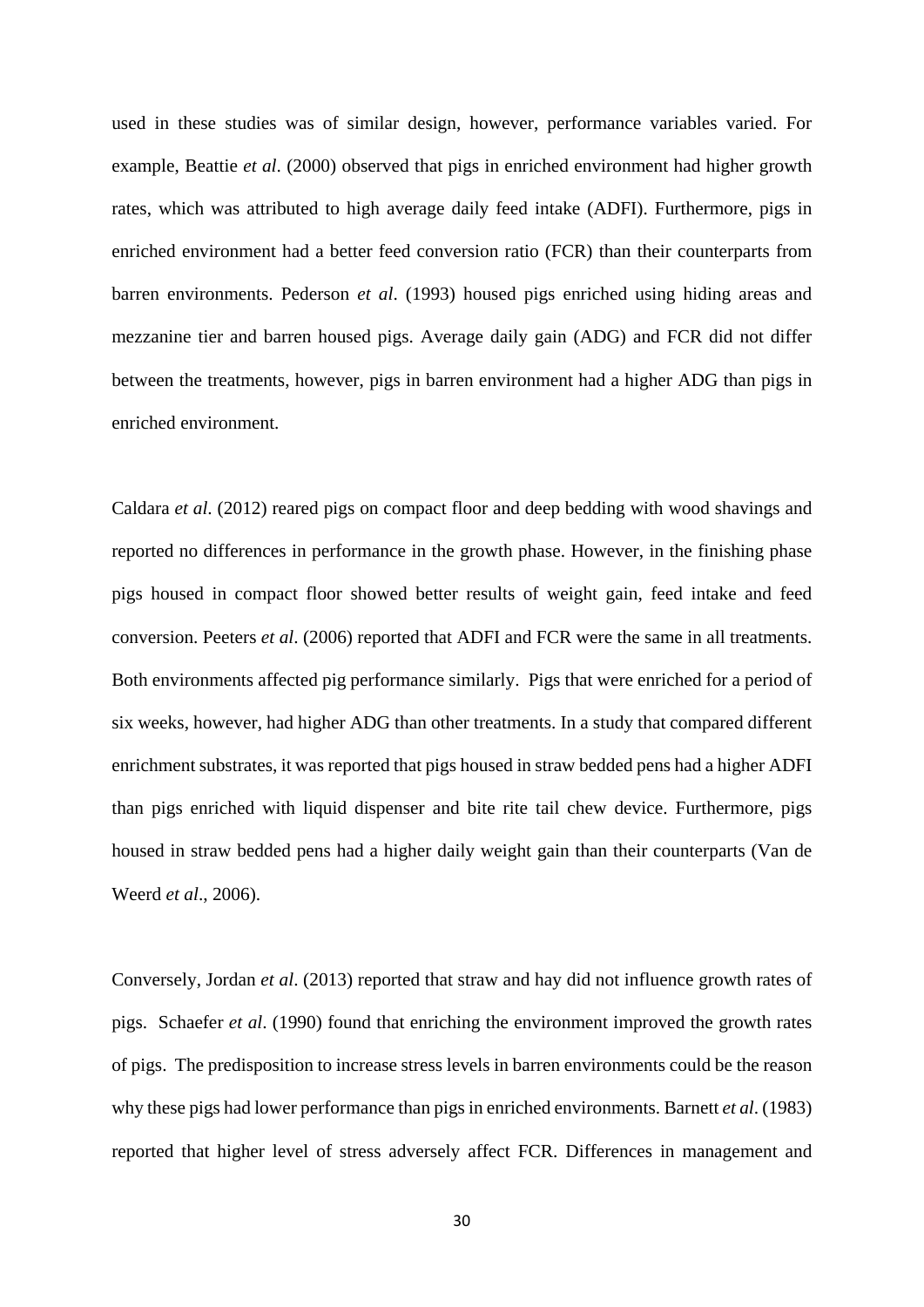potential differences in behaviour may have altered the performance of pigs in barren environments. The differences in space allowance used in these studies could also explain the variation in performance of pigs. Pearce & Paterson (1993) reported that space allowance has a huge potential to affect the performance of pigs due to changes in behavioural requirements.

## **2.6.7 Environmental enrichment has a bearing on carcass and pork quality**

Carcass characteristics of pigs reared in barren and enriched environments have shown to differ significantly (Beattie *et al*., 2000; Peeters *et al*., 2006). Pigs in enriched environments have been reported to have heavier carcass weights and greater levels of backfat thickness than their counterparts from barren environments (Beattie *et al*., 2000). On the contrary, Warris *et al*. (1983) reported a decrease in backfat thickness for animals in enriched environments housed in outside pens. Peeters *et al*. (2006) used straw bedding for different weeks and reported that pigs which had straw for 4 weeks had lower meat percentage than pigs given straw for two weeks. Moreover, during slaughter no differences were observed in carcass weight and backfat thickness among pigs in all treatments (Table 2.3). Kloet *et al*. (2001) also reported no effect of enriched and barren environments on carcass weight, meat percentage and backfat thickness. No differences were observed in carcass quality (cold carcass weight and backfat thickness measured at P2) in pigs reared in straw bedded pens or object-enriched partly slatted floors (Van de Weerd *et al*., 2009).

Hill *et al*. (1998) compared different enrichment substrates on carcass characteristics and reported no treatment effects for backfat opposite the first rib. However, pigs in a negative treatment had a lower backfat opposite the last rib compared to other treatments. Pigs in the control treatment and enriched with toys plus human interaction had a lower last rib backfat than pigs in human treatment alone. Backfat thickness measured opposite the last lumbar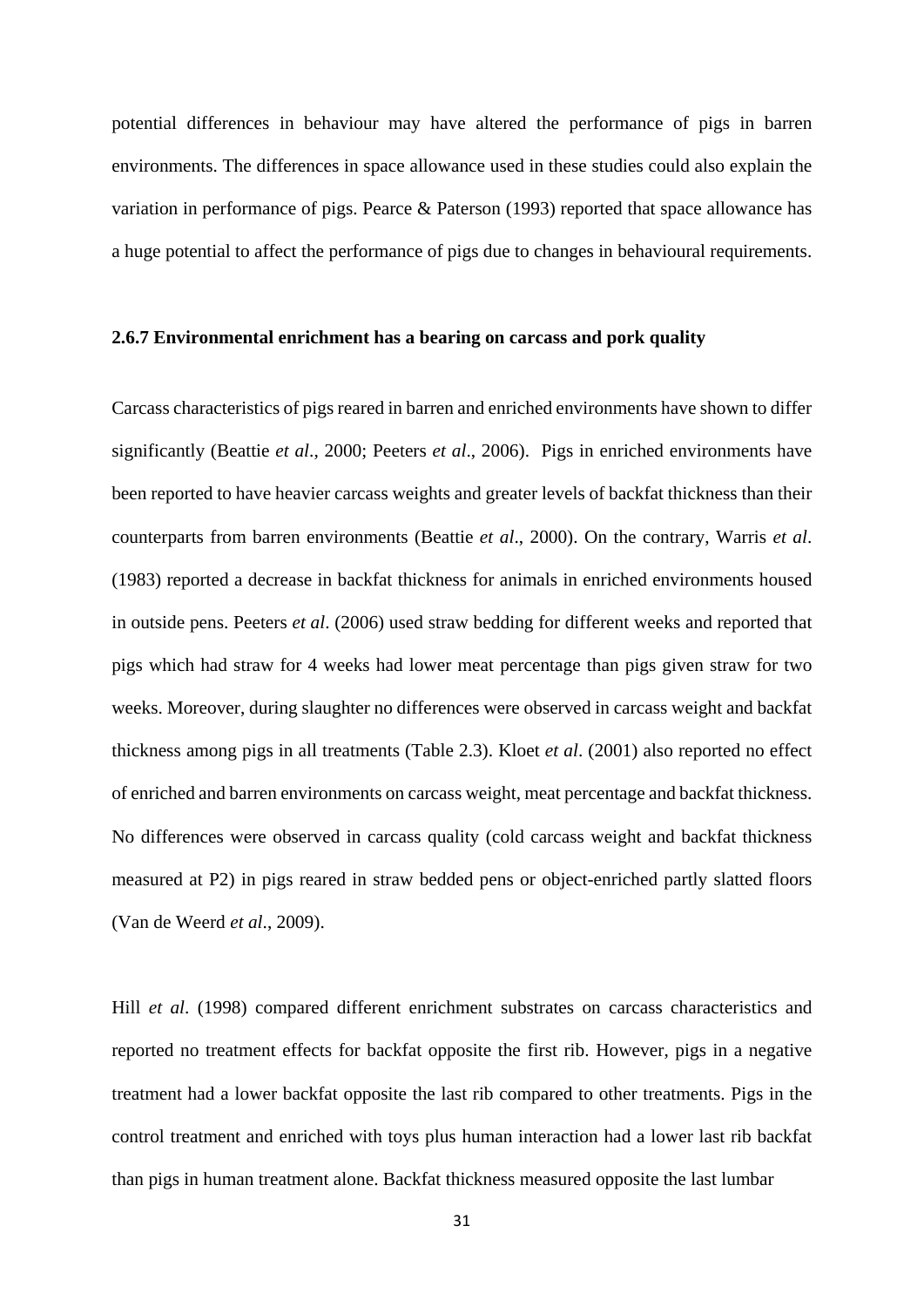| Environment +<br>enrichment type | Carcass weight<br>(kg/day) | Backfat (mm) | Carcass length           | Meat percentage          | S.E.M                    | References            |
|----------------------------------|----------------------------|--------------|--------------------------|--------------------------|--------------------------|-----------------------|
| Barren                           | 73.9                       | 77.8         |                          | $\overline{\phantom{0}}$ | 0.91                     | Beattie et al. (2000) |
| Enriched                         | 11.9                       | 15.1         | $\overline{\phantom{a}}$ | $\overline{\phantom{a}}$ | 0.57                     |                       |
| Control                          | $\overline{\phantom{0}}$   | 2.77         | 83.10                    | $\overline{\phantom{a}}$ | $\overline{\phantom{a}}$ | Hill et al. (1998)    |
| <b>Toys</b>                      | $\overline{\phantom{a}}$   | 2.51         | 83.10                    | $\overline{\phantom{a}}$ | $\overline{\phantom{a}}$ |                       |
| Human                            |                            | 2.69         | 83.39                    | $\overline{\phantom{a}}$ | $--$                     |                       |
| Human +Toys                      | $\overline{\phantom{a}}$   | 2.79         | 82.93                    | $\qquad \qquad -$        | $- -$                    |                       |
| Negative<br>treatment            | $\overline{\phantom{a}}$   | 2.34         | 83.72                    | $\overline{\phantom{a}}$ |                          |                       |

**Table 2. 3 Carcass characteristics from pigs in different housing environment and using different enrichment types**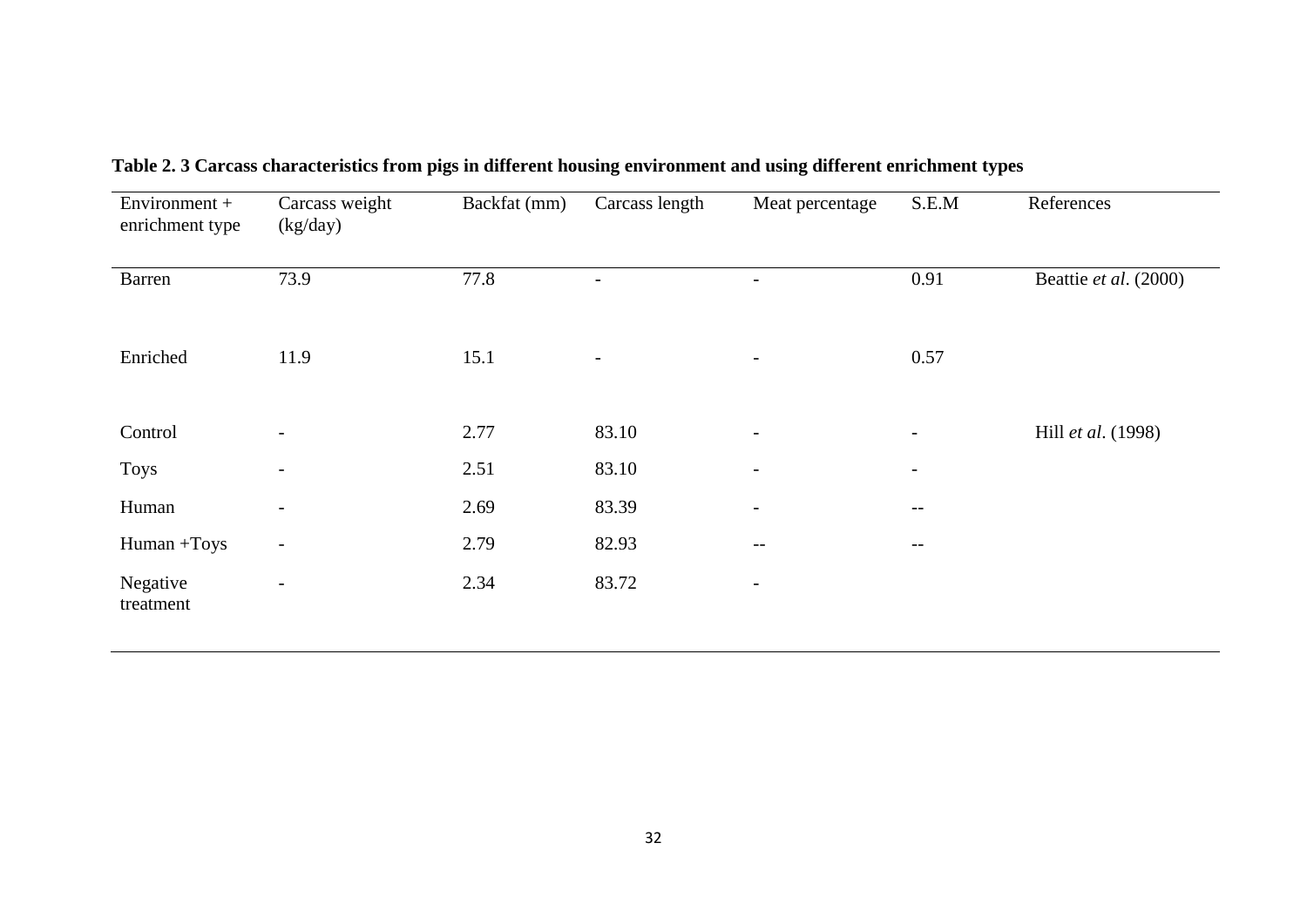vertebrae, pigs in a negative treatment were leaner than other treatments. These measures show that pigs in the negative treatment were leaner than other treatments.

Consumers are increasingly becoming concerned about pig rearing conditions and pork quality. This is because when pigs are reared in confinement there are certain environmental factors and animal-human interactions that are at play. It is pertinent that rearing conditions are improved to reduce the effect they impose on pork quality. Muchenje *et al*. (2013) reported that if pigs are precluded in behaving normally, anomalous and aggressive interactions occurrence increases. Such problems may influence their behaviour, welfare, physiology and subsequently pork quality.

Meat produced by pigs in enriched environments had lower cooking losses and shear force values than pork from pigs reared in barren environments. These improvements in meat quality were not associated with differences in pre slaughter stress because pH values were similar in all treatments (Beattie *et al*., 2000; Van de Weerd *et al*., 2006). There were no significant effects found on other meat quality parameters because of rearing environment (Beattie *et al*., 2000). Warris *et al*. (1983) found that pigs reared indoor compared to outdoor reared pigs in enriched environment produced paler pork products than counterparts in a barren environment. Furthermore, postmortem pH and water holding capacity for pigs reared outdoor was reduced. However, loin muscle for pigs reared outdoors had a lower ultimate pH, higher drip loss and higher shear force values (Warris *et al*., 1985). Differences captured from these results may be explained by that pigs in an enriched environment had higher levels of intramuscular fat which is associated with improved tenderness and water holding capacity in pork (Beattie *et al*., 2000).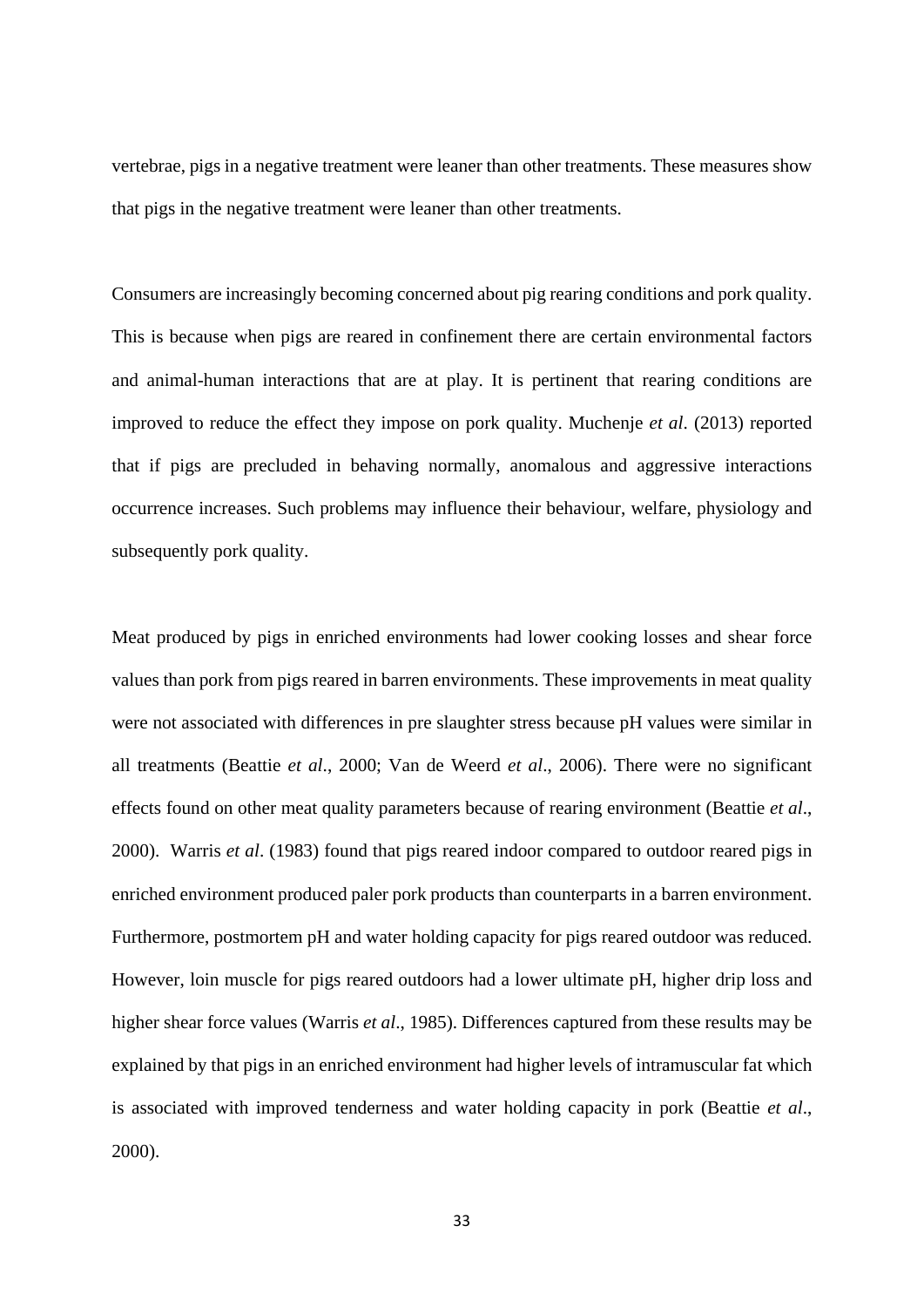Nutritional factors gained by pigs enriched with straw could be another possible reason pigs in an enriched environment produced better meat quality than their counterparts in a barren environment. Maw *et al*. (2001) reported that straw has a potential to influence eating quality because pigs reared on straw produced bacon with stronger meat flavor than pigs reared without bedding.

Hill *et al*. (1998) reported that meat quality measured by shear force, calorimeter scoring and human sensory evaluation was not affected by rearing conditions. Measurements of pork quality (flavor, tenderness, juiciness) was not different between the treatments. Similarly, Peeters *et al.* (2006) also found no effect of rearing environments on meat quality measurements.

### **2.7 Summary of the literature review**

There has been an increase in the number of studies on environmental enrichment as a way of improving the welfare and performance of pigs in the intensive system. The barren or uninsulated environment of the intensive system hinders the expression of key behaviours exhibited by pigs under normal circumstances. This environment is also considered the major cause of anomalous and damaging behavioral patterns which impair animal welfare and performance. Environmental enrichment by the use of object or materials has, therefore, beneficial influence in animal behaviour and performance. Also, a number of enrichment materials have been used, including the (1) enlargement of available floor area, (2) provision of objects for manipulation and play, (3) establishment of suitable structure of the enclosure such as hide boxes and visual barriers. When enrichment materials are to be provided it is, therefore, of paramount importance to assess the outcomes to ensure that the enrichment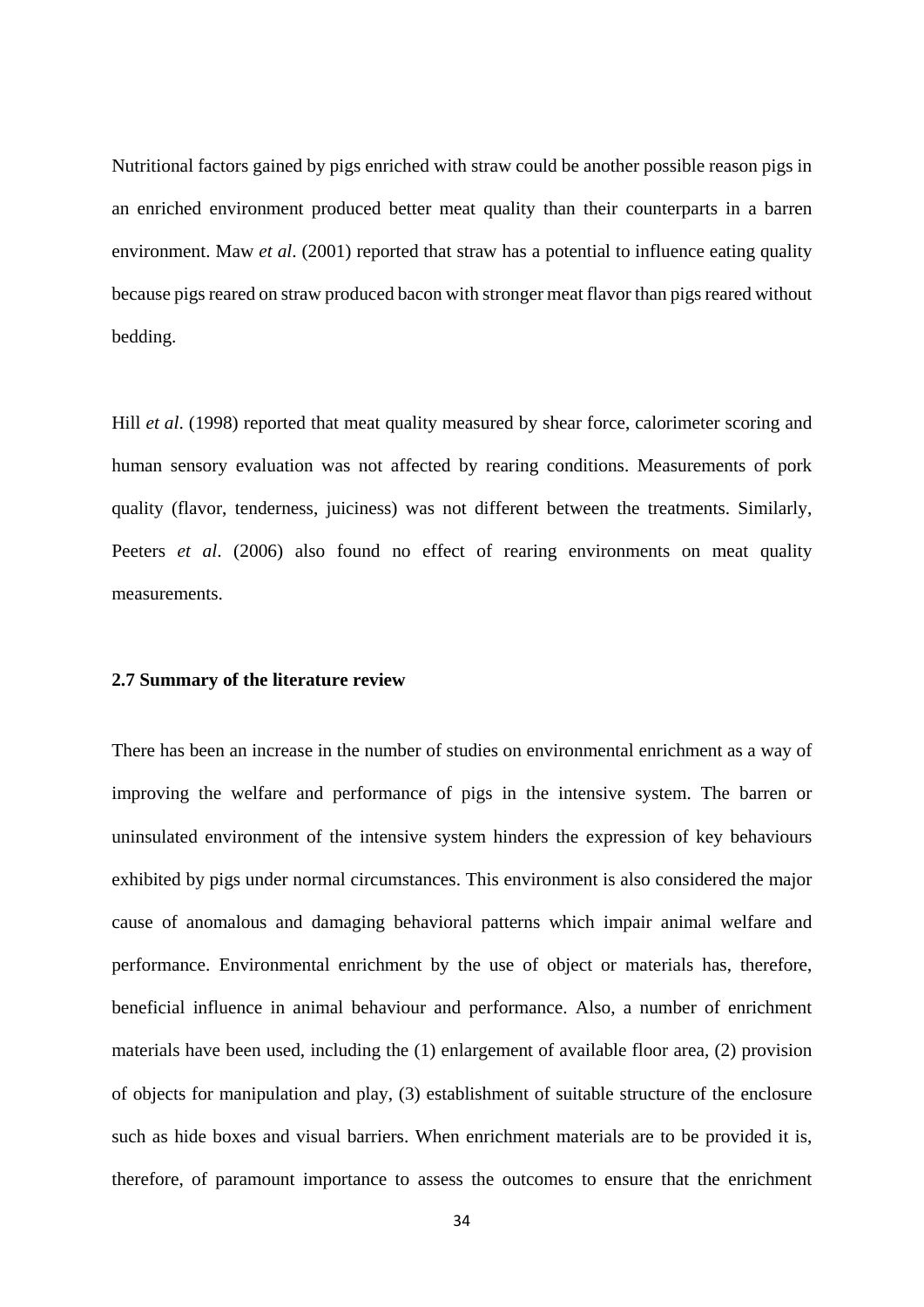program is effectively meeting the intended goals. These studies are, however, all based on imported pig breeds such as Large White and Landrace. Therefore, there is also a need to evaluate the impact of environmental enrichment on indigenous breeds as these breeds are useful in the Southern African countries. Partly, because these breeds have exhibited the ability to survive under extreme conditions that are currently experienced in Southern Africa.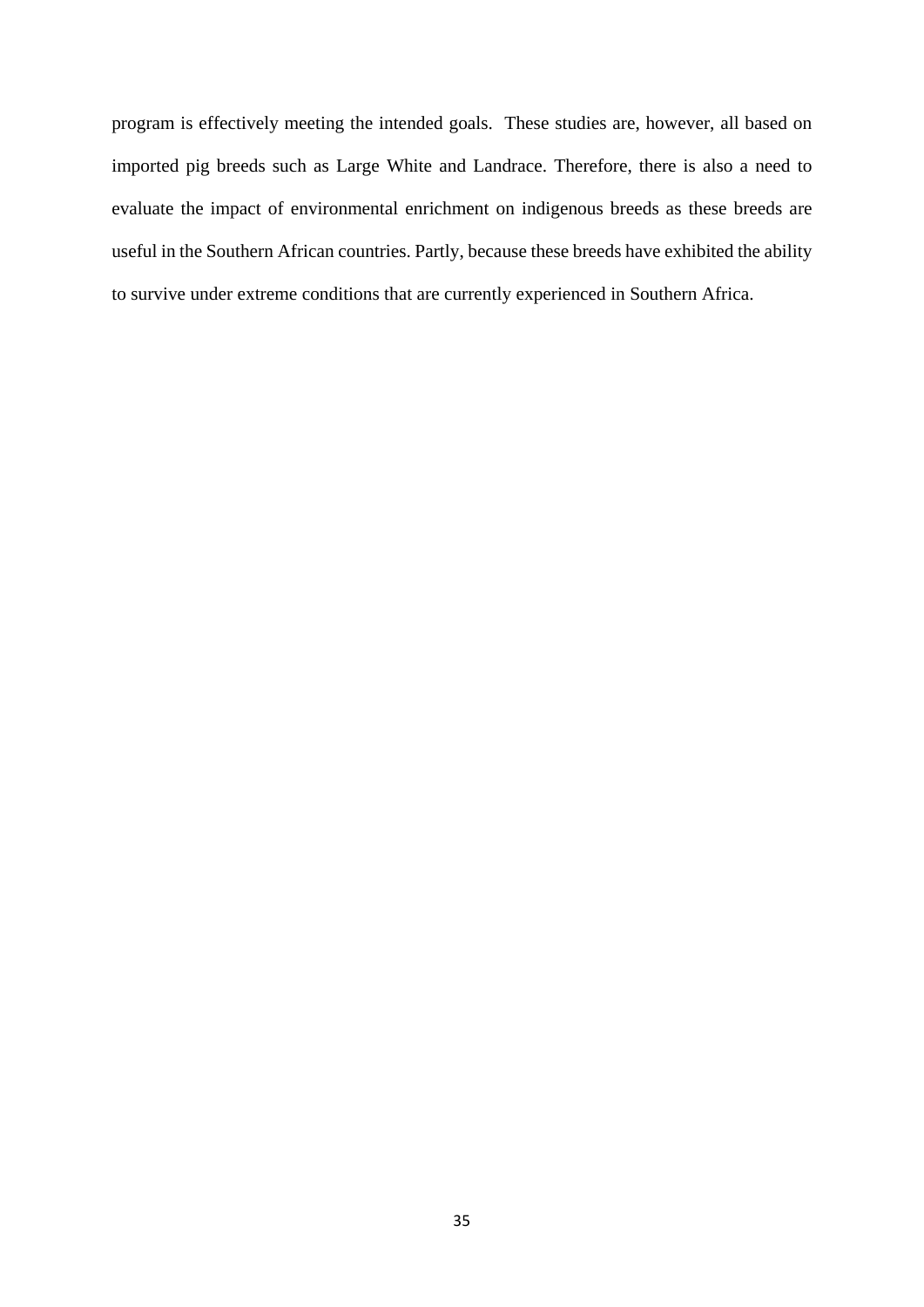- Adeniji, D.B (2012). Effects of environmental enrichment strategies on behaviour and production performance of broiler breeder chickens reared at elevated temperatures. MSc Thesis University of Tennessee, Knoxville, USA.
- Arey, D.S and Franklin, M.F (1995). Effects of straw and unfamiliarity of fighting between newly mixed growing pigs. Applied Animal Behaviour Science 45, 23-30.
- Bakare, A.G, Madzimure, A, Ndou, S.P and Chimonyo, M (2014). Growth performance and behaviour in grouped pigs fed fibrous diet. Asian Australian Journal of Animal Science 27, 1204-1210.
- Barnett, J. L Hemsworth P.H, Cronin, G.M, Newman E.A, Mc Callum T.H and Chilton D (1983). Effects of pen size, partial stalls and method of feeding on welfare-related behaviour and physiological responses of group-housed pigs. Applied Animal Behaviour Science 34, 207-220.
- Barnett, J.L, Hemsworth, P.H, Cronin, G.M, Jongman, E.C and Hutoun, G.D (2001). Awelfare issues for sows and piglets in relation to housing. Australian Journal of Agriculture 52, 1- 28.
- Bammert, J, Birmelin, I, Grat, B, Loeffler, K, Marx, D and Schnitzer, U (1993). An ethological approach to animal welfare; the supply of needs and avoidance of damage. Tierarzt Umschulung 48, 269- 80.
- Beattie, V. E, Walker, N, Sneddon, I. A (1995). Effects of environmental enrichment on behaviour and productivity of growing pigs. Animal Welfare 4, 207–220.
- Beattie, V. E, Walker, N and Sneddon, I. A (1996.) An investigation of the effect of environmental enrichment and space allowance on the behaviour and production of growing pigs. Applied Animal Behaviour Science 48, 151–158.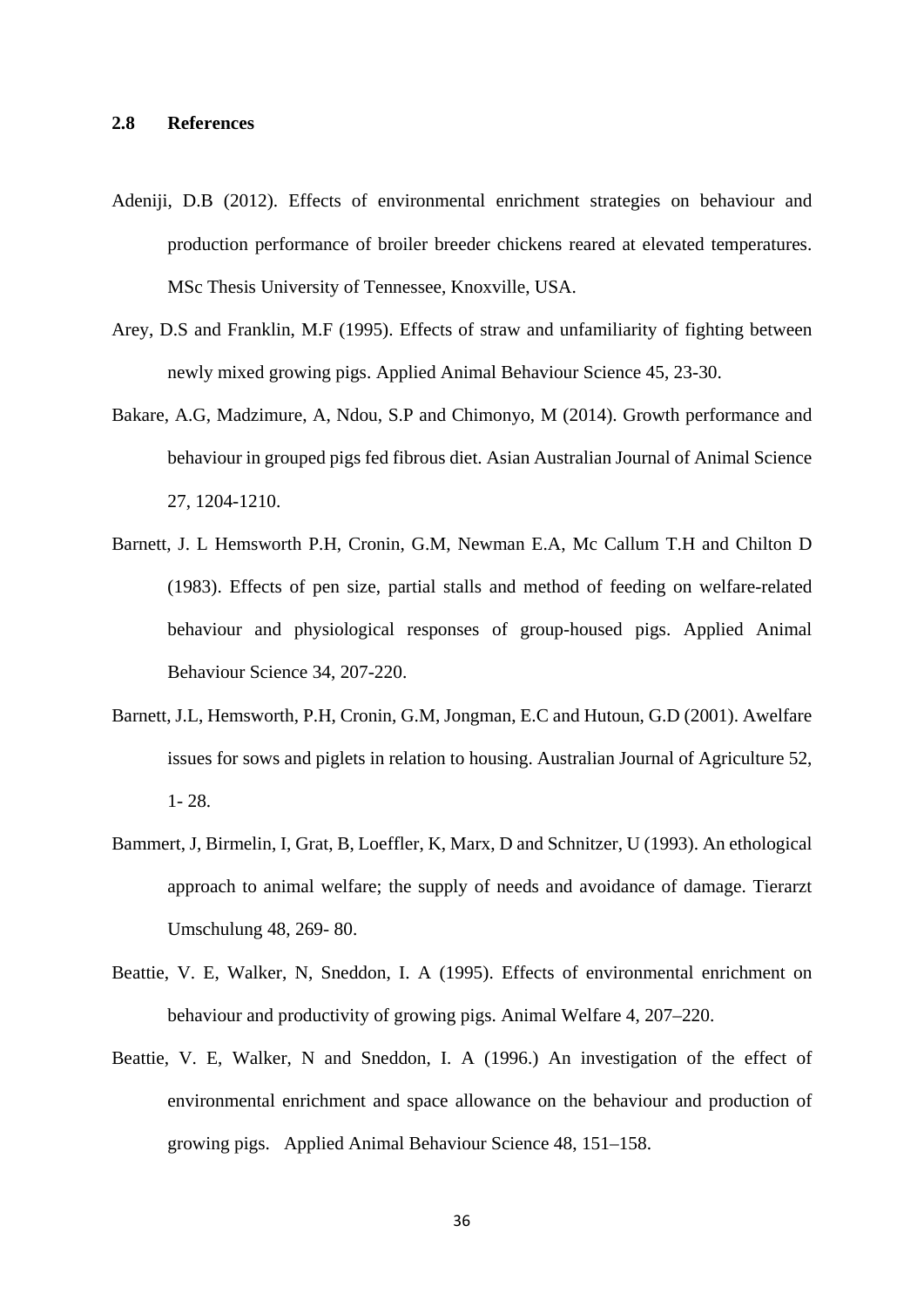- Beattie, V.E, O'Connell, N.E, Kilpatrick, D.J, Moss, B.W (2000a). Influence of environmental enrichment on welfare related behavioural and physiological parameters in growing pigs. *Animal Science* 70, 443- 450.
- Beattie, V.E, O' Connell, N.E, Moss, B.W (2000). Influence of environmental enrichment on the behaviour, performance and meat quality of domestic pig. *Livestock Production Science* 65, 71-79.
- Bergamasco, L, Osella, M.C, Savarino, P, Larosa, G, Ozella, L, Manasseo, M, Badino, P, Odore, R, Barbero, R and Re, G (2010). Heart rate variability and saliva cortisol assessment in shelter dog: Human animal interaction effects. *Applied Animal Behaviour Science* 125, 56-68.
- Bolhuis, J.E., Schouten, W.G.P, Schrama, J.W and Wiegant V.M (2005). Behavioural development of pigs with different coping characteristics in barren and substrate enriched housing conditions. *Applied Animal Behaviour Science* 93, 213-228.
- Blackshaw, J.K, Thomas, F.T, Lee, J (1997). The effect of a fixed or free toy on the growth rate and aggressive behaviour of weaned pig and the influence of hierarchy on the initial investigation of toys. *Applied Animal Behaviour Science* 53, 203-213.
- Blokhuis, H.J. (1989). The effect of a sudden change in floor type on pecking behaviour in chicks. *Applied Animal Behaviour Science* 1, 65-73.
- Bracke, M.B.M (2006). Expert opinion regarding environmental enrichment material for pigs. *Animal Welfare* 15, 67-70.
- Caldara, F.R, Rosa, P.S.G, Ferreira, R.A, De o Reis, N.M.O, Garcia, R.G and Ferreira, D.S (2012). Behaviour, performance and physiological parameters of pigs reared in deep bedding. *Engenharia Agricola Jabotical* 32, 38-46.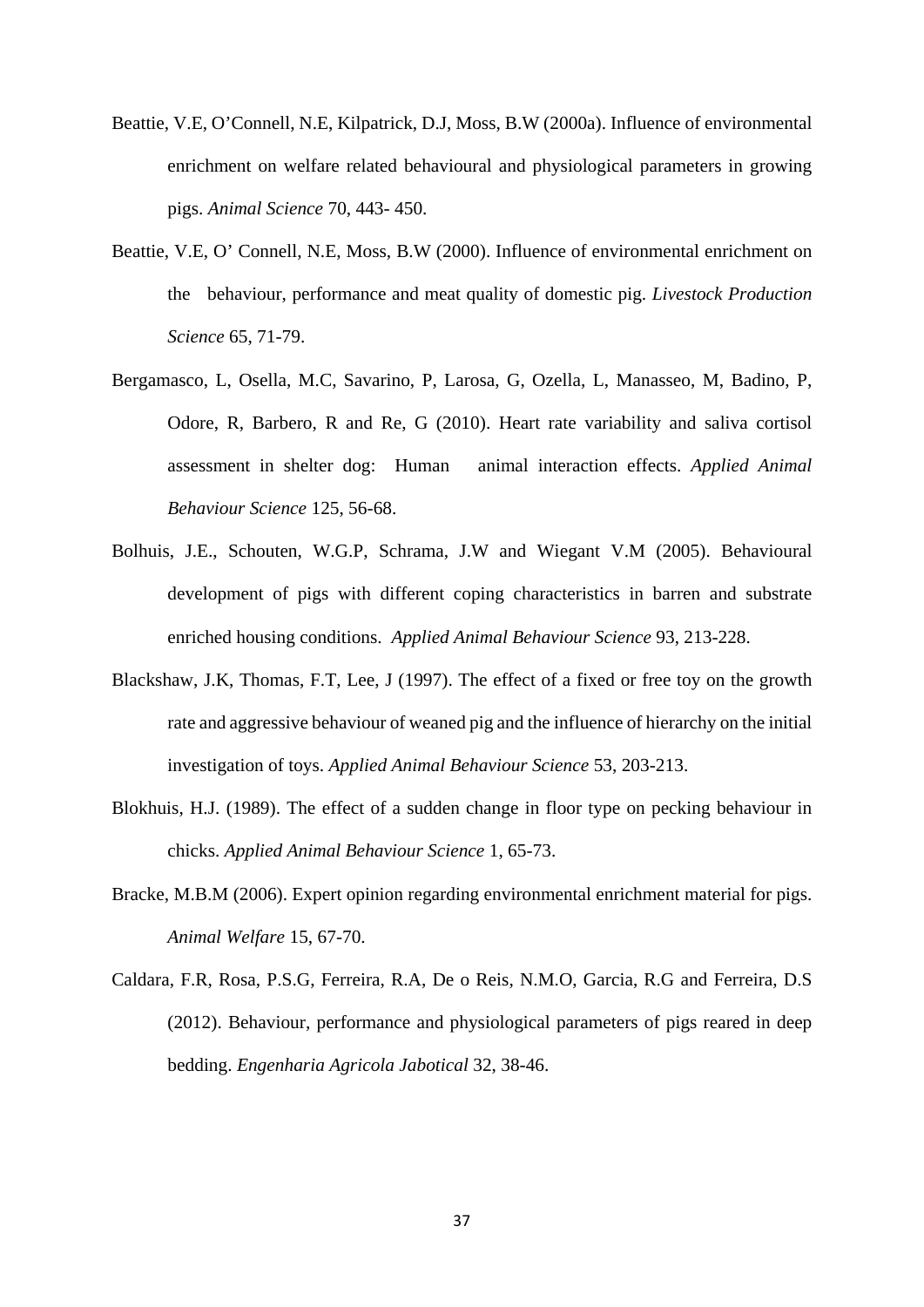- Chimonyo, M, Bhebhe, E, Dzama, K., Halimani, K. and Kanengoni, A (2005). Improving smallholder pig production for food security and livelihood of the poor in Southern Africa. *African Crop Science Conference Proceedings* 7, 569-573.
- Chaora, N.S (2013). Breed susceptibility to enterotoxigenic and enteroaggragative Escherichia coli strains in South African pigs. MSc Thesis. University of KwaZulu-Natal. South Africa.
- Chulu JLC, Dlamini ME, Tivapasi MT, Chimonyo M, Erlwanger K and Dzama K. (2002). Haematological and clinical chemistry parameters in indigenous Mukota, Large White and Large White  $\times$  Mukota crossbred pigs in Zimbabwe. Zimbabwe. *Veterinary Journal* 33, 85-95.
- Department of Agriculture, Forestry and Fisheries. A profile of the South African pork market value chain (2010) *[http://www.daff.gov.za/docs/AMCP/PorkMVCP2010-11.pdf. 28](http://www.daff.gov.za/docs/AMCP/PorkMVCP2010-11.pdf.%2028%20May%202012)* .
- Delgado, C, Rose grant, M, Stein field, H, Ehui, S. and Coubois, S (1999). Livestock to 2020.The next food revolution. Food, Agriculture and Environment Discuss paper 28. IFPRI, FAO ILRI.
- Day, J. E. L, Spoolder, H. A. M, Burfoot, A, Chamberlain, H. L and Edwards, S. A (2002). The separate and interactive effects of handling and environmental enrichment on the behaviour and welfare of growing pigs. *Applied Animal Behavior Science* 75*,* 177–192.
- Day, J.E.L, Kyriazakis, L and Lawrence, A.B (1995). The effect of food deprivation on the expression of foraging and exploratory behaviour in the growing pig. *Applied Animal Behaviour Science* 42, 193-206.
- De Jong, I. C, Ekkel, E.D, Van de Burgwal, J. A, Lambooij, E, Korte, S. M, Ruis M.A.W, Koolhaas,J. M, Blokhus HJ (1998). Effects of straw bedding on physiological responses to stressors and behaviour in growing pigs. *Physiology & Behaviour* 64, 303–310.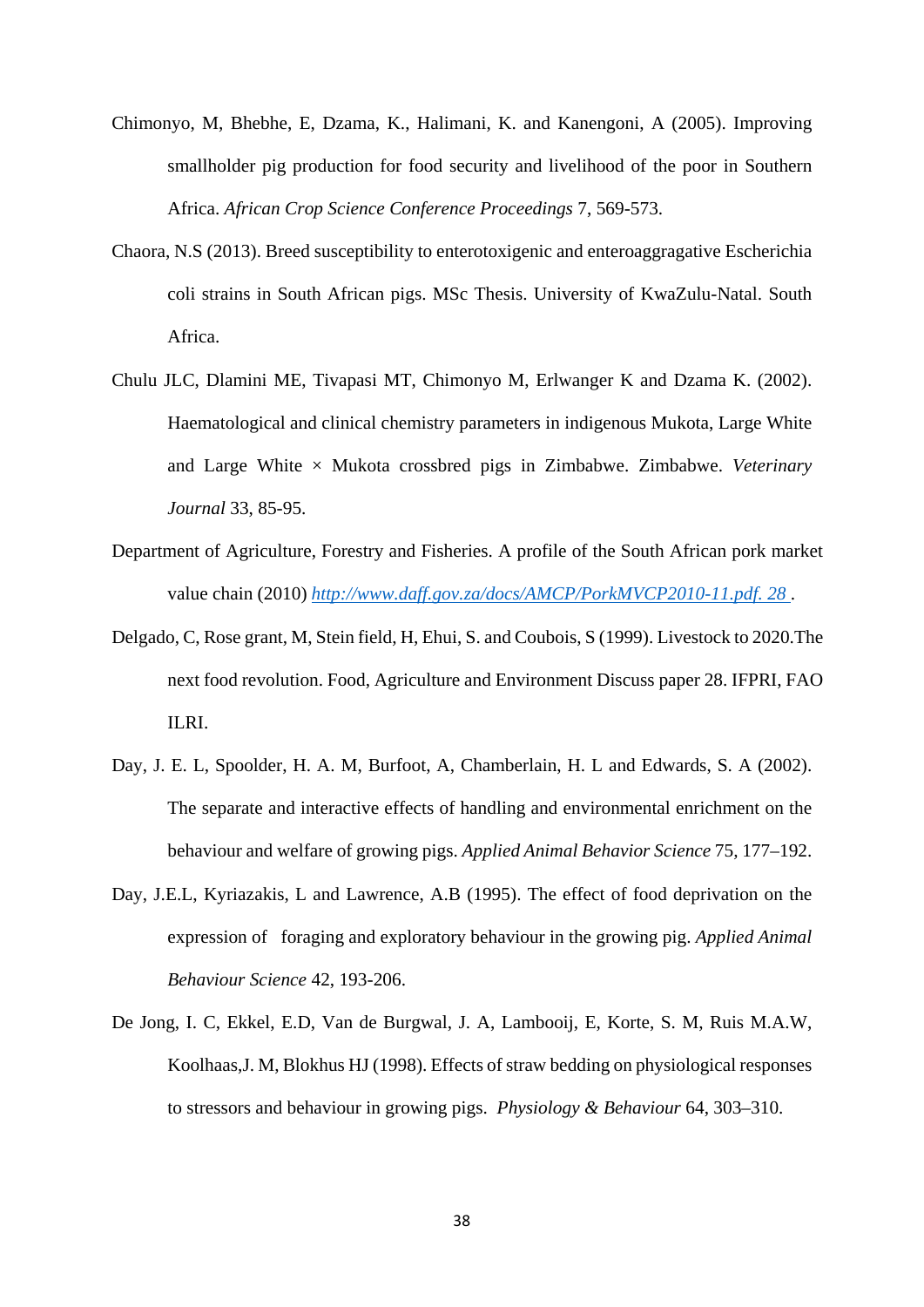- De Jong, I.C, Prelle, I.T, Korte S.M, Blokhuis, H.J and Koolhaas, J.M (2000). Effect of environmental enrichment on behavioral responses to novelty, learning and memory and the circadian rhythm in cortisol in growing pigs*. Physiology & Behaviour* 68, 571- 578*.*
- De Kloet, E.R, Oitzl, M.S and Joels, M (1993). Functional implications of brain corticosteroid receptor diversity. *Cell Molecular Neurobiology* 13, 433-455.
- De Kloet, E.R, Rots, NY and Oitzl, M.S (1994). Brain mineralocorticoid receptor function. Ann NY *Academic Science* 746, 8–21.
- Faustin, P, Lukele, L, Niels, C. and Kyvsgaard, B (2003). Improving pig husbandry in tropical resource-poor communities and its potential to reduce risk of porcine cysticercosis. *Journal of Animal Science* 87, 111- 117.
- Fraser, D., Phillips, P.A, Thompson B.K and Tennessen T (1991). Effect of straw on the behaviour of growing pigs. *Applied Animal Behaviour Science* 30, 307-318.
- Gracner, G.G, Semiga, N, Ostovic, M, Kabalin, A.E, Matkovic, K and Pavicic, Z (2013). Effect of environmental enrichment objects on weight gain weaned pigs. *Veterinarski Arhiv* 83, 333-337.
- Gehreke, E.K, Baldwin, A and Schiltz, P.M (2011). Heart rate variability in horses engaged in Equine. *Assisted. Journal of Equine Veterinary Science* 31, 78-84.
- Gentry, J.G and McGlone, J.J (2003). Alternative pork production system: overview of facilities, performance measures and meat quality. International meeting on Swine Production. 4-5 April, Portugal.
- Geverink, N.A, Engel, B, Lambooj, E and Wiegant, V.M (1996). Observations on behaviour and skin damage of slaughter pigs and treatment during lairage. *Applied Animal Behaviour Science* 50, 1-13.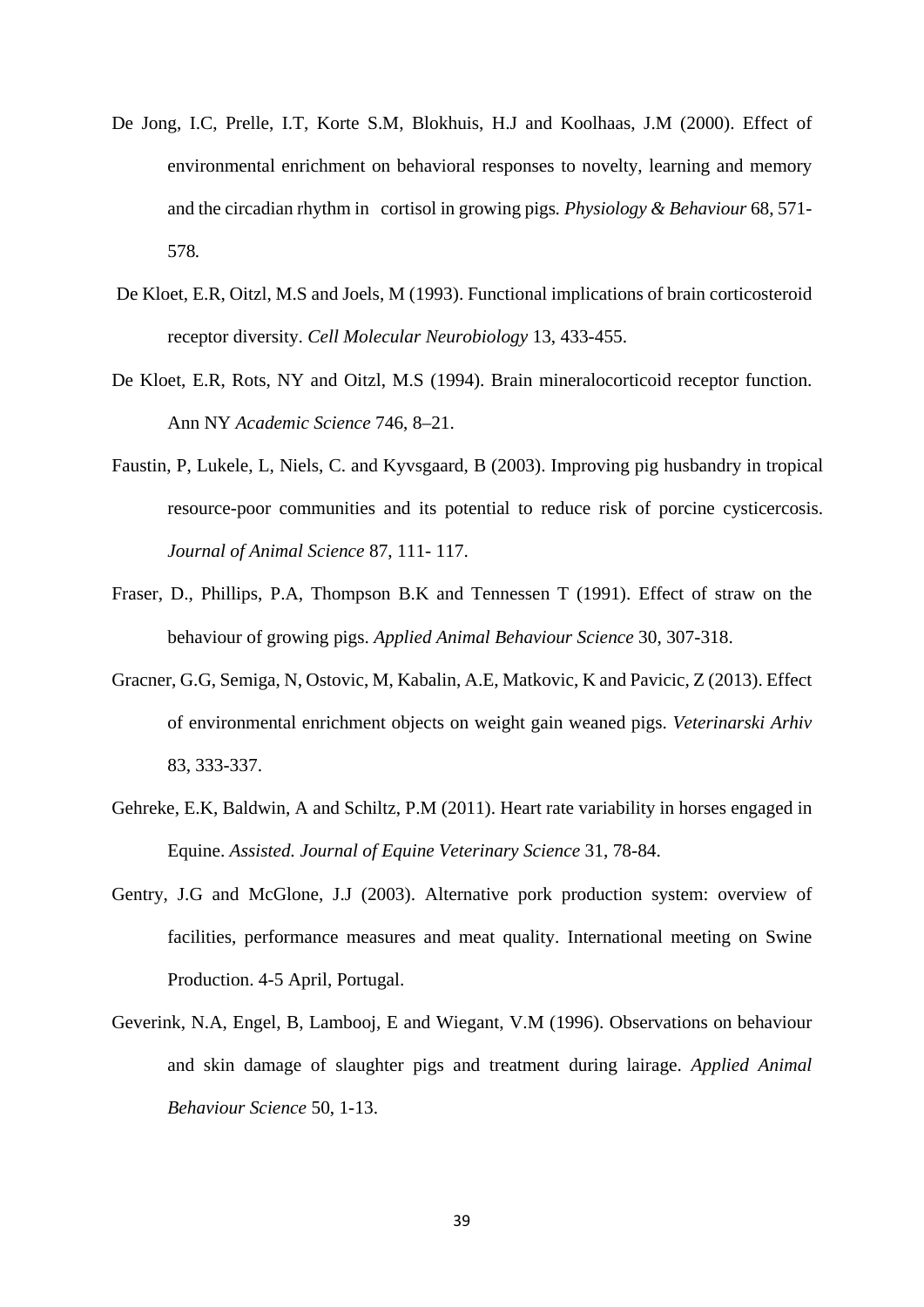- Geverink, NA, Bühnemann A, Van de Burgwal, JA, Lambooij E, Blokhuis HJ, Wiegant V.M (1998). Responses of pigs to transport and lairage sounds. *Physiology & Behavior* 64, 667–673.
- Geverink, N.A, Schouten, W.G.P, Gort, G and Wiegant, V.M (2002). Individual differences in behavioural and physiological response to restraint stress in pigs. *Physiology & Behaviour* 77, 451-45.
- Guy, J.H, Rawlinson, P, Chadwick, J.P and Ellis, A (2002). Behaviour of two genotypes of growing- finishing pigs in three different housing systems. *Applied Animal Behaviour Science* 75, 193- 206.
- Halimani, T.E, Muchadeyi, F.C, Chimonyo, M. and Dzama, K (2010). Pig genetic resource conversation: The South African perspective. *Ecological Economics* 69, 944-951.
- Halimani, T.E, Muchadeyi, F.C, Chimonyo, M. and Dzama, K (2011). Insights into population genetics of pigs in Southern Africa. 44th Congress for South African Society for Animal Science, Stellenbosch University, South Africa.
- Haskell, M, Wemelsfelder, F, Mendl, M. T, Calvert, S and Lawrence, A. B (1996). The effect of substrate- enriched and substrate-impoverished housing environments on the diversity of behaviour in pigs*. Behaviour* 133, 741–767.
- Hill, J.D, Mc Glone, J.J, Fullwood, S.D and Miller, M.F (1998). Environmental enrichment influences on pig behaviour, performance and meat quality. *Applied Animal Behaviour Science* 57, 51-68.
- Honeyman, M.S (2006). Sustainability issues of us swine production. *Journal of Science* 74, 1410- 1417.
- Huynh, T.T.T, Aarnink, A.J.A., Drucker, A. and Verstegen, M.W.A (2007). Pig production in Cambodia, Laos, Phillipines, and Vietnam: a review. *Asian Journal of Agriculture and Development* 4, 69-90.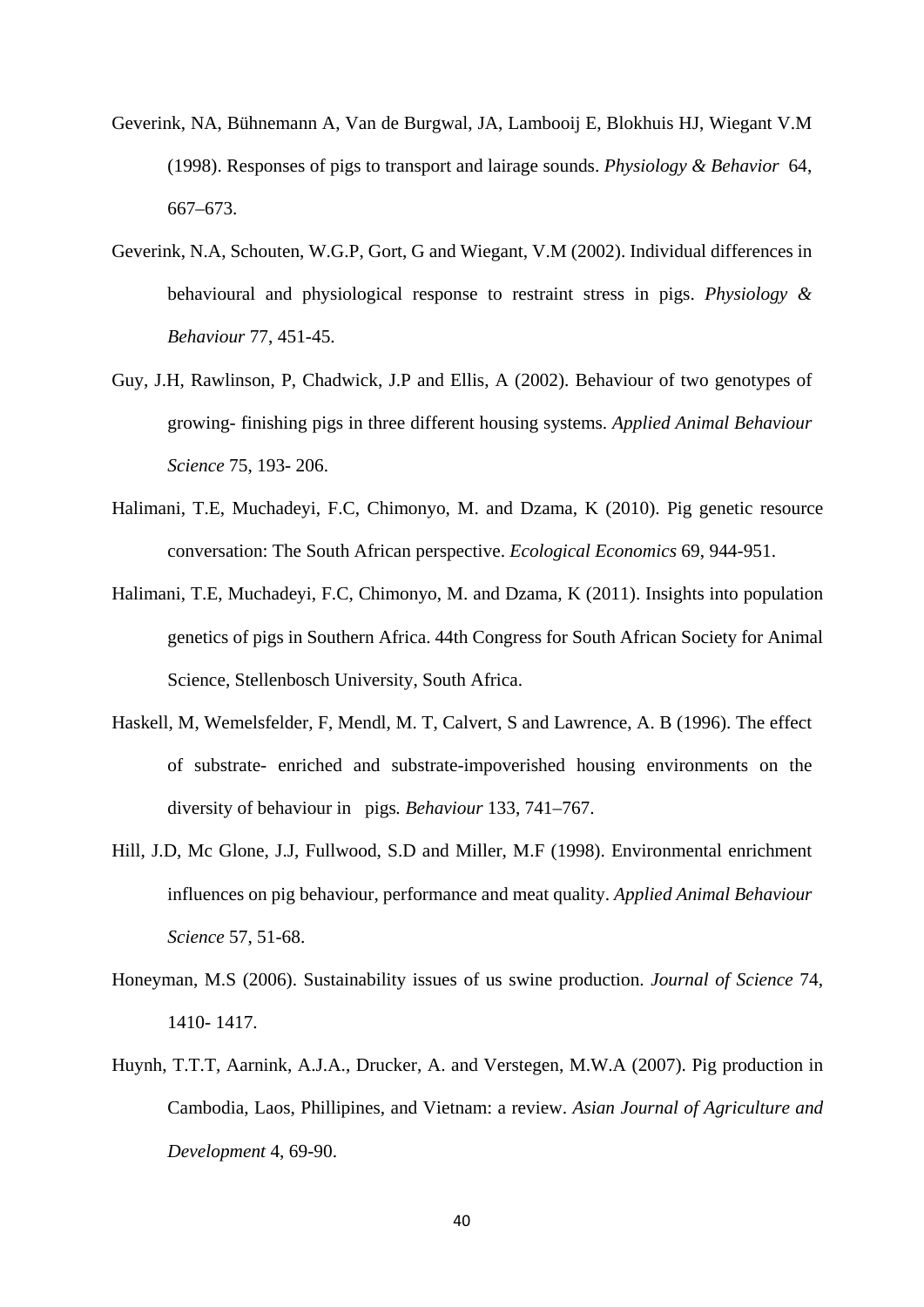- Jensen, M.B., Pedersen, L.J (2007). In press, the value assigned to six different rooting materials by growing pigs. *Applied Animal Behavioural Science 108, 31-44.*
- Jansen, J, Bolhuis, J.E, Schouten, W.G.P, Spruijt, B.M and Wiegant, V.M (2009). Spatial learning in pig: effects of environmental enrichment and individual characteristics on behaviour and performance. *Animal Cognition Journal* 12, 303-315.
- Johnson, A.K, Morrow Tesch, J.L, Mc Glone, J.J (2001). Behaviour and performance of lactating sows and piglets reared indoors or outdoors. *Journal of Animal Science* 79, 2571-2579.
- Jones, R.B (2002). Role of comparative psychology in the development of effective environmental enrichment strategies to improve poultry welfare. *International Journal of Comparative Psychology* 15, 77-106.
- Jordan, D (2013). Environmental enrichment in intensive production systems for farm animals. PhD Thesis. University of Hohenheim, Germany.
- Kanengoni AT, Dzama K, Chimonyo M, Kusina J and Maswaure SM. (2002). Influence of level of maize cob inclusion on nutrient digestibility and nitrogen balance in the Large White, Mukota and F<sub>1</sub> crossbred pigs. *Animal Science* 74, 127-134.
- Kanengoni, A.T, Dzama, K, Chimonyo, M, Kusina, J. and Maswaure, S.M (2004). Growth performance and carcass traits of Large White, Mukota and Large White  $\times$  Mukota F1 crosses given graded levels of maize cob meal. *Animal Science* 78, 61–66.
- Karlen, G.A.M, Hemsworth, P.H, Gonyou, H.W, Fabrega, E, Storm, A.D and Smits, R.J (2007). The welfare of gestating sows in conventional stalls and large groups on deep litter. *Applied Animal Behaviour Science* 105, 87-101.
- Kelly, H.R.C, Bruce, J.M, English, R.R, Fowler, V.R and Edwards, S.A (2000). Behaviour of 3 week weaned pigs in straw-flow, deep straw and flat desk housing system. *Applied Animal Behaviour Science* 68, 269-280.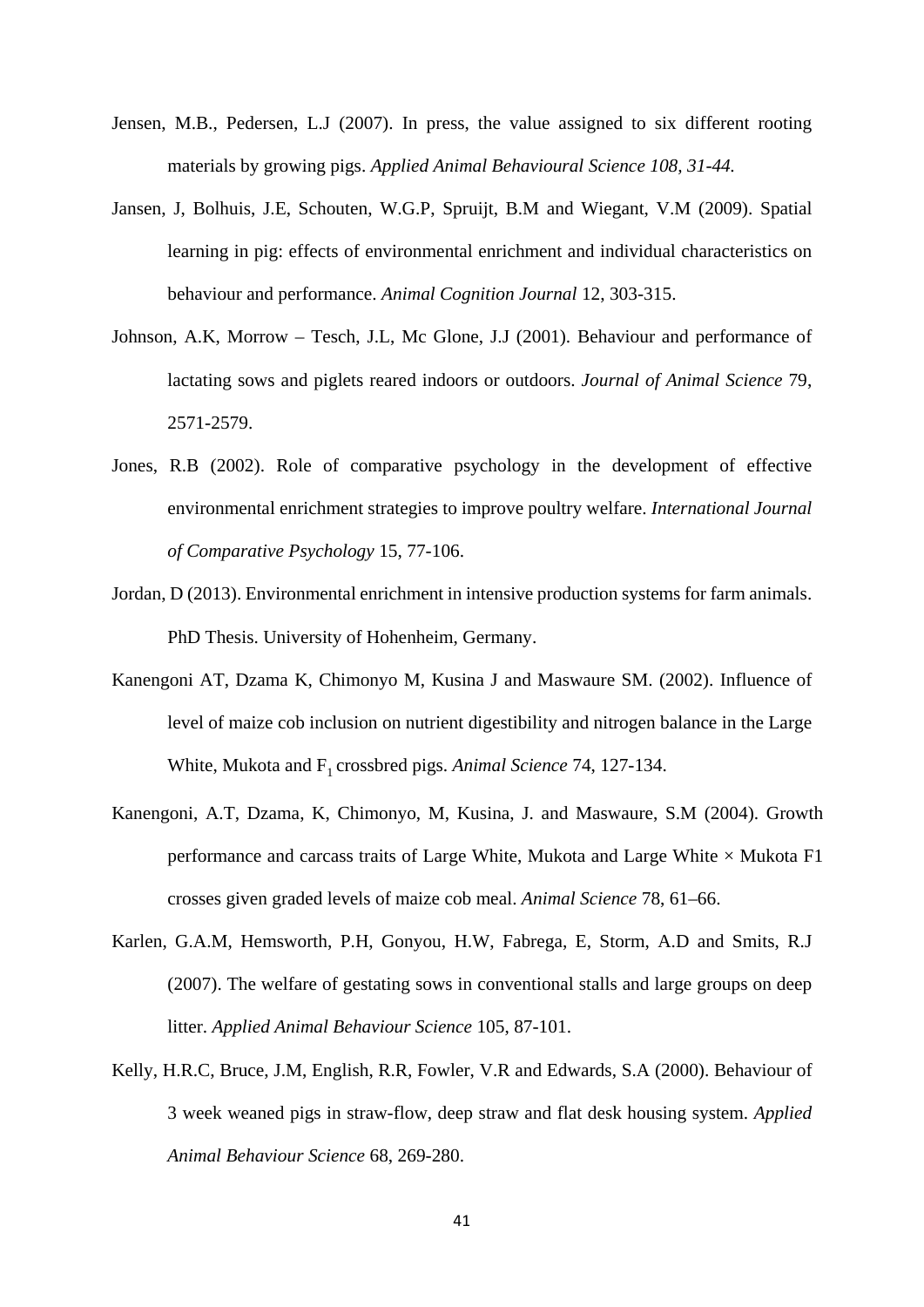- Kloet, R.E, Hulsegge, B, Hoving- Bolink, A.H, Gerritzen, M.A, Kurt, E, Winkelman-Goedhart, H.A, De Jong, I.C and Kranen, R.W (2001). Relationships between behavioural and meat quality characteristics of pigs raised under barren and enriched housing conditions. *Journal of Animal Science 79, 2835*-2843.
- Ladewig, J., Matthew, L.R. (1996). The role of operant conditioning in animal welfare research. *Acta Agriculturae Scandana, Section A- Animal Science* 27, 64–68.
- Lidfors L, Berg C, Algers B (2005) Integration of natural behaviour in housing systems. *Ambio*: *Journal of the Human Environment* 34 (4-5), 325-330.
- Lindberg, A.C and Nicol, C.T (1994). An evaluation of the effect of operant feeders on welfare of hens maintained on litter. *Applied Animal Behaviour Science* 41, 211- 227.
- Lemke, U, Huyen, L.T.T, Robler, R, Thuy, L.T. and Zárate, A.V (2005). Impact of the use of exotic compared to local pig breeds on socio-economic development and biodiversity in Vietnam. A paper presented at a conference on International Agricultural Research for Development, Germany.
- Lemke, U, Kaufmann, B, Thuy, L.T, Emrich, K. and Zárate, A.V (2006). Evaluation of smallholder pig production systems in North Vietnam: Pig production management and pig performances. *Livestock Science* 105, 229-243.
- Madzimure, J (2011). Climate change adaptation and economic valuation of local pig genetic resources in communal production systems of South Africa. PhD Thesis. University of Fort Hare, South Africa.
- Madzimure, J, Zander, K and Dzama, K (2012). Diurnal heat- related physiological and behavioural responses in South African indigenous gilts. *Journal of Arid Environments* 87, 29 -34.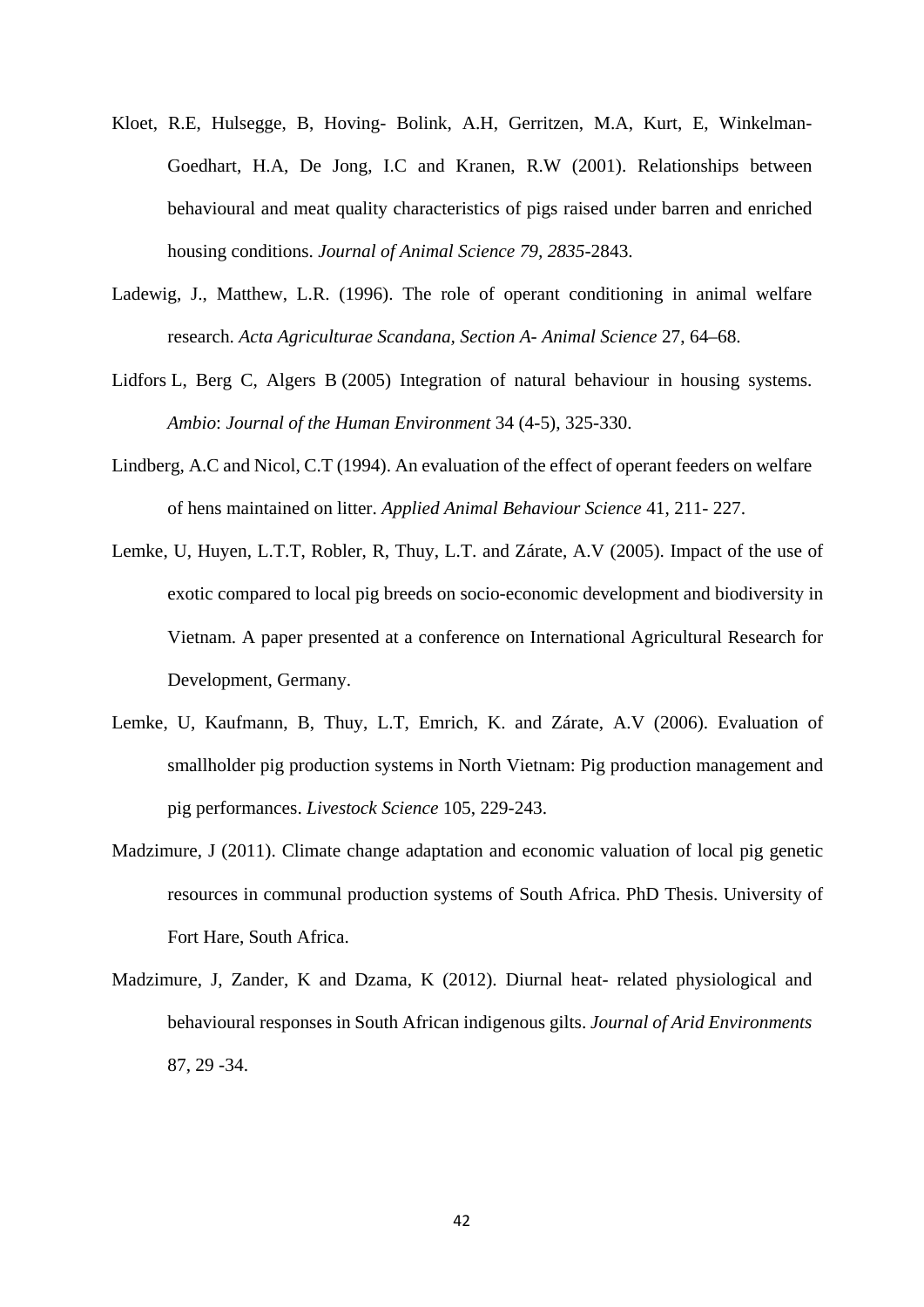- Madsen, S.M (2001). Beskæftigelsesmaterialer til slagtesvin en sammenligning af 6 materialers adfærdsregulerende effect, in: Speciale, Zoologisk Institut, Afd., foR Populationsbiologi, Københavns Universitet, pp. 46.
- Manciocco, A, Moscati, L, Laviola, G and Vitale, A (2011). Longitudinal effects of environmental enrichment on behaviour and physiology of pigs reared on an intensive stock farm, *Italian Journal of Animal Science* 10, 52-54.
- Maw, S.J, Fowler, V.R and Hamilton, M and Petchery, A.M (2001). Effect of husbandry and housing of pigs on the organoleptic properties of bacon. *Livestock Production Science* 68, 119-130.
- Mason, G, Glubb, R, Latham, N and Vickeys, S (2007). Why and how should we use environmental enrichment to tackle stereotypic behaviour. *Applied Animal Behaviour Science* 102, 163- 188.
- Mashatise, E, Hamudikuwanda, H, Dzama, K, Chimonyo, M and Kanengoni, A (2005). Effects of corn cob -based diets on the levels of nutritionally related blood metabolites and onset puberty in Mukota and Landrace X Mukota gilts. *Asian Australian Journal of Animal Science* 18, 1469-1474.
- Morgan, C.A, Deans L.A, Lawrence A.B and Nielsen B.L (1998). The effect of straw bedding on the feeding social behaviour of growing pigs fed by means of single-space feeders. *Applied Animal Behaviour Science* 58, 23-33.
- Muchenje, V and Ndou S.P (2013). How pig pre-slaughter welfare affects pork quality and the pig industry. Department of Livestock and Pasture Science, University of Fort Hare. A review.
- Mushandu J. (2005). Influence of sorghum inclusion level on the performance of growing indigenous Mukota, Large White and their F<sub>1</sub> crossbred pigs. Animal Feed Science and *Technology* 122,321-329.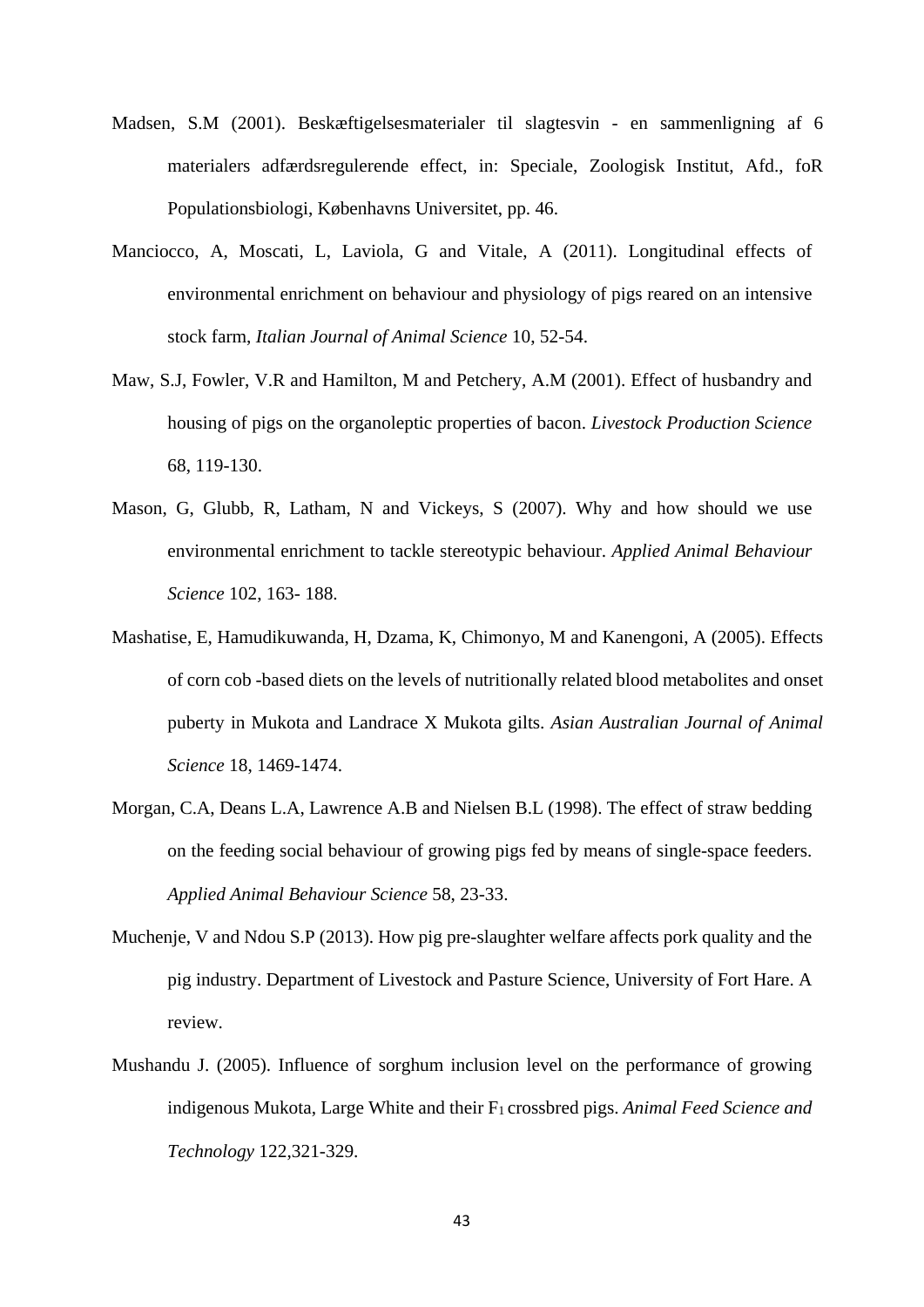- Ndindana W, Dzama K, Ndiweni PNB, Maswaure SM and Chimonyo M. (2002). Digestibility of high fibre diets and performance of growing Zimbabwean indigenous Mukota pigs and exotic Large White pigs fed maize based diets with graded levels of maize cobs. *Animal Feed Science and Technology* 97, 199-208.
- Newberry, R.C (1995). Environmental enrichment: increasing the biological relevance of captive environments. *Applied Animal Behaviour Science* 44, 229–243.
- Newberry, R.C and Wood- Gush, D.G.M (1988). Development of some behaviour patterns in piglets under semi natural conditions. *Animal Production* 46, 103-109.
- Ncube, M, Dzama, K, Chimonyo, M., Kanengoni, A. and Hamudikuwanda, H (2003). Effect of boar genotype on reproductive performance of the local sows of Zimbabwe. *Livestock Research for Rural Development* 15, 1- 8.
- O'Connell, N.E.O and Beattie V.E (1999). Influence of environmental enrichment on aggressive behaviour and dominance relationship in growing pigs. *Animal We*lfare 8, 269-280.
- Oostindjer, M, Bolhus, J.E, Mendl, M, Held, S, Gerrits, W, Van de Band, H and Kemp, B (2014). Effects of environment enrichment and loose housing of lactating sows on piglet performance before and after weaning. *Journal of Animal Science* 88, 3554-3562.
- Pambu-Gollah, R., Cronje, P. B., and Casey, N. H (2000). An evaluation of the use of blood metabolite concentrations as indicators of nutritional status in free-ranging indigenous goats. *South African Journal of Animal Science* 30(2), 115 - 120.
- Pearce, G. P and Paterson, A. M (1993). The effect of space restriction and provision of toys during rearing on the behaviour, productivity and physiology of male pigs. *Applied Animal Behaviour Science* 36, 11–28.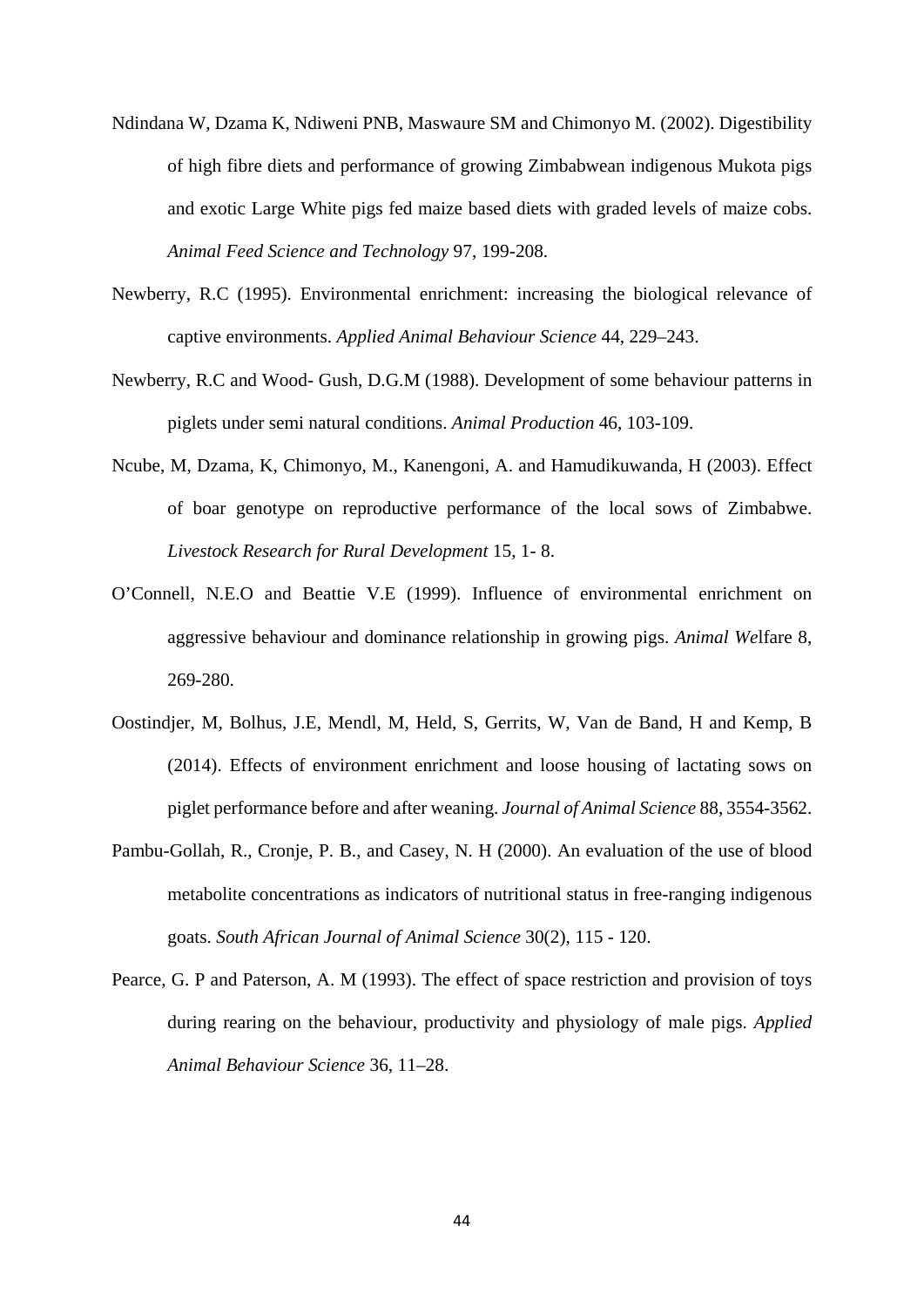- Pedersen, B., S. E. Curtis, K. W. Kelley, and H. W. Gonyou (1993) Well-being in growing finishing pigs: Environmental enrichment and pen space allowance. Pages 143–150 in Livestock Environment IV: Fourth International Symposium.
- Pedersen, L.J., Jensen, M.B., Ladewig, J (2006). The strength of pigs' preferences for different rooting materials measured using concurrent schedules of reinforcement. *Applied Animal Behavioural Science 94, 31-48.*
- Peeters, E, Driessen B, Moons, C.P.H, Odberg, F.O and Geers, R (2006). Effect of temporary straw bedding on pigs behaviour, performance, cortisol and meat quality. *Applied Animal Behaviour Science* 98, 234-248.
- Petrus, N.P, Mpofu, I, Scheider, M.B and Nepembe, M (2011). The constraints and potentials of pig production among communal farmers in Etayi Constituency of Namibia, *Livestock Research for Rural Development.* 23-27.
- Parratt, C. A., Chapman, C. Turner, C, Jones, Mendl, M. T and Miller, B.G (2006) The fighting behaviour of piglets mixed before and after weaning in the presence or absence of a sow. *Applied Animal Behavioral Science* 101, 54–67.
- Rutherford, K.M.D, Haskell, M.J, Glasbey, C and Lawrence, A.B (2006). The responses of growing pigs to a chronic – intermittent stress treatment. *Physiology & Behaviour* 89, 670-680.
- Ruis, M. A. W, Te Brake J. H. A, Engel B, Ekkel E. D, Buist W. G, Blokhuis H. J and Koolhaas J. M (1997). The circadian rhythm of salivary cortisol in growing pigs: effects of age, gender and stress. *Physiology & Behaviour* 62, 623–663.
- Schaefer, A.L, Salomons, M.O, Tong, A.K.W, Sather and A.P, Lepage, P (1990). The effect of environment enrichment on aggression in newly weaned pigs. *Applied Animal Behavioral Science* 27, 41–52.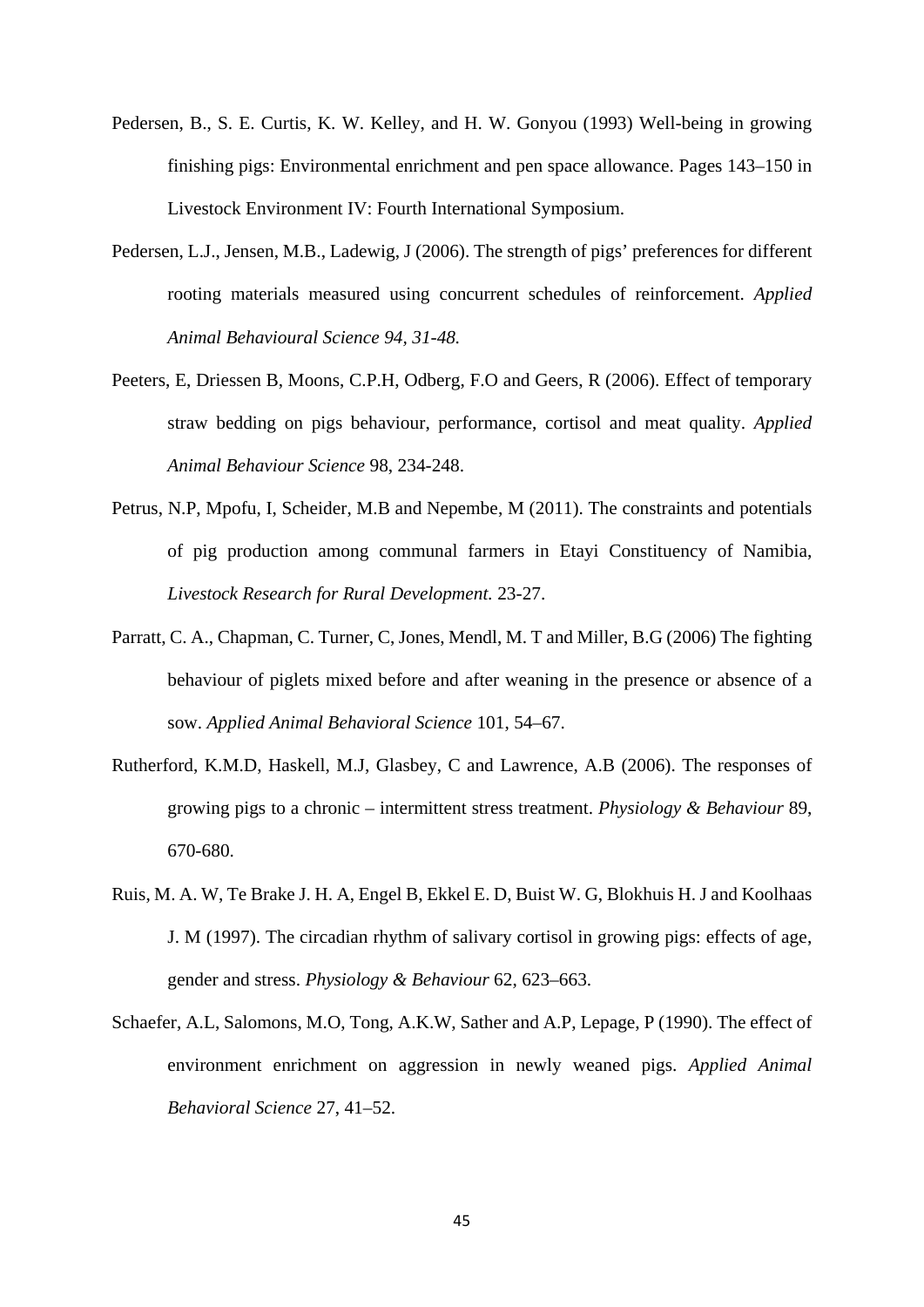- Stein, P.K, Bosner, M.S, Kleiger, R.E, Conger, B.M (1994). Heart rate variability a measure of cardiac autonomic tore. *American Heart Journal* 127, 1376-1381.
- Scott, K, Taylor, L, Gill, B.P, Edwards, S.A (2009). Influence of different types of environmental enrichment on the behaviour of finishing pigs in two different housing systems: hanging toys versus rootable toy of the same material. *Applied Animal Behaviour Science* 116, 186-190.
- Studnitz, M, Jansen, K.H, Jorgensen, E (2003a). The effect of nose rings on the exploratory behaviour of outdoor gilts exposed to different tests. *Applied Animal Behaviour Science* 84, 41-57.
- Studnitz, M, Jansen, K.H, Jorgensen, E, Jansen, K.K (2003b). The effect of nose ringing on explorative behaviour in gilts. *Animal Welfare* 12, 109-118.
- Studnitz, M, Jansen, M.B and Pederson, L, J (2007). Why do pigs root and in what will they root? A review on the exploratory behaviour of pigs in relation to environmental enrichment. *Applied Animal Behaviour* 107, 183-197.
- Spinka, M, Newberry, R.C and Bekoff, M (2001). Mammalian play: training for the unexpected. *The quarterly Review of Biology* 76, 141-168.
- Thornton, K (1990). Outdoor pig production farming press. Ipswich. United Kingdom.
- Trickett, S.L, Guy, J.H and Edwards, S.A (2009). The role of novelty in environmental enrichment for the weaned pig. *Applied Animal Behaviour Science* 116, 45-51.
- Turner, S. P, Horgan, G.W and Edwards S.A (2006). Heritability of post-mixing aggressiveness in grower- stage pigs and its relationship with production traits. *Journal of Animal Science* 82, 615-620.
- Waran, N.K and Broom, D.M (1993). The influence of a barrier on the behaviour and growth of early weaned piglets. *Animal Production* 56, 115- 119.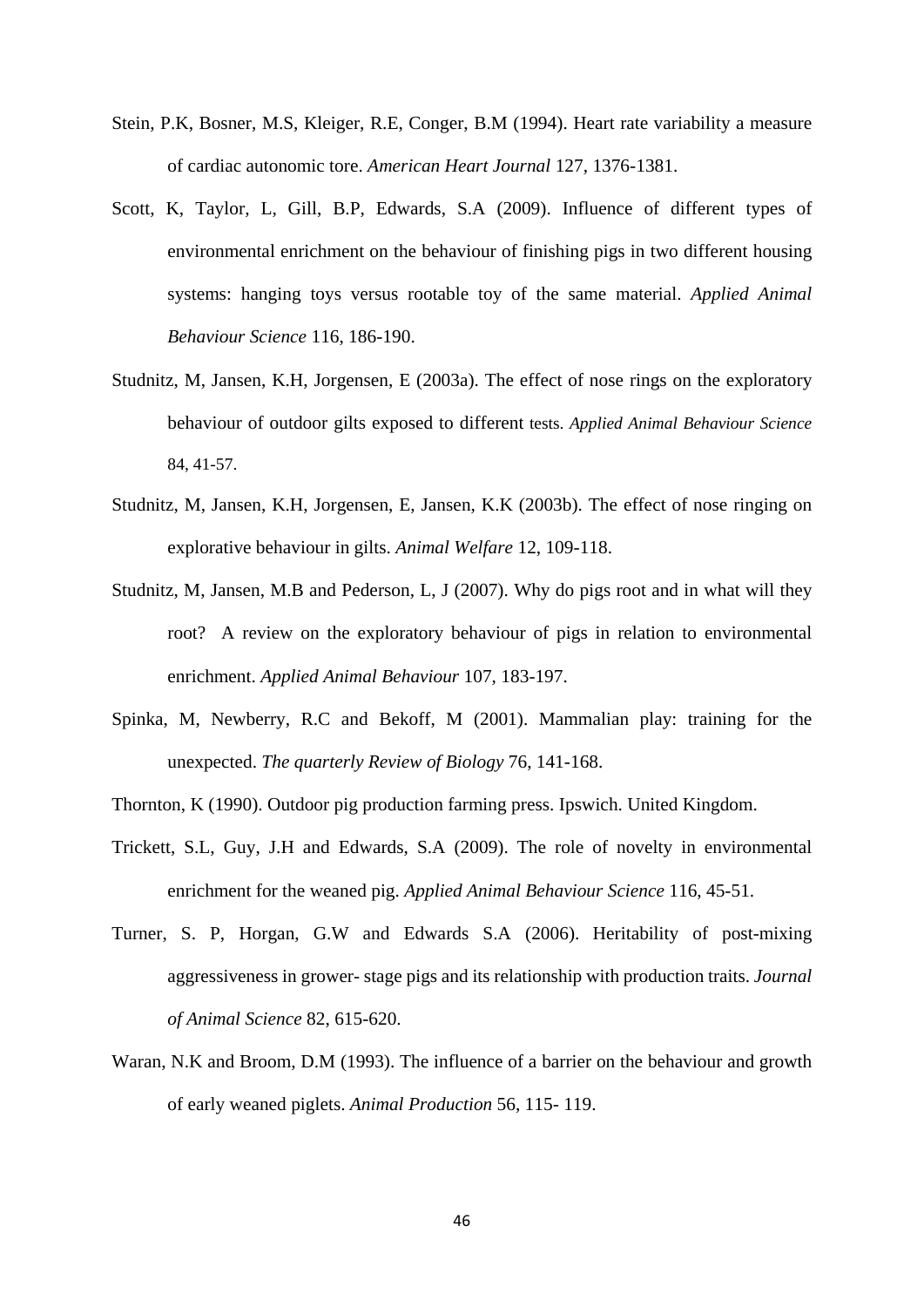- Warris, P.D and Brown, S.N (1985). The physiological responses to fighting in pigs and the consequences to meat quality. *Journal of Food Agriculture* 36, 87-92.
- Warris, P.D, Kestin, S.C and Robinson, J.M (1983). A note on the influence of rearing environment on meat quality in pigs. *Meat Science* 9, 271-279.
- Wilson R.T (1995). Livestock production systems, MacMillan/CTA, London, UK.
- Young, R. J (2003). Environmental Enrichment for Captive Animals. UFAW Animal Welfare Series, Blackwell Publishers, UK.
- Van de Weerd, H.A., Docking, C.M, Day, J.E.L, Avery P.J, Edwards, S.A (2003). A systematic approach towards developing environmental enrichment for pigs. *Applied Animal Behavioural Science* 84, 101- 118.
- Van de Weerd, H. A., Docking, C. M, Day, J. E. L and Edwards S. A (2005). The development of harmful social behaviour in pigs with intact tails and different enrichment backgrounds in two housing systems. *Animal Science* 80, 289–298.
- Van de Weerd, H.A, Docking, C.M, Day, J.E.L, Breuer, K and Edwards, S.A (2006). Effects of species – relevant environmental enrichment on the behaviour and productivity of finishing pigs. *Applied Animal Behaviour Science* 99, 230-247.
- Van de Weerd, H.A and Day J.E.L (2009). A review of environmental enrichment for pigs housed in intensive housing systems. *Applied Animal Behaviour Science* 116, 1–20.
- Valerie, S.M, Jonckheer Sheehy, V.S.M, Vinke, C.M and Ortolani, A (2012). Validation of a polar (R) human heart rate monitor for measuring heart rate and heart rate variability in adult dogs under stationery conditions. Journal of Veterinary Behaviour – *Clinical Applications and Research* 7, 205-212.
- Visser, D. P (2004). Structuring of breeding objectives in the pork supply chain in South Africa. PhD Thesis. University of Pretoria. South Africa.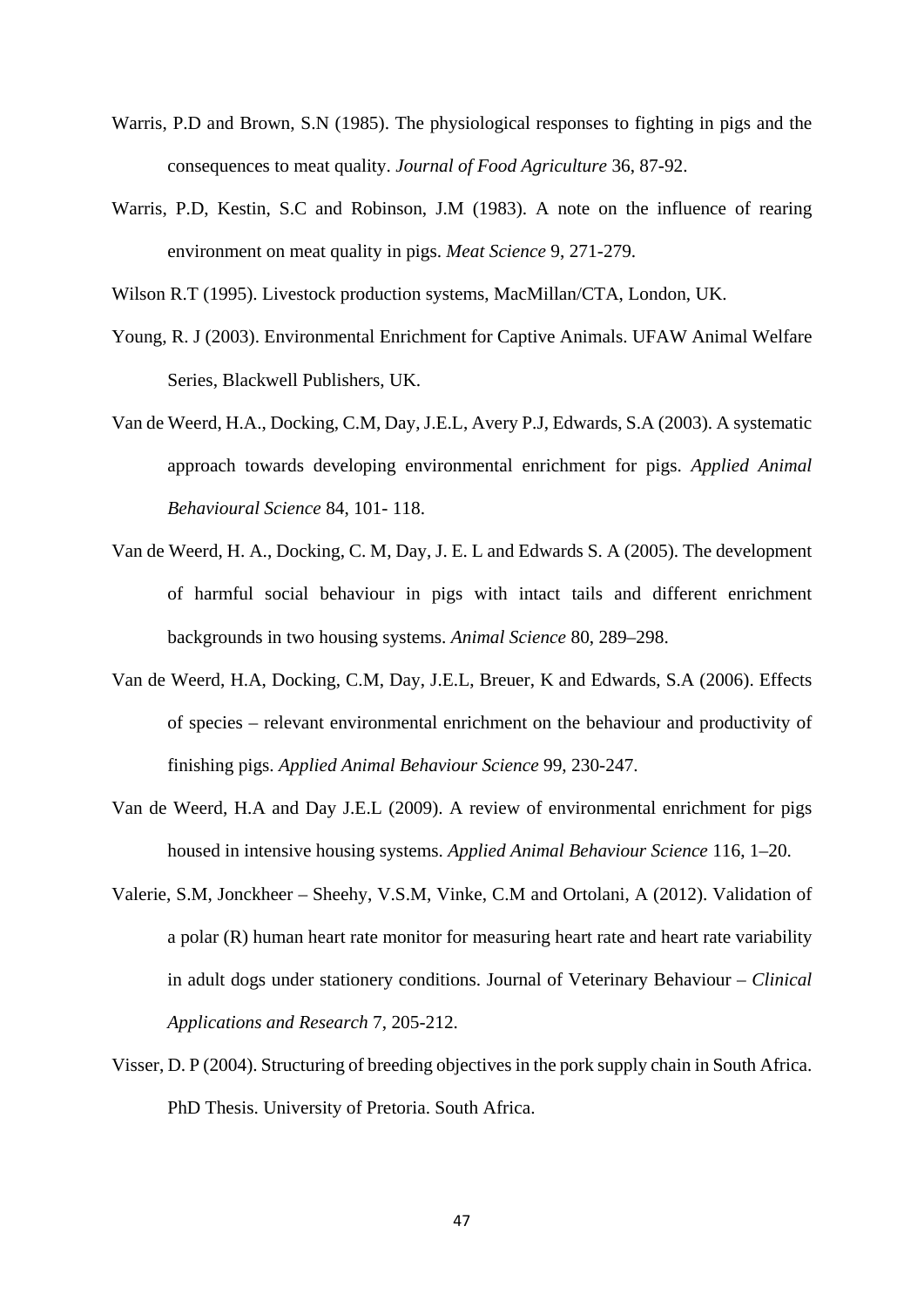- Zanga J, Chimonyo M, Kanengoni A, Dzama K and Mukaratirwa S. (2003). A comparison of the susceptibility of growing Mukota and Large White pig genotypes to infection with *Ascaris suum*. *Veterinary Research Communications* 27, 653-660.
- Zebunke, M, Puppe, B and Langbein, J (2013). Effects of cognitive enrichment on behavioural and physiological reactions of pigs. *Physiology & Behaviour* 118, 70-79.
- Zonderland, J. J. M, Wolthuis-Fillerup, C. G, Van Reenen, M. B.M, Bracke, B, Kemp, L. A and Spoolder, H. A. M (2008) Prevention and treatment of tail biting in weaned piglets. *Applied Animal Behaviour Science* 110, 269–281.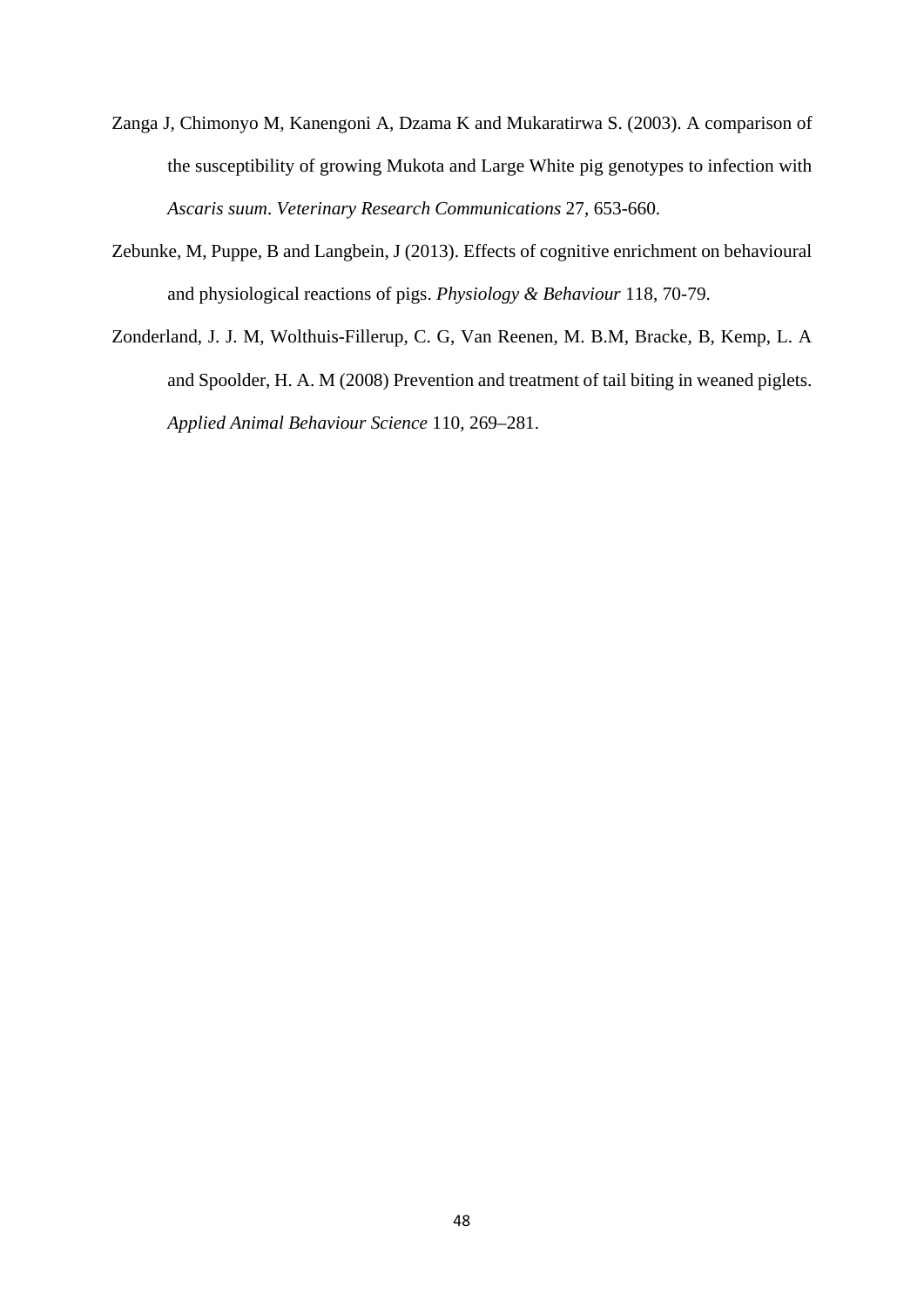## **CHAPTER THREE: Interaction of pen environment and sex on growth performance and metabolite concentrations of Windsnyer pigs kept in a high stocking density**

*Submitted to Tropical Animal Health and Production*

## **Abstract**

The objective of the study was to determine the interaction of pen enrichment and sex on growth performance and blood metabolite concentrations of Windsnyer pigs. Forty-eight growing Windsnyer pigs, with an average initial body weight of  $21.6 \ (\pm 9.01)$  kg were used. Four pigs were randomly assigned to either enriched or barren pens at a stocking density of  $0.45$  m<sup>2</sup>/pig. Daily feed intake per pen and weekly body weights of each pig were measured. Blood was collected at the end of the experiment for determination of metabolite concentrations. Pen environment did not affect average daily feed intake (ADFI) and average daily gain (ADG) (P > 0.05). There was pen environment and sex interaction on ADFI (P < 0.05). Females in barren pens had higher ADFI than enriched females but ADFI in barren and enriched pens was similar for male pigs. Sex of pigs affected ADG and F: G ratio ( $P < 0.001$ ), with male pigs growing faster than females. Pigs in enriched environment were more efficient in converting feed into body weight than those in barren environment. There was an interaction of pen environment and sex on glucose, blood urea nitrogen (BUN) and alkaline phosphatase (ALP) ( $P < 0.05$ ). Females in barren environment had higher glucose ( $P < 0.05$ ) than enriched females. Enriched males had higher albumin than males ( $P < 0.05$ ) in barren environment. Enriched females had higher BUN than females  $(P < 0.05)$  in barren environment. Likewise, enriched females had higher ALP than females  $(P < 0.05)$  in barren environment. It was concluded that enriched Windsnyer pigs housed at a stocking density of  $0.45 \text{ m}^2/\text{pig}$ , particularly females perform better than those in barren environments. The differences in glucose, albumin, TP and BUN in male and female pigs suggest that the commercial pig grower diet has higher nutrient levels than the requirements for Windsnyer pigs.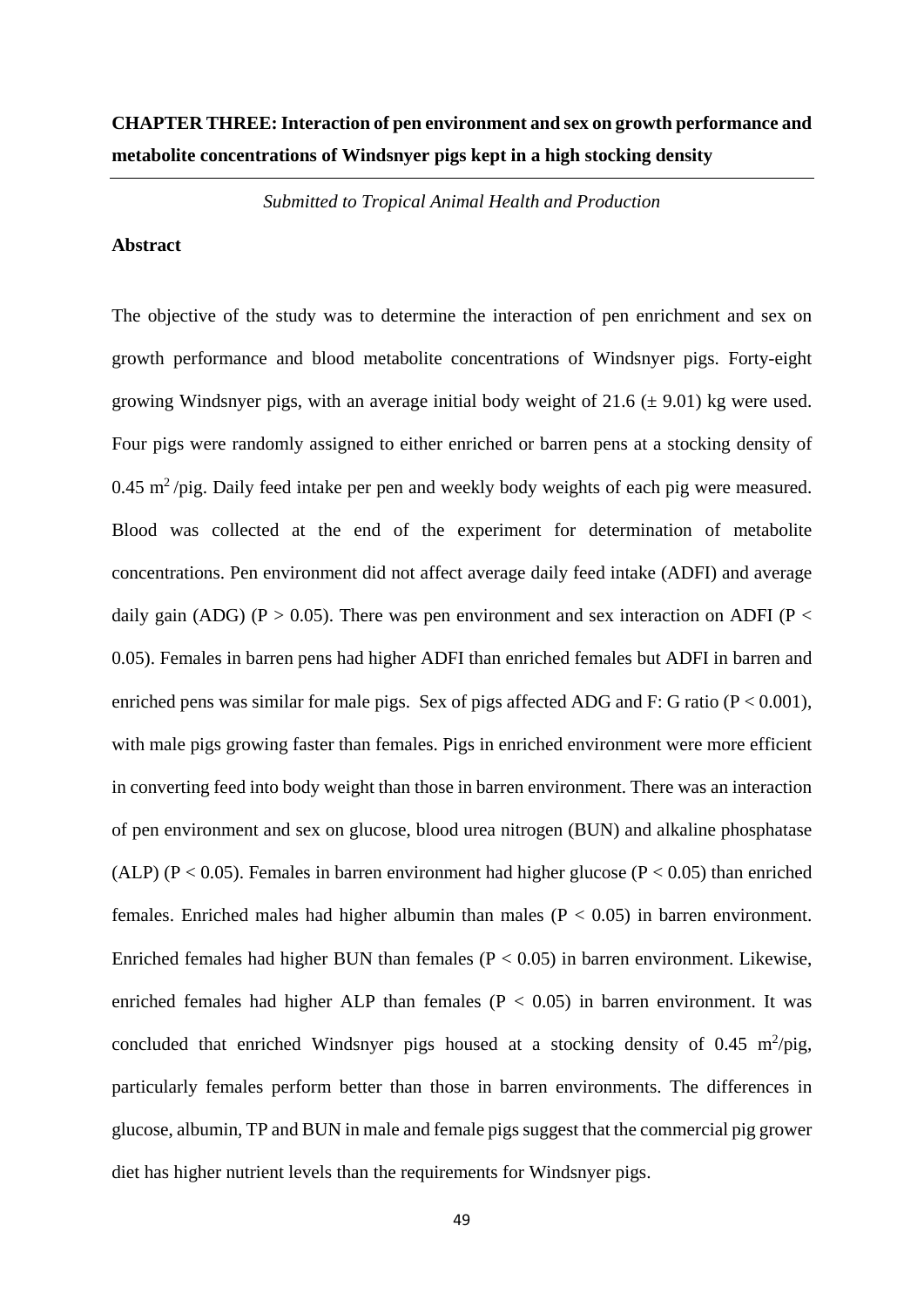**Keywords:** average daily gain, average daily feed intake, feed: gain ratio, albumin, blood urea nitrogen, glucose

## **3.1 Introduction**

Windsnyer pigs are predominantly found in Mozambique, Malawi, Zimbabwe and South Africa (Nengomasha *et al*., 1997). In Southern African countries, however, breeds such as Windsnyer are discriminated against, for a number of reasons. Such reasons include their slow growth rate and compact body structure. Decreasing availability of natural resources, lack of markets and viable marketing strategies are other challenges (Halimani *et al*., 2013). There are also policy disincentives that disapprove the production of indigenous pigs or encourage their replacement (Chimonyo & Dzama, 2007). The genetic diversity of Windsnyer pigs is also under pressure from several drivers of change such as increasing human population, inbreeding, changes in the traditional production environment and unpredictable effects of climate change (Halimani *et al*., 2010). Some of these reasons are driven by lack of information on their production potential, profitability and pork quality. The bias against Windsnyer pigs has resulted in lack of improvement of the breed.

The value of Windsnyer pigs lie in their various attributes such as adaptability and tolerance to endemic diseases and parasites. Their slower growth, for example, can be a strength under feed shortages and harsh climatic conditions (Madzimure *et al*., 2011) experienced in Southern Africa. These breeds also utilise fibrous feed sources better than imported breeds (Kanengoni *et al*., 2004) and are more suited in hot environments. Chimonyo *et al*. (2005) reported that indigenous pigs mature early, causing early deposition of fat than the fast growing pigs. If such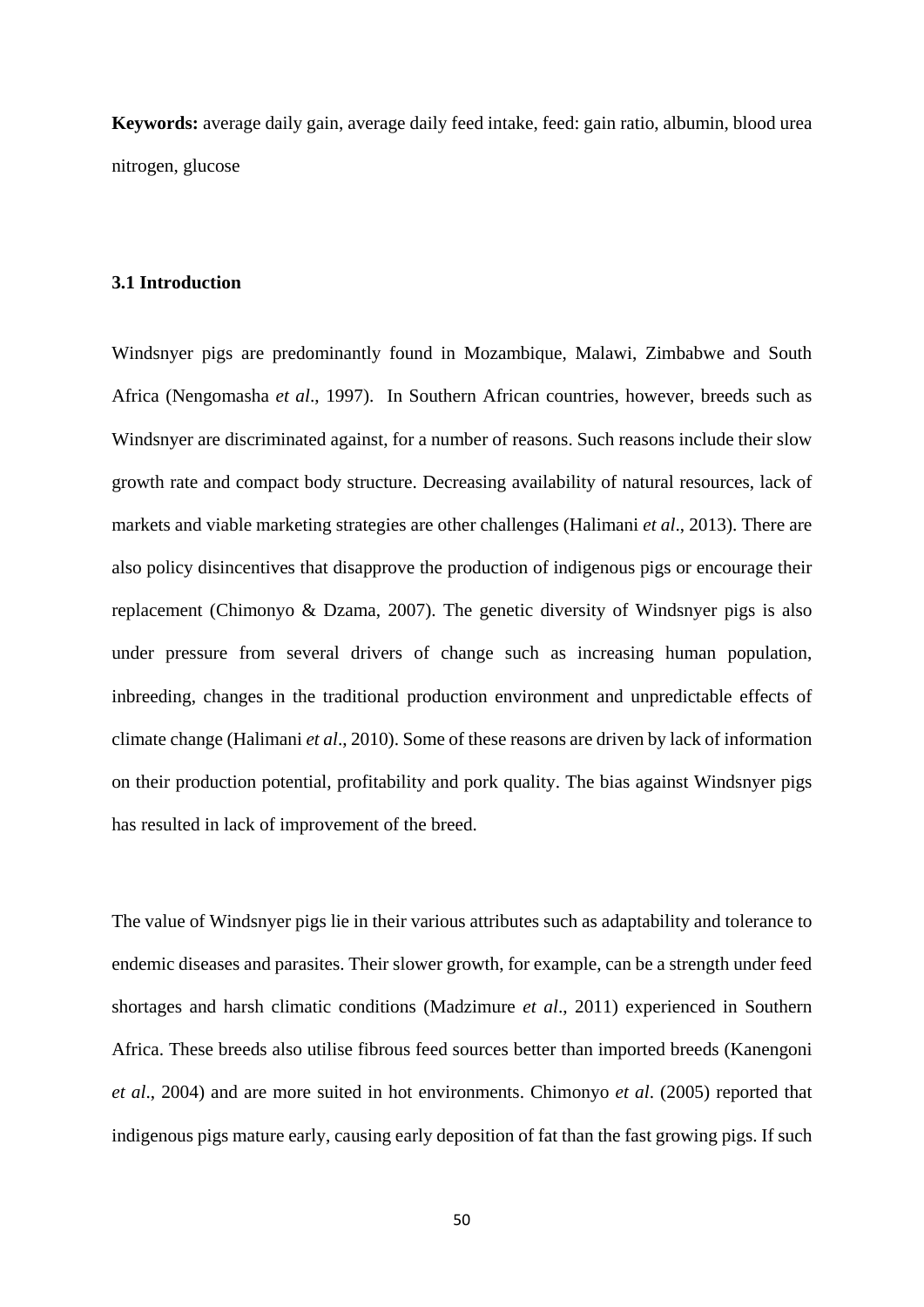traits are not exploited, the outcomes are that these breeds are at risk of being replaced by the exotic breeds.

The Agricultural Research Council (ARC) of South Africa is keeping a satellite population of Windsnyer pigs for conservation and research purposes. The optimum stocking density for this breed is, however, unknown. The ideal stocking density for growth performance based on the large framed imported breeds is  $0.75 \text{ m}^2/\text{pi}$ g. Windsnyer pigs being compact and smaller in frame size should in principle be kept at higher stocking densities. Their temperament, which has not been properly documented could dictate that they need greater space allowances.

The extent to which pen enrichment can improve growth performance of slow-growing Windsnyer pigs is unknown. Furthermore, studies that have been done on pen enrichment have ignored changes that occur on blood metabolite concentrations. Therefore, to understand the effectiveness of pen enrichment on growth performance, blood metabolite concentrations should also be assessed. These include metabolic markers and indicators of liver health. In the current study, therefore, the stocking density was increased to 0. 45  $m^2$ /pig from the recommended  $0.75 \text{ m}^2/\text{pi}$ . The objective of the study was, therefore, to determine whether an interaction of pen enrichment and sex exist on growth performance and metabolite concentrations of Windsnyer pigs. It was hypothesized that the influence of pen enrichment on growth performance and metabolite concentrations in Windsnyer pigs depends on their sex.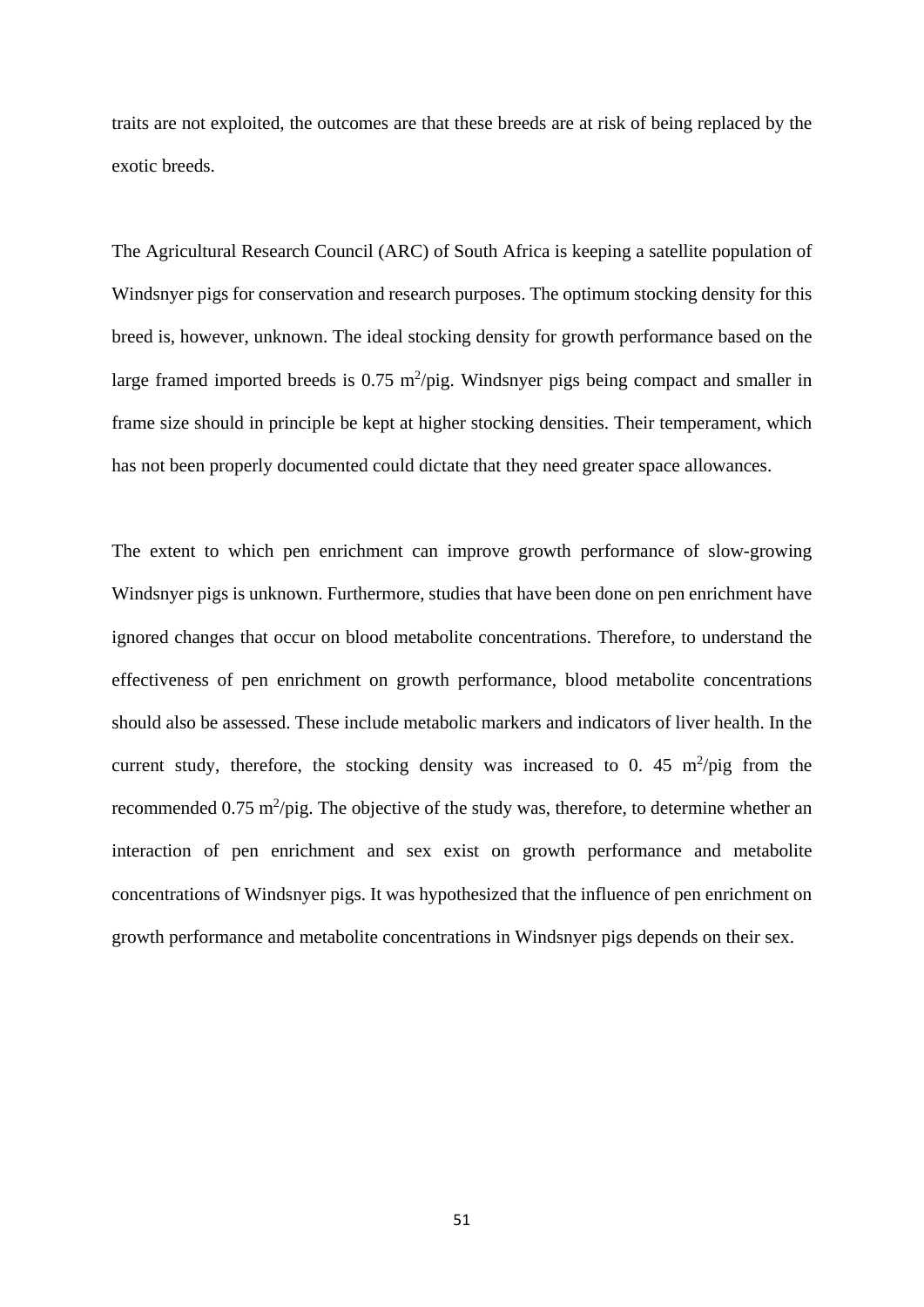## **3.2 Materials and methods**

## **3.2.1 Study site**

The trial was carried out at the Pig Production unit of the Agricultural Research Council (ARC) Animal Production Institute at Irene, South Africa. It lies at about 25°34′0″S and 28°22′0″E and is approximately 1526 m above sea level. The average annual temperature is 18.7 °C.

The experimental procedures were performed according to the ethical guidelines specified by the Certification of Authorization to Experiment on Living Animals provided by the ARC - Animal Ethics Committee (Reference No: APIEC 16/016).

## **3.2.2 Pigs, feeding and housing management**

Forty-eight clinically healthy growing Windsnyer pigs (WS), with a mean  $(\pm SD)$  body weight of 21.6 ( $\pm$  9.01) kg were used. Pigs were selected randomly from the pig herd at the ARC and assigned four to each pen. Pigs were left to adapt to their new environment for seven days to get accustomed to the experimental treatments then monitored for 42 d. Pigs were housed in  $1.0 \times 0.9$  m<sup>2</sup> pens with slatted concrete floors. They were fed on a commercial standard diet (Supreme Grower, Meadow Feeds Ltd, South Africa) throughout the duration of the study. Pigs in each pen were provided with 4 kg of feed every day. In addition, feed was weighed and added regularly into the feeding troughs such that feed was available at all times during the day. Water was provided *ad libitum* from low pressure nipple drinkers. Low pressure nipple drinkers and feeders were positioned in a manner that allowed access to all the pigs in a pen. The temperature and humidity in the building were maintained at 24.5 ( $\pm$  1.9) °C and 62.7 ( $\pm$ 15.07) %, respectively. The housing facility was cleaned and disinfected using Virkons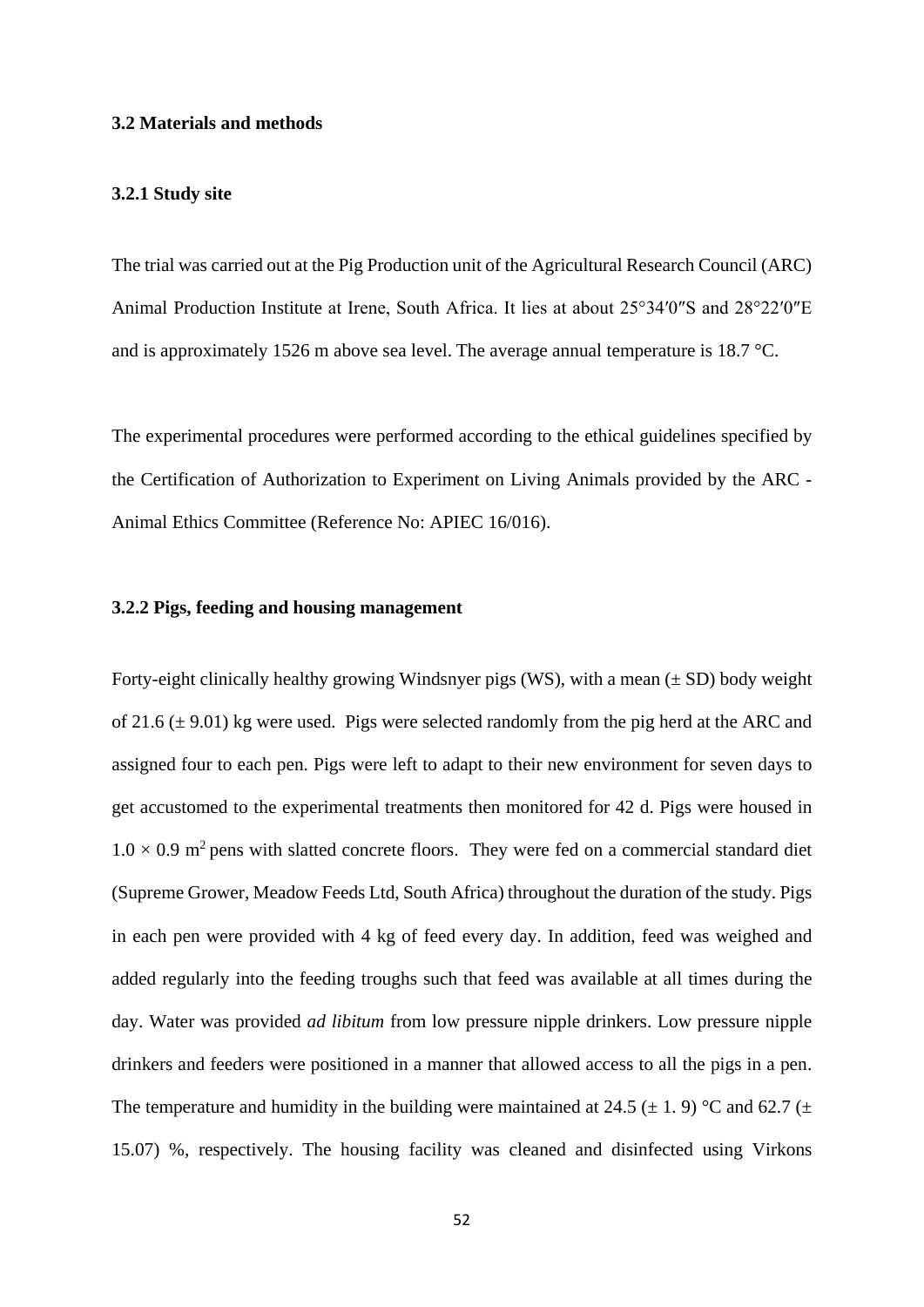disinfectant (Dodecyl benzene sulphuric acid, potassium peroxymonosulphate, sodium chloride) before the commencement of the trial. The accommodation was provided with a 24 hour lighting programme. The room temperature and pig health were checked daily.

## **3.2.3 Analyses of physicochemical properties of the diet**

Ash, dry matter (DM), crude protein (CP), and crude fibre (CF) were determined according to the method of AOAC (2005). Neutral detergent fibre (NDF) and acid detergent fibre (ADF) were analysed using filter bags by means of a fibre analyzer (Ankom 220, Ankom Technology Corp. Macedon, NY, USA). A bomb calorimeter was used to determine gross energy of feed. Bulk density of the feeds was measured according to the water displacement method described by Peterson & Baumgardt (1971). Water holding capacity was determined by centrifugation (Robertson & Eastwood, 1981). The chemical and physical properties of the diet are shown in Table 3.1.

## **3.2.4 Experimental design, treatments and enrichment materials**

The study was conducted through a  $2 \times 2$  (pen environment  $\times$  sex) factorial arrangement. Pigs were blocked by sex and randomly allocated to 12 pens resulting in 4 pigs per pen. The pigs were allocated to either enriched or barren pens. The pigs were kept at a higher stocking density of 0.45 m<sup>2</sup>/pig. Enriched pens contained 2 litre bottles filled with stones and suspended at head level on ropes stretching across the pens (Figure 3.1). The bottles were 35 cm long and placed 65 cm apart. In addition, two plastic balls (9 cm in diameter) supplied by (PLEXX BV, Elst, Netherlands) and 500 ml bottles (23.5 cm long) were placed on the floor of each enriched pen. The enrichment items used were chosen on the basis of their ease of availability and low cost.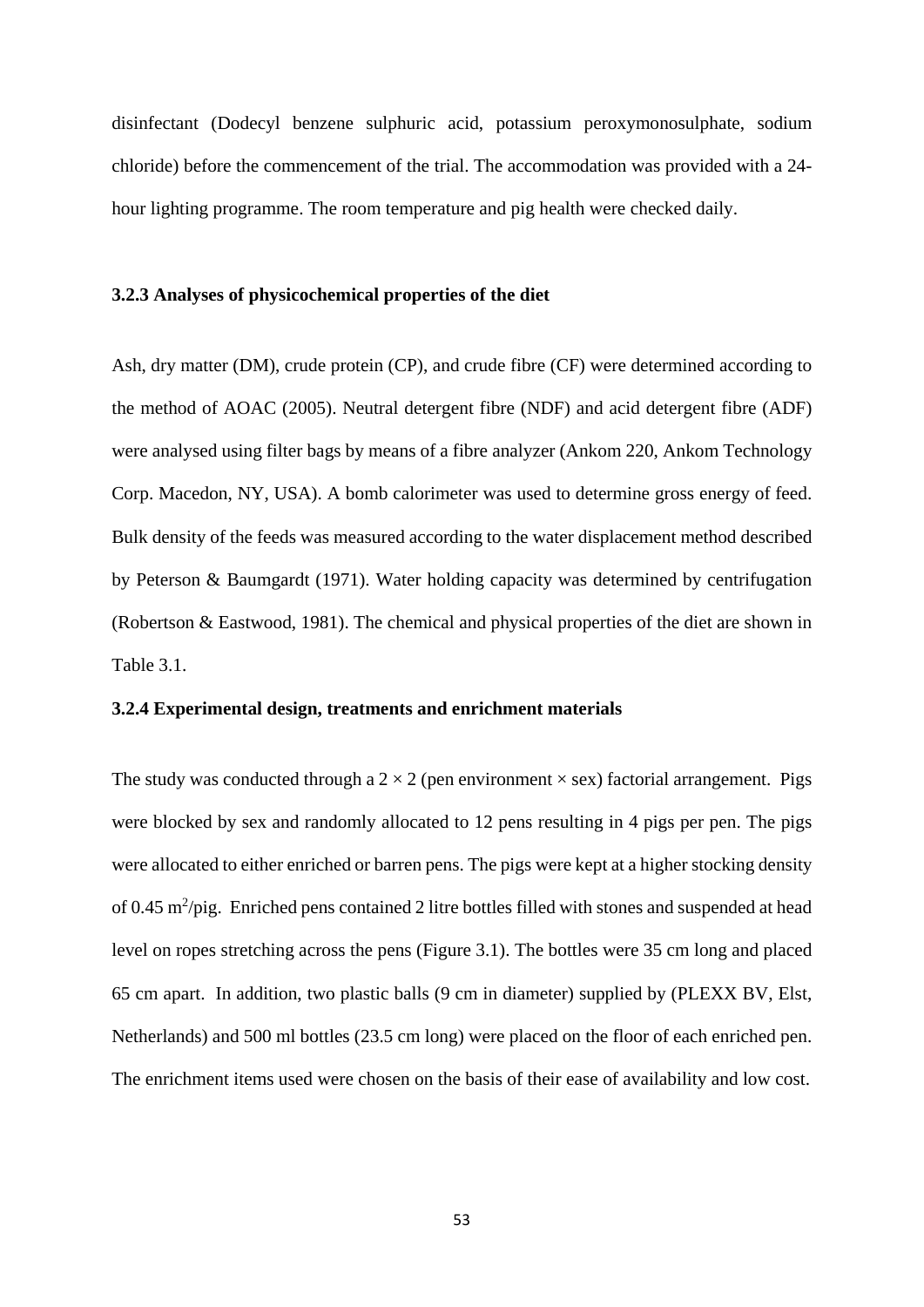

**Figure 3. 1: The experimental setting and enrichment materials used in the study, plastic balls and 500 ml bottles lay free on the floor, 2 litre bottles hung at the centre of the pens at the head level**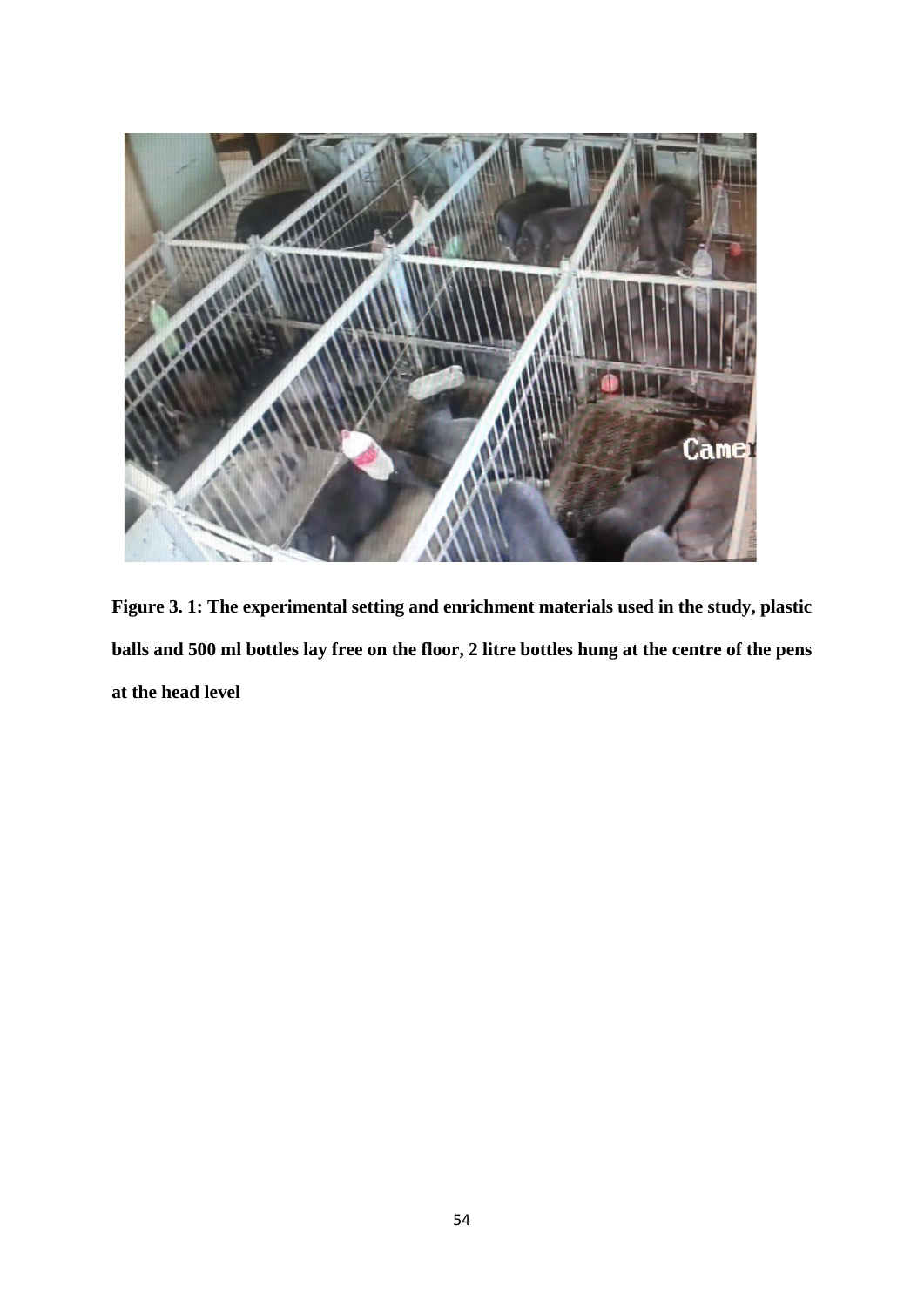| <b>Feed ingredients</b>              | Diet composition (g/kg DM) |
|--------------------------------------|----------------------------|
| Dry matter (DM)                      | 90.14                      |
| Crude protein (CP)                   | 160.0                      |
| Lysine                               | 8.5                        |
| Calculated digestible energy         | 10.75                      |
| Ether extract                        | 3.73                       |
| Crude fat                            | 25.0                       |
| Neutral detergent fibre              | 430.93                     |
| Acid detergent fibre                 | 68.39                      |
| Ash                                  | 5.52                       |
| Phosphorus                           | 5.0                        |
| Calcium                              | 8.0                        |
| Bulk density (g DM/mL)               | 1.83                       |
| Water holding capacity (g water/gDM) | 4.6                        |

# **Table 3. 1: Chemical and physical properties of the diet**

The digestible energy was calculated as: 949+ (0.789×GE)– (43×% Ash)– (41×% NDF)

(Noblet & Perez, 1993)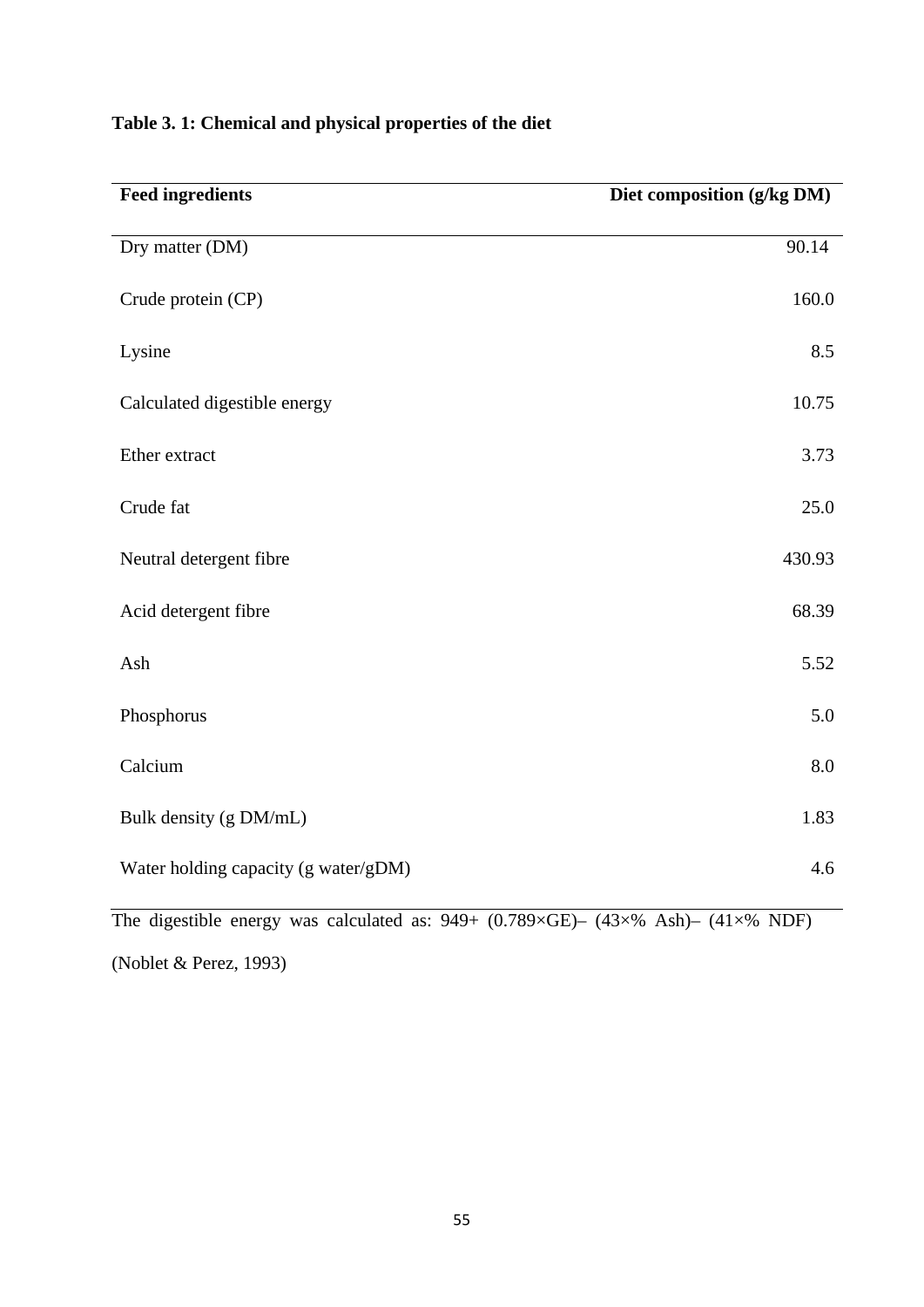## **3.3 Measurements**

## **3.3.1 Growth performance**

Performance variables were determined every week for an experimental period of 42d following an adaptation of 7d. Weekly feed intake for each pen were determined by calculating the difference between the weight of the feeder bin at the beginning and end of each week. Weekly feed intake was divided by seven to obtain average daily feed intake (ADFI) for each pen. Pigs were weighed every week. Average daily gain (ADG) was determined by dividing the difference between body weight at the beginning and end of each week by seven. The feed: gain (F: G) ratio for each pig was determined by dividing the ADFI/ADG.

## **3.3.2 Metabolite concentrations**

A blood sample was collected from the jugular vein using a needle and syringe set (Promex syringe) from each pig at the end of the trial (day 42) between 0800h and 1000h. For each treatment combination, two pigs were randomly selected for bleeding. The blood was centrifuged for separation of serum from blood using Beckman model T.J-6 Centrifuge PBC 14 at the dairy laboratory at ARC, Irene. The blood was stored in ice – filled cooler boxes and then transported to the laboratory. Blood urea nitrogen (BUN), creatinine, phosphorus, calcium, alkaline phosphatase (ALP), glucose, cholesterol, albumin and total protein (TP) were assayed using an automated chemistry analyser with kits from Labtest diagnostics (Labmax Plenno, Labtest, Lagoa - Santa, Brazil).

## **3.3.3 Statistical analyses**

Interaction of pen environment and sex on growth performance was determined using SAS (2009). The PROC MIXED for repeated measures was used to analyse growth performance.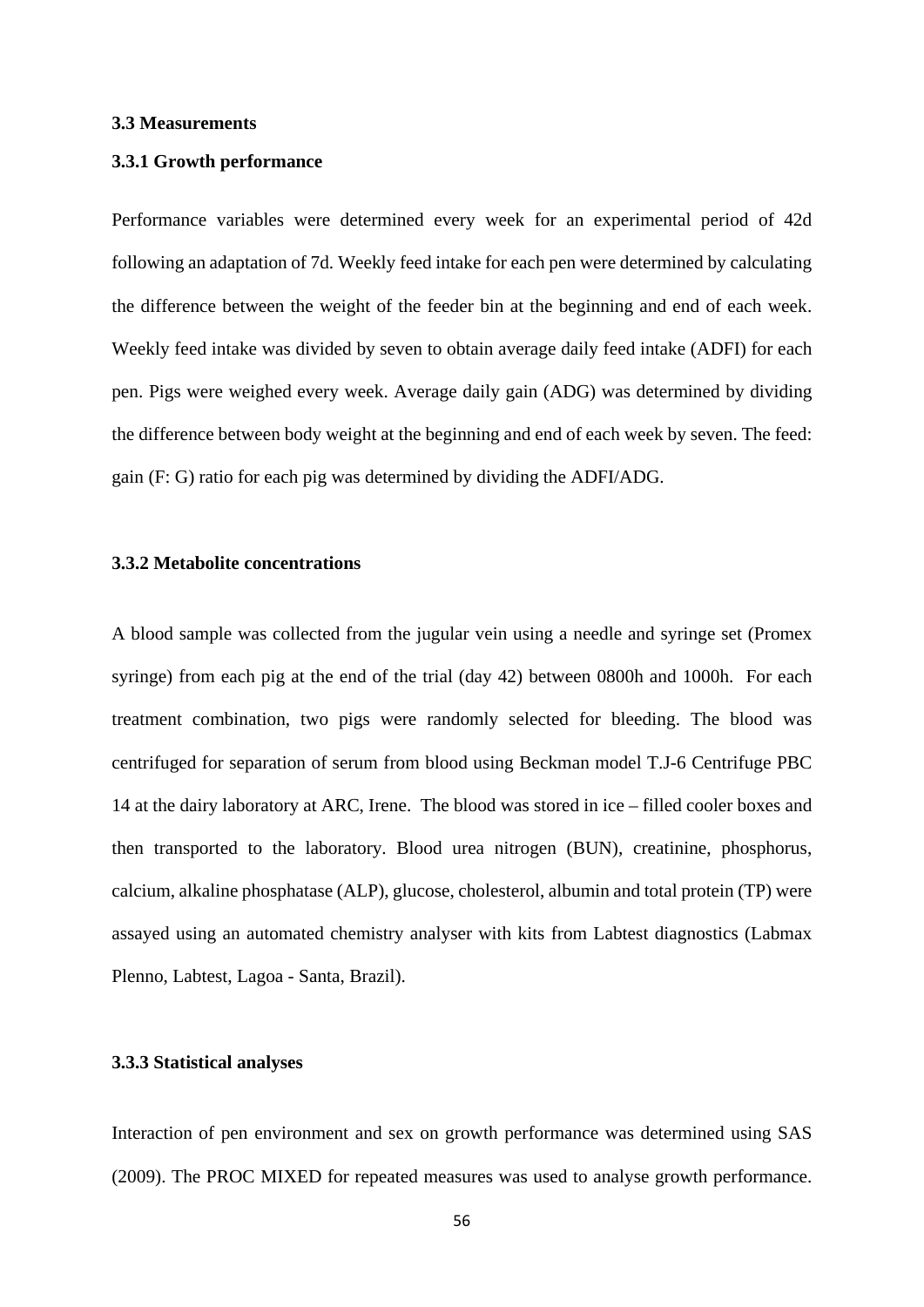Pair - wise comparisons of means were performed using the PDIFF procedure. The model used was:

 $Y_{ijklm} = \mu + S_j + P_k + W_l + (S \times P)_{jk} + (S \times W)_{jl} + (P \times W)_{kl} + (S \times P \times W)_{jkl} + \beta_1 BWT + \beta_2 D$ + ℇijklm

 $Y_{ijk}$  - is the response variable (average daily gain, average daily feed intake and feed: gain ratio and metabolite concentrations);  $\mu$  - is the overall mean common to all observation;  $S_i$  – is the effect of sex (male, female);  $P_k$  – is the effect of pen environment (enriched, barren); W<sub>1</sub> – is the effect of week;  $(S \times P)_{jk}$  - is the interaction of sex and pen environment;  $(S \times W)_{jl}$  – is the interaction of sex and week;  $(S \times P \times W)_{jkl}$  - is the interaction of sex, pen environment and week, BWT- is the effect of initial body weight; β1 BWT**–** is the partial regression coefficient of the dependent variable on BWT;  $D$  -is the effect of pen stocking density;  $\beta 2D$  - is the partial regression coefficient of the dependent variable on pen stocking density; and  $\varepsilon_{i j k l}$  - is the residual error. Differences among the least square means were considered significant at P < 0.05.

The interaction of pen environment and sex on blood glucose, cholesterol, albumin, TP, BUN, calcium, phosphorus, ALP and creatinine concentrations was determined using the PROC GLM procedure of SAS (2009). The model used was:

 $Y_{iik} = \mu + S_i + P_k + (S \times P)_{ik} + \mathcal{E}_{ik}$ 

Where:  $Y_{ijk}$  - is the response variable (metabolite concentrations);  $\mu$  - is the overall mean common to all observation;  $S_i$  – is the effect of sex (male, female);  $P_k$  – is the effect of pen environment (enriched, barren);  $(S \times P)_{jk}$  - is the interaction of sex and pen environment;  $\mathcal{E}_{jk}$  -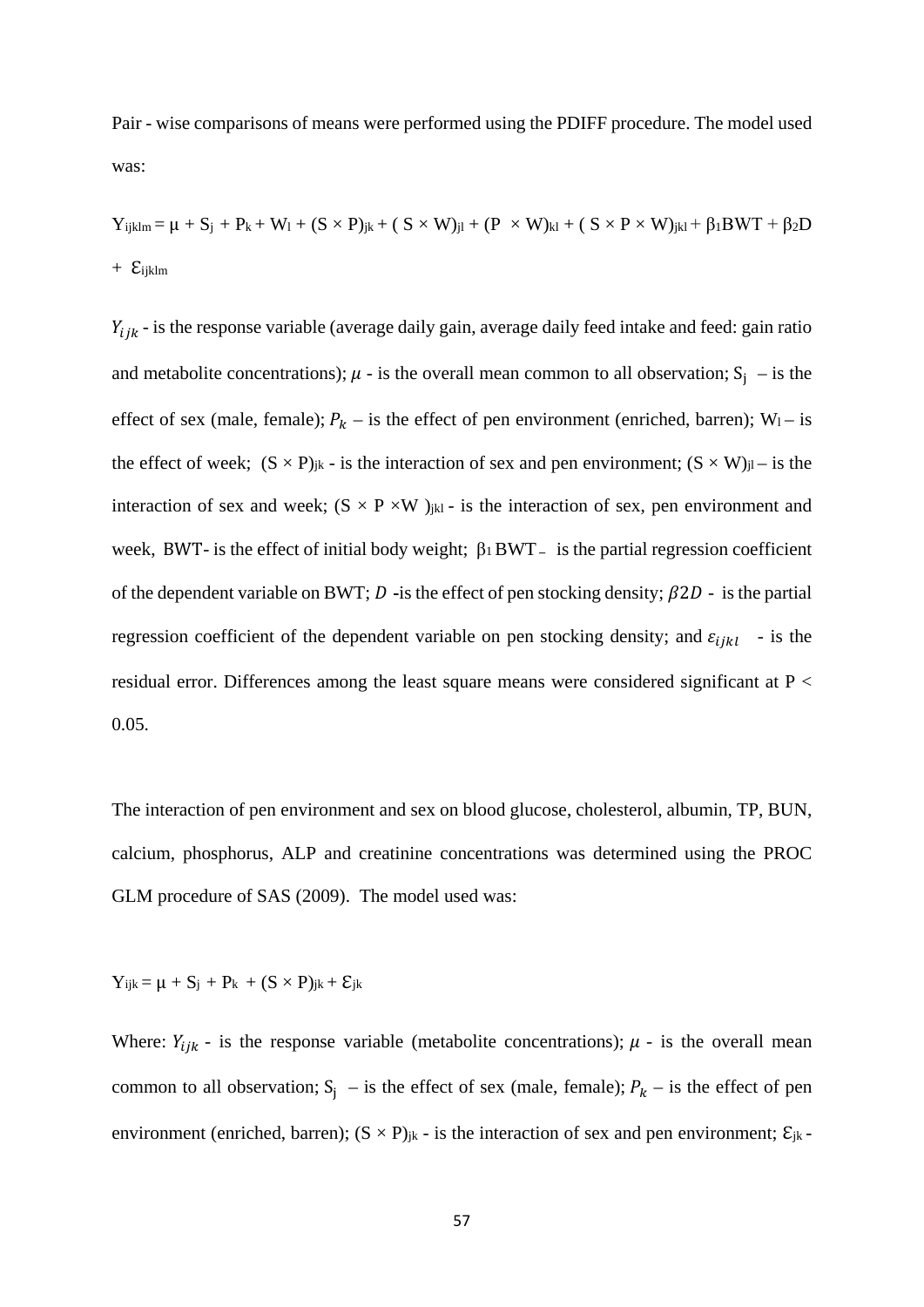is the residual error. Differences among the least square means were considered significant at  $P < 0.05$ .

#### **3.4 Results**

#### **3.4.1 Feed intake**

There was a significant effect of pen stocking density  $(P < 0.001)$  and initial body weight on ADFI, which were incorporated as covariates  $(P > 0.05)$  (Table 3.2). There was a significant interaction between pen environment and sex on ADFI ( $P < 0.05$ ). Female pigs in barren environment had higher ADFI compared to female pigs in enriched environment. Pen environment, however, did not affect ADFI in male pigs (Table 3.3).

## **3.4.2 Average daily gain**

Pen stocking density, incorporated as a covariate, affected ADG ( $P < 0.001$ ), but there was no effect of initial body weight on ADG. There was no interaction of environment and sex on ADG (P > 0.05). Sex, however, affected ADG (P < 0.001), with male pigs growing faster than females. There were no differences in ADG in males and females in barren pens than their contemporaries in enriched environments (Table 3.3).

### **3.4.3 Feed: gain ratio**

Pen stocking density and initial body weight, incorporated as covariates, affected F: G ratio (P  $< 0.001$ ). Pen environment did not affect F: G ratio (P  $> 0.05$ ). Pen environment and sex interaction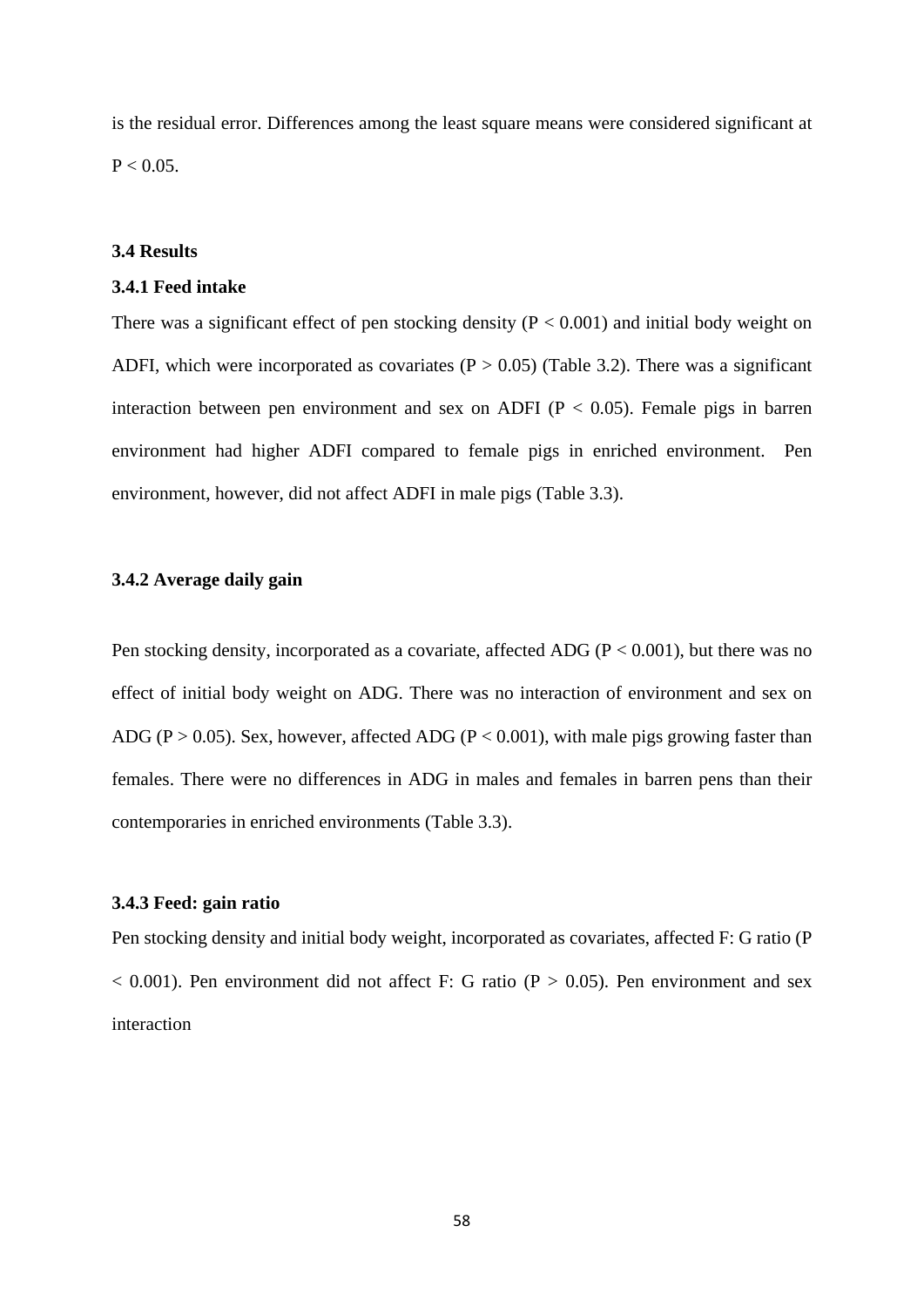| <b>Traits</b>                                 | <b>ADFI</b> | <b>ADG</b> | F: G ratio |
|-----------------------------------------------|-------------|------------|------------|
| <b>Covariates</b>                             |             |            |            |
| <b>BWT</b>                                    | $\ast$      | ns         | ***        |
| D                                             | ***         | ***        | ***        |
| <b>Main effects</b>                           |             |            |            |
| Sex                                           | $\ast$      | ***        | ***        |
| Pen environment                               | $\ast$      | ns         | ns         |
| Week                                          | ***         | ***        | ***        |
| <b>Interaction effects</b>                    |             |            |            |
| Pen environment $\times$ sex                  | $\ast$      | ns         | ns         |
| $Sex \times week$                             | ***         | $\ast$     | ns         |
| Pen environment $\times$ week                 | $\ast$      | $\,ns\,$   | ns         |
| Pen environment $\times$ sex $\times$<br>week | ***         | ***        | ***        |

## **Table 3. 2: Significant level of the factors and covariates included in the analysis**

Abbreviations: ADG – Average daily gain, ADFI – Average daily feed intake, feed: gain (F:

G) ratio, BWT –Initial body weight, D – Pen stocking density

Level of significance: \*\*\*  $P < 0.001$ , \* $P < 0.05$ , ns  $P > 0.05$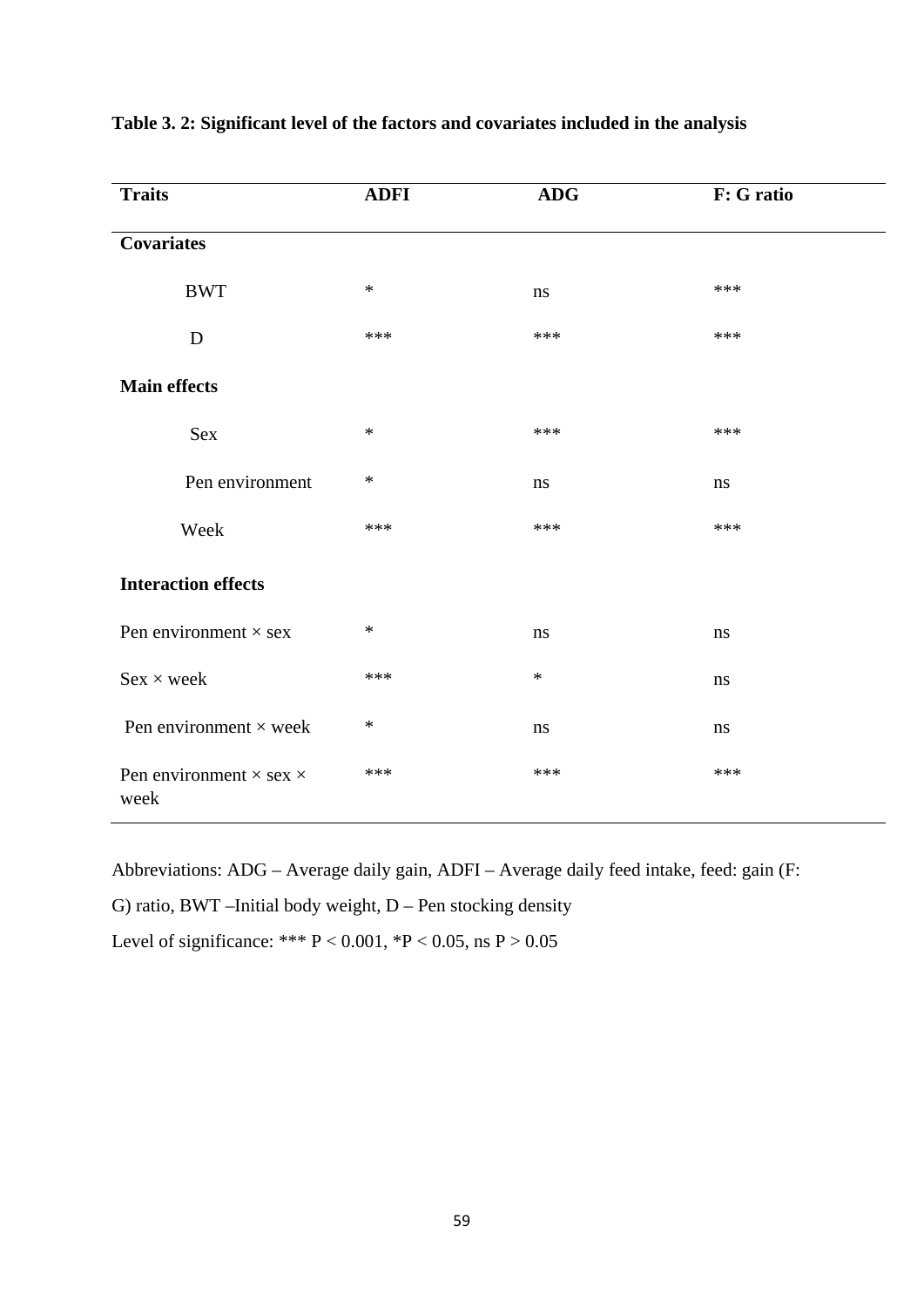| ADFI (kg/day)      |                             |                             |                             | F: G ratio                  |                    |  |
|--------------------|-----------------------------|-----------------------------|-----------------------------|-----------------------------|--------------------|--|
| <b>Enriched</b>    | <b>Barren</b>               | <b>Enriched</b>             | <b>Barren</b>               | <b>Enriched</b>             | <b>Barren</b>      |  |
|                    |                             |                             |                             |                             |                    |  |
| $1.12 \pm 0.043^a$ | $1.10 \pm 0.041^{\text{a}}$ | $0.42 \pm 0.030^b$          | $0.45 \pm 0.029^b$          | $0.25 \pm 0.031^{\text{a}}$ | $0.39 \pm 0.027^b$ |  |
|                    |                             |                             |                             |                             |                    |  |
| $1.13 \pm 0.046^a$ | $1.29 \pm 0.046^b$          | $0.30 \pm 0.034^{\text{a}}$ | $0.27 \pm 0.034^{\text{a}}$ | $0.28 \pm 0.032^{\rm a}$    | $0.38 \pm 0.028^b$ |  |
|                    |                             |                             |                             | ADG (kg/day)                |                    |  |

## **Table 3. 3: Interaction of pen environment and sex on growth performance of Windsnyer pigs**

 $\frac{ab}{ab}$  Values with different superscripts on growth performance differ significantly (P < 0.05)

Abbreviations: ADG (kg/day) – Average daily gain, FI (kg/day) – Feed intake, F: G – Feed: gain ratio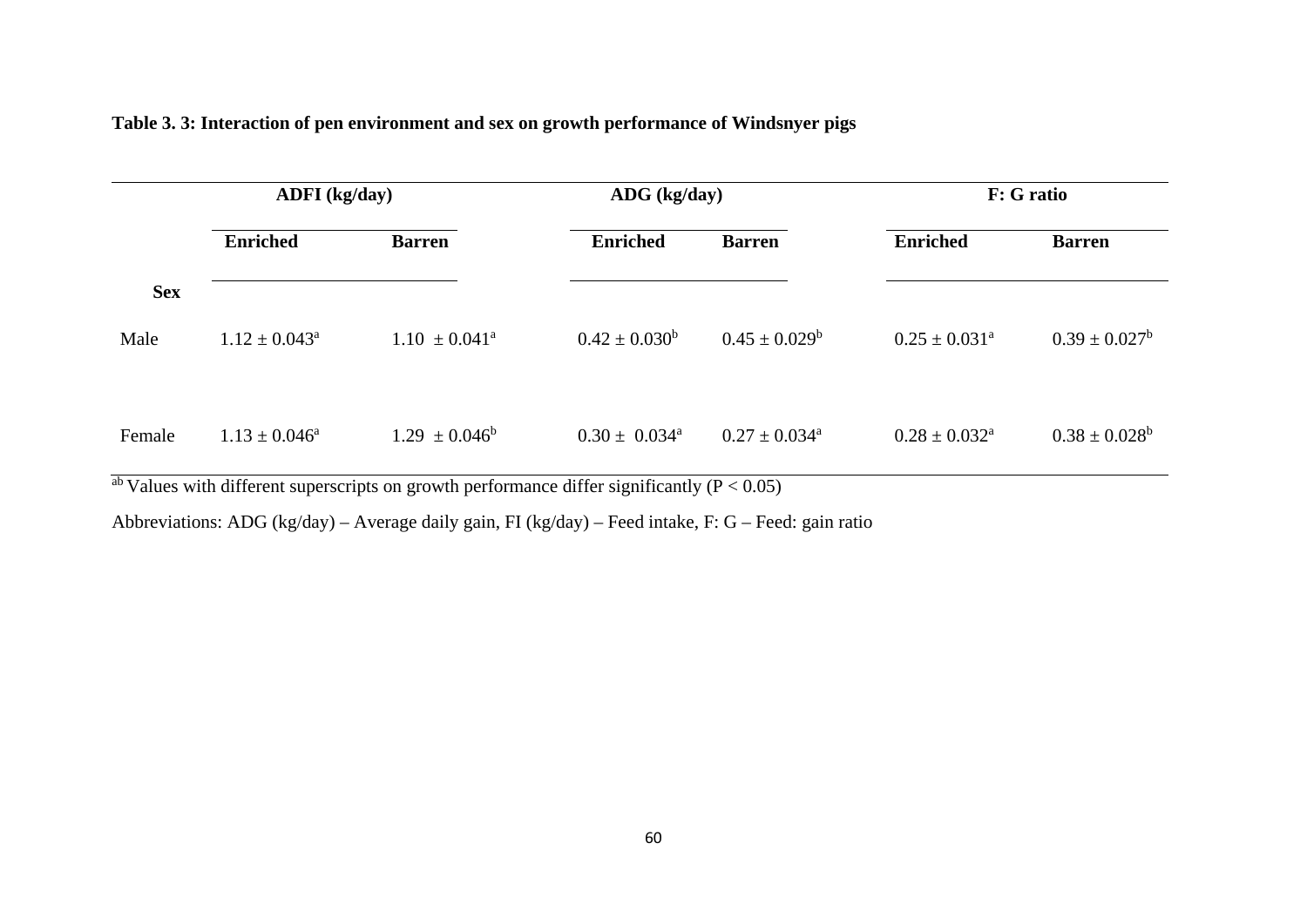was also not significant on F: G ratio. Sex, however, affected F: G ratio  $(P < 0.001)$ . Males in enriched environment had a better F: G ratio than those in barren environment. Likewise, female pigs in an enriched environment had better F: G ratio than females in a barren environment. As also shown in (Table 3.3), pigs in an enriched environment were more efficient in converting feed into body weight than their contemporaries in a barren environment.

#### **3.4.4 Metabolite concentrations**

The interactions between pen environment and sex on metabolite concentrations of Windsyner pigs housed in an increased stocking density of  $0.45 \frac{\text{m}^2}{\text{pi}}$  are shown in Table 3.4. There was no significant effect of pen environment on cholesterol, albumin, total protein, calcium, phosphorus, ALP and creatinine concentrations ( $P > 0.05$ ). There was an interaction between pen environment and sex on glucose ( $P < 0.05$ ). Female pigs in barren environment had significantly higher glucose concentrations than females in an enriched environment. The pen environment, however, did not affect glucose concentrations in males.

There was an interaction between pen environment and sex on albumin and BUN concentrations  $(P < 0.05)$ . Male pigs in an enriched environment had higher albumin concentrations than males in a barren environment. The females in barren and enriched environments had similar albumin concentrations. Female pigs, housed in an enriched environment had higher BUN concentrations than females in a barren environment. There was, however, similar BUN concentrations in male pigs. The interaction between pen environment and sex was significant on ALP ( $P < 0.05$ ). Female pigs housed in enriched environment had higher ALP than female pigs in barren environment but male pigs in both treatments had similar ALP (Table 3.4).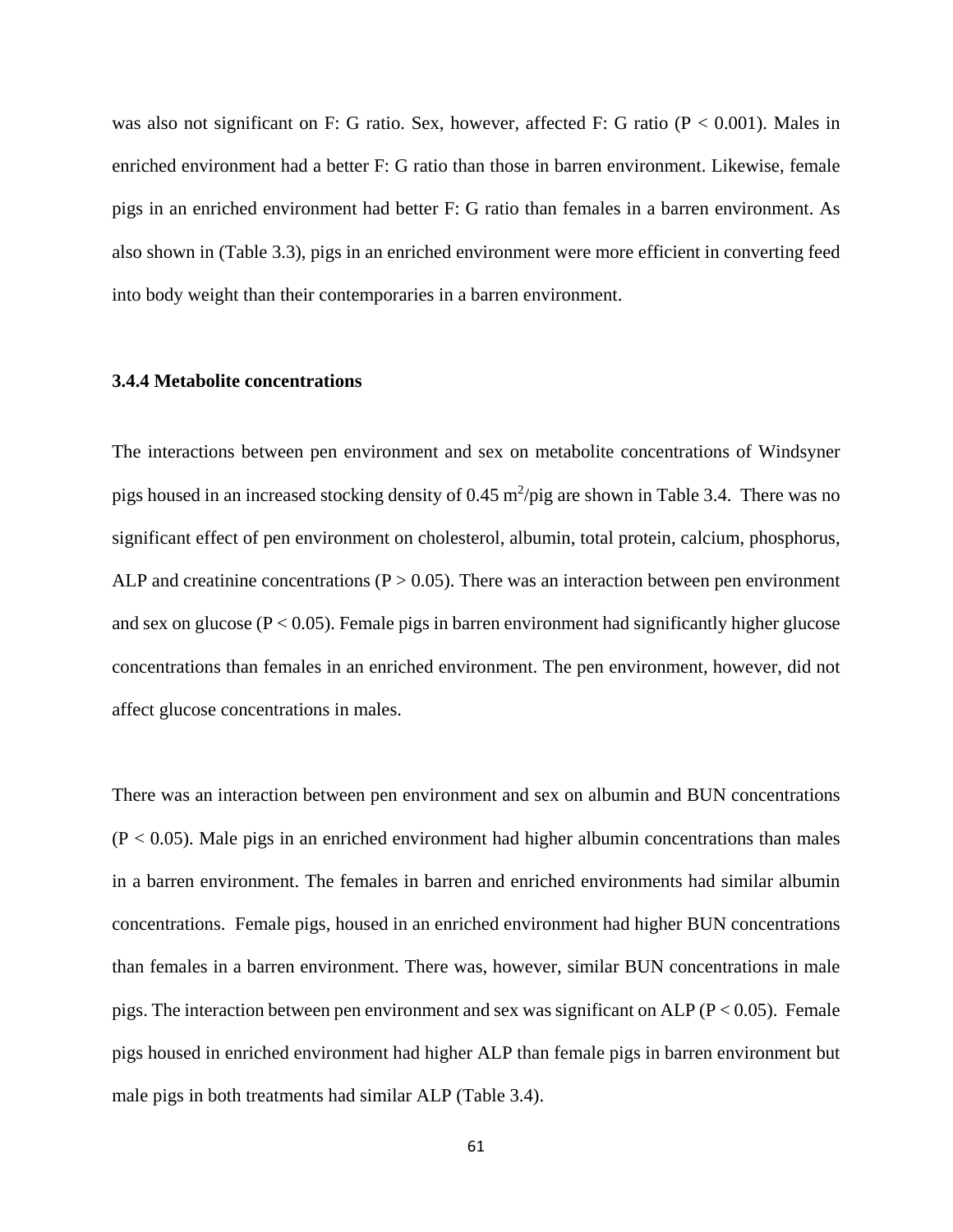|                   |                      |                    | Pen environment   |                   |       | <b>Significance</b> |        |                        |
|-------------------|----------------------|--------------------|-------------------|-------------------|-------|---------------------|--------|------------------------|
| <b>Metabolite</b> | <b>Enriched</b>      |                    | <b>Barren</b>     |                   | S.E.M | $\mathbf{P}$        | S      | $P \times S$           |
|                   | <b>Male</b>          | Female             | <b>Male</b>       | Female            |       |                     |        |                        |
| $GL$ (mg/dL)      | $70.3^{\rm a}$       | $73.3^{\rm a}$     | $72.2^{\rm a}$    | $98.3^{b}$        | 4.61  | ns                  | ns     | $\ast$                 |
| $CHO$ (mg/dL)     | 70.0                 | 70.5               | 68.2              | 74.2              | 3.97  | $\rm ns$            | ns     | $\rm ns$               |
| ALB(g/dL)         | $3.79^{b\dagger}$    | $3.22^{\rm a}$     | 2.97 <sup>a</sup> | 3.07 <sup>a</sup> | 0.219 | $\rm ns$            | $\ast$ | $\ast$                 |
| TP(g/dL)          | 7.19                 | 7.25               | 7.18              | 6.52              | 0.62  | $\rm ns$            | ns     | $\bf ns$               |
| BUN (mg/dL)       | $38.3$ <sup>a†</sup> | $64.3^{b\dagger}$  | $38.8^{a\dagger}$ | $45.7^{a\dagger}$ | 6.29  | $\rm ns$            | $\ast$ | $\ast$                 |
| $CA$ (mg/dL)      | 6.8                  | 7.0                | 5.3               | 5.5               | 1.23  | ns                  | ns     | $\mathbf{n}\mathbf{s}$ |
| PHOS (mg/dL)      | $15.7^{\dagger}$     | $12.9^{\dagger}$   | $11.9^{\dagger}$  | $12.3^{\dagger}$  | 1.24  | ns                  | ns     | ns                     |
| $ALP$ (U/L)       | $83.6^{\rm a}$       | 106.7 <sup>b</sup> | 83.7 <sup>a</sup> | 75.7 <sup>a</sup> | 11.1  | ns                  | ns     | $\ast$                 |
| CREAT (mg/dL)     | 0.99                 | 1.39               | 0.70              | 0.95              | 0.26  | $\rm ns$            | ns     | $\rm ns$               |

**Table 3. 4: Least square means (± standard errors) of interaction between pen environment and sex on metabolite concentrations on Windsyner pigs**

<sup>ab</sup> Values with different superscripts for each metabolite differ (P < 0.05 \*\*\* P < 0.001; \* P < 0.05; ns  $P > 0.05$ , †Denotes values above the normal range, P- Pen environment, S – Sex,  $P \times S$ – Pen environment and sex interaction, Abbreviations: GL- Glucose, CHO – Cholesterol, ALB - Albumin, TP – Total Protein, PHOS- Phosphorus, CA –Calcium, BUN- Blood urea nitrogen, ALP – Alkaline phosphatase, CREAT – Creatinine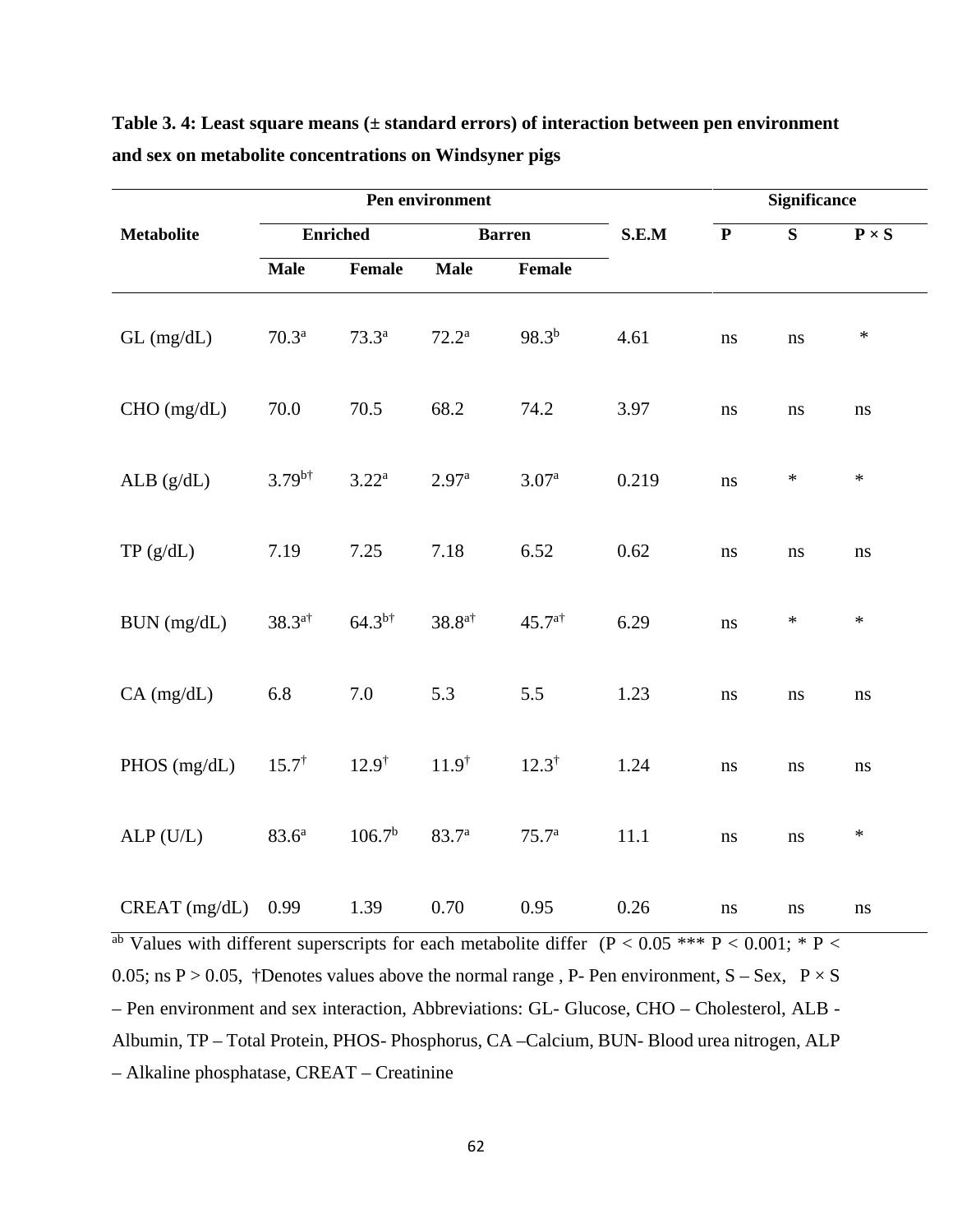## **3.5 Discussion**

To control the genetic erosion of Windsnyer pigs, identification of factors that promote their welfare and utilization need to be understood. In the present study, density was increased by 40 % to determine possible interactions between pen environment and sex on growth performance and metabolite concentrations of Windsnyer pigs. The observed interaction between pen environment and sex on ADFI was unexpected, with female pigs in the barren environment consuming more feed than females in enriched pens. It is likely that female pigs in enriched environment spent more of their time exploring the substrates than feeding. The higher ADFI for female pigs in the barren environment could be explained by that pigs could have felt bored and could only spend time feeding. Morgan *et al*. (1998) reported that pigs in a barren environment have higher ADFI as a consequence of increased gut fill.

The lack of interaction between pen environment and sex on ADG is, however, difficult to explain. A probable explanation for the similar ADG could be that pigs were viewing the environment as similar. Gracner *et al.* (2013) reported that if the enrichment material fails to capture the attention of pigs for a long time, they perceive the environment as similar. The finding that male pigs were growing faster than females could be the influence of testosterone in enhancing growth of males (Chimonyo *et al*., 2005). Another explanation could be due to female pigs having a suppressed feed intake as a result of reaching sexual maturity. Thus, Windsnyer pigs should be slaughtered between 12 and 16 weeks post weaning. Keeping Windsnyer pigs for longer periods than is optimum will reduce the efficiency of feed conversion into muscle since most of the dietary nutrients are converted into fat.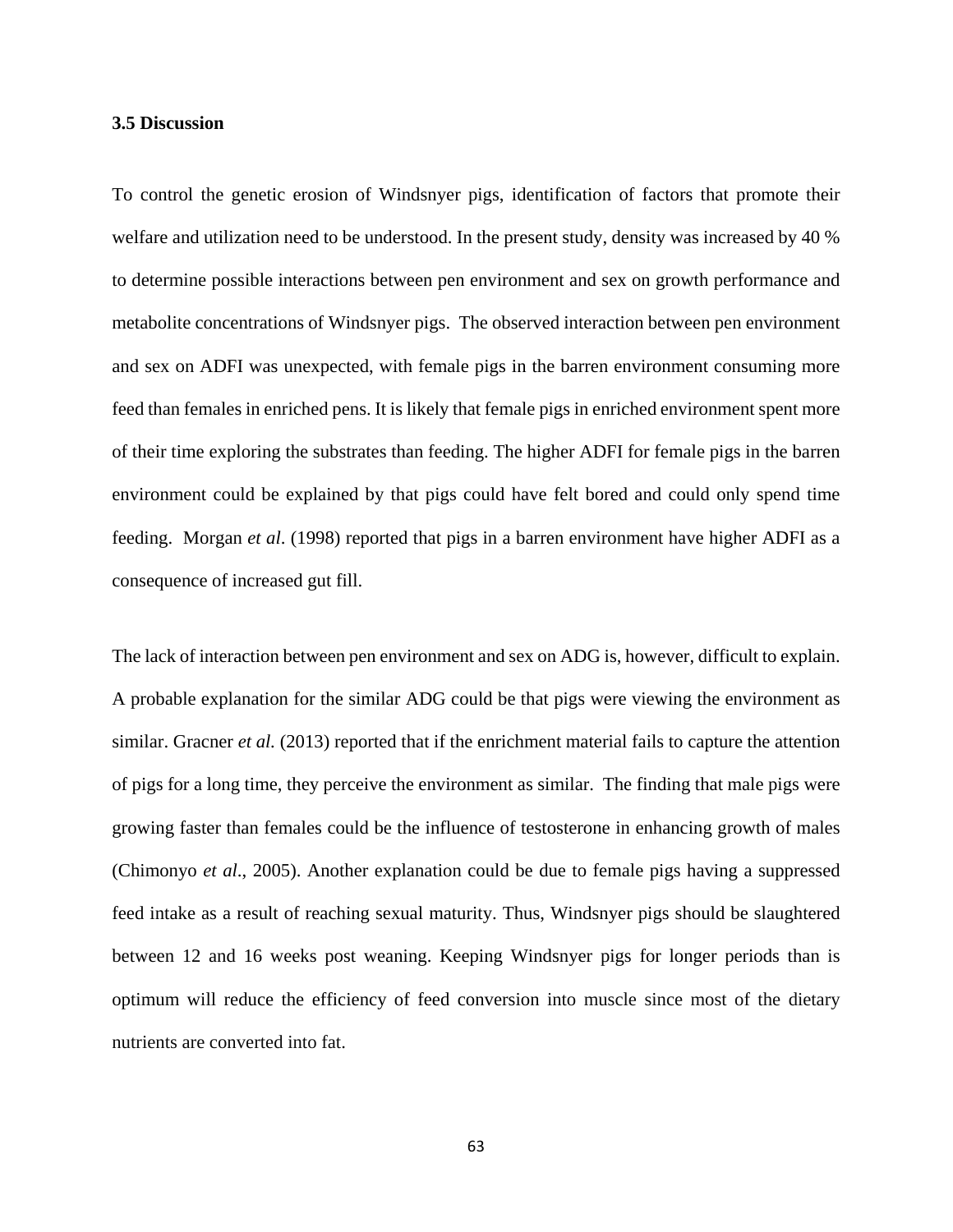The higher efficiency of feed utilization for body weight gain in enriched male and female pigs than those in barren environment could suggest that when Windsnyer pigs are enriched they require less feed. This could mean that there is less cost of feed required to produce pork which is an advantage to farmers who cannot purchase the expensive feed. This also could indicate a higher potential for lean deposition when pigs are enriched than in barren environment. It is also possible that the ability of pigs in enriched environment to convert nutrients efficiently is a result of being in an environment that allows them to perform more to their true potential.

Glucose, in general, indicate the efficiency in utilization of energy in a given diet. When glucose falls below the normal ranges, pigs respond by eating more to restore normal glucose levels (Bakare *et al*., 2016). The observed interaction of pen environment and sex on glucose, could be ascribed to female pigs in barren environment getting more glucose from the diet as a consequence of high ADFI. The lower glucose level in enriched environment could indicate that pigs were producing more energy due to spending most time in playful activities, thereby, decreasing their glucose level. Cholesterol is synthesized from fats consumed and endogenously synthesized within the cells. The finding that there was no interaction of pen environment and sex on cholesterol is, however, difficult to explain. Table 3.5 shows the normal values for the metabolites measured in the current study.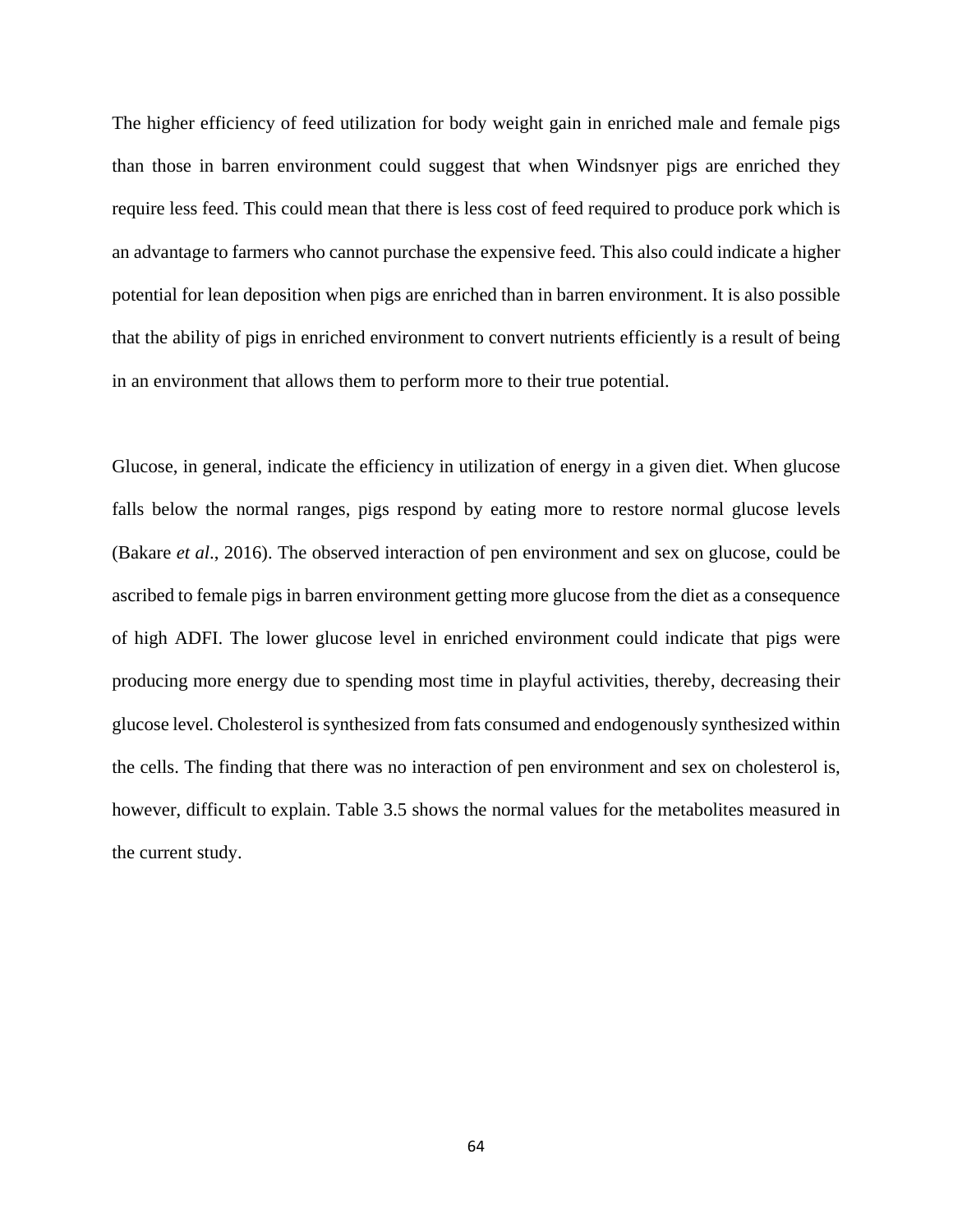| <b>Metabolite</b>                                   | Normal range |
|-----------------------------------------------------|--------------|
|                                                     |              |
| Glucose (mg/dL)                                     | $85 - 160$   |
|                                                     |              |
| Cholesterol (mg/dL)                                 | $18 - 79$    |
|                                                     |              |
| Albumin (g/dL)                                      | $1.8 - 3.3$  |
|                                                     |              |
| Total protein (g/dL)                                | $6.0 - 8.0$  |
|                                                     |              |
| Blood urea nitrogen (mg/dL)                         | $6 - 30$     |
|                                                     |              |
| Calcium (mg/dL)                                     | $6.5 - 11.4$ |
|                                                     |              |
| Phosphorus (mg/dL)                                  | $3.6 - 9.2$  |
|                                                     |              |
| Alkaline phosphatase (U/L)                          | $92 - 294$   |
|                                                     |              |
| Creatinine (mg/dL)                                  | $0.5 - 2.1$  |
|                                                     |              |
| $\gamma_{\text{ouroov}}$ $V_{\text{onolzo}}$ (1062) |              |

## **Table 3. 5: Normal metabolite concentrations in pigs**

Source: Kaneko (1963)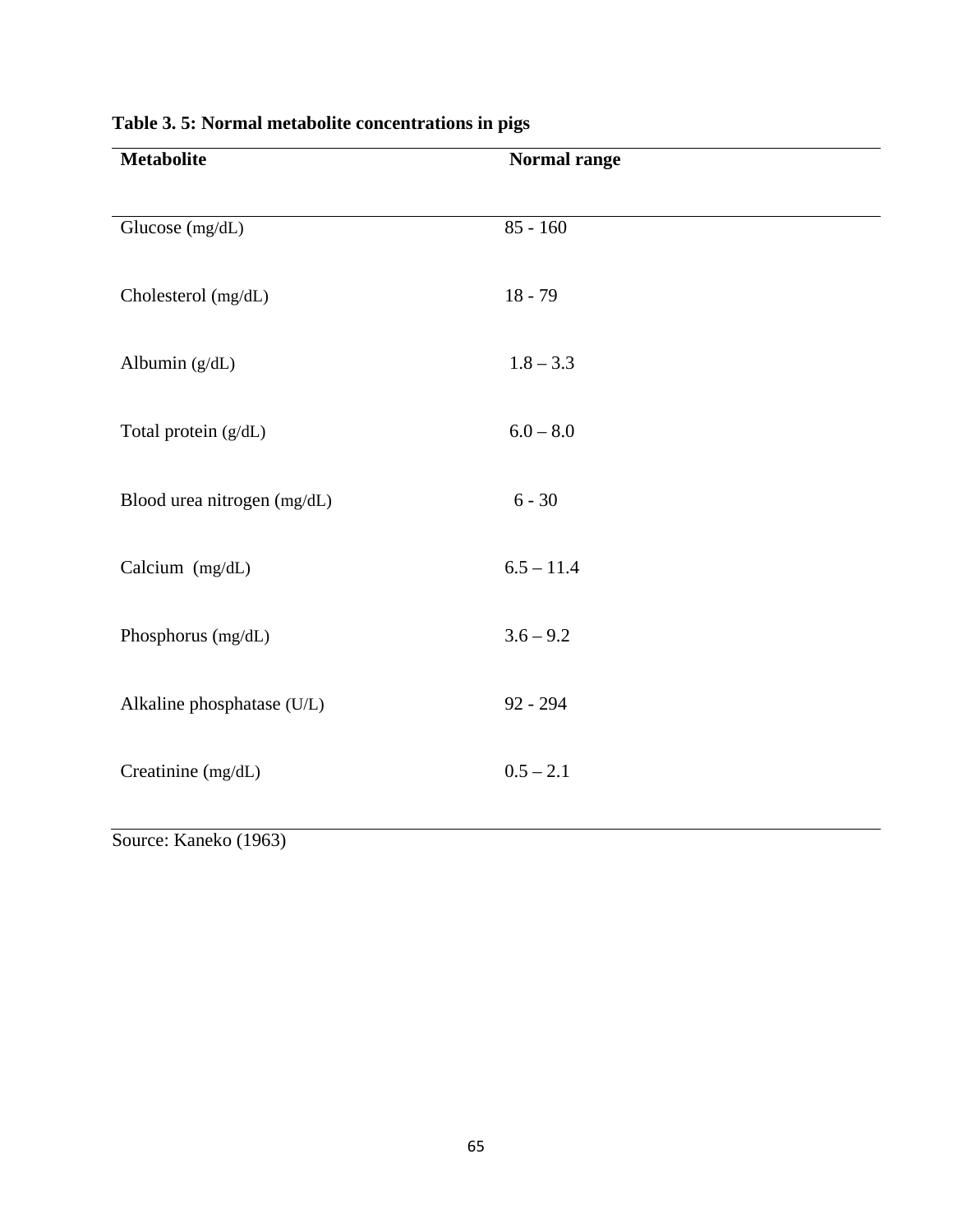Total protein is comprised of albumin and globulin. The observed pen environment and sex interaction on albumin, with enriched male pigs producing more albumin could suggest that enrichment enhances the ability of male pigs to increase their protein status. It is possible, therefore, that the dietary protein levels that are recommended in a standard pig grower diet are higher than the requirements (Mashatise *et al*., 2005) for the slow growing Windsnyer pigs. Therefore, more research need to done to determine the appropriate protein requirements for Windsnyer pigs.

The similar total protein could suggest that pigs in both treatments had a better nutritional status and were getting similar amount of protein from the diet. The observed interaction of pen environment and sex on BUN, with enriched females producing more BUN concentrations than females in barren pens could suggest that enriched female pigs were assimilating higher amount of nitrogen from the diet. Mashatise *et al*. (2005) suggested that Windsnyer pigs require less dietary nitrogen. This could also mean that enriched females assimilated more protein levels than needed thus, excess protein was deaminated leading to high BUN. These also further indicate the need to low protein requirements for the slow growing pigs. The locally available fibrous feeds are likely to supply the required nutrients for the slow growing pigs like Windsnyer pigs (Kanengoni *et al*., 2004).

Creatinine is a normal by - product of physical activity because of the breakdown of creatine phosphate found in the muscle (Ambrosy *et al*., 2015). Ideally, creatinine levels indicate the adequacy of proteins in terms of quality and quantity in the diet of animals (Mashatise *et al*., 2005). The finding that there was no interaction of pen environment and sex on creatinine concentrations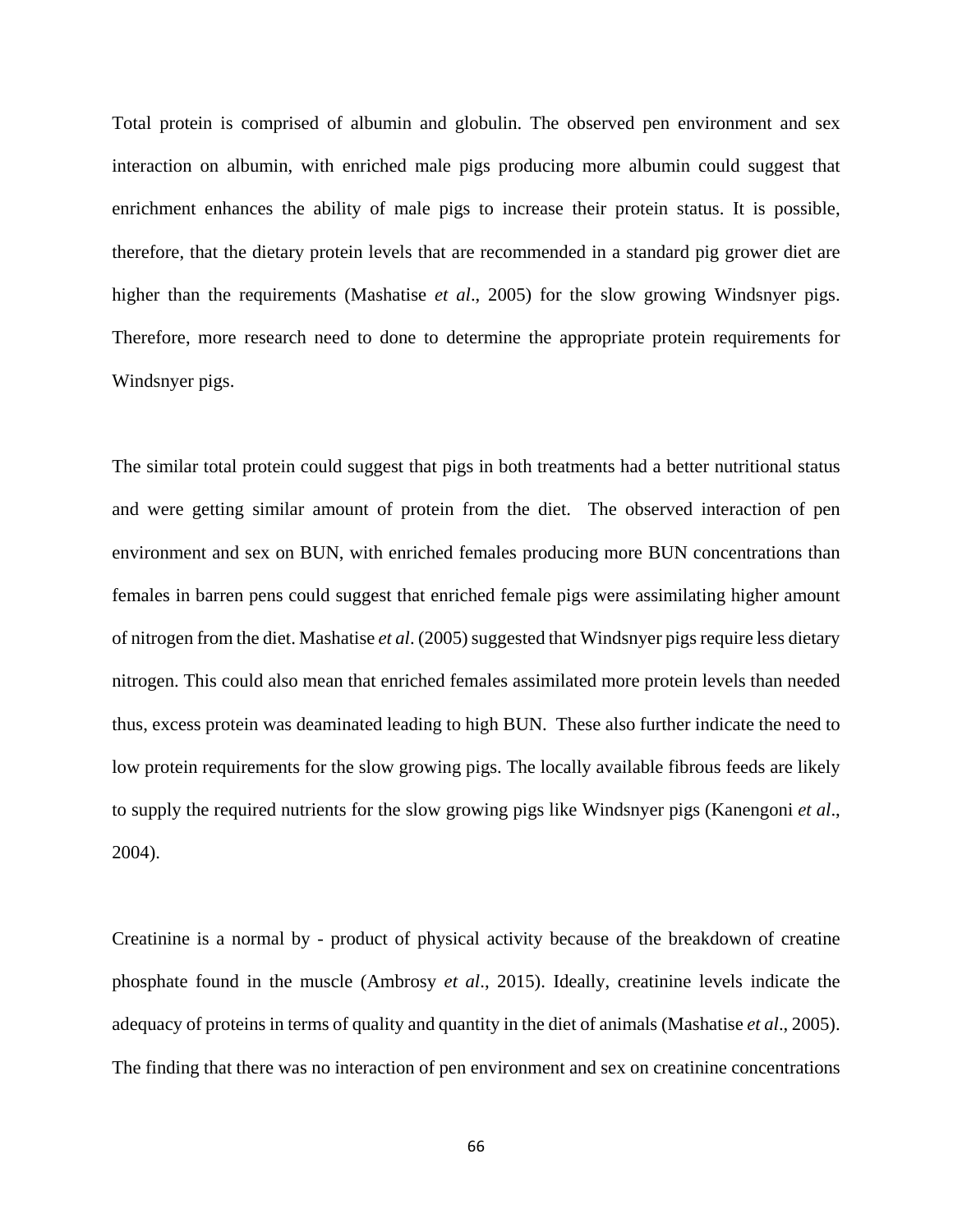could suggest that the urea that was detected in the blood is likely to have been coming from the elevated dietary protein. The observation that there was no interaction of pen environment and sex on phosphorus and calcium concentrations is not clear. On the other way, it can be said that this could have been due to increase availability of minerals because of improved digestibility of the diet. This could mean that there is a need of identifying potential local feed sources that would supply mineral content that will meet the requirements for the local Windsnyer pigs.

Alkaline phosphatase is important in the determination of the bone cell activity. Conditions that affects bone growth or causes increased activity of bone cells can affect ALP concentrations in the blood (Ambrosy *et al*., 2015). The observed pen environment and sex interaction on ALP, with enriched females producing more ALP than female pigs in barren environment could indicate that bone cells of females in enriched environment were more active as a result of increased activities.

#### **3.6 Conclusions**

Windsnyer pigs housed in enriched pens, especially females, performed better than those in barren pens. The female pigs in barren environment had higher glucose concentrations than their contemporaries in enriched environment. Likewise, there was an increase in BUN and ALP for female pigs in enriched environment than those in barren environment. The male pigs in enriched environment had higher albumin concentrations than females enriched. More research, therefore has to be done to determine the physiological responses, as well as the behaviour of female and male Windsnyer pigs that are kept in pens that are enriched.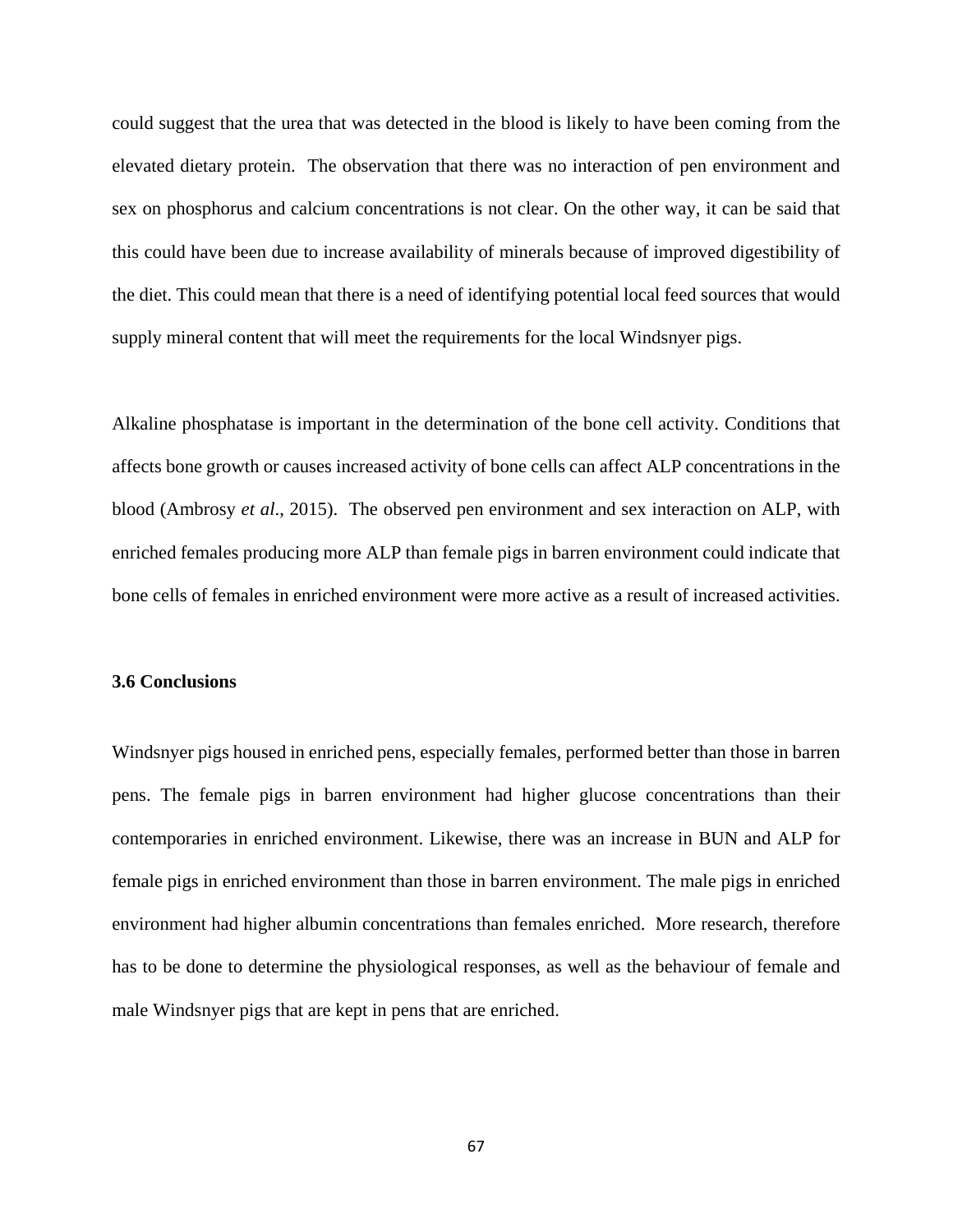### **3.7 References**

- Ambrosy, A.P, Dunn, T.P and Heidenreich, P.A. (2015). Effect of minor liver function test abnormalities and values within the normal range on survival in heart failure. *The American Journal of Cardiology* 115(7), 938-941.
- AOAC. (2005). Official Methods of Analysis. 18th ed. Association of Analytical Chemists, Washington, DC, USA.
- Bakare, A.G, Ndou, S.P and Madzimure, J (2016). Nutritionally related blood metabolites and performance of finishing pigs fed on graded levels of dietary fibre. *Tropical Animal Health and Production*. DOI.10.1007/s 11250-016-1038-1.
- Chimonyo, M, Bhebhe E, Dzama K, Halimani T.E and Kanengoni A (2005). Improving smallholder pig production for security and livelihood of the poor in Southern Africa. *African Crop Science Conference Proceeding* 7, 568- 573.
- Chimonyo, M., Dzama, K. (2007). Estimation of genetic parameters for growth performance and carcass traits in Mukota pigs. *Animal* 2, 317–323.
- Gracner, G.G, Semiga, N, Ostovic, M, Kabalin, A.E, Matkovic, K and Pavicic, Z (2013). Effect of environmental enrichment objects on weight gain weaned pigs. *Veterinarski Arhiv* 83, 333-337.
- Halimani, T.E, Muchadeyi, F.C, Chimonyo, M. and Dzama, K (2010). Pig genetic resource conversation: The South African perspective. *Ecological Economics* 69, 944-951.
- Halimani, T.E, Muchadeyi, F.C, Chimonyo, M and Dzama, K (2013). Opportunities for conservation and utilization of local pig breeds in low-input production systems in Zimbabwe and South Africa. *Tropical Animal Health and Production* 45, 81-90.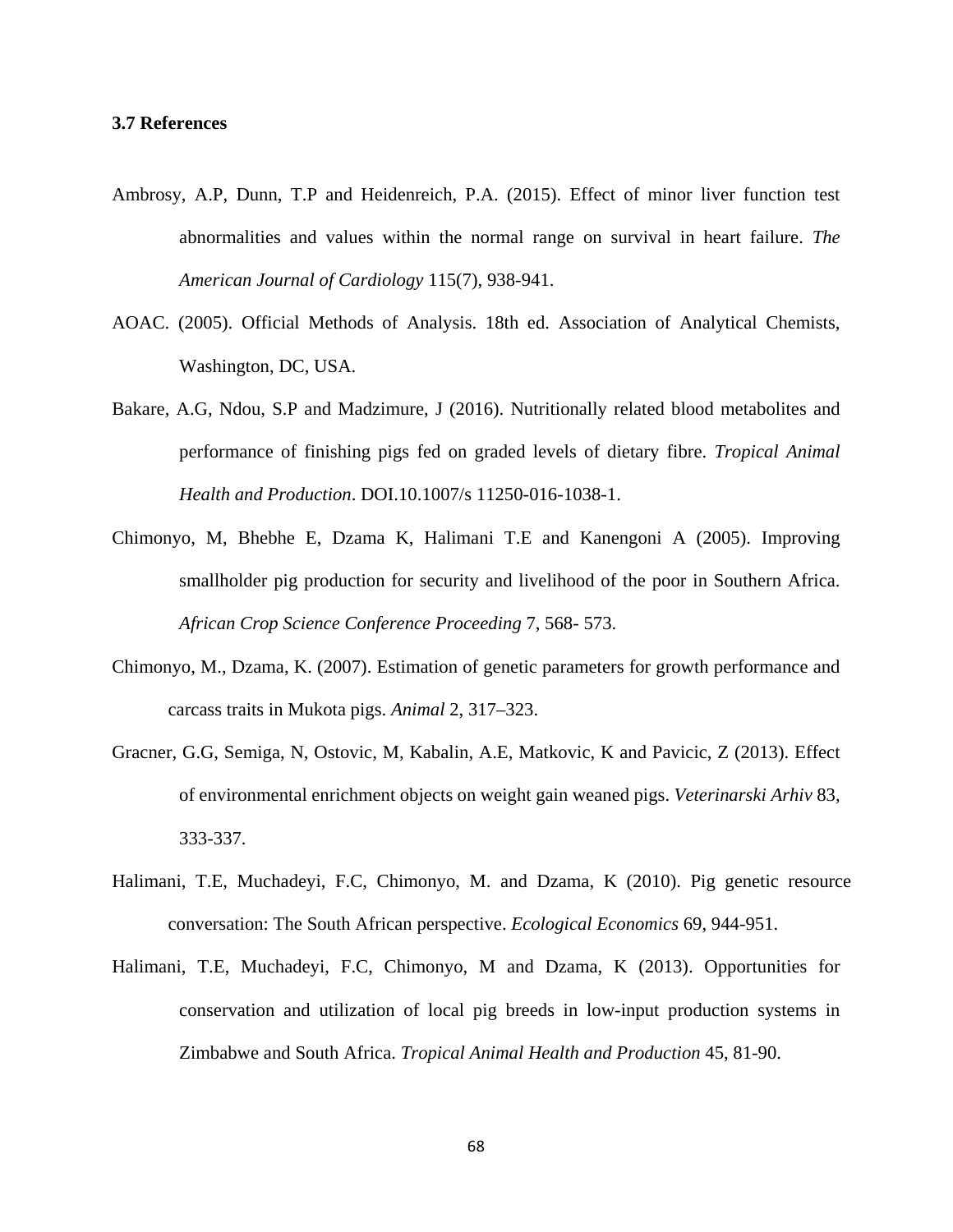- Kanengoni, A. T, Dzama, K, Chimonyo, M, Kusina, J. and Maswaure S. M (2004). Growth performance and carcass traits of Large White, Mukota and their F1 crosses fed on graded levels of maize cobs. *Animal Science* 78, 61–66.
- Kanengoni, A.T (2015). Exploric proteomic and microbiome profiling in pigs fed high fibre diets. PhD Thesis. University of Stellenbosch, South Africa.
- Kaneko, J.J (1963). Erythrokinetics and iron metabolism in bovine porphyria erythropoietica. 10.1111/j.1749-6632.1963.tb17702.[xView/save citation](http://onlinelibrary.wiley.com/enhanced/exportCitation/doi/10.1111/j.1749-6632.1963.tb17702.x)
- Madzimure, J, Zander, K and Dzama, K (2012). Diurnal heat- related physiological and behavioural responses in South African indigenous gilts. *Journal of Arid Environments* 87, 29 -34.
- Mashatise, E, Hamudikuwanda, H, Dzama, K, Chimonyo, M and Kanengoni, A (2005). Effects of Corn Cob based diets on the levels of nutritionally related blood metabolites and onset of puberty in Mukota and Landrace x Mukota gilts. *Asian–Australian Journal of Animal Science* 18(10), 1469-1474.
- Morgan, C.A, Deans L.A, Lawrence A.B and Nielsen B.L (1998). The effect of straw bedding on the feeding social behaviour of growing pigs fed by means of single-space feeders. *Applied Animal Behaviour Science* 58, 23-33.
- Nengomasha,E.M(1997).CurrentKnowledge.ttp://www.ilri.org/InforServ/Webpub/fulldocs/AnG enResCD/docs/IndiLiveGenoZimbabwe/CURRENTKNOWLEDGE.htm. (Accessed27/09/2010).
- Noblet, J. and Perez, J. M., 1993. Prediction of digestibility of nutrients and energy values of pig diets from chemical analysis. *Journal of Animal Science* 71, 3389–3398.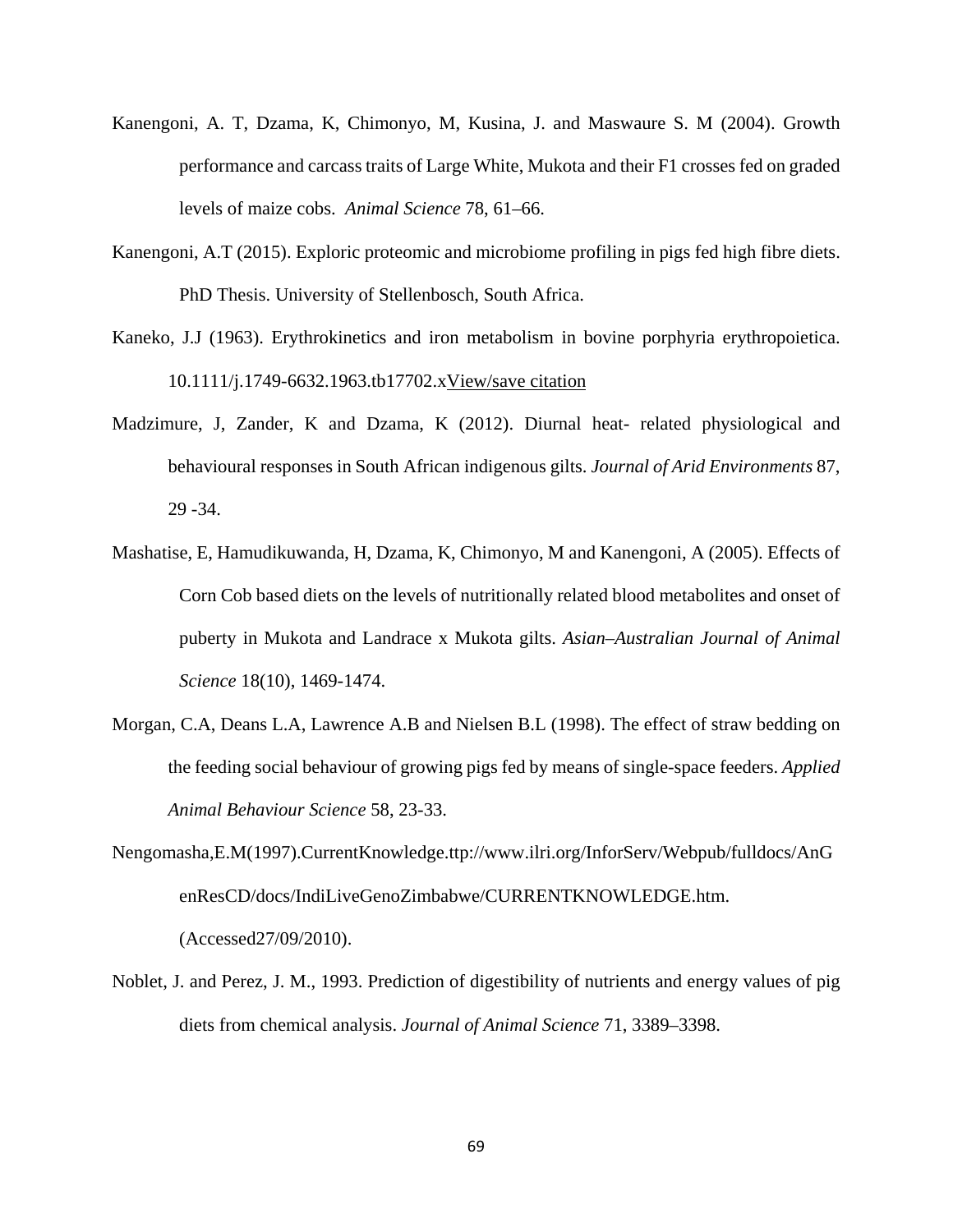- Peterson, D. A. and B. R. Baumgardt. (1971). Food and energy intake of rats fed diets varying in energy concentration and density. *Journal of Nutrition* 101, 1057-1068.
- Robertson, J. A. and M. A. Eastwood. (1981). A method to measure the water-holding properties of dietary fibre using suction pressure. *British Journal of Nutrition* 46, 247-255.

SAS 2009. SAS/STAT® Software Release 9.2. SAS Institute Inc., Cary, NC, USA.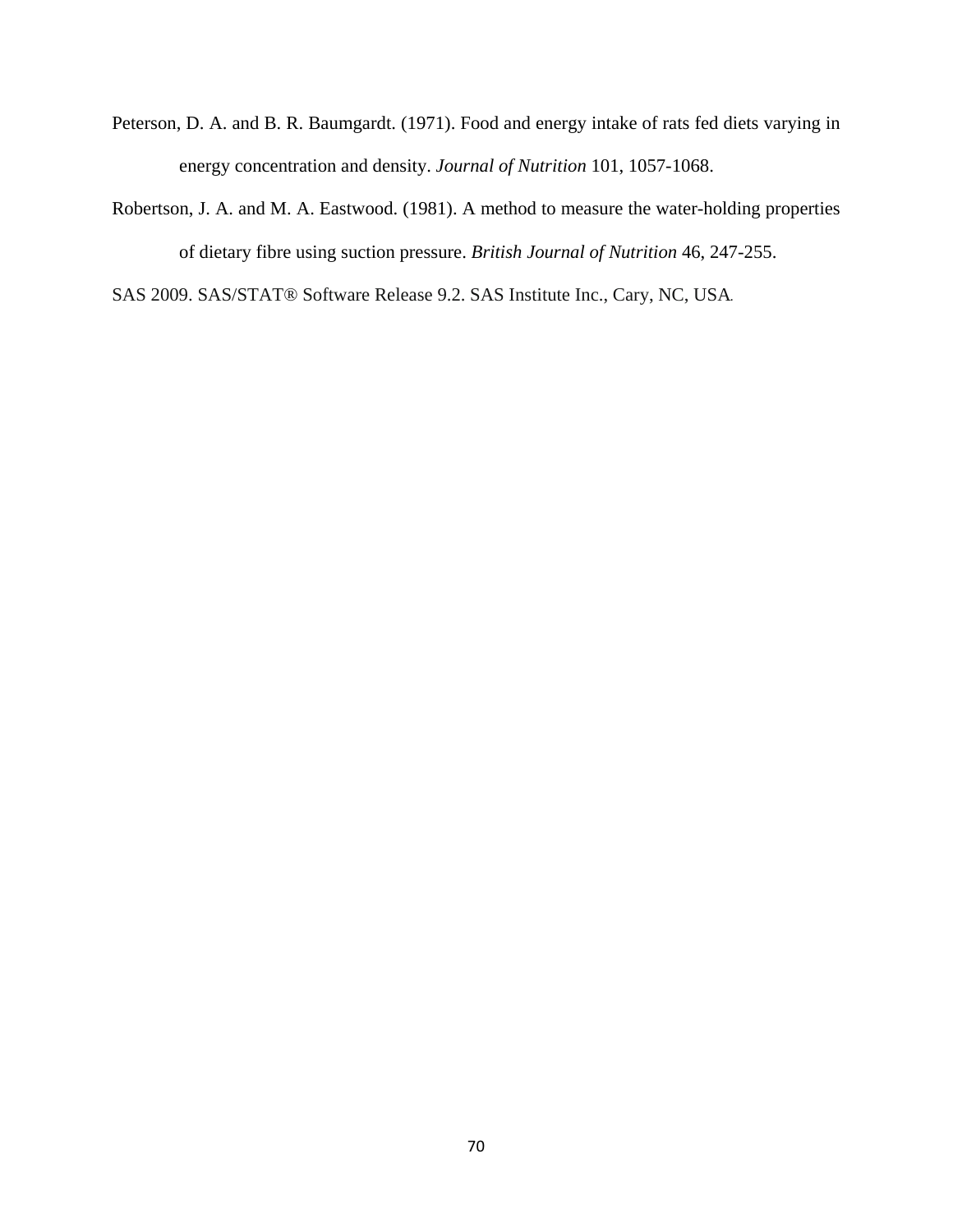## **CHAPTER FOUR: Interaction of pen environment and sex on physiological responses and behaviour of Windsnyer pigs**

*Submitted to Journal of Applied Animal Behavioural Science*

## **Abstract**

The objective of the study was to determine the interaction of pen enrichment and sex on physiological responses and behaviour of Windsnyer pigs. Forty- eight growing Windsnyer pigs, with an average initial body weight of 21.6  $(\pm 9.01)$  kg were used. Four pigs were randomly assigned to either enriched or barren pens at a stocking density of 0.45  $\text{m}^2$ /pig. Pigs in barren environments had higher heart rates ( $P < 0.001$ ) than those in enriched pens. There was an interaction of pen environment and sex on rectal temperature ( $P < 0.001$ ). Females in enriched pens had higher rectal temperatures ( $P < 0.05$ ) than females in barren pens. There was no interaction of pen environment and sex on feeding behaviour ( $P > 0.05$ ). The time spent bullying was influenced  $(P < 0.05)$  by pen environment and sex. Female pigs in barren environment spent more time on bullying than females in enriched pens. There was an interaction of pen environment and sex on time spent lying down and walking  $(P < 0.05)$ . Female pigs in enriched pens spent more time lying down than females in barren pens. Males in barren pens spent more time walking than males in enriched pens while no effect of pen environment was observed in females. There was an interaction of pen environment and sex on time spent rolling, pivoting, tail biting and number of injuries ( $P < 0.05$ ). It can be concluded that pen enrichment improves pig welfare by reducing the number of injuries and anti-social behaviours, particularly in female pigs enriched.

**Keywords:** Exploratory behaviour, aggressive behaviour, animal welfare, pen fixtures, heart rate, respiration rate.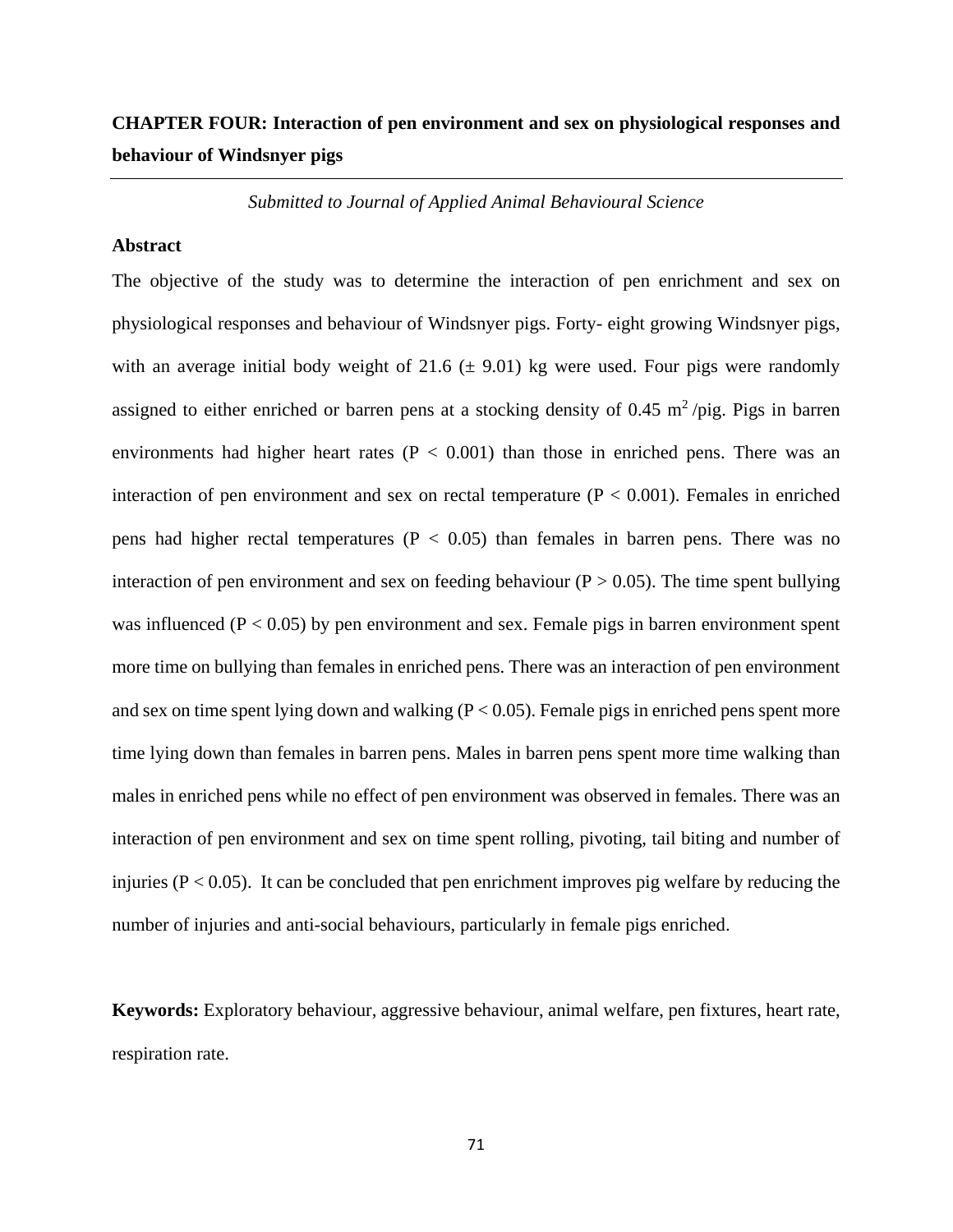### **4.1 Introduction**

Pig production is generally increasing in the sub Saharan Africa as a result of the growing human population. Local genotypes, such as the Windsnyer pigs that are adapted to local conditions and thrive on fibrous feeds can be of much value with regard to feeding the growing population. The Windsnyer pig is short framed, with long nose and razor back, and has a lower mature weight than the fast growing pigs (Halimani *et al*., 2010). Windsnyer pigs are heat tolerant and are likely to survive extreme temperatures (Nengomasha, 1997). The merits of this breed are, however, not fully exploited to improve food security and livelihoods. The emphasis by national institutions on increasing productivity has led to the dominance of improved breeds in Southern Africa (Chimonyo & Dzama, 2007).

In South Africa, for example, the South African Pig Producers Organization (SAPPO), which has the mandate to improve pig production exclusively deals with improved breeds such as Large White, Landrace and Duroc. The bias has contributed to the lack of improvement of slow growing Windsnyer pigs, thereby threatening their existence. The welfare of growing–finishing pigs can directly influence performance variables such as average daily gain (ADG), average daily feed intake (ADFI) and feed: gain (F: G) ratio. Deen *et al*. (2005) reported that growth performance alone cannot accurately reflect and assess the extent to which the welfare of the pigs is met. In addition to growth performance, indicators related to behavioural and physiological responses should be considered. Information on physiological responses during exposure to pen environment is limited but could be measured by variations in heart rate, respiration rate and rectal temperature. Injuries and bruising also assess pig welfare (Caldara *et al*., 2012).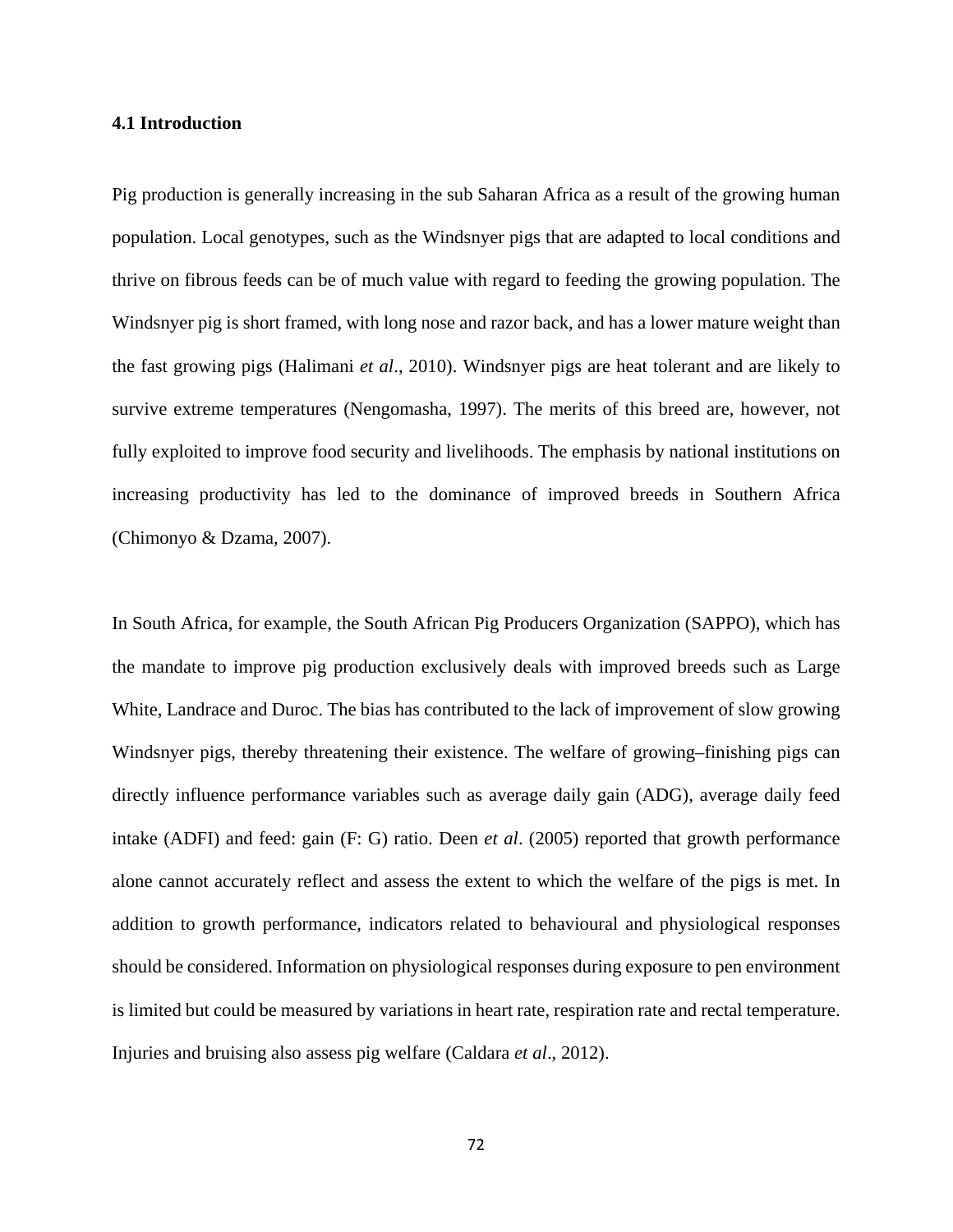De Jong *et al*. (1998) reported that enriching the pen environment improves welfare and physiological responses of pigs. These studies, however, only focused on improved breeds and also did not determine the possible interactions between pen environment and sex on behaviour and physiological responses of pigs. Since a significant interaction on growth performance between sex and pen enrichment was reported in Chapter 3, it is important to assess whether the behaviour and physiological responses in the pigs would show a similar pattern. There is need to determine the extent to which pen environment can influence the behaviour and physiological responses of male and female Windsnyer pigs when kept in a high stocking density environment. The objective of the study was, therefore, to determine the interaction of pen environment and sex on physiological responses and behaviour of Windsnyer pigs. It was hypothesized that there is interaction between pen environment and sex on physiological responses and behaviour of Windsnyer pigs.

#### **4.2 Materials and Methods**

#### **4.2.1 Study site**

Details of the study site are described in section 3.2.1

## **4.2.2 Pigs, feeding and housing management**

Details on pigs, feeding and housing management are described in section 3.2.2

## **4.2.3 Experimental design, treatments and enrichment structures**

The experimental design, treatments and enrichment structures are described in section 3.2.4. The weather conditions during the trial period are given in Table 4.1.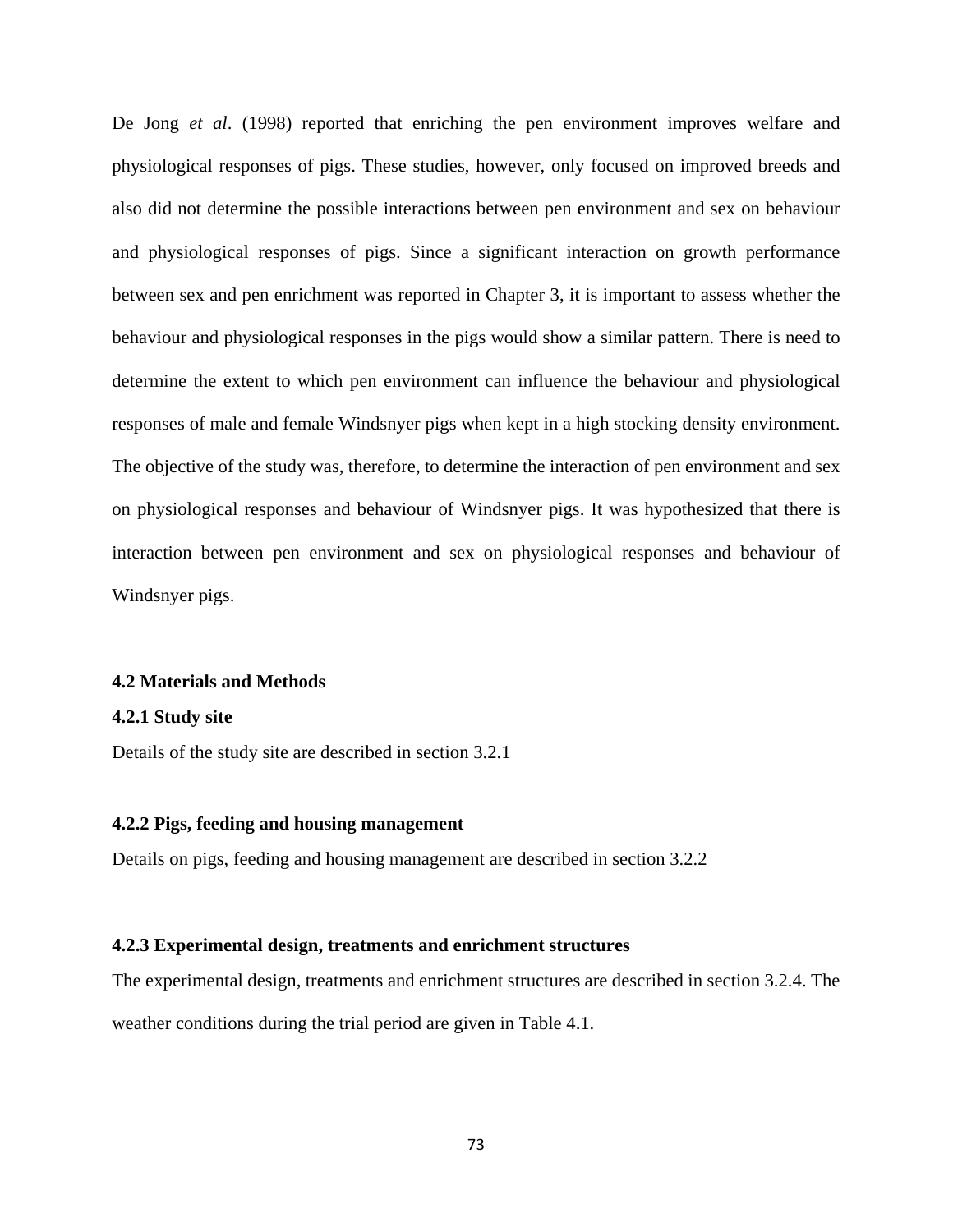| Time (hrs) | Humidity $(\frac{6}{6})$ | Temperature (°C) |
|------------|--------------------------|------------------|
| 0800       | 72                       | 21.3             |
| 0900       | 65                       | 23.2             |
| 1000       | 57                       | 24.7             |
| 1100       | 51                       | 25.9             |
| 1200       | 48                       | 26.9             |
| 1300       | 45                       | 30.0             |
| 1400       | 43                       | 28.3             |
| 1500       | 42                       | 28.3             |
| 1600       | 42                       | 28.3             |

**Table 4. 1: Mean hourly temperatures and relative humidity for 42 days study period**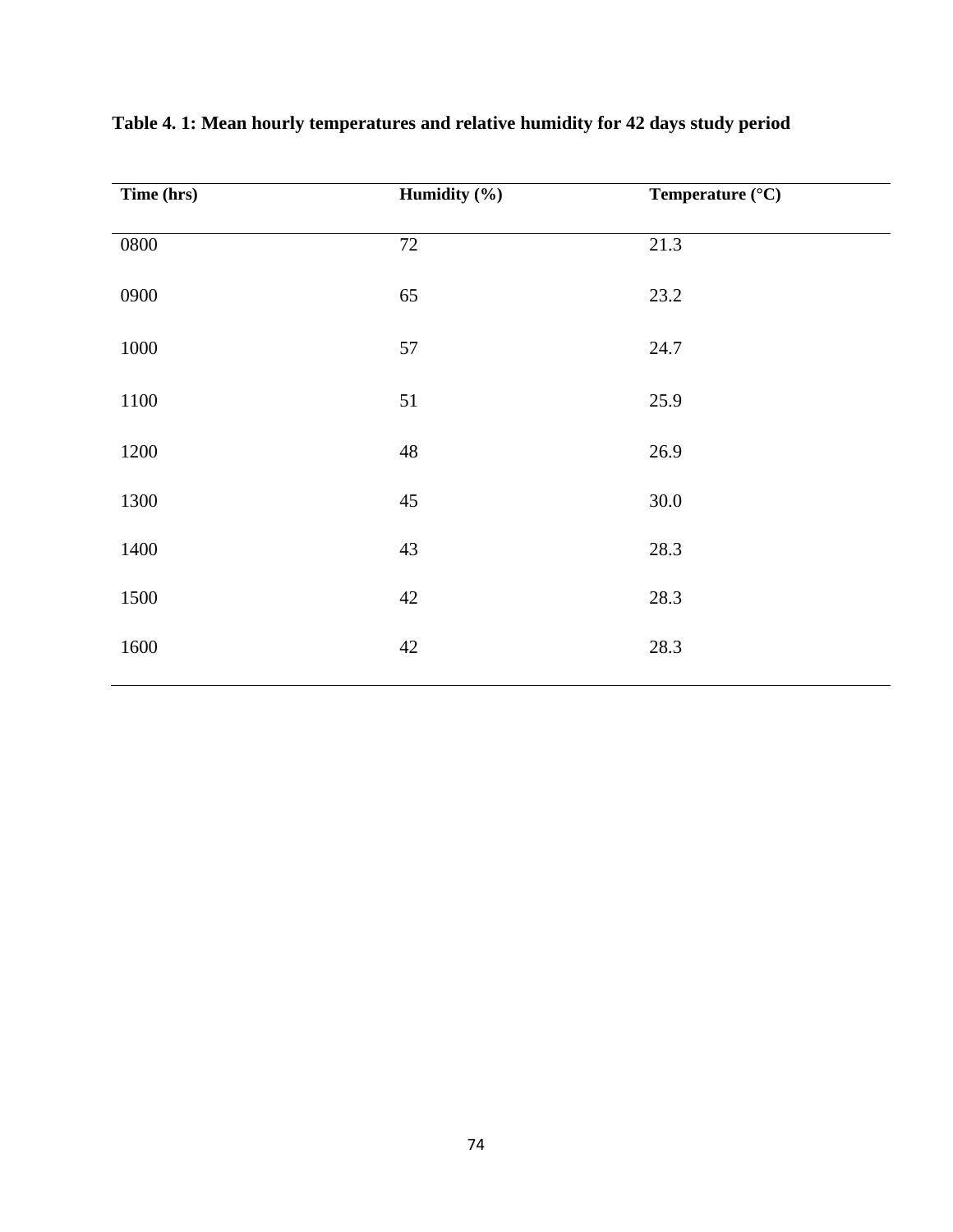## **4.2.4 Measurements**

To measure physiological responses pigs were confined in a  $1.3 \times 0.5 \times 0.8$  m metal cage with minimum restraint and heart rate, body temperature and respiratory rates were measured. The pigs were handled three times a day for period of seven days before the experiment began for them to get accustomed to the stockmen and measurement routine.

#### **4.2.4.1 Rectal temperature**

The rectal temperature (RT) of the pigs was measured every day for a period of 12 days at 0800h to the nearest 0.1ºC using a digital thermometer (Uniontech) at the same time when body weight (BW) was measured. Rectal temperature was measured and recorded before the provision of feed to each pig. The thermometer was inserted in the rectum to full depth until a stable automated reading was obtained.

#### **4.2.4.2 Respiratory rate**

The respiratory rate (RR) (in beats per minute) for each pig was measured every day for a period of 12 days at 0800h on the same day when BW and RT were measured. The measurements were done visually by observing and counting the movements of the flank of each pig. The movements of the flank were observed for 15 seconds.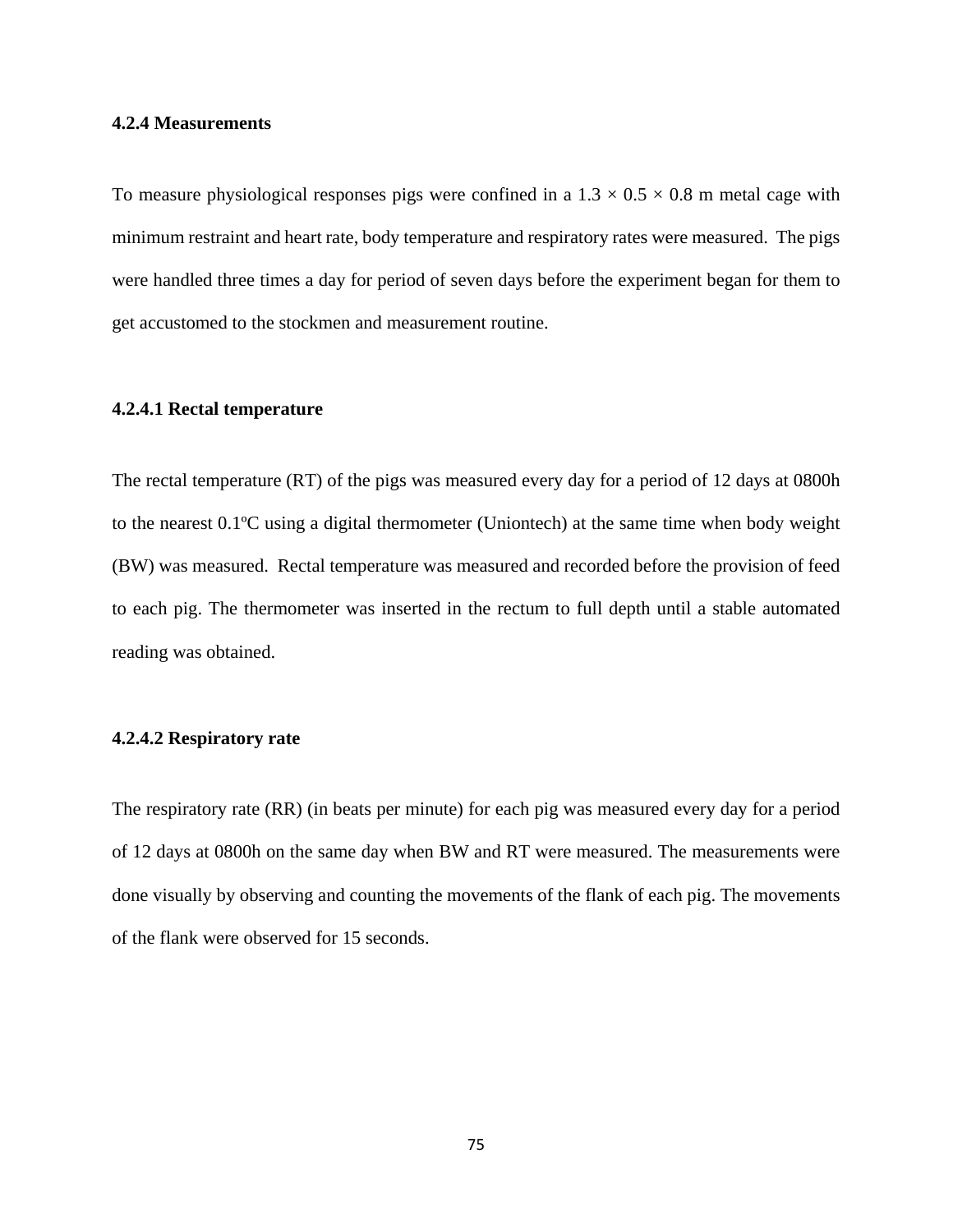#### **4.2.4.3 Heart rate**

The heart rate (HR) of the pigs was measured using a stethoscope. The stethoscope was placed on the artery below and slightly inside the jaw. The heart rate was observed for 15 seconds and multiplied by four to obtain the number of heat beats per minutes. The heart rate was expressed as beats per minute.

## **4.2.4.4 Pig behavioural changes**

Behavioural activities of pigs in each pen were recorded continuously using a ceiling mounted video camera, starting from 0800h and ending at 1600h (Bakare *et al*., 2014). Pigs were identified with paint markings at the back for accurate identification during observation. Time spent on different behavioural activities and frequency was observed for a period of three weeks (21 d), six times a week to avoid the effect of novelty. Individual observations lasted for 5 min. In each pen, two focal pigs were selected. These were selected on the basis of their body weight and sex, pigs with an expected weight of between 20 and 30 kg, 7 days after the beginning of the experiment. The same focal pigs were observed throughout the trial. Behavioural activities observed in the study are partly based on descriptions of behavioural activities given in Table 4.2. All behavioural observations were conducted by one trained individual to eliminate inter observer discrepancy.

#### **4.2.4.5 Injury scores**

Injuries emanating through aggression and frequency of fighting were assessed on individual pigs in each pen. Recordings were done on fresh lesions (Bakare *et al*., 2014). Injuries on each side of the pig were then added to obtain a total of each side then score based on the total number of injuries.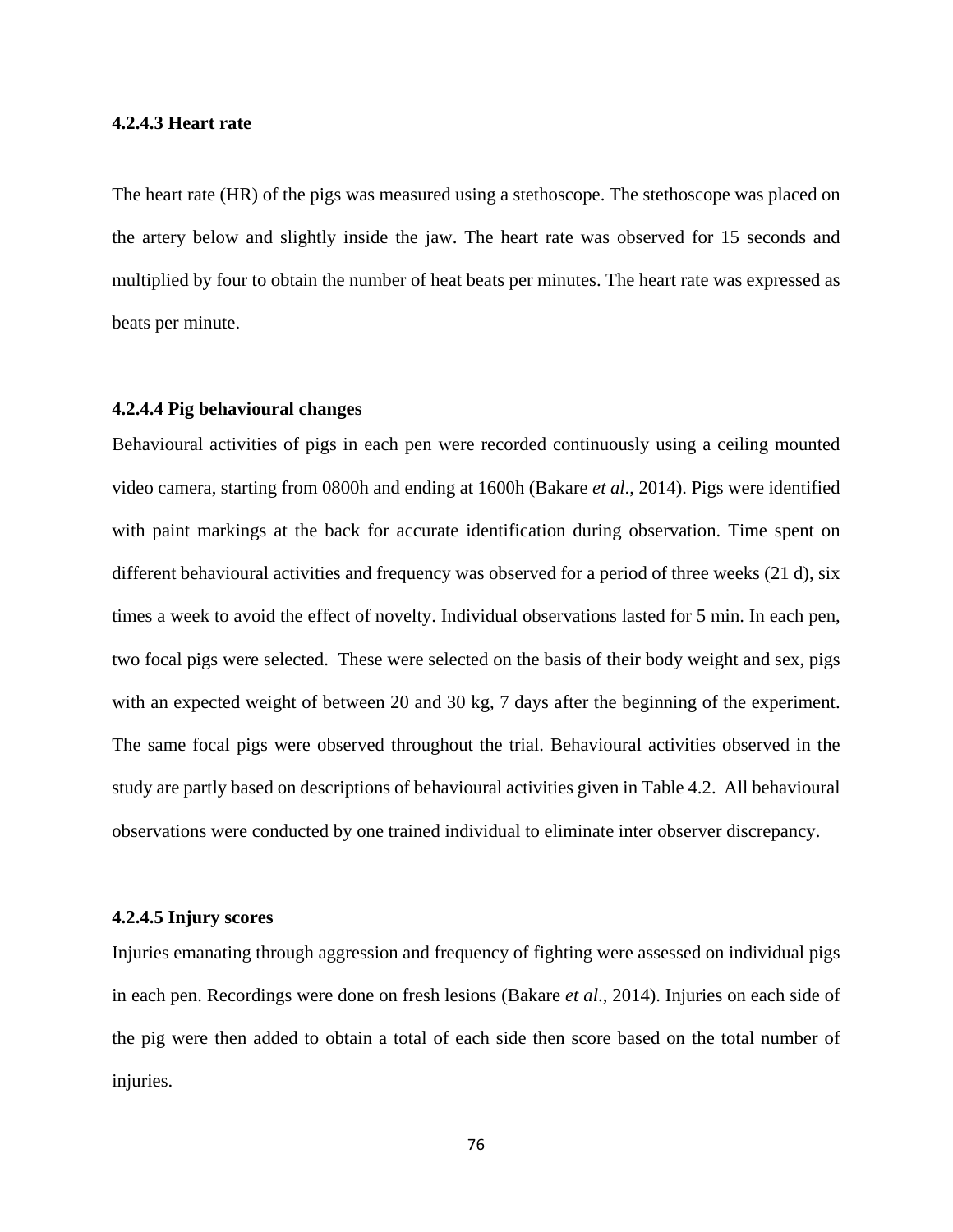|                 | <b>Aggressive behaviour</b>  |                                                                 |
|-----------------|------------------------------|-----------------------------------------------------------------|
|                 | Fighting                     | Mutual pushing or lifting pen mate and pen mate retaliates      |
|                 | <b>Bullying</b>              | If one pig is dominant over the other in a fight                |
|                 | <b>Exploratory behaviour</b> |                                                                 |
|                 | <b>Explore</b> substrates    | Sniffing, rooting or pushing the object or substrate            |
|                 | Explore pen fixtures         | Rooting, sniffing, touching the walls or the ground of the pen  |
|                 |                              | except object or substrate                                      |
| <b>Postures</b> |                              |                                                                 |
|                 | <b>Standing Active</b>       | Body weight supported by all four legs                          |
|                 | Lying down                   | Body weight supported by belly side                             |
|                 | Walking                      | Moving from one position to another position within a pen       |
|                 | <b>Feeding behaviour</b>     |                                                                 |
|                 | Feeding                      | Consumption of feed material from the feeder                    |
|                 | Drinking                     | Drinking from the nipple drinker                                |
|                 |                              |                                                                 |
|                 | <b>Social behaviour</b>      |                                                                 |
|                 | Mounting                     | Placing front hoofs on the back of the pen mate                 |
|                 | Head thrusting               | When pigs rub heads without causing harm to each other          |
| <b>Others</b>   |                              | When the pig is involved in any behaviour other than the listed |
|                 |                              | behaviours                                                      |
|                 |                              |                                                                 |

# **Table 4. 2: Ethogram of behavioural activities in barren and enriched environments**

Source: Beattie (2000)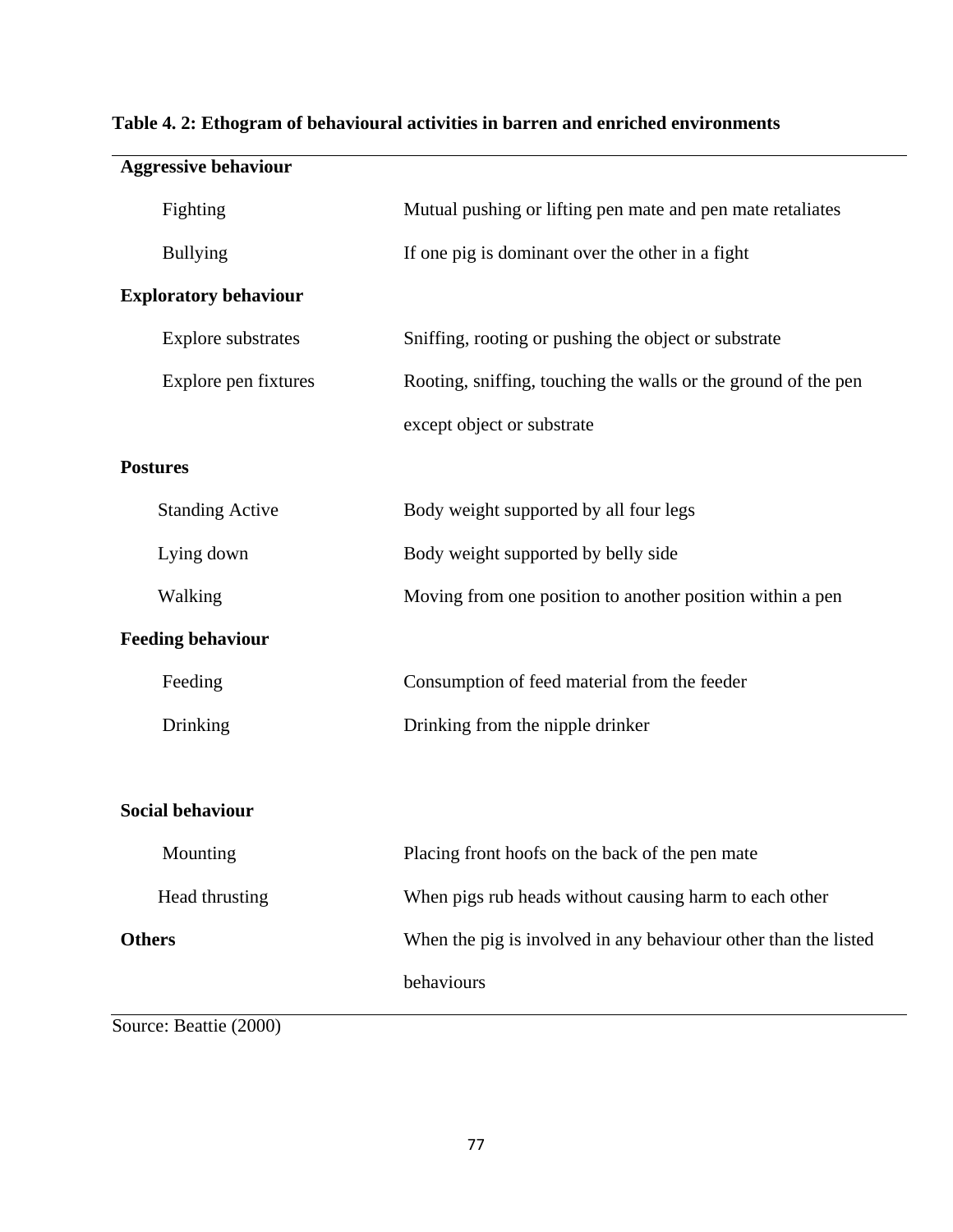The scoring method used followed that of Gonyou *et al*. (1988) which is;

 $0 =$  no scratches  $1 = 1-3$  scratches  $2 = 4-6$  scratches  $3=$  more than 6 scratches For the purposes of assessment, the body of the pigs was divided into three zones per side (head; neck and shoulders and other parts). Each zone received an injury score based on the number of scratches on it (Figure 4.1).

#### **4.2.5 Statistical analyses**

For the analyses of the behavioural data, PROC UNIVARIATE (SAS, 2009) was used to check the data for normality. Logarithmic transformation was used to normalize data for injuries. Data for physiological responses and behavioural activities were analysed using PROC MIXED for repeated measures. The effect of day was used as a within-subjects variable. During the analyses of HR, RT and RR, data for each pig was used as the experimental unit. For behavioural activities the pen was the experimental unit. The model used was:

 $Y_{ijk} = \mu + S_j + P_k + W_l + (S \times P)_{jk} + (S \times W)_{jl} + (P \times W)_{kl} + (S \times P \times W)_{jkl} + \beta_1 BWT + \beta_2 D + \varepsilon_{ijkl}$  $Y_{ijk}$  - is the response variable ( Pig behaviour, injury scores, RT, HR, RR);  $\mu$  - is the overall mean common to all observation;  $S_i$  – is the effect of sex (male, female);  $P_k$  – is the effect of pen environment (enriched, barren);  $W_1$  – is the effect of week;  $(S \times P)_{jk}$  - is the interaction of sex and pen environment;  $(S \times W)_{jl}$  – is the interaction of sex and week;  $(S \times P \times W)_{jkl}$  - is the interaction of sex, pen environment and week, BWT- is the effect of initial body weight; β1 BWT **–** is the partial regression coefficient of the dependent variable on BWT;  $D$  -is the effect of pen stocking density;  $\beta 2D$  - is the partial regression coefficient of the dependent variable on pen stocking density; and  $\varepsilon_{ijkl}$  - is the residual error. Differences among the least square means were considered significant at  $P < 0.05$ .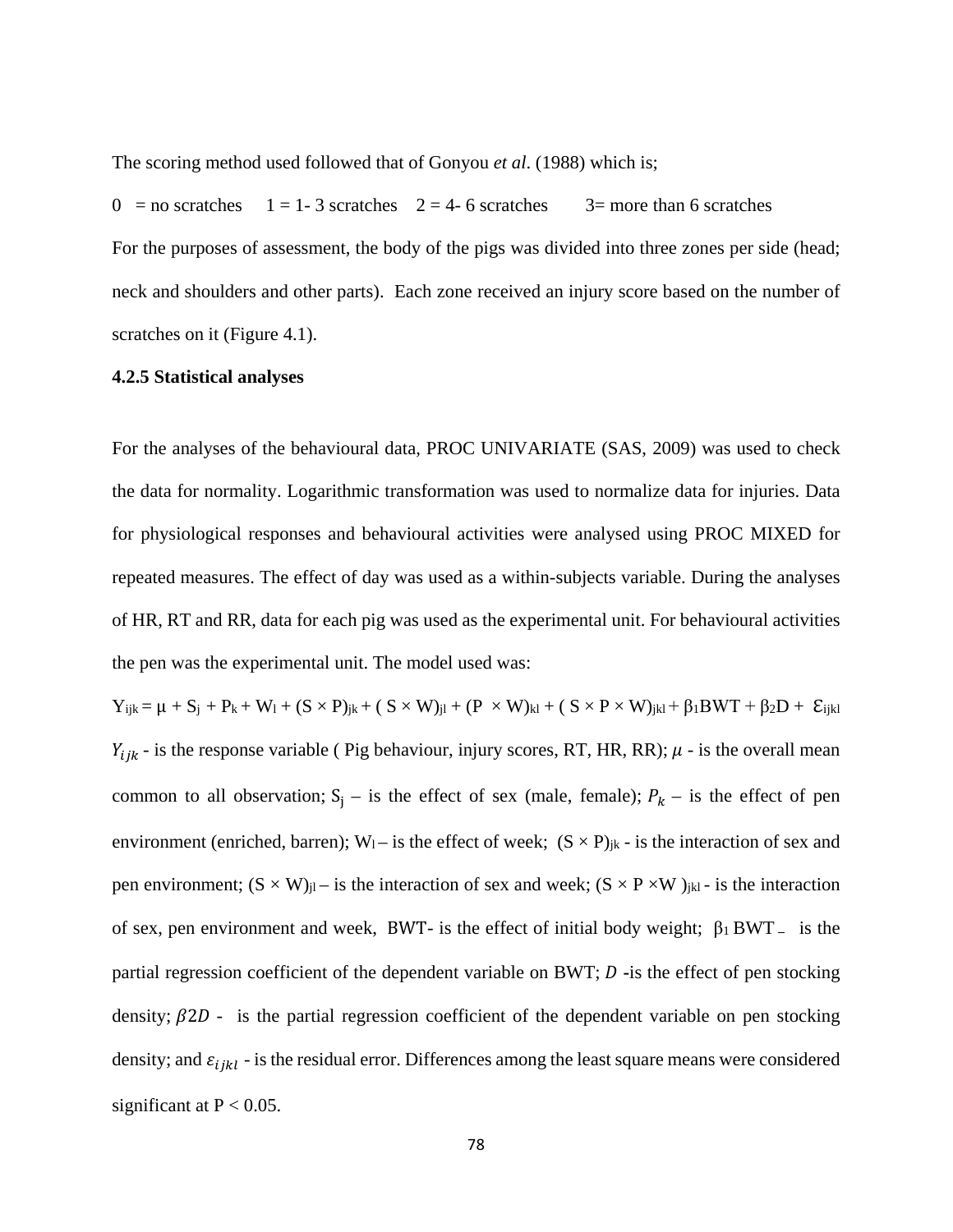

**Figure 4. 1: Injury score template used to count and score injuries on pigs**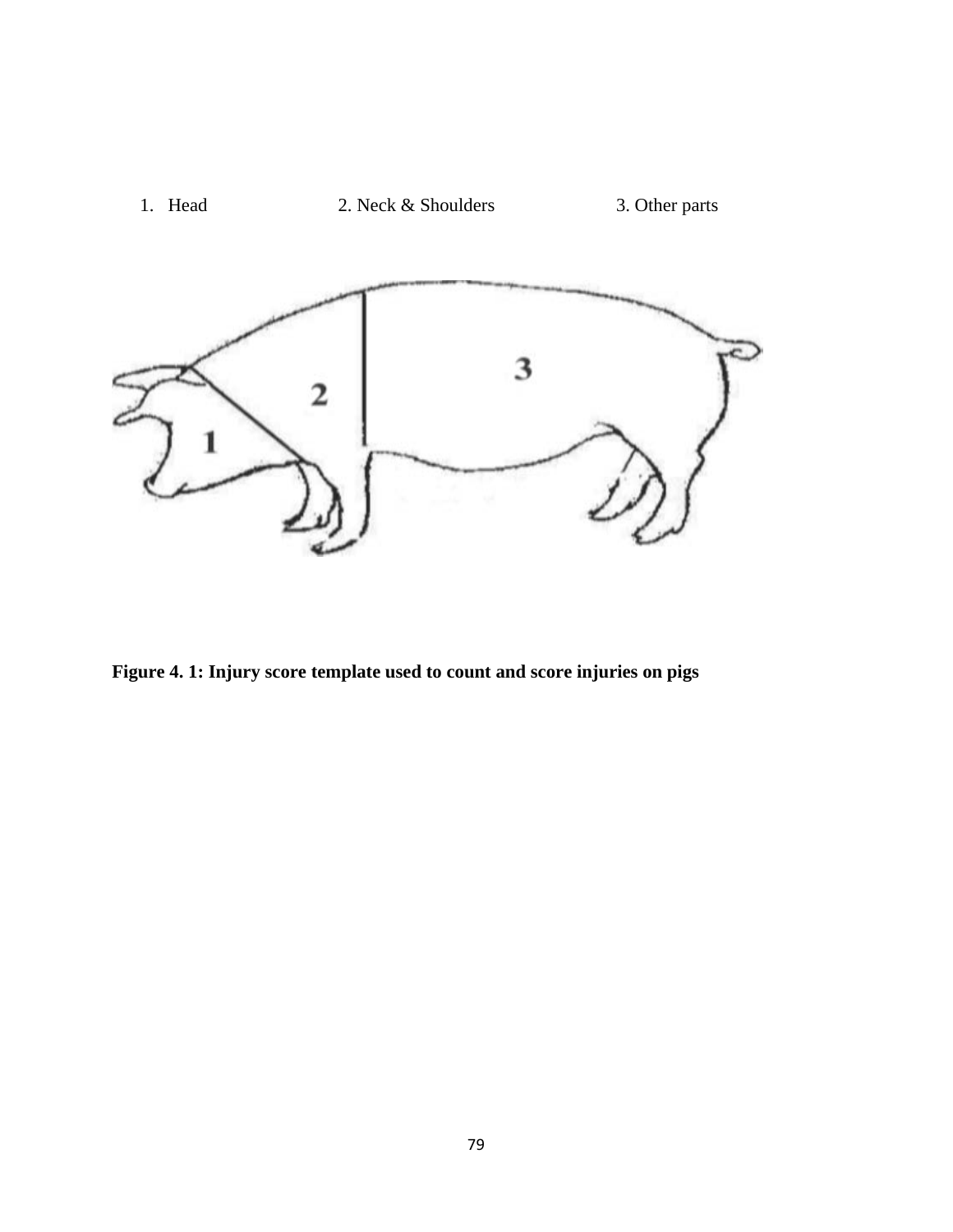## **4.3 Results**

#### **4.3.1 Summary statistics**

Table 4.3 shows the summary statistics and levels of significance of the interaction between pen environment and sex on HR, RR and RT of Windsnyer pigs. Interactions of pen environment and sex on physiological responses of Windsnyer pigs are shown in Table 4.4.

## **4.3.2 Heart rate**

There was a significant effect of pen stocking density and initial body weight incorporated as covariates ( $P < 0.001$ ) on heart rate (HR) (Table 4.3). There was no interaction of pen environment and sex on HR ( $P > 0.05$ ). The HR was, however, influenced by pen environment ( $P < 0.001$ ). Pigs in barren environment had higher HR than pigs in enriched environment (Table 4.4), respectively.

#### **4.3.3 Respiration rate**

Initial body weight incorporated as a covariate affected respiration rate  $(RR)$  ( $P < 0.05$ ). Pen stocking density incorporated as covariates was, however, not significant (Table 4.3). There was an interaction of pen environment and sex on RR ( $P < 0.05$ ). Female pigs in barren environment had higher RR than female pigs in enriched pens; however, male pigs had similar RR (Table 4.4).

### **4.3.4 Rectal temperature**

There was a significant effect of pen stocking density and initial body weight incorporated as covariates on rectal temperature (RT) ( $P < 0.05$ ). There was an interaction between pen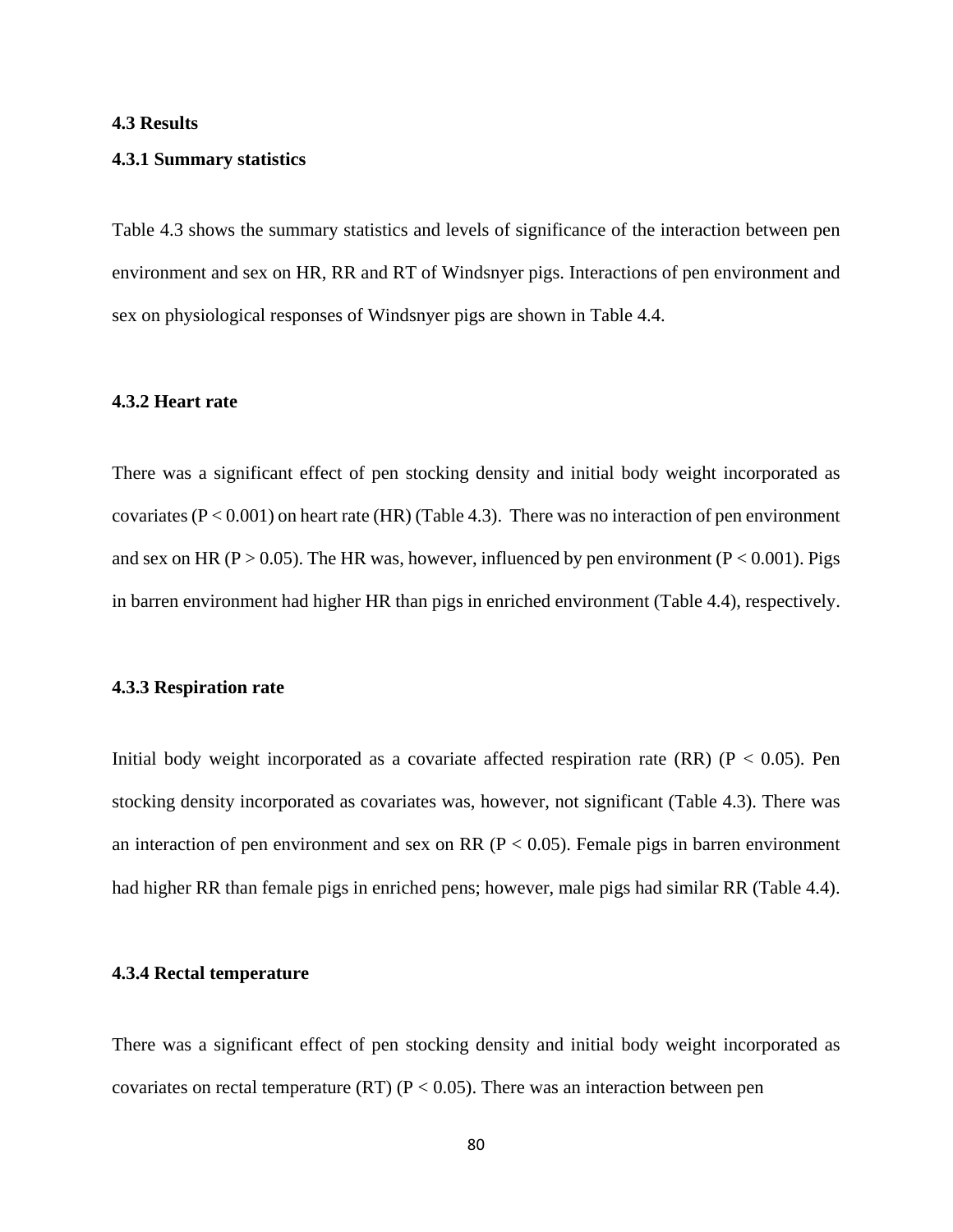| <b>Traits</b>                             | HR (beats/min) | RR (beats/min) | $RT$ (°C) |
|-------------------------------------------|----------------|----------------|-----------|
| <b>Covariates</b>                         |                |                |           |
| Initial body weight                       | $**$           | $\ast$         | $\ast$    |
| Pen stocking density                      | ***            | $\bf ns$       | $\ast$    |
| <b>Main effects</b>                       |                |                |           |
| Pen environment                           | ***            | $\ast$         | ns        |
| Sex                                       | $\rm ns$       | ns             | ns        |
| Day                                       | $\rm ns$       | ***            | ***       |
| <b>Interaction effects</b>                |                |                |           |
| Pen environment $\times$ sex              | $\rm ns$       | $\ast$         | ***       |
| Pen environment × day                     | ***            | ***            | $\bf ns$  |
| $Sex \times day$                          | ns             | $\bf ns$       | $\ast$    |
| Pen environment $\times$ sex $\times$ day | ns             | $\ast$         | ***       |

**Table 4. 3: Significance levels of the factors and covariates included in the analysis on physiological responses**

Abbreviations: HR – Heart rate (Beats/min), RR – Respiration rate (Beats/min), RT – Rectal temperature (°C), Level of Significance: \*\*\*  $P < 0.001$ ; \* $P < 0.05$ ; ns  $P > 0.05$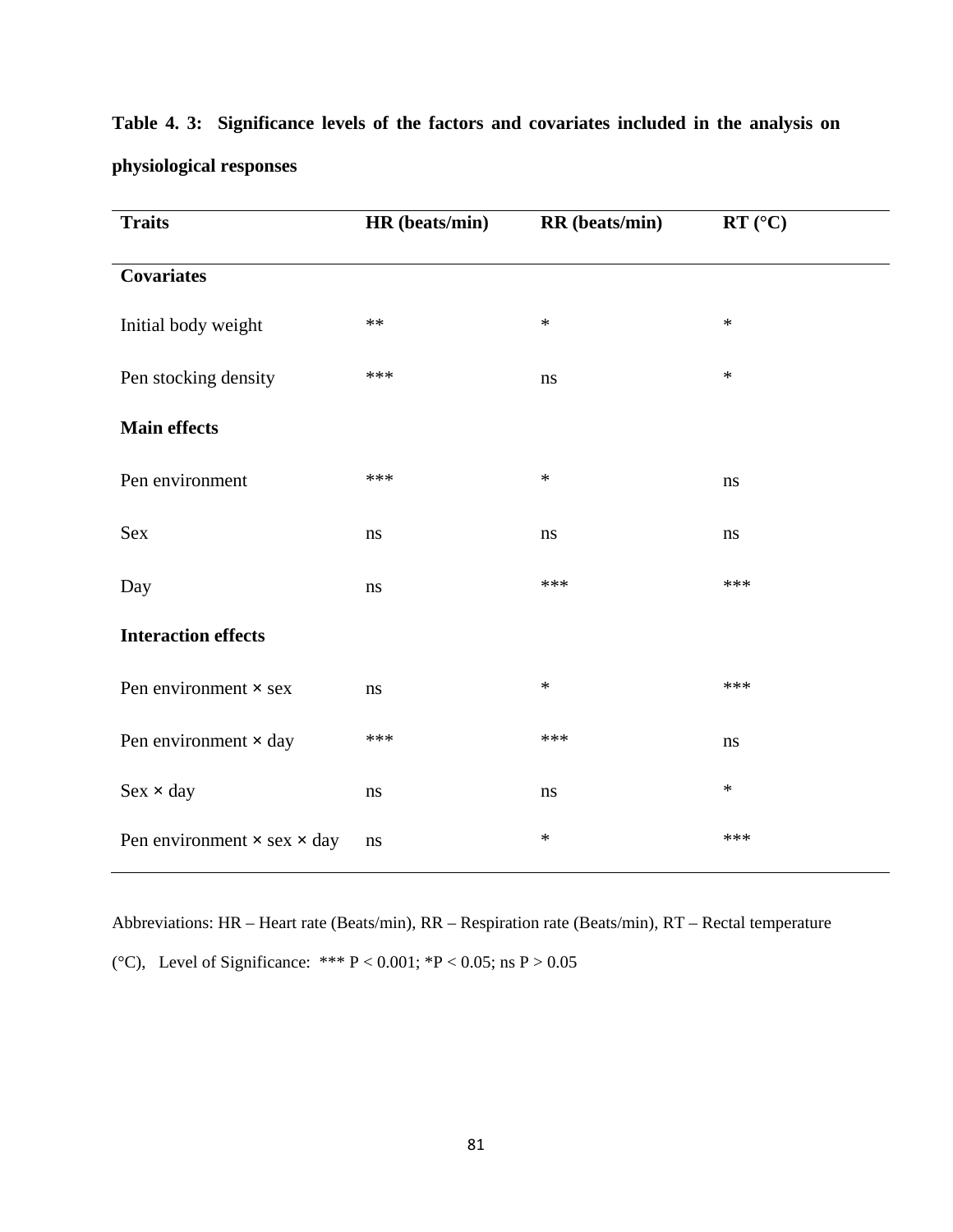|                 | HR (Beats/min)          |                   | <b>RR</b> (Beats/min)      |                            | $\mathbf{RT}$ (°C)      |                         |
|-----------------|-------------------------|-------------------|----------------------------|----------------------------|-------------------------|-------------------------|
| Pen environment | <b>Enriched</b>         | <b>Barren</b>     | <b>Enriched</b>            | <b>Barren</b>              | <b>Enriched</b>         | <b>Barren</b>           |
| <b>Sex</b>      |                         |                   |                            |                            |                         |                         |
| Male            | $82.1 \pm 0.69^{\rm a}$ | $88.4 \pm 0.66^b$ | $18.7 \pm 0.32^{\text{a}}$ | $18.8 \pm 0.31^{\text{a}}$ | $38.4 \pm 0.06^{\circ}$ | $38.7 \pm 0.06^b$       |
| Female          | $82.5 \pm 0.73^{\circ}$ | $83.4 \pm 0.73^b$ | $18.5 \pm 0.34^{\text{a}}$ | $19.9 \pm 0.34^b$          | $38.7 \pm 0.06^b$       | $38.5 \pm 0.06^{\circ}$ |

| Table 4.4: Interaction between pen environment and sex on physiological responses of Windsnyer pigs |  |  |  |
|-----------------------------------------------------------------------------------------------------|--|--|--|
|                                                                                                     |  |  |  |
|                                                                                                     |  |  |  |

<sup>ab</sup> Values with different superscripts differ significantly ( $P < 0.05$ )

Abbreviations: HR – Heart rate (Beats/min), RR – Respiration rate (Beats/min), RT – Rectal temperature (°C)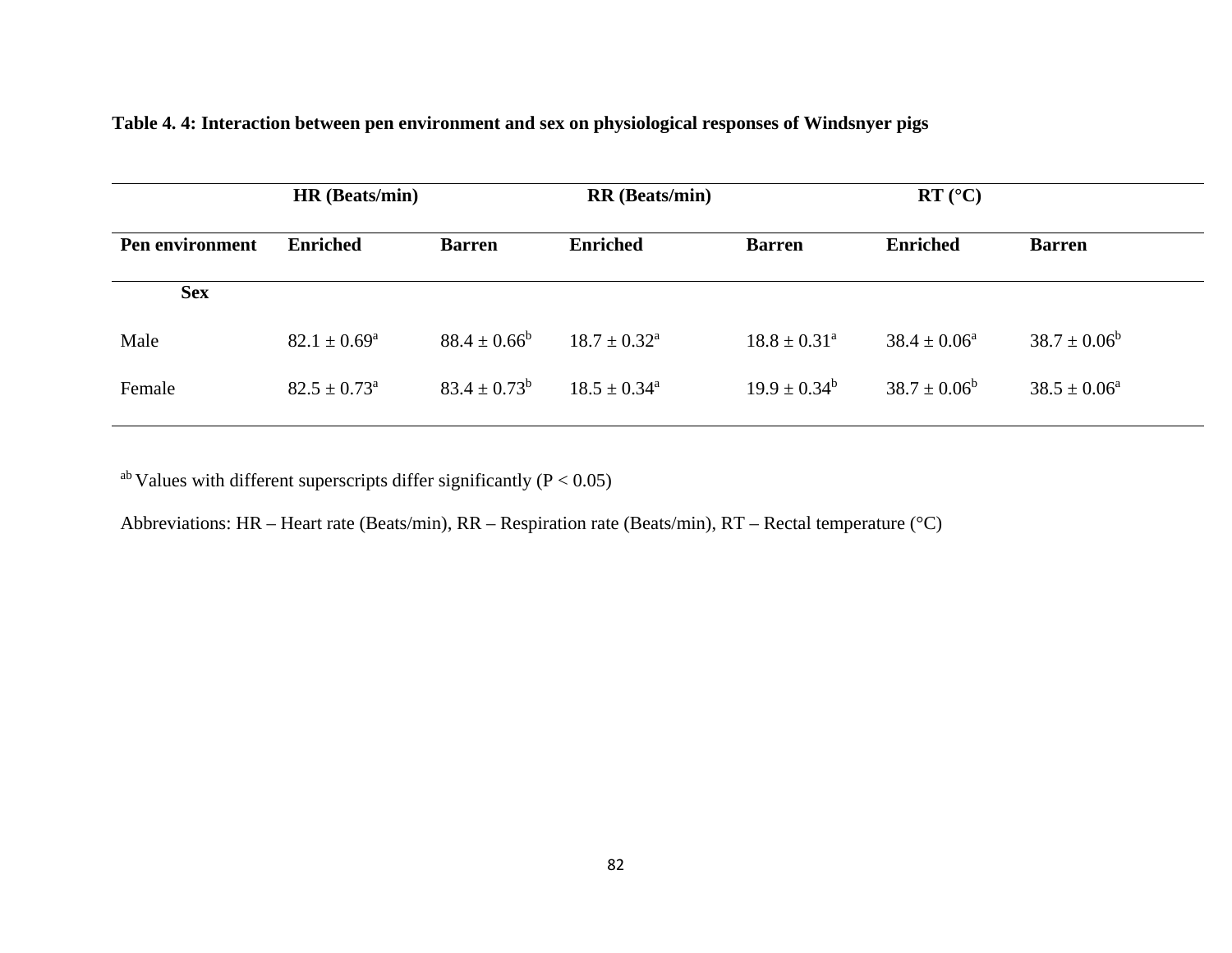environment and sex on RT ( $P < 0.001$ ). Males in barren environment had higher RT than enriched male pigs, respectively. Enriched female pigs had higher RT than females in the barren environment (Table 4.4).

#### **4.3.5 Feeding behaviour**

Feeding behaviour consisted of time spent feeding and drinking. There was no interaction of pen environment and sex on time spent on feeding and drinking  $(P > 0.05)$ . Time spent on feeding and drinking was similar regardless of whether the environment was enriched or barren (Table 4.5).

### **4.3.6 Aggressive behaviour**

Aggressive behaviour consisted of time spent on fighting and bullying. There was no interaction of pen environment and sex on time spent on fighting  $(P > 0.05)$ . Pen environment, however, affected time spent on fighting and bullying  $(P < 0.001)$ . Female and male pigs in barren environments spent more time fighting than female and male pigs in enriched environments (Table 4.5). There was an interaction of pen environment and sex on time spent bullying ( $P < 0.05$ ). Female pigs in barren environments spent more time on bullying than females in enriched pens while no effect of pen environment was observed in males (Table 4.5).

## **4.3.7 Postures**

There was no interaction of pen environment and sex on time spent actively standing ( $P > 0.05$ ). However, there was an interaction of pen environment and sex on time spent lying down and walking  $(P < 0.05)$ . Female pigs in enriched pens spent more time lying down than females in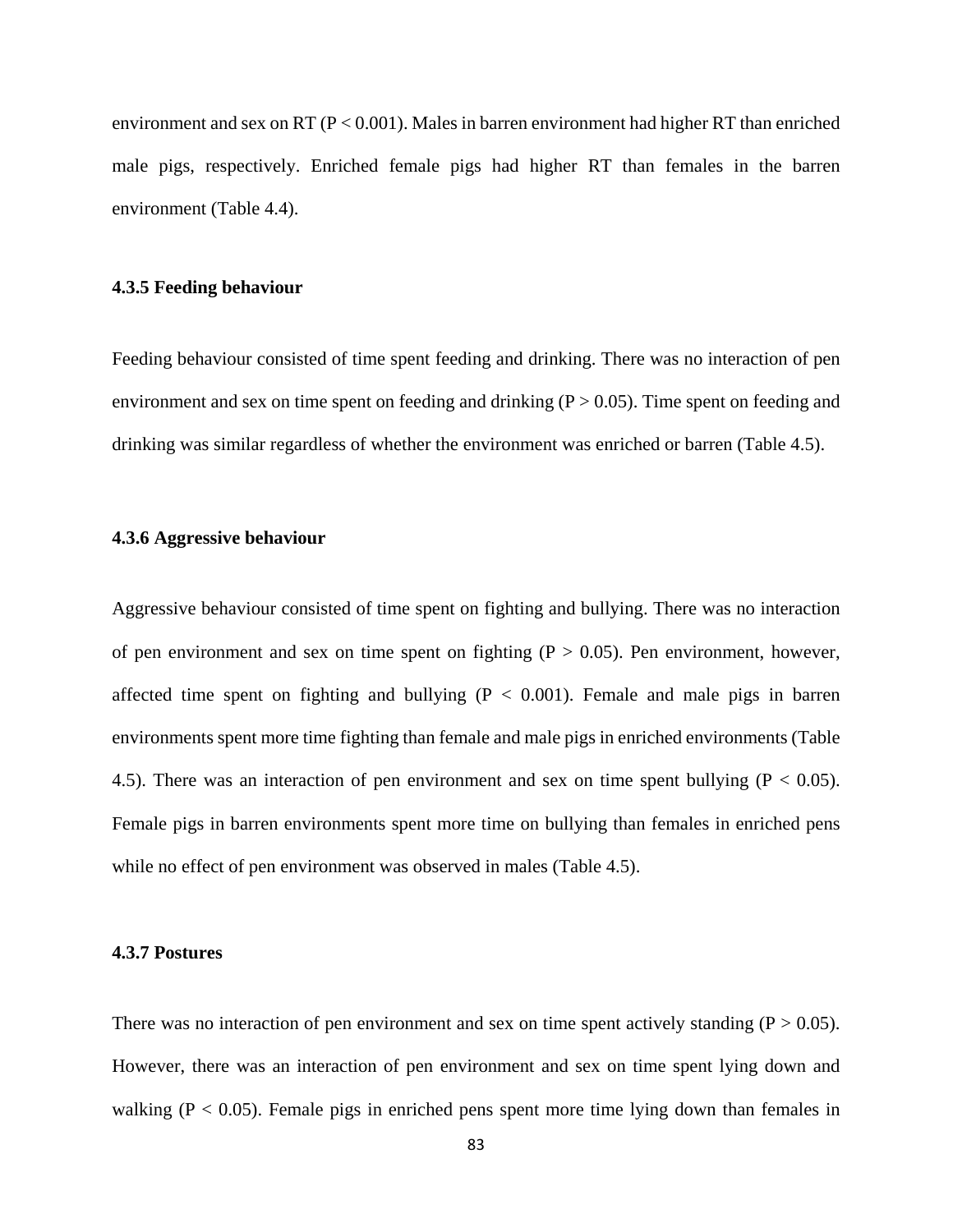barren pens whilst male pigs spent similar amount of time lying down regardless of whether they were in enriched or barren pens (Table 4.5). Males in barren pens spent more time walking than males in enriched pens, but females regardless of whether they were in enriched or barren pens spent similar amount of time walking. Environment affected time spent walking  $(P < 0.05)$ .

## **4.3.8 Social behaviour**

There was an interaction of pen environment and sex on time spent mounting other pigs ( $P < 0.05$ ). Female pigs in barren pens spent more time mounting than females in enriched pens. The pen environment did not affect time spent mounting in male pigs (Table 4.5). The interaction of pen environment and sex on time spent head thrusting was not significant ( $P > 0.05$ ).

## **4.3.9 Exploratory behaviours**

The proportion of time spent on exploratory behaviours was unaffected by the interaction of pen environment and sex ( $P > 0.05$ ). Female pigs in enriched pens spent similar amount of time exploring the substrates with male pigs. Time spent exploring pen fixtures was affected by the pen environment ( $P < 0.001$ ), with males and females in barren pens spending more time exploring pen fixtures than male and female pigs in enriched pens (Table 4.5). There was a significant interaction between pen environment and sex on time spent rolling, pivoting and tail biting ( $P \lt$ 0.05). Male pigs in barren pens spent more time on tail biting, rolling and pivoting than females, whilst, enriched male and female pigs spent similar amount of time on tail biting, rolling and pivoting (Table 4.5), respectively.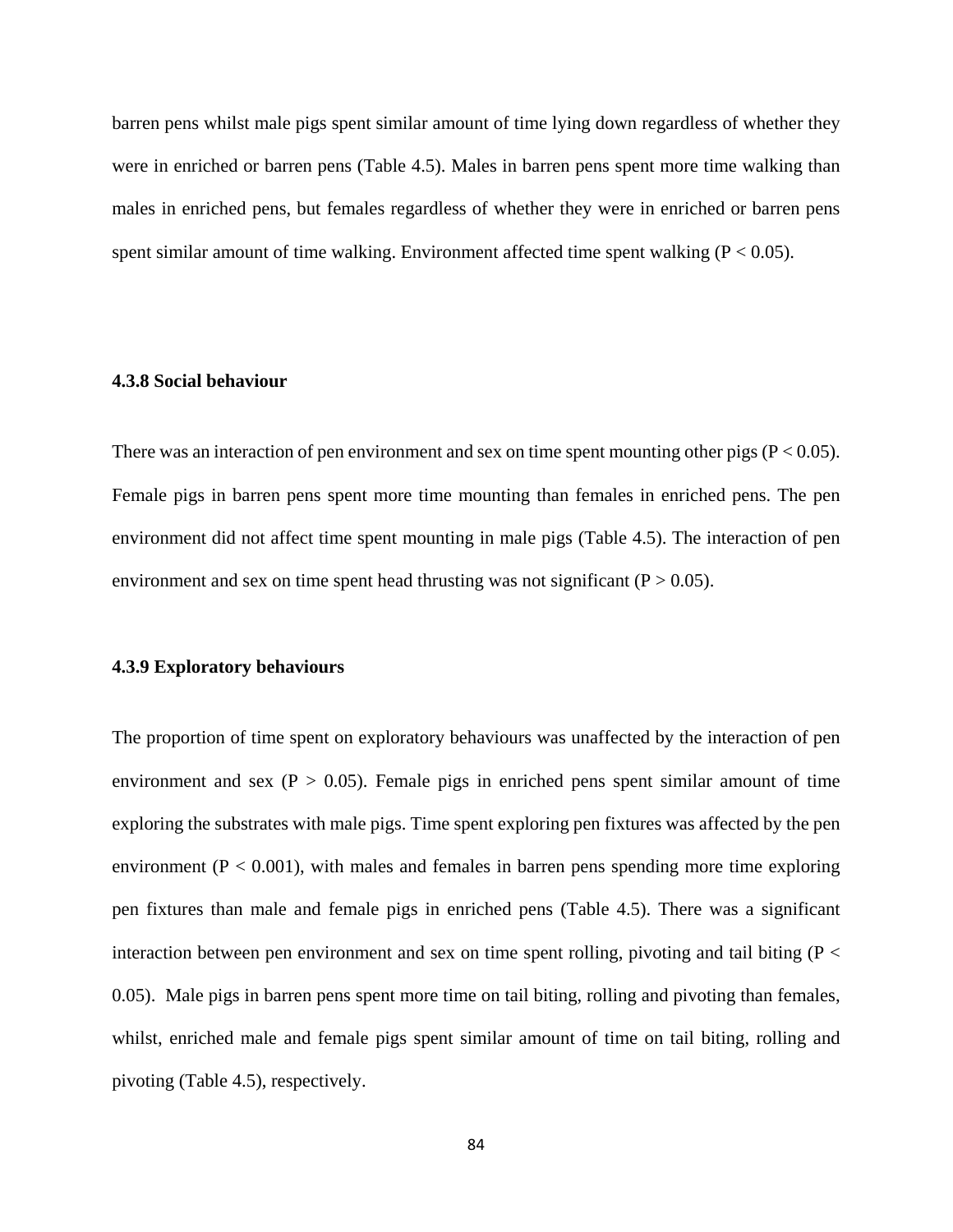|            | Table 4.5: Interaction between pen environment and sex on time spent (min) (mean ± standard error) on different behavioural |
|------------|-----------------------------------------------------------------------------------------------------------------------------|
| activities |                                                                                                                             |

| <b>Environment</b>        |                   |                 |                          |                  |       |              |    |                          |
|---------------------------|-------------------|-----------------|--------------------------|------------------|-------|--------------|----|--------------------------|
| <b>Behaviour</b>          |                   | <b>Enriched</b> |                          | <b>Barren</b>    | S.E.M | $\mathbf{P}$ | S  | $P \times S$             |
|                           | <b>Male</b>       | Female          | <b>Male</b>              | <b>Female</b>    |       |              |    |                          |
| Feeding behaviour         |                   |                 |                          |                  |       |              |    |                          |
| Feeding                   | 63                | 64              | 65                       | 64               | 1.62  | $\rm ns$     | ns | $\rm ns$                 |
| <b>Drinking</b>           | 22                | 23              | 22                       | 23               | 0.99  | ns           | ns | ns                       |
| Aggressive behaviour      |                   |                 |                          |                  |       |              |    |                          |
| Fighting                  | $15^{\mathrm{a}}$ | 14 <sup>a</sup> | 28 <sup>b</sup>          | $24^{\rm b}$     | 1.49  | ***          | ns | ns                       |
| <b>Bullying</b>           | 14 <sup>b</sup>   | 10 <sup>a</sup> | $21^{bc}$                | 18 <sup>b</sup>  | 1.51  | ***          | ns | $\ast$                   |
| Postures                  |                   |                 |                          |                  |       |              |    |                          |
| Lying down                | $125^{ab}$        | $134^{b}$       | 133 <sup>b</sup>         | 115 <sup>a</sup> | 5.27  | ns           | ns | $\ast$                   |
| Standing active           | 58                | 65              | 68                       | 64               | 2.93  | ns           | ns | ns                       |
| Walking                   | 58 <sup>a</sup>   | $65^{\rm b}$    | 68 <sup>b</sup>          | $64^{ab}$        | 2.43  | $\ast$       | ns | $\ast$                   |
| Social behaviour          |                   |                 |                          |                  |       |              |    |                          |
| Mounting                  | $16^{ab}$         | $13^a$          | 18 <sup>b</sup>          | 17 <sup>b</sup>  | 1.21  | ns           | ns | $\ast$                   |
| Head thrusting            | 15                | 15              | 13                       | 14               | 1.31  | ns           | ns | ns                       |
| Exploratory behaviour     |                   |                 |                          |                  |       |              |    |                          |
| <b>Explore</b> substrates | 51 <sup>a</sup>   | 58 <sup>a</sup> | $\overline{\phantom{a}}$ | $ \,$            | 2.99  | ns           | ns | $\overline{\phantom{a}}$ |
| Explore pen fixtures      | 35 <sup>a</sup>   | 34a             | 62 <sup>b</sup>          | 62 <sup>b</sup>  | 2.63  | ***          | ns | ns                       |
| Others                    | 19 <sup>a</sup>   | 21 <sup>a</sup> | 28 <sup>b</sup>          | $24^a$           | 2.57  | ns           | ns | $\ast$                   |

<sup>ab</sup> Values with different superscripts differ significantly (P < 0.05) Level of significance \*\*\* P < 0.001; \* P < 0.05; ns P > 0.05 P- Pen environment,  $S - sex$ ,  $P \times S - pen$  environment and sex interaction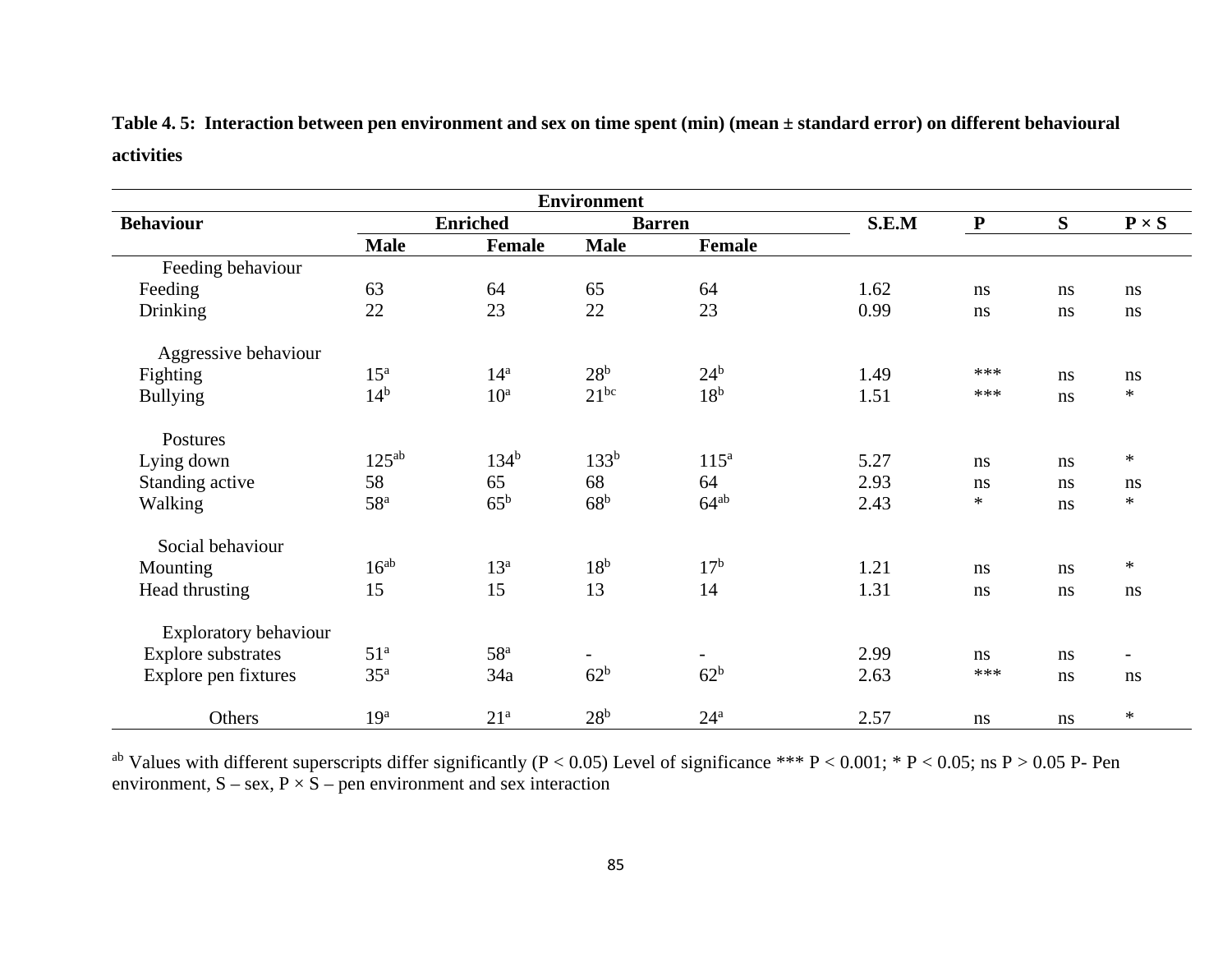## **4.3.10 Injury scores**

Table 4.6 shows the interaction of pen environment and sex on injury scores. There was an interaction of pen environment and sex on injury scores found in the head region, neck and shoulder region and other parts ( $P < 0.05$ ). Female pigs in barren pens had more head injuries compared to females in enriched pens. The pen environment, however, did not affect the number of head injuries in male pigs. Female pigs in enriched pens had less injuries on the neck and shoulder region compared to females in barren pens. However, pen environment did not affect number of injuries on the neck and shoulder region in male pigs. Female pigs in enriched pens had less injuries on the other parts of the body compared to female pigs in barren pens. The pen environment, however, did not affect injury scores in male pigs.

## **4.4 Discussion**

The preference by authorities of fast growing pigs has led to a decline in the population of indigenous breeds such as Windsnyer pigs. An estimated 16 % of the uniquely adapted genotypes have been lost over the last century. In some Southern African countries, when a number of indigenous breeds is reduced by natural disasters or civil wars, it is replaced by commercial breeds, leading to a reduction of genetic diversity (Jeong *et al*., 2014). Lack of interest in Windsnyer pigs has also been caused by indiscriminate cross breeding, political instability and globalisation (Chimonyo & Dzama, 2007). To conserve the Windsnyer population, factors that promote their utilisation need to be documented.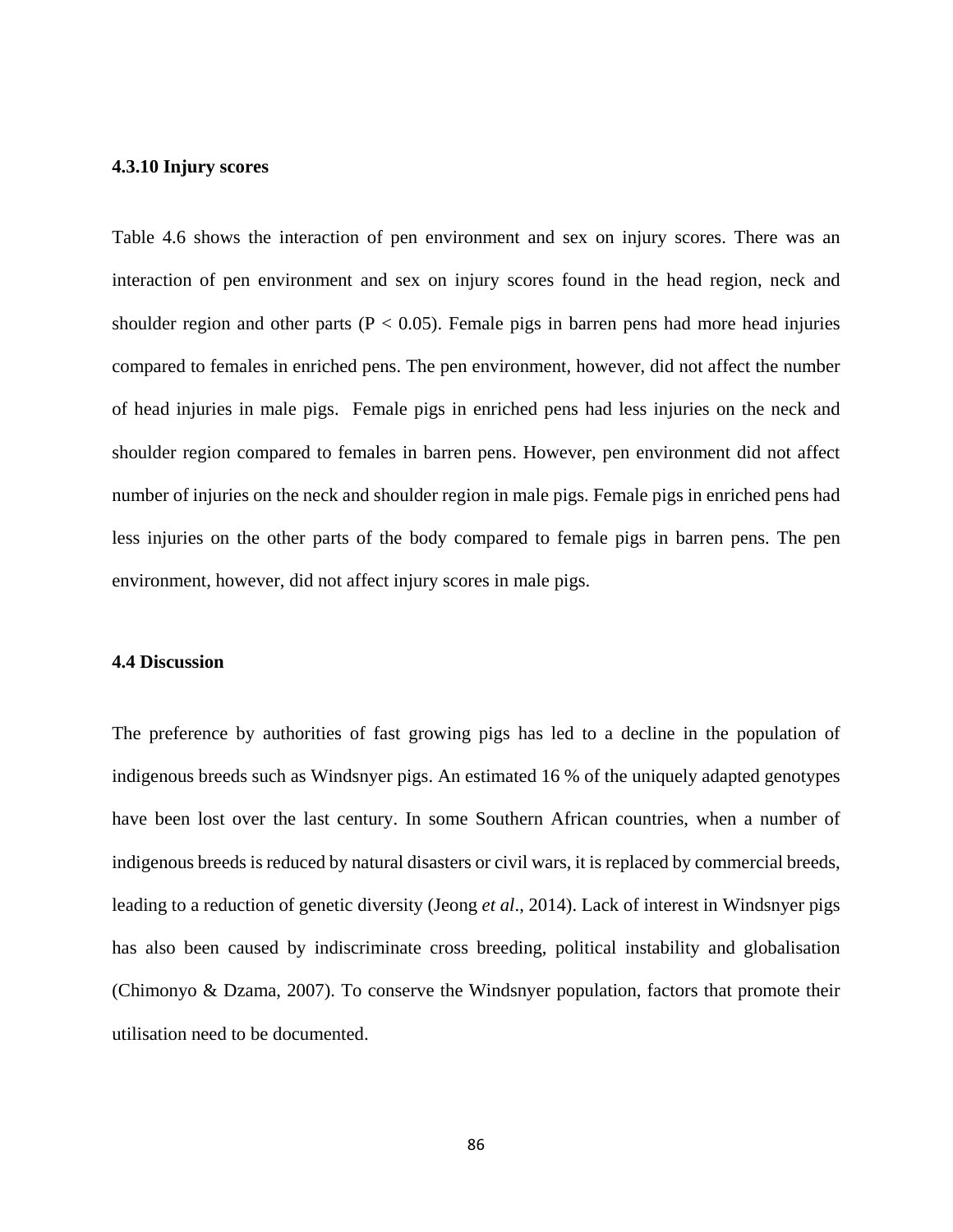|        | <b>Head region</b>         |                            | Neck & Shoulder region     |                   | Other parts                |                   |
|--------|----------------------------|----------------------------|----------------------------|-------------------|----------------------------|-------------------|
|        | <b>Enriched</b>            | <b>Barren</b>              | <b>Enriched</b>            | <b>Barren</b>     | <b>Enriched</b>            | <b>Barren</b>     |
| Sex    |                            |                            |                            |                   |                            |                   |
| Male   | $0.23 \pm 0.03^{\text{a}}$ | $0.22 \pm 0.03^{\text{a}}$ | $0.34 \pm 0.03^b$          | $0.42 \pm 0.03^b$ | $0.37 \pm 0.02^b$          | $0.37 \pm 0.02^b$ |
| Female | $0.33 \pm 0.03^a$          | $0.41 \pm 0.03^b$          | $0.21 \pm 0.03^{\text{a}}$ | $0.39 \pm 0.03^b$ | $0.23 \pm 0.02^{\text{a}}$ | $0.32 \pm 0.02^b$ |

## **Table 4. 6: Interaction between pen environment and sex on injury levels (mean ± standard error)**

<sup>ab</sup> Values with different superscripts differ significantly ( $P < 0.05$ )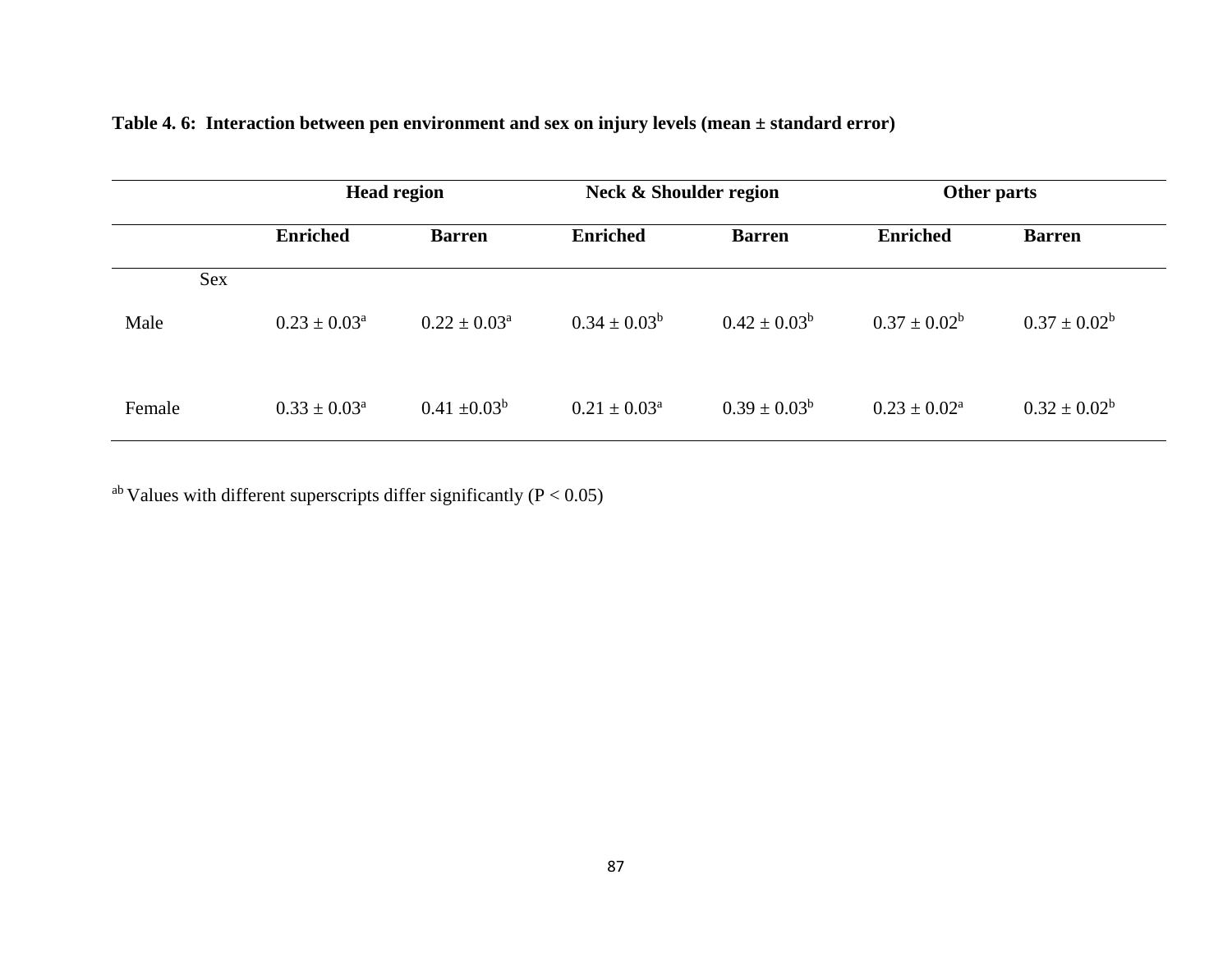The heart rate was within the normal range for the pigs. The normal heart rate range is between 70 and 107 beats/min (Hannon *et al*., 2012). The observation that HR was influenced by pen environment was not surprising. The higher HR for male pigs in barren pens could mean that pen enrichment improves welfare of pigs. The finding that pigs in enriched environment had lower HR could be a reflection of being calmer and resting more as a result of spending more time on exploratory behaviours (Caldara *et al*., 2012).

Respiration rate is the first indicator of heat stress and can be affected by temperatures as low as 21.3 °C (Lorschy, 2005). The normal respiration rate for pigs is between 15 and 30 beats/min (Silanikove *et al*., 2000). On the contrary, Lorschy (2005) reported that 50 beats per minute is also comfortable for pigs. Caldara *et al*. (2012) reported that respiration rate did not differ between pigs enriched with wood shavings, compact floor and coffee husks bedding. The observed interaction between pen environment and sex on respiration rate is difficult to explain. The finding that female pigs in barren pens had higher RR than females in enriched pens could indicate increased stress levels in the female pigs.

The observed interaction between pen environment and sex on RT could be due to changes in behavioural activities and climatic conditions under study. The higher RT for male pigs in barren environment could suggest that they were trying to maintain a temperature gradient between core and skin temperature (Renaudeau *et al*., 2008). Rectal temperature is an indicator of the core body temperature that does not vary much because of the thermoregulatory control at the hypothalamic level (Hahn, 1990). Madzimure *et al*. (2011) reported that RT is a delayed indicator of heat stress only responding at temperatures above 27 °C. Stress can affect body temperature rhythm and body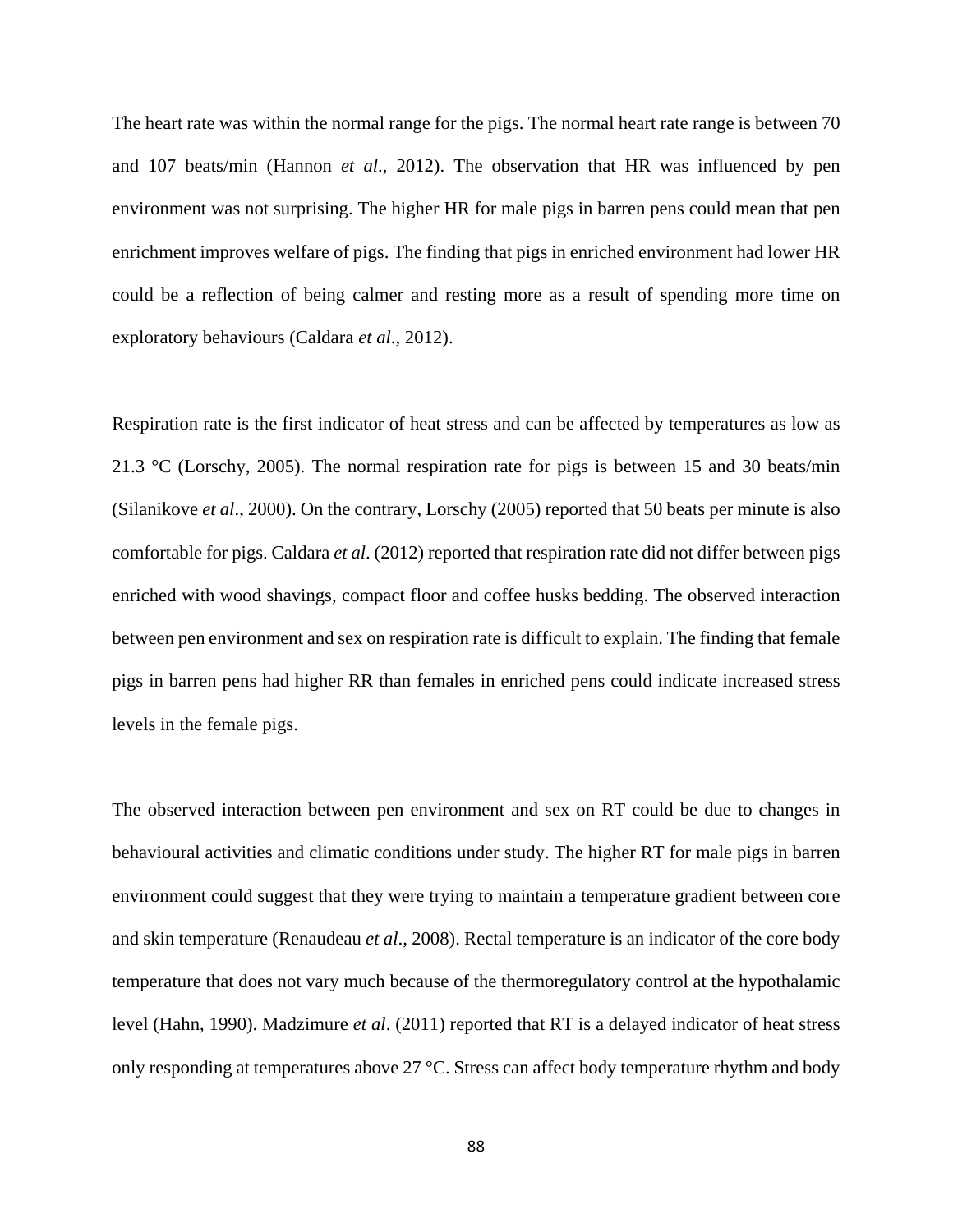temperature level (De Jong *et al*., 2000). These differences in RT can also be explained by differences in circadian rhythm. The sex difference may be explained by the effect of puberty with most pigs coming to oestrus during the study.

The finding that there was no interaction between pen environment and sex on time spent feeding and drinking was surprising because in the absence of enrichment substrates in the barren environment you would expect pigs to spend more time feeding and drinking. The lack of differences on feeding behaviour in barren and enriched pen environments was difficult to explain (Beattie *et al*., 1996). A possible explanation could be that pigs in enriched pens were restricted in their use of enrichment substrates because of the size and pen design such that when one pig is feeding, it would effectively block the movement of others. More time spent on drinking by pigs in barren environment was expected as a result of boredom, therefore, pigs would be playing with the nipple drinker.

Windsnyer pigs have a calmer temperament (Chimonyo & Dzama, 2007) which could possibly suggest the lack of interaction of pen environment and sex on time spent fighting. The finding that pigs in barren environment spent more time fighting than pigs in enriched environment could have emanated out of frustration when queuing at the feeder or due to competition of resources within the pen. Fighting could have been reduced if more feeders were made available to reduce competition for access of food. Fighting may also have been elicited by discomfort, irritability and annoyance in pigs. The reduction of fighting with enrichment may not be a direct consequence of the enrichments but rather a secondary result associated with the decrease in harmful social behaviour that is brought by the enrichment (Beattie *et al*., 1996). Bullying behaviour in the study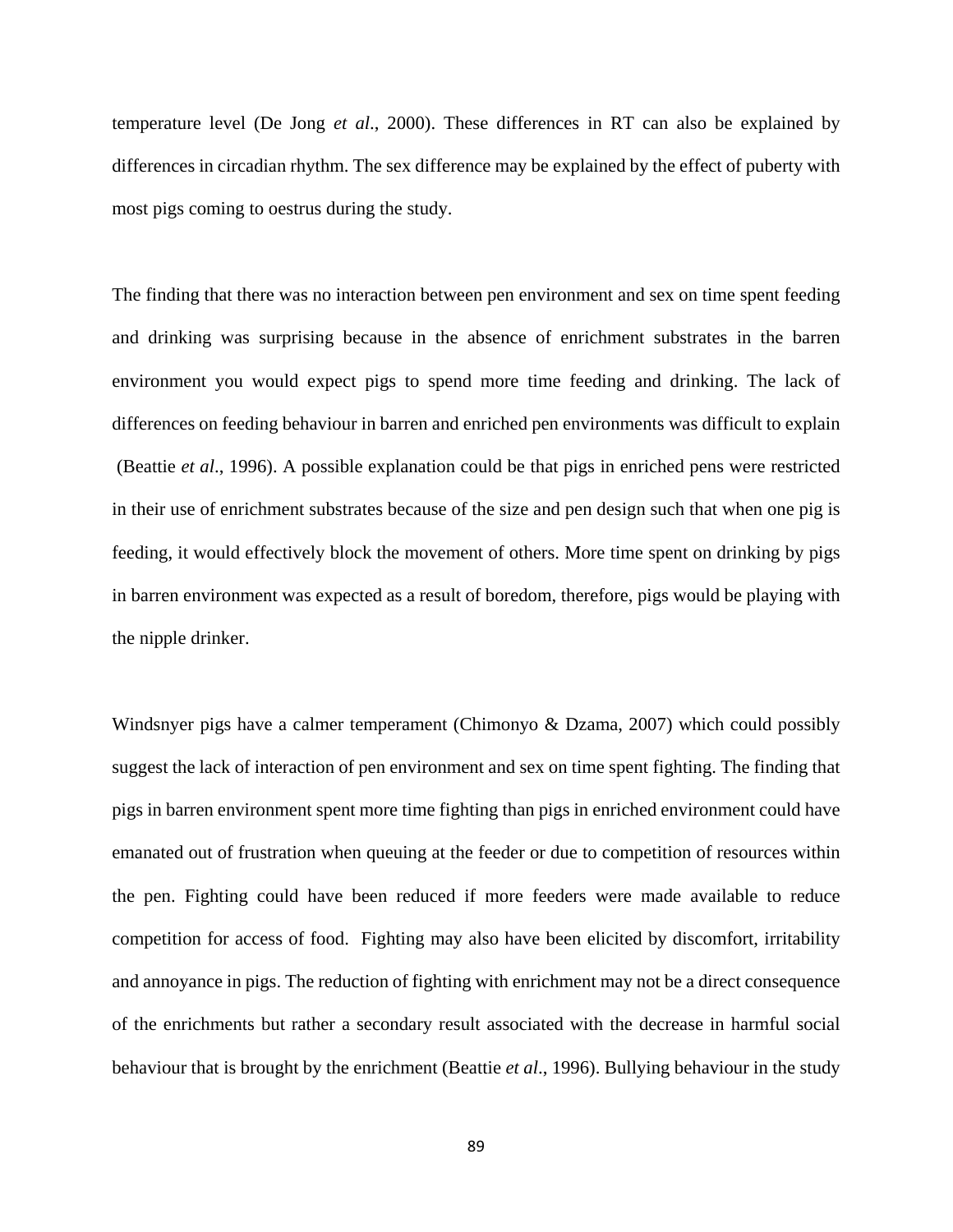was defined as one pig being dominant over the other in a fight. The observed interaction on bullying with female pigs in barren environment spending more time bullying may be a reflection of a dominant pig being more in control of the pen environment and submissive pigs not retaliating to avoid social encounters or choosing to wait for the dominant pig to stop its activity before it does what it desires to do.

The unexpected observation that there was no interaction between pen environment and sex on time spent actively standing is surprising because Windsnyer pigs in their natural habitat dedicate greatest part of their time foraging and on exploratory behaviours such as grazing and rooting. Since most of the pigs were observed to be on heat it was anticipated that there would be an interaction of pen environment and sex on time spent actively standing. During observations, in the morning when feed was offered there would be lot of activity as they were anticipating a share of feed. It is likely, therefore, that time spent on this activity was taken up in more, lying down.

The finding that females in enriched environment spent more time lying down could be because it was the hottest hours of the day. More- so time spent lying down could be explained as a sign of enhanced satiety for the pigs in enriched environments. Increased time spent lying down came directly from decreased time spent eating (Bakare *et al*., 2014). Such results could also suggest that females were resting more frequently because they were more satisfied and calmer. More time spent on walking in male pigs in barren environment could have emanated when male pigs were walking around sniffing the floor. De Leeuw *et al*. (2005) referred this action as a substrate directed behaviour. Substrate directed behaviour may occur when pigs in a barren environment perceive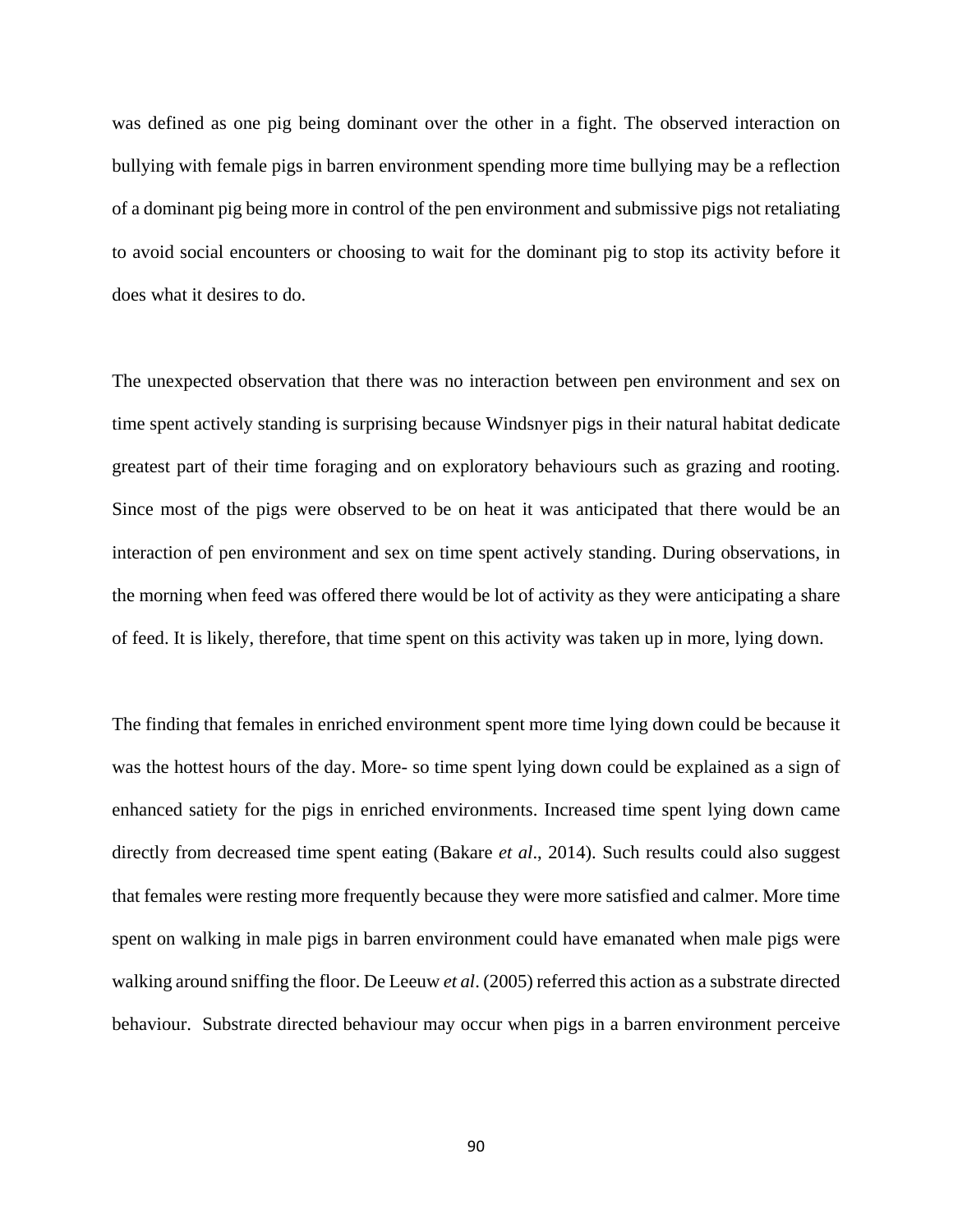that their pen environment is different from the other pen environment, thus, they spent time walking around looking for rootable objects.

The observation that female pigs in barren environment spent more time mounting could have been signs of heat as a consequence of sexual maturity. The finding that there was no interaction on head thrusting is not simple to explain. The observed similar time spent exploring substrates in enriched environment agrees with the commonly held view that when pigs are given access to substrates they spend considerate amount of time exploring them. In the absence of substrates, they spend their time exploring pen or pen fixtures (Beattie *et al*., 2000). The observation that male and female pigs in barren environment spent more time exploring pen fixtures could be a reflection of rooting behaviour in pigs. The anticipated finding that enriched pigs spent less time exploring pen fixtures is presumably because the exploration of pen fixtures was less satisfying compared to manipulation of the substrates (Bolhuis *et al*., 2005) as pigs appear to prefer chewable, destructible and rootable object for exploration (Van de Weerd *et al*., 2003).

The finding that male pigs in barren environment spent more time rolling and pivoting could be a reflection of play behaviour or pigs realising frustration and boredom as they were not provided with substrate. When pigs are housed in a barren environment, levels of tail biting are very high (Van de Weerd *et al*., 2006) and the occurrence of tail biting in a barren environment could be a reflection of re-directed foraging behaviour. It is suggested that when pigs are housed indoors and cannot perform foraging behaviour due to lack of rootable substrates or space they redirect foraging to rooting and chewing of pen mates, usually tails become a major targets of rooting and chewing because it always readily available for manipulation.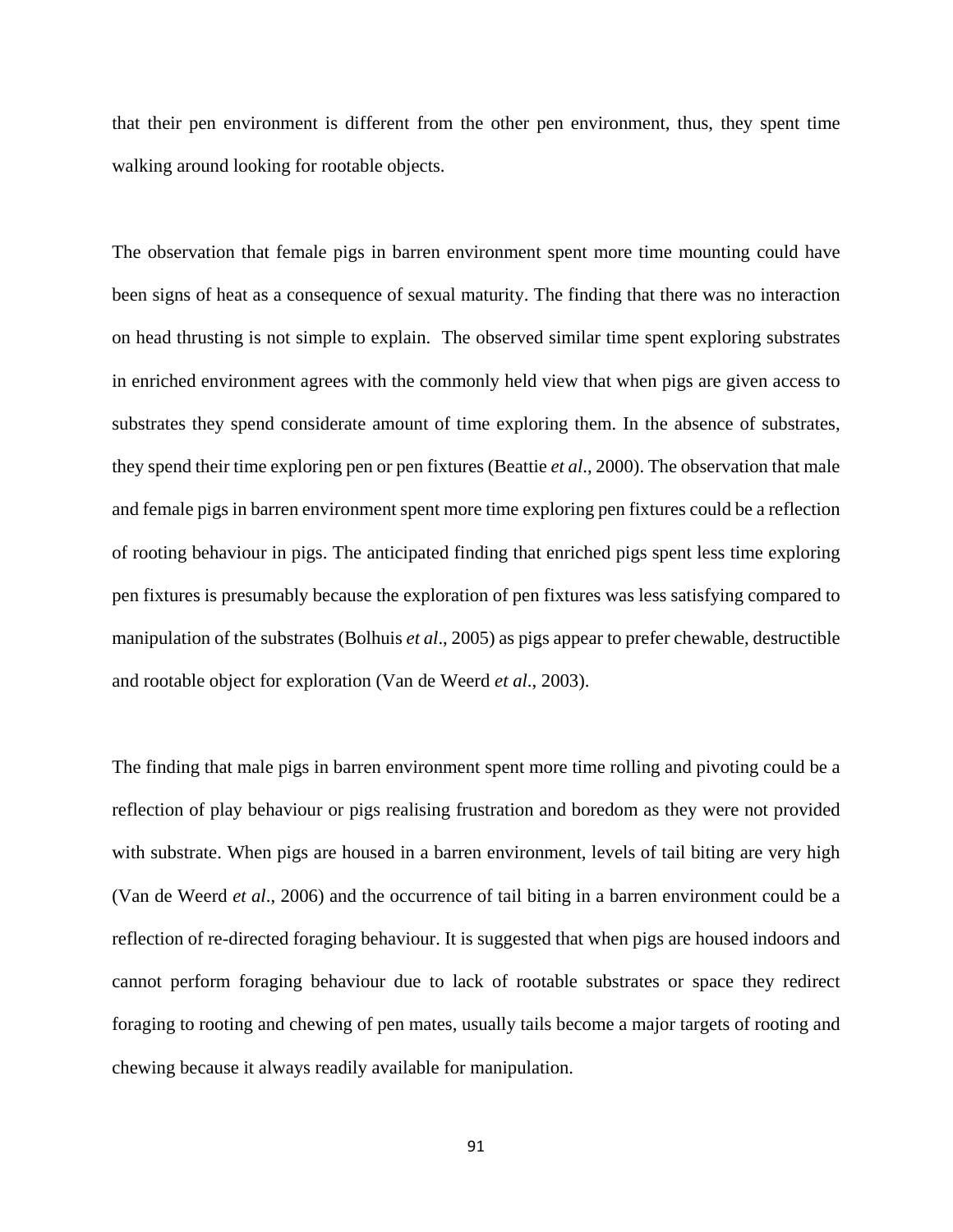The major cause of skin injuries is fighting among the mixed groups and unfamiliar pigs (Faucitano, 2001). The observed interaction of pen environment and sex on skin injuries could be due to difficulty in avoiding an attack by an aggressor at higher stocking densities in the pen (Geverink *et al*., 1996). The finding that female pigs in barren environment had more head injuries compared to enriched females was expected. Partly, because the provision of enrichment materials was expected to reduce the incidence of fighting since most of the pigs will be devoting their time exploring the substrates.

The observation that pen environment did not affect the number of head injuries in male pigs could suggest a low level of aggressiveness in this genetic line of pigs. The observed finding that enriched females had less injuries on the neck and shoulder region compared to females in barren environment was expected because when pigs are fighting they position themselves so that their heads align on each other's shoulders. Therefore, slamming of their heads into each other's shoulders could have resulted in more cuts or injuries on the neck and shoulder region of females in barren environment. The results that enriched female pigs had less injuries on the other parts of the body could mean being less involved in fighting and bullying as a result of exploring substrates more. The observation that pen environment did not result in any difference in male pigs could be a result of some male pigs admitting defeat from the opponent and running away.

#### **4.5. Conclusions**

From the pigs used in the present study, it can be concluded pen enrichment reduced the number of injuries, especially for female pigs in enriched environment. Female pigs in enriched spent less time bullying each other than male pigs. Male and female pigs in enriched environment spent less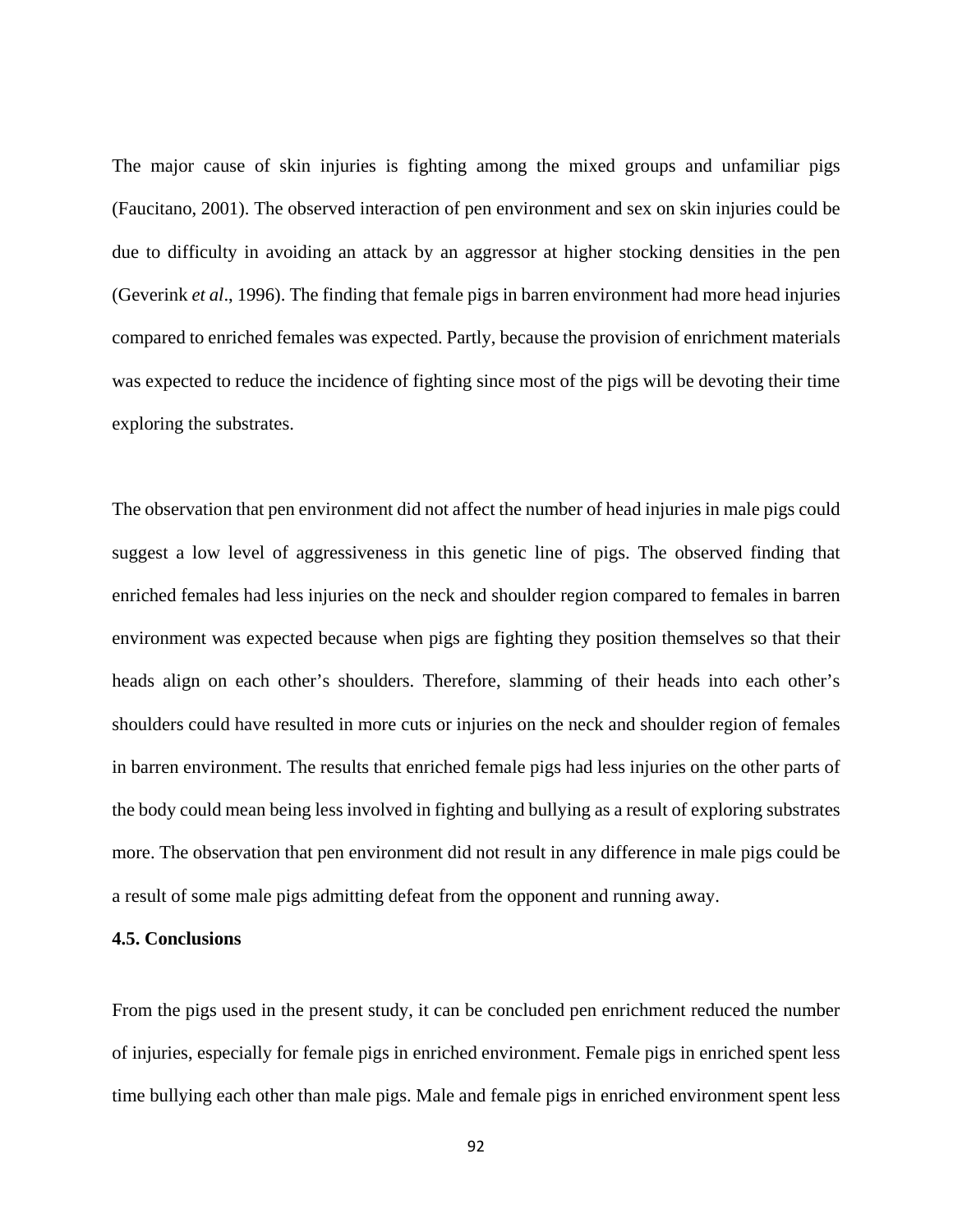time on tail biting, rolling and pivoting than those in barren environments. The lower time spent on aggressive interactions gives a clear indication that pen enrichment reduced anti-social behaviours.

## **4.6 References**

- Bakare, A.G, Madzimure, A, Ndou, S.P and Chimonyo, M (2014). Growth performance and behaviour in grouped pigs fed fibrous diet. *Asian Australian Journal of Animal Science* 27, 1204-1210.
- Beattie, V. E, Walker, N and Sneddon, I. A (1996.) An investigation of the effect of environmental enrichment and space allowance on the behaviour and production of growing pigs. *Applied Animal Behaviour Science* 48, 151–158.
- Beattie, V.E, O' Connell, N.E, Moss, B.W (2000). Influence of environmental enrichment on the behaviour, performance and meat quality of domestic pig. *Livestock Production Science* 65, 71-79.
- Bolhuis, J.E., Schouten, W.G.P, Schrama, J.W and Wiegant V.M (2005). Behavioural development of pigs with different coping characteristics in barren and substrate enriched housing conditions. *Applied Animal Behaviour Science* 93, 213-228.
- Caldara, F.R, Rosa, P.S.G, Ferreira, R.A, De o Reis, N.M.O, Garcia, R.G and Ferreira, D.S (2012). Behaviour, performance and physiological parameters of pigs reared in deep bedding. *Engenharia Agricola Jabotical* 32, 38-46.
- Chimonyo, M., Dzama, K. (2007). Estimation of genetic parameters for growth performance and carcass traits in Mukota pigs. *Animal* 2, 317–323.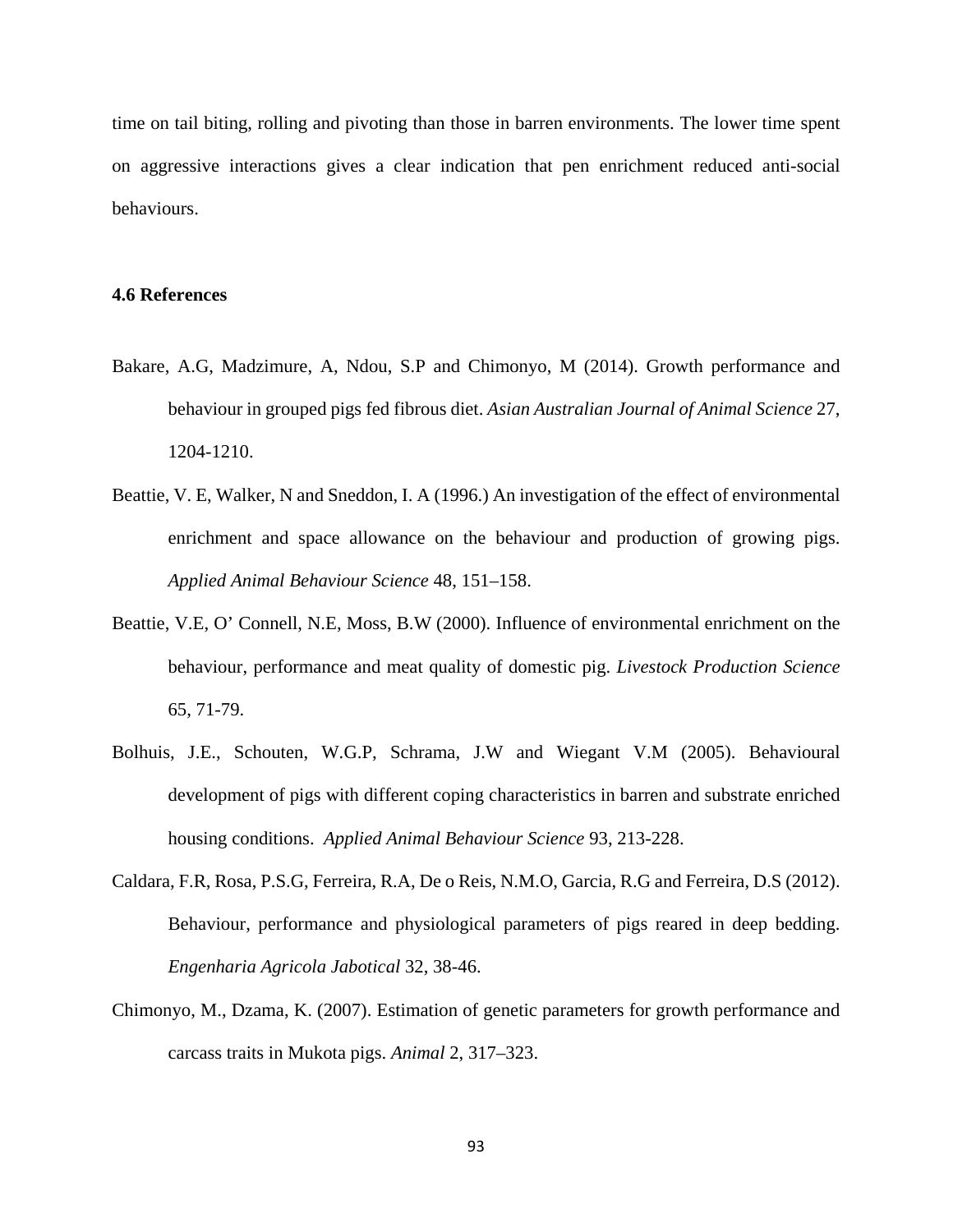- Deen, J (2005). Effect of stocking density on the welfare and performance of grow finish pigs. *Animal welfare*, NPB 04 -093.
- De Jong, I. C, Ekkel, E.D, Van de Burgwal, J. A, Lambooij, E, Korte, S. M, Ruis M.A.W, Koolhaas,J. M, Blokhus HJ (1998). Effects of straw bedding on physiological responses to stressors and behaviour in growing pigs. *Physiology & Behaviour* 64, 303–10.
- De Jong, I.C, Prelle, I.T, Korte S.M, Blokhuis, H.J and Koolhaas, J.M (2000). Effect of environmental enrichment on behavioral responses to novelty, learning and memory and the circadian rhythm in cortisol in growing pigs. *Physiology & Behaviour* 68, 571-578.
- De Leeuw, J. A., J. J. Zonderland, H. Altena, H. A. M. Spoolder, A. W. Jongbloed, and M. W. A. Verstegen. (2005). Effects of levels and sources of dietary fermentable non-starch polysaccharides on blood glucose stability and behaviour of group-housed pregnant gilts. *Applied Animal. Behaviour Science* 94, 15-20.
- De oliveria Junior, G.M, Ferreira, A.S, Oliveira, R.F.M, Silva, B.A.N, de Figueiredo, E.M and Santos, M (2011). Behaviour and performance of lactating sows housed in different types of farrowing rooms during summer, *Livestock Science* 141, 194 -201.
- Faucitano, L (2001). Cause of skin damage to pig carcasses. *Canadian Journal of Animal Science* 81, 234-248.
- Geverink, N.A, Engel, B, Lambooj, E and Wiegant, V.M (1996). Observations on behaviour and skin damage of slaughter pigs and treatment during lairage. *Applied Animal Behaviour Science* 50, 1-13.
- Halimani, T.E, Muchadeyi, F.C, Chimonyo, M. and Dzama, K (2010). Pig genetic resource conversation: The South African perspective. *Ecological Economics* 69, 944-951.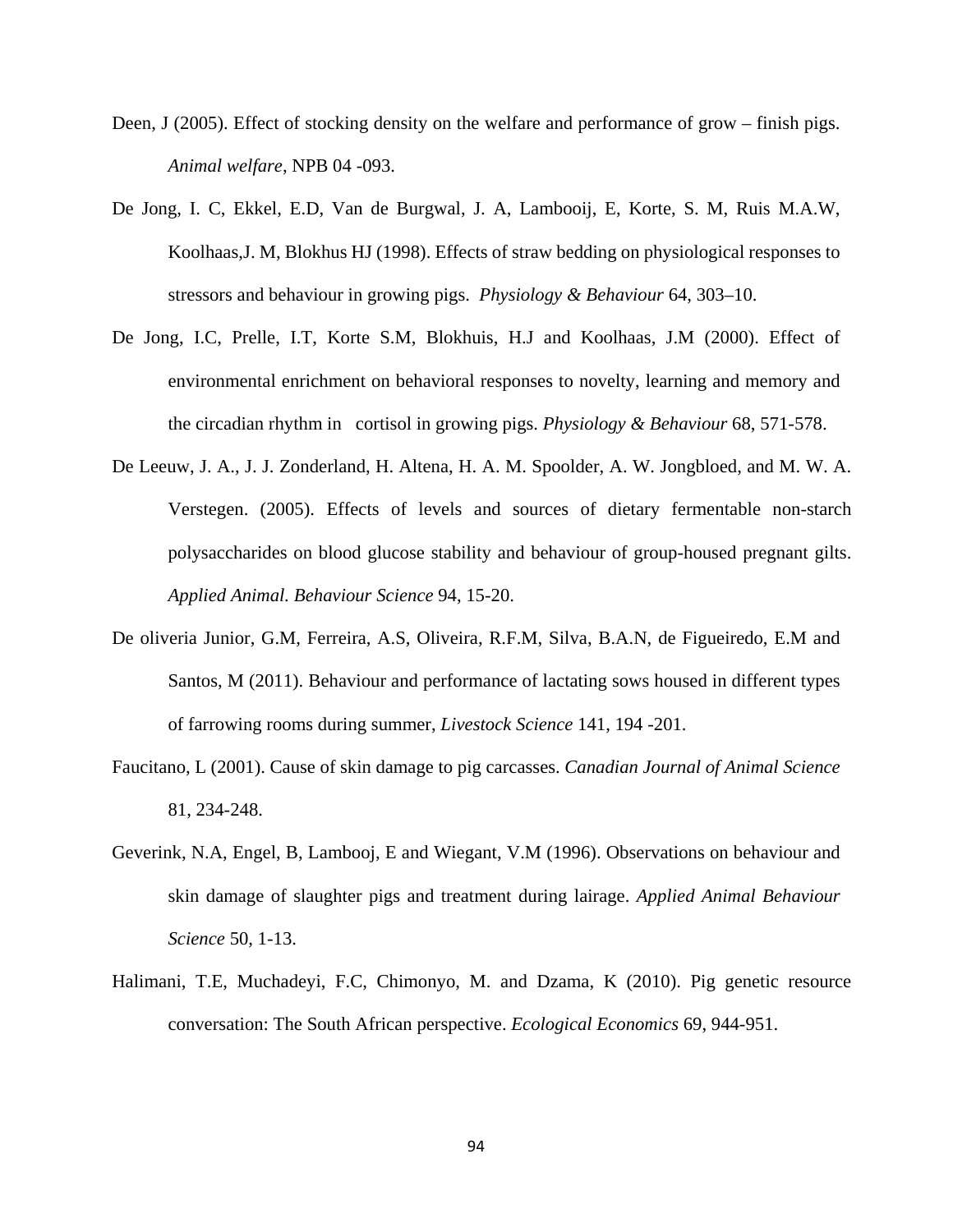- Hannon, E. E., Soley, G., & Ullal, S. (2012). Familiarity Overrides Complexity in Rhythm Perception: A Cross-Cultural Comparison of American and Turkish Listeners: Human Perception and Performance. *Journal of Experimental Psychology, Advance online publication*. doi: 10.1037/a0027225.
- Hanhn, G.L (1990). Dynamic response of cattle to thermal heat loads. *Journal of Animal Science* 77, 10-20.
- Hendrix, W.F, Kelley, K.W, Gaskins, C.T and Bendel, R.B (1978). Changes in respiratory rate and rectal temperature of swine near parturition. *Journal of Animal Science* 47, 188-191.
- Jeong, H.S, Kim, D.W, Chuni, S.Y, Sungi, S, Kim, J. H, Cho,S, Kim, H and Oh, J,S (2014). Native pig and chicken breed database: NPCDB. *Asian Australian Journal of Animal Science* 27 (10), 1394 1398.
- Lorschy, M.L (2005). Definitions of ambient temperature requirements for: A review. Prairie Swine. Inc.http://prairieswine.com/pdf 36055.
- Madzimure, J (2011). Climate change adaptation and economic valuation of local pig genetic resources in communal production systems of South Africa. PhD Thesis. University of Fort Hare, South Africa.
- Renaudeau, D, Kerdonculf, M, Anais, C, Gourdine, J.L (2008). Effect of temperature level on thermal acclimation in Large White growing pigs. *Animal Science* 11, 1619-1626.
- Silanikove, N (2000). Effects of heat stress on the welfare of extensively managed domestic ruminants. *Livestock Production Science* 67, 1-18.
- Van de Weerd, H.A, Docking, C.M, Day, J.E.L, Breuer, K and Edwards, S.A (2006). Effects of species – relevant environmental enrichment on the behaviour and productivity of finishing pigs. *Applied Animal Behaviour Science* 99, 230-247.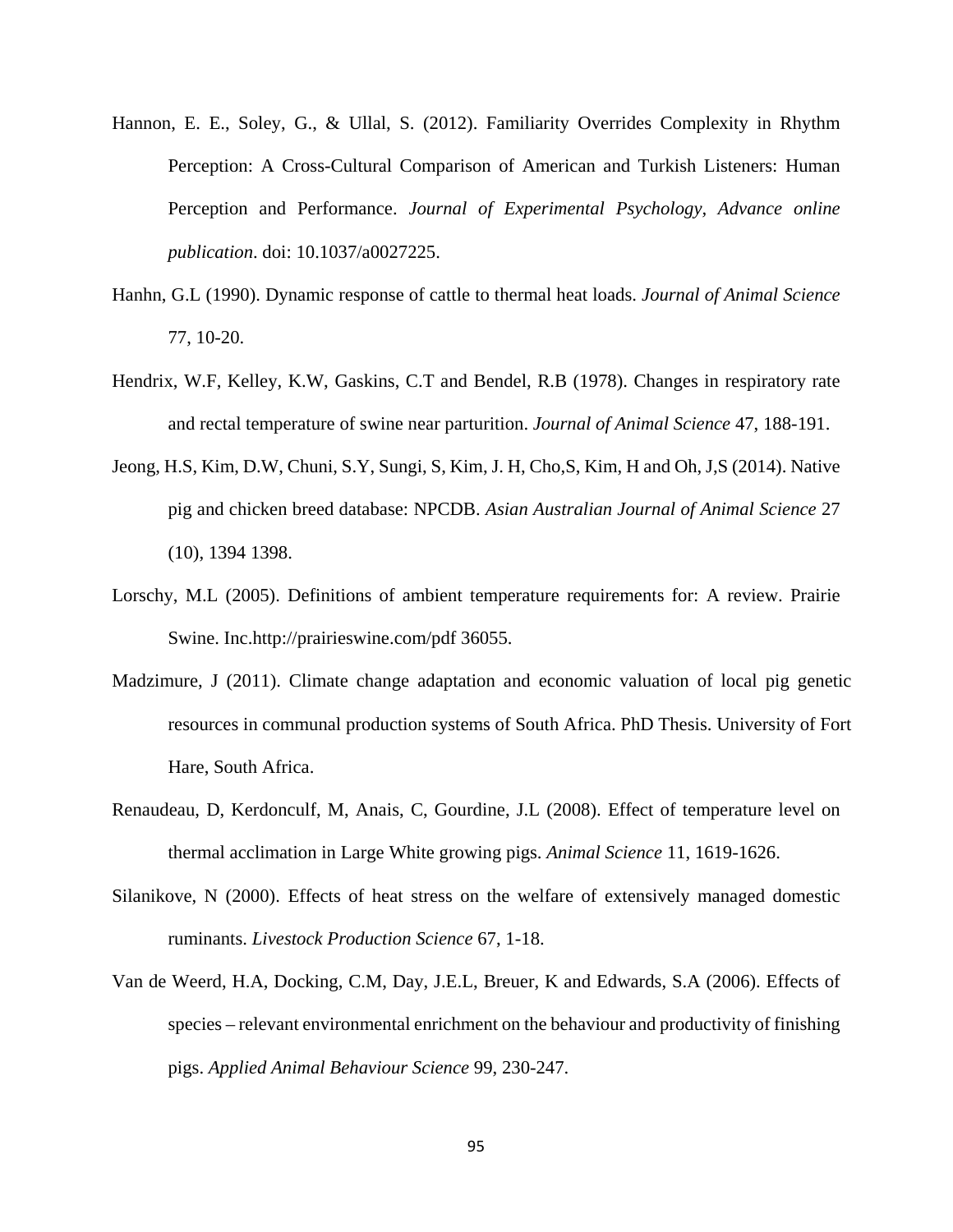## **5.1 General discussion**

The main hypothesis tested was that the influence of pen environment on growth performance, metabolite concentrations, physiological responses and behaviour of Windsnyer pigs depends on their sex. The Windsnyer pigs reach sexual maturity about three months younger than the fast growing improved pigs (Mashatise *et al*., 2005). Most commercial farmers mix male and female pigs during fattening. The female Windsnyer pigs are, however, likely to exhibit oestrus before they are ready for slaughter. Furthermore, puberty is also likely to influence any degree of activity within a pen and could, therefore, interact with any attempts to enrich pig pens. Such interaction could, therefore, be measured through growth performance. In addition to growth performance parameters, indicators related to behaviour, metabolite concentrations and physiological responses need to be considered to get an accurate assessment on pig welfare.

The interaction of pen environment and sex on growth performance and blood metabolite concentrations was determined in Chapter 3. There was an interaction of pen environment and sex on average daily feed intake (ADFI). Females in barren pens had higher ADFI than females in enriched environment but ADFI was similar for male pigs. This was likened to female pigs in enriched environment spending more of their time exploring the substrates than feeding. The higher ADFI of female pigs in barren environment was explained by that pigs from this environment could have felt bored and could only spend time feeding. Pen environment did not affect ADFI and average daily gain (ADG). Sex of pigs affected ADG and F: G ratio. Male pigs grew faster than females. This could have been due to the influence of testosterone to enhance growth (Chimonyo *et al*., 2005). Pigs in enriched environment were more efficient in converting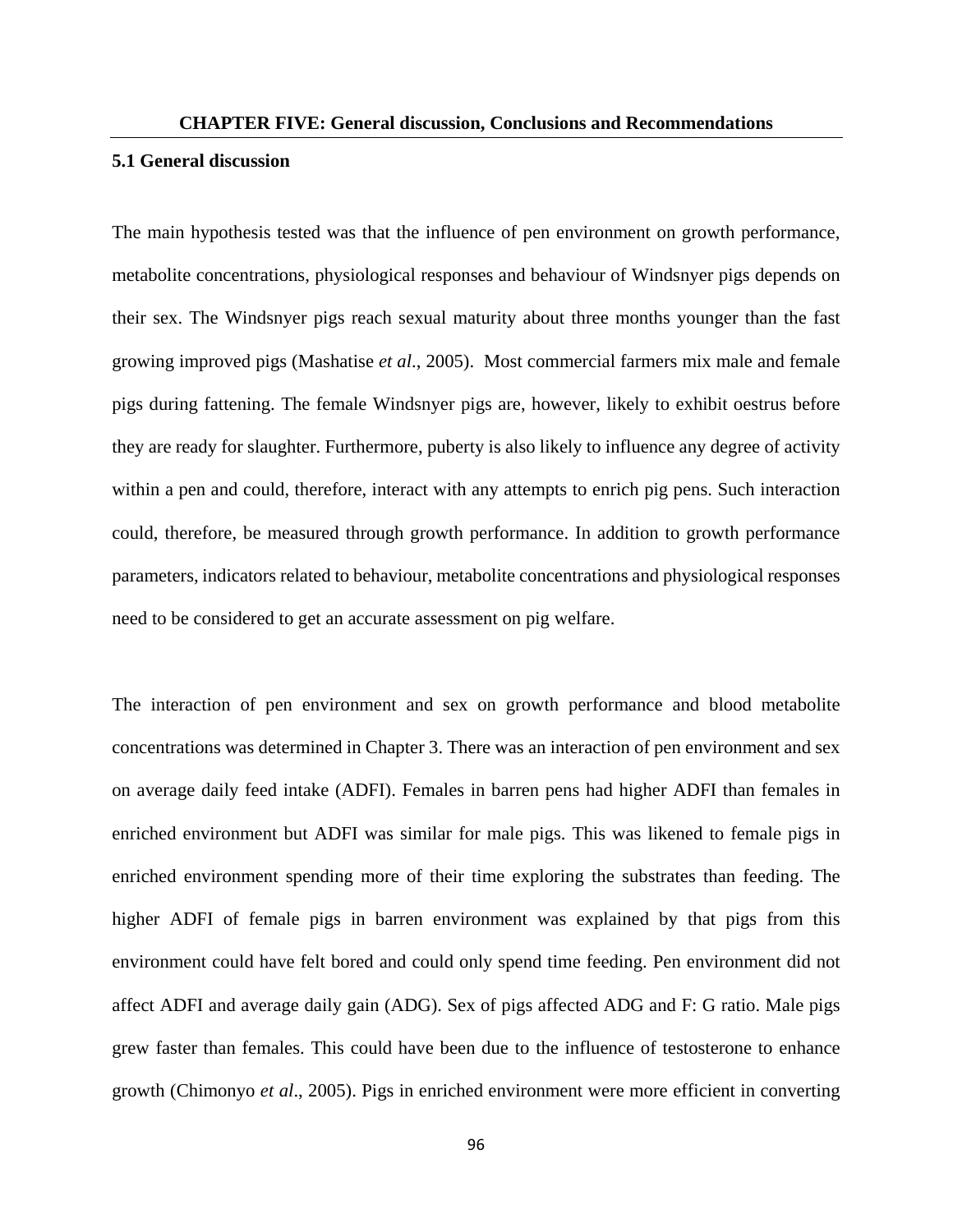feed into body weight than those in barren environment. The hypothesis that the influence of pen environment on growth performance depends on sex is accepted based on the view that female pigs in enriched environment performed better than those in a barren environment.

Studies that have been done on enrichment have ignored possible changes that occur on blood metabolite concentrations as a result of pen environment. There was an interaction of pen environment and sex on glucose, blood urea nitrogen (BUN) and alkaline phosphatase (ALP). Females in barren environment had higher glucose than enriched females. This was attributed to female pigs in barren environment getting more glucose from the diet as a consequence of high ADFI. Enriched females had higher BUN than females in barren environment. This was attributed to dietary protein levels being higher than the requirements (Mashatise *et al*., 2005) for the slow growing Windsnyer pigs. This could also suggest that enriched females assimilated more protein levels than needed thus, excess protein was deaminated leading to high BUN. Enriched females had higher ALP than females in barren environment suggesting that bone cells of females in enriched environment were more active as a result of increased activities. In this respect, the hypothesis that the influence of pen environment on metabolite concentrations depend on sex is accepted as female pigs in enriched environment had higher BUN and ALP than those in barren environments.

In Chapter 4, the interaction between pen environment and sex on physiological responses, behaviour and injury levels of Windsnyer pigs was assessed. Pigs in barren environment had higher heart rate than enriched pigs. The higher HR for male pigs in barren environment could mean that pen enrichment improves welfare of pigs. There was an interaction of pen environment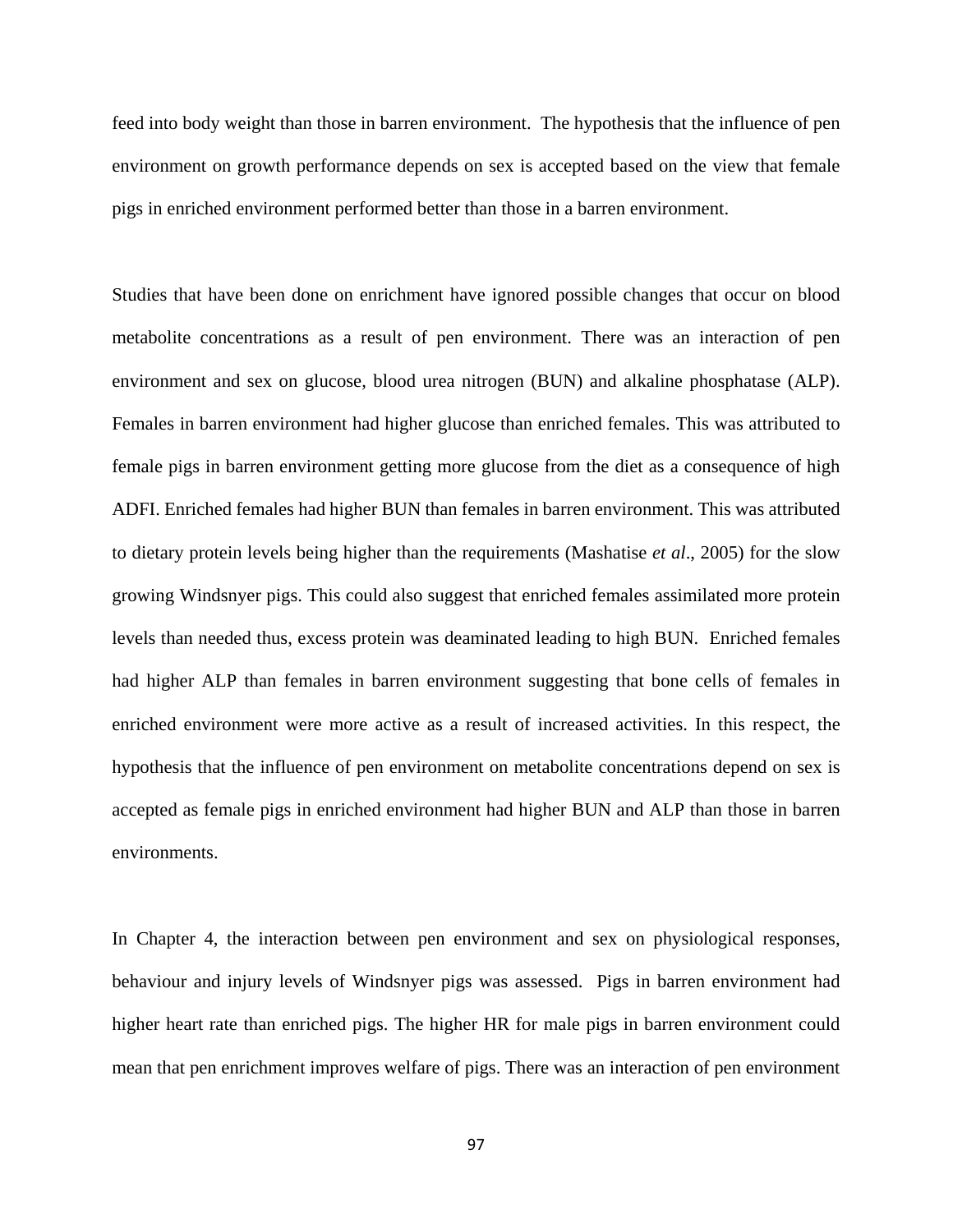and sex on rectal temperature. This was attributed to changes in behavioural activities and climatic conditions during the study. Enriched females had higher rectal temperature than males. The sex difference could be explained by the effect of puberty with most pigs coming to oestrus during the study.

The lack of differences on feeding behaviour in barren and enriched pen environments was difficult to explain. More time spent on drinking by pigs in barren environment was expected as a result of boredom, pigs could have been playing with the nipple drinker. The observed interaction on bullying with female pigs in barren environment spending more time bullying may be a reflection of a dominant pig being more in control of the pen environment and sub missive pigs not retaliating to avoid social encounters or choosing to wait for the dominant pig to stop it activity before it does what it desires to do.

The observation that female pigs in barren environment spent more time mounting could have been signs of heat as a consequence of sexual maturity. The similar time spent exploring substrates in enriched environment agrees with the commonly held view that pigs given access to substrates spend considerate amount of time exploring them. In the absence of substrates they spend their time exploring pen or pen fixtures (Beattie *et al*., 2000). The observation that male and female pigs in barren environment spent more time exploring pen fixtures could have been a reflection of rooting behaviour in pigs. The observed interaction of pen environment and sex on skin injuries could be due to difficulty in avoiding an attack by an aggressor at higher stocking densities in the pen (Geverink *et al*., 1996). The observation that pen environment did not affect the number of head injuries in male pigs suggest a low level of aggressiveness in this genetic line of pigs. The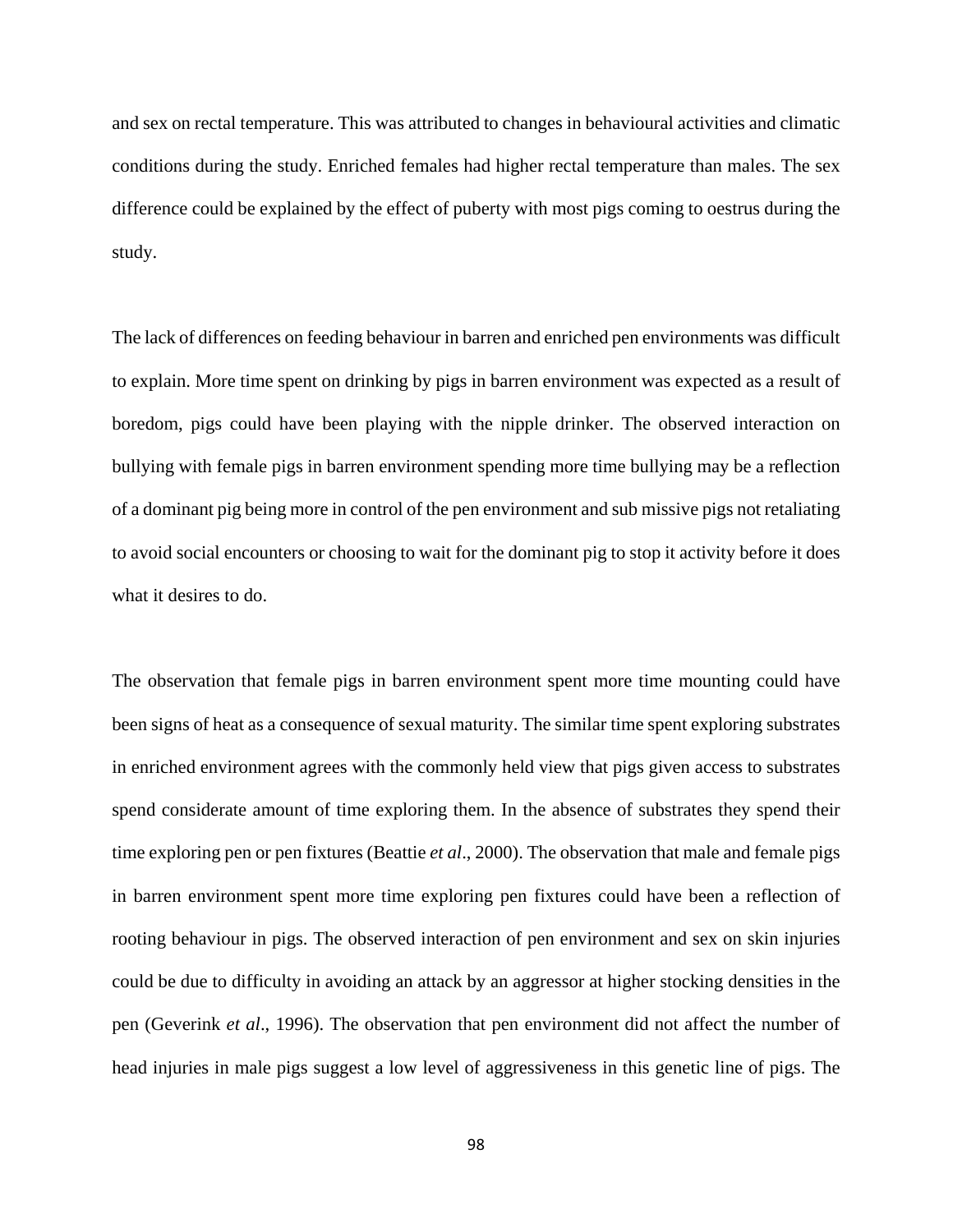hypothesis that there is an interaction between pen environment and sex on physiological responses, behaviour and injury levels on Windsnyer pigs is accepted. Housing female pigs in enriched environment reduced the number of injuries than those in barren environment. Male and female pigs in enriched environment had less heart rate than those

# **5.2 Conclusions**

Female pigs in enriched environment performed better than those in barren environment. The female pigs in barren environment had higher glucose concentrations than their contemporaries in enriched environment. Likewise, there was an increase in BUN and ALP for female pigs in enriched environment than those in barren environment. The male pigs in enriched environment had higher albumin concentrations than females enriched. Pen enrichment reduced the number of injuries, especially for female pigs in enriched environment. The lower time spent on agonistic interactions gives a clear indication that pen enrichment reduced anti-social behaviours. Female pigs in enriched environment spent less time on bullying each other than male pigs. Male and female pigs in enriched environment spent less time on tail biting, rolling and pivoting than those in barren environments.

# **5.3 Recommendations and further research**

For promotion of Windsnyer pigs it should be borne in mind that farmers need information that promote their utilisation. When keeping Windsnyer pigs it is indispensable to enrich their environment, especially female pigs as enrichment improves F: G ratio and ADFI. Furthermore, for effective pen enrichment in male pigs it is recommended that farmers should provide more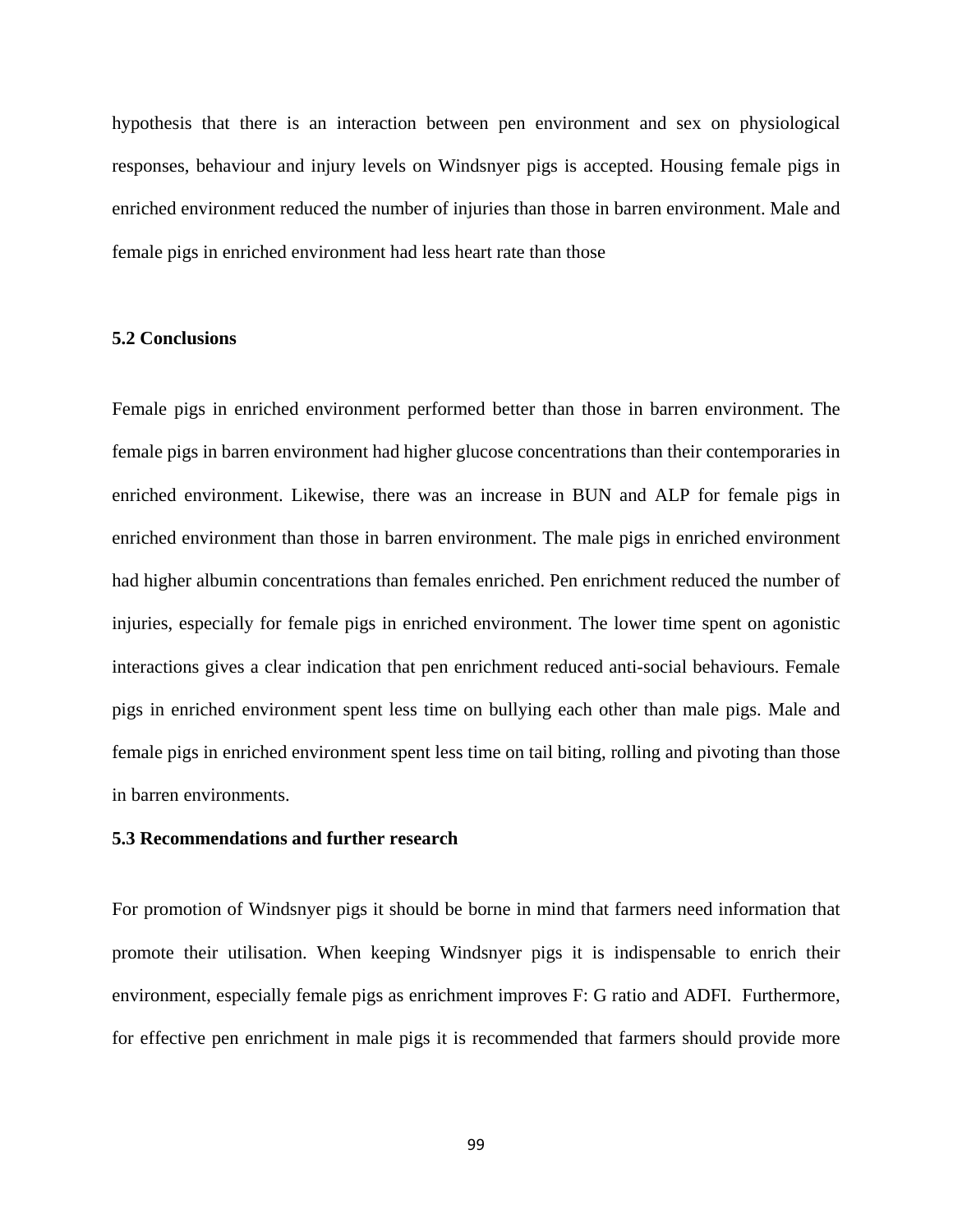enrichment substrates than in female pigs. Enrichment substrates for male pigs should be strong enough to produce changes in behaviour and improve growth performance.

Further research should focus on alternative ways that can be used to improve the Windsnyer genotype. Possible aspects that need further research include:

- 1. Utilization of ingestible and chewable enrichment materials to improve the growth performance of indigenous pigs.
- 2. Impact of the length of exposure to pen environment on behavioural expression and stress response of Windsnyer pigs.
- 3. Influence of pen environment and sex on circadian rhythm and glucocorticoid receptor (GR) and mineralocorticoid receptor (MR) of the corticosteroid hormone.
- 4. Impact of pen environment and sex on gene expression and proteomics
- 5. Interaction of pen environment and sex on carcass characteristics and pork quality of Windsnyer pigs.

# **5.4 References**

- Beattie, V.E, O' Connell, N.E, Moss, B.W (2000). Influence of environmental enrichment on the behaviour, performance and meat quality of domestic pig. *Livestock Production Science* 65, 71-79.
- Caldara, F.R, Rosa, P.S.G, Ferreira, R.A, De o Reis, N.M.O, Garcia, R.G and Ferreira, D.S (2012). Behaviour, performance and physiological parameters of pigs reared in deep bedding. *Engenharia Agricola Jabotical* 32, 38-46.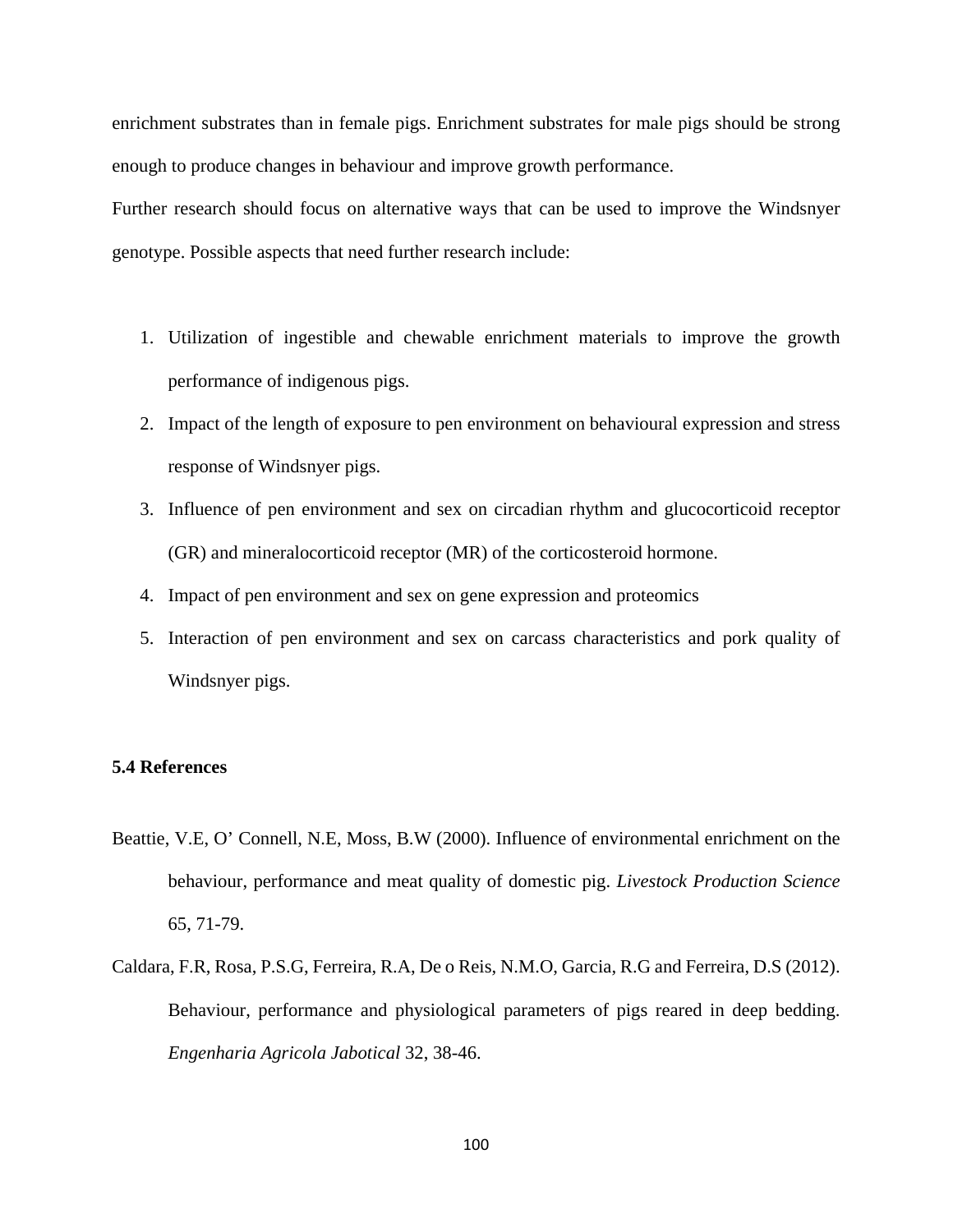- Chimonyo, M, Bhebhe E, Dzama K, Halimani T.E and Kanengoni A (2005). Improving smallholder pig production for security and livelihood of the poor in Southern Africa. *African Crop Science Conference Proceedings* 7, 568- 573.
- De Leeuw, J. A., J. J. Zonderland, H. Altena, H. A. M. Spoolder, A. W. Jongbloed, and M. W. A. Verstegen. (2005). Effects of levels and sources of dietary fermentable non-starch polysaccharides on blood glucose stability and behaviour of group-housed pregnant gilts. *Applied Animal Behaviour Science* 94, 15-20.
- Geverink, N.A, Engel, B, Lambooj, E and Wiegant, V.M (1996). Observations on behaviour and skin damage of slaughter pigs and treatment during lairage. *Applied Animal Behaviour Science* 50, 1-13.
- Halimani, T.E, Muchadeyi, F.C, Chimonyo, M. and Dzama, K (2010). Pig genetic resource conversation: The South African perspective. *Ecological Economics* 69, 944-951.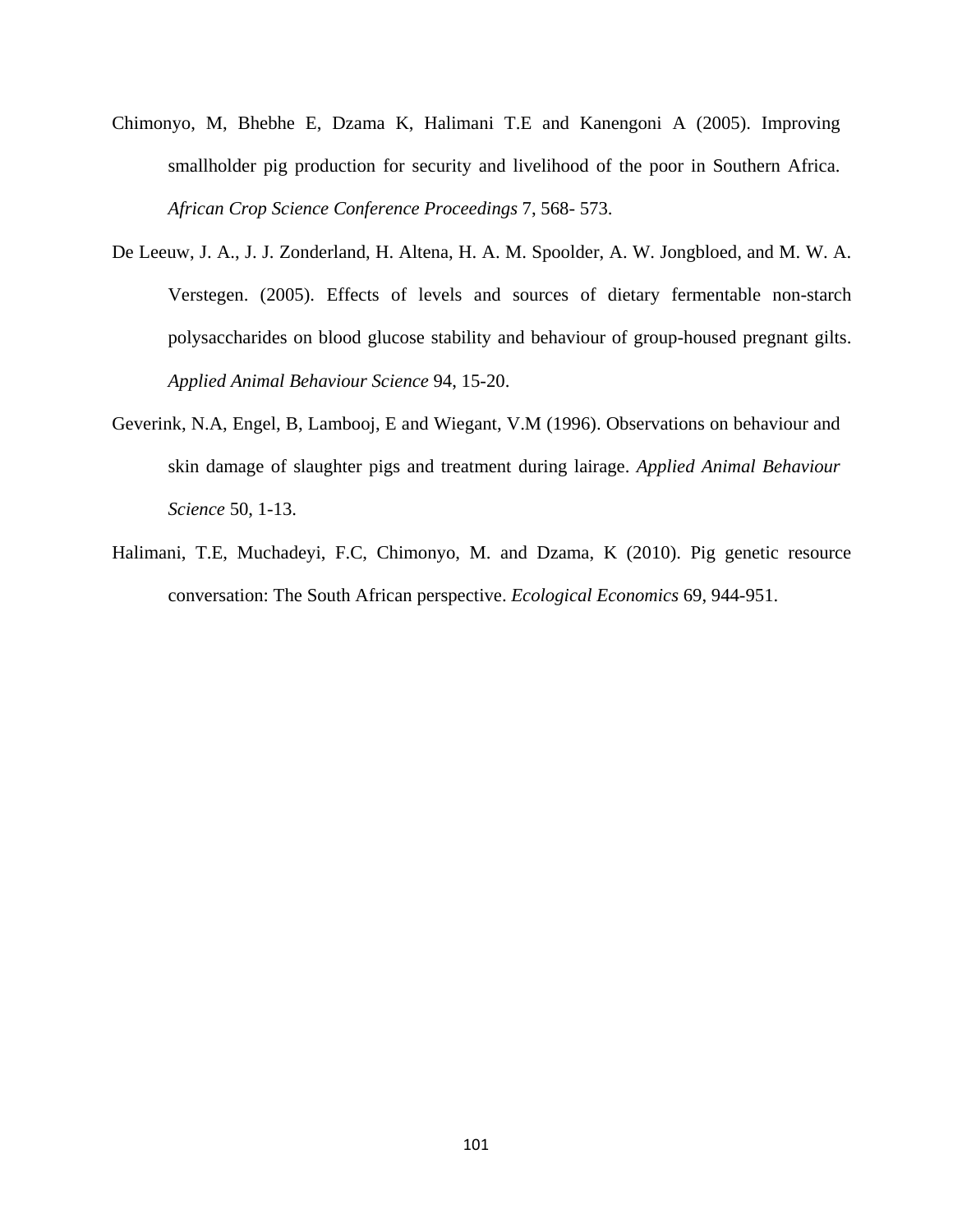# **Appendix 1: Ethical certificate from Agricultural Research Council (ARC)**



**Date: 04 June 2016** 

#### Dear Mbusiseni Mkwanazi,

Re: Ethical evaluation of the project entitled "Interaction between stocking density and breed on the behaviour and growth performance of growing pigs".

Your application for the ethical evaluation of the project entitled "Interaction between stocking density and breed on the behaviour and growth performance of growing pigs" has been finalized and approved. Its Ref no is APIEC16/016.

I would like to inform you that the project was evaluated and found to be ethically acceptable.

Please note that should any amendments or changes be made to the protocol, you are obliged to submit an application to the Ethics committee and that the protocol should be resubmitted for review annually.

#### Regards,

CMBL Dr. C. M. Pilane (Ph.D.) Interim-Chairperson ARC-API Ethics Committee Tel. No. - 012-672-9337 Fax / Faks (012) 665-1604 E-mail / E pos: cyril@arc.agric.za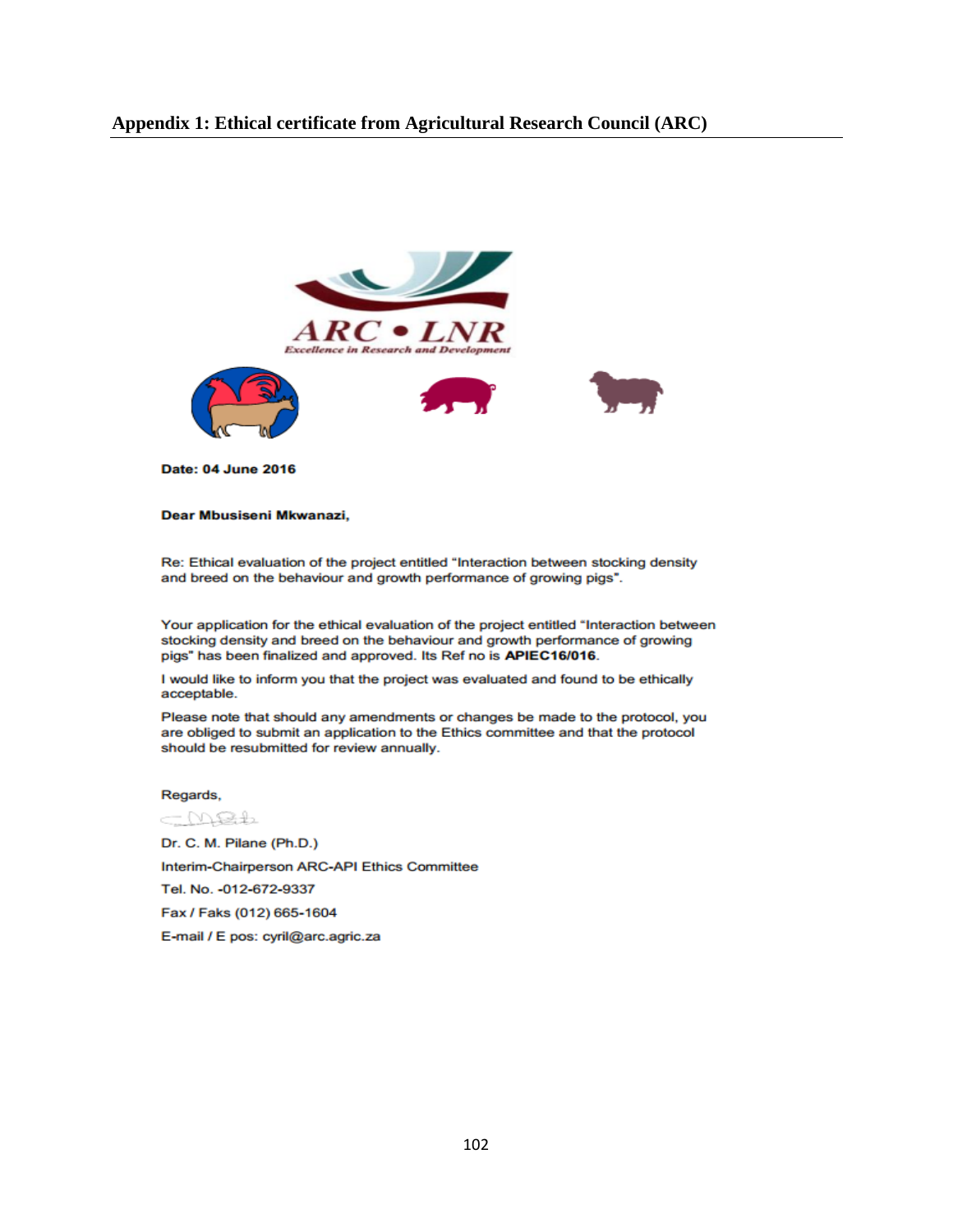# **Appendix 2: Methods for determining serum concentration of serum nutritionally-related blood metabolites and liver enzymes**

### **1. Determination of serum phosphorus (P)**

Serum phosphorus was determined colorimetrically according to the method of Young (1990). The method is based the reaction between ammonium molybdate and P in the sample under acidic conditions to form phosphomolybdate. In the completion of the reaction, the absorbance of the sample reagent mixture is read bichromatically at 340 nm/378nm. The difference between these two absorbance values is proportional to the amount of SIP in the sample.

## **2. Determination of serum total protein**

Serum total protein was estimated by the Biuret method described by Weicheselbaum (1946). In this method, biuret reagent was allowed to complex with the peptide bonds of protein from the sample under alkaline condition to form a violet-coloured compound. Sodium potassium titrate was used as an alkaline stabilizer, and potassium iodine was used to prevent auto-reduction of the copper sulfate. The amount of the violet complex formed was proportional to the increase in absorbance when measured bichromatically at 544 nm/692 nm.

## **3. Determination of total cholesterol concentration**

Total cholesterol was determined using enzymatic method described by Allain *et al*. (1974). The method involves complete hydrolysis of cholesterol esters in the serum to free fatty acids by pancreatic cholesterol esterase. Thereafter, cholesterol liberated by esterase, plus any free cholesterol originally present in the serum, are both oxidized by cholesterol oxidase. The liberated